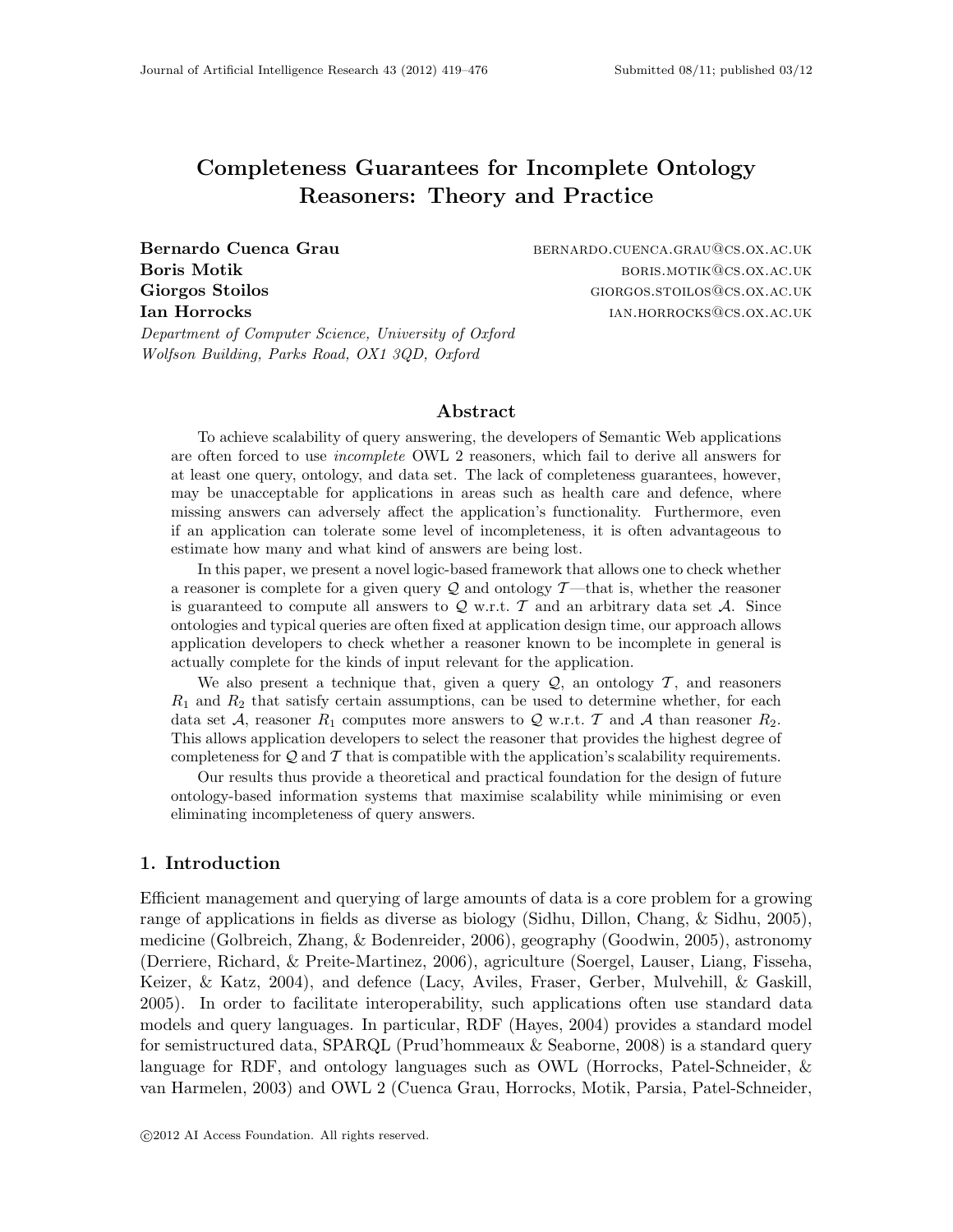& Sattler, 2008b) can be used to describe background knowledge about the application domain. Thus, answering SPARQL queries over RDF data sets structured using an OWL ontology is a key service in ontology-based information systems.

An important question in the design of such systems is the selection of an appropriate reasoner. Systems such as Pellet (Sirin, Parsia, Cuenca Grau, Kalyanpur, & Katz, 2007), HermiT (Motik, Shearer, & Horrocks, 2009b), and RACER (Haarslev & Möller, 2001) are based on (hyper)tableau algorithms that are provably complete—that is, they are guaranteed to compute all answers for each query, ontology, and data set. Completeness, however, comes at the cost of scalability, as answering queries over OWL 2 ontologies is of high computational complexity (Glimm, Horrocks, Lutz, & Sattler, 2007; Ortiz, Calvanese, & Eiter, 2008; Calvanese, De Giacomo, Lembo, Lenzerini, & Rosati, 2007; Lutz, Toman, & Wolter, 2009). Thus, complete systems often fail to meet the scalability demands of applications that manage data sets consisting of hundreds of millions or even billions of assertions.

Scalability of query answering can be ensured by restricting the expressive power of the ontology language to the level that makes provably complete reasoning tractable. This has led to the development of three profiles of OWL 2 (Motik, Cuenca Grau, Horrocks, Wu, Fokoue, & Lutz, 2009a): OWL 2 EL, OWL 2 RL, and OWL 2 QL. Query answering in all three profiles can be implemented in polynomial time w.r.t. the size of data (and even in logarithmic space in the case of OWL 2 QL). Such appealing theoretical properties have spurred the development of specialised reasoners such as QuONTO (Acciarri, Calvanese, De Giacomo, Lembo, Lenzerini, Palmieri, & Rosati, 2005) that target specific profiles and typically reject ontologies that fall outside the target profile.

A different solution to the scalability problem is adopted in reasoners such as Oracle's Semantic Data Store (Wu, Eadon, Das, Chong, Kolovski, Annamalai, & Srinivasan, 2008), Sesame (Broekstra, Kampman, & van Harmelen, 2002), Jena (McBride, Brian, 2001), OWLim (Kiryakov, Ognyanov, & Manov, 2005), Minerva (Ma, Yang, Qiu, Xie, Pan, & Liu, 2006), DLE-Jena (Meditskos & Bassiliades, 2008), and Virtuoso (Erling & Mikhailov, 2009). These reasoners accept all OWL 2 ontologies as input—that is, they never reject inputs. Furthermore, to the best of our knowledge, all of these systems are intended to be *sound*, which means that all results of a query are indeed correct answers. Finally, these reasoners typically use scalable reasoning techniques, such as various (deductive) database algorithms. As a consequence, the reasoners are *incomplete*: for each reasoner, at least one query, ontology, and data set exist for which the reasoner does not return all answers to the query. Some of these reasoners were actually designed to be complete for a particular profile of OWL 2 (typically this is OWL 2 RL due to its close connection with datalog), and they can often additionally handle certain kinds of axiom that fall outside the target profile.

Since incomplete reasoners can handle large data sets, they often provide the best practical choice for developers of ontology-based applications. For example, OWLim was used for reasoning in the backend of the BBC's 2010 World Cup website, and Oracle's reasoner is being used by the University of Texas Health Science Center to improve large-scale public health surveillance. In order to verify that the selected reasoner meets the application's requirements, developers typically resort to empirical testing, in which they check the reasoner's answers w.r.t. the application ontology and queries for representative data sets. Although primarily intended for testing performance, benchmark suites such as the Lehigh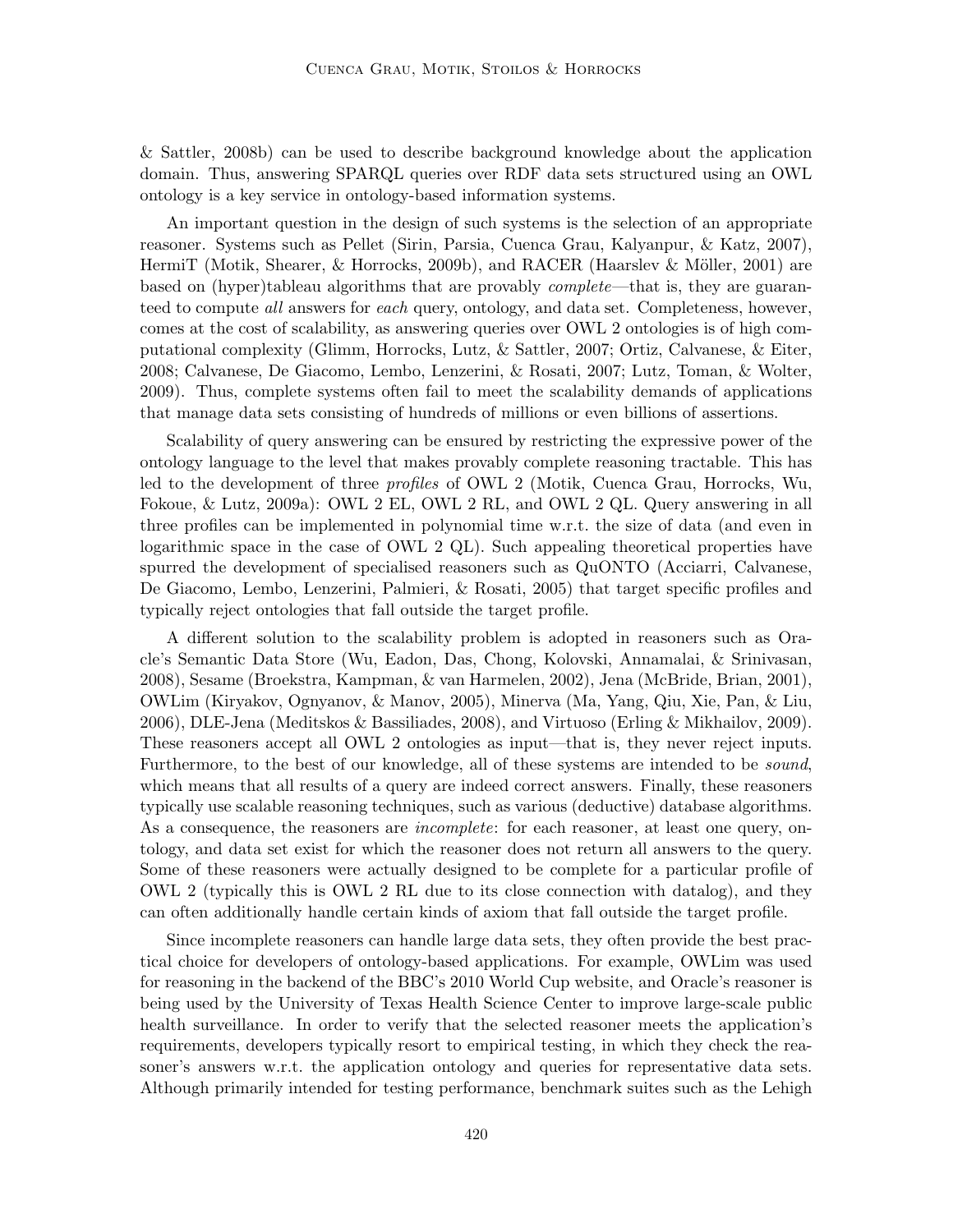University Benchmark (LUBM) (Guo, Pan, & Heflin, 2005) and the University Ontology Benchmark (UOBM) (Ma et al., 2006) have been used for such completeness testing.

Empirical completeness testing, however, has several important limitations. First, tests are not generic, as data sets used for testing typically have a fixed and/or repetitive structure, which can skew test results. Second, test data is not exhaustive, as completeness is tested only w.r.t. a limited number of data sets. Finally, query answers may not be verifiable: since complete reasoners fail to handle large data sets, they often cannot compute the control answers needed to check the answers produced by an incomplete reasoner. As a consequence, empirical completeness tests provide only limited assurance of a reasoner's ability to meet the requirements of a given application.

In this paper, we present a radically different approach to solving these problems. We observed that, given a query  $\mathcal Q$  and ontology  $\mathcal T$ , even if a reasoner is not complete for the language of  $\mathcal{T}$ , the reasoner may be able to correctly answer  $\mathcal{Q}$  w.r.t.  $\mathcal{T}$  and an arbitrary data set  $\mathcal{A}$ ; in such a case, we say that the reasoner is  $(\mathcal{Q}, \mathcal{T})$ -complete. Given that ontology-based applications often use a limited set of queries and a fixed ontology (or at least the queries and the ontology evolve relatively slowly), a scalable reasoner that is generally incomplete, but is  $(Q, \mathcal{T})$ -complete for all relevant combinations of Q and T, may provide a solid foundation for ontology-based applications, allowing them to enjoy 'the best of both worlds': regardless of the data set encountered, such applications will enjoy completeness guarantees normally available only with computationally-intensive complete reasoners, while at the same time exhibiting scalability levels normally available only by sacrificing completeness. To develop an approach for testing the  $(Q, T)$ -completeness of a given reasoner, we proceed as follows.

In Section 3 we develop a logic-based framework that allows us to establish formally provable  $(Q, T)$ -completeness guarantees. The following two notions are central to our framework. First, in order to abstract away from the implementation details of concrete reasoners, we introduce the notion of an *abstract reasoner*—an idealised reasoner that captures the intended behaviour and salient features (such as soundness and monotonicity) of a class of concrete reasoners. Second, we introduce the notion of a test suite—a finite set of data sets and queries. Intuitively, given  $\mathcal Q$  and  $\mathcal T$ , our goal is to construct a test suite such that, if a reasoner correctly answers all queries on all data sets in the test suite, then the reasoner is guaranteed to be  $(Q, T)$ -complete.

Unfortunately, as we show in Section 3.4, for certain  $Q$  and  $T$ , it is impossible to construct a finite test suite that will provide the aforementioned completeness guarantees. Therefore, we investigate assumptions on  $\mathcal{Q}, \mathcal{T}$ , and the reasoner under which testing  $(\mathcal{Q}, \mathcal{T})$ completeness becomes practically feasible.

In Section 3.5 we consider the case where  $Q$  and  $T$  can be rewritten into a union of conjunctive queries R—that is, when answering Q w.r.t T and a data set A is equivalent to evaluating R over A. For T expressed in OWL 2 QL, a rewriting R can be computed using the algorithm by Calvanese et al.  $(2007)$ ; additionally, the algorithm by Pérez-Urbina, Motik, and Horrocks (2010) can sometimes compute  $\mathcal R$  even if  $\mathcal T$  is syntactically outside this fragment. We show that such R can be converted into a test suite  $E^R$  that can be used for testing the  $(Q, T)$ -completeness of any reasoner that satisfies some basic assumptions; roughly speaking, the reasoner's answers should not depend on the names of the individuals occurring in a data set, and its answers must increase monotonically when new data is added. The size of each test in  $\mathbf{E}^{\mathcal{R}}$  is polynomial in the size of the longest conjunctive query in  $\mathcal{R}$ ,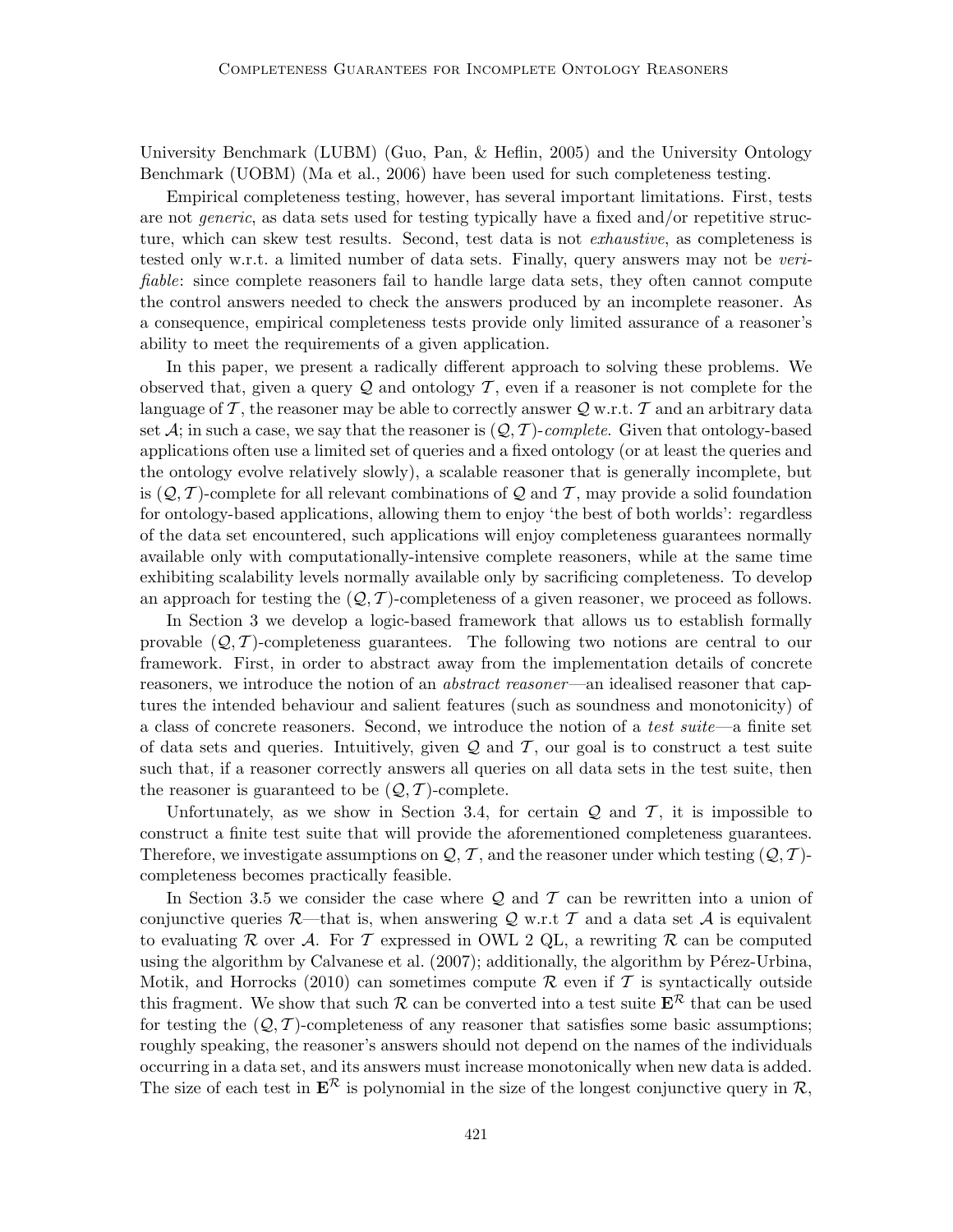so it should be feasible to compute correct answers to the tests using a complete reasoner. The number of tests in  $\mathbf{E}^{\mathcal{R}}$ , however, can be exponential in the size of  $\mathcal{R}$ , which may lead to problems in practice. As a remedy, in Section 3.6 we strengthen our assumptions and require the reasoner not to drop answers when 'merging' individuals—that is, if the reasoner returns  $\vec{a}$  given inputs Q, T, and A, then for each (possibly noninjective) mapping  $\mu$  the reasoner returns  $\mu(\vec{a})$  given inputs Q, T, and  $\mu(\mathcal{A})$ —and we show that  $(Q, T)$ -completeness of such reasoners can be checked using a test suite  $I^{\mathcal{R}}$  obtained from  $\mathcal{R}$  by a linear transformation.

That  $\mathcal Q$  and  $\mathcal T$  should be rewritable into a union of conjunctive queries effectively prevents  $\mathcal T$  from stating recursive axioms. To overcome this restriction, in Section 3.7 we consider first-order reproducible reasoners—that is, reasoners whose behaviour on  $\mathcal{Q}, \mathcal{T}$ , and A can be seen as computing certain answers of  $Q$  w.r.t. some (possibly unknown) first-order theory  $\mathcal{F}_{\mathcal{T}}$  and A. Since  $\mathcal{F}_{\mathcal{T}}$  can be a datalog program, most reasoners based on deductive databases are first-order reproducible. In addition, we require  $Q$  and  $T$  to be rewritable into datalog<sup> $\pm$ ,∨</sup>—an extension of datalog that allows for existential quantifiers and disjunction in rule heads. In many cases, T can be transformed into a datalog<sup> $\pm$ ,∨</sup> program using equivalence-preserving transformations; furthermore, the algorithm by Pérez-Urbina et al. (2010) can in many cases produce a plain datalog rewriting. We then show how to transform a datalog<sup> $\pm$ ,∨</sup> rewriting of Q and T into a test suite that can be used to test  $(Q, T)$ -completeness of first-order reproducible reasoners.

In Section 4 we turn our attention to comparing incomplete reasoners. Roughly speaking, given Q and T, reasoner  $R_1$  is 'more complete' than reasoner  $R_2$  if, for each data set  $A$ , reasoner  $R_1$  computes all the answers to Q w.r.t. T and A that are computed by  $R_2$ . We show that comparing incomplete reasoners is infeasible in general. Therefore, we introduce the notion of *compact* reasoners—that is, reasoners whose behaviour on  $Q, T$ , and A can be seen as first selecting some subset  $\mathcal{T}'$  of  $\mathcal T$  and then using a complete reasoner to evaluate  $Q$  w.r.t.  $T'$  and  $A$ . Thus, the class of compact reasoners captures all reasoners that reduce the input ontology  $\mathcal T$  to a set of axioms that match certain parameters, such as fitting into language fragments. For  $Q$  and  $T$  that can be rewritten into a union of conjunctive queries R, we show that the test suite  $I^{\mathcal{R}}$  can be used to compare compact reasoners.

We have implemented our approaches for computing test suites, and have tested completeness of several well-known reasoners (see Section 5). These show that test suites can be efficiently computed for realistic ontologies. Furthermore, we were able to guarantee  $(Q, \mathcal{T})$ -completeness of the evaluated reasoners for many queries and ontologies. Finally, when no  $(Q, T)$ -completeness guarantee could be provided, we were able to compute a counter-example—a small data set for which the reasoner at hand was incomplete.

## 2. Preliminaries

In this section we briefly introduce Description Logics (DLs) (Baader, McGuinness, Nardi, & Patel-Schneider, 2002)—a family of knowledge representation formalisms which underpin the OWL and OWL 2 ontology languages. We describe description logics in the wider framework of first-order logic since many of our results hold for arbitrary first-order theories.

We then introduce the datalog $\pm$ <sup>,∨</sup> and datalog languages, and we define the syntax and semantics of unions of conjunctive queries (UCQs). Finally, we introduce the notions of UCQ, datalog, and datalog<sup> $\pm$ ,∨</sup> rewritings, which underpin many of our techniques.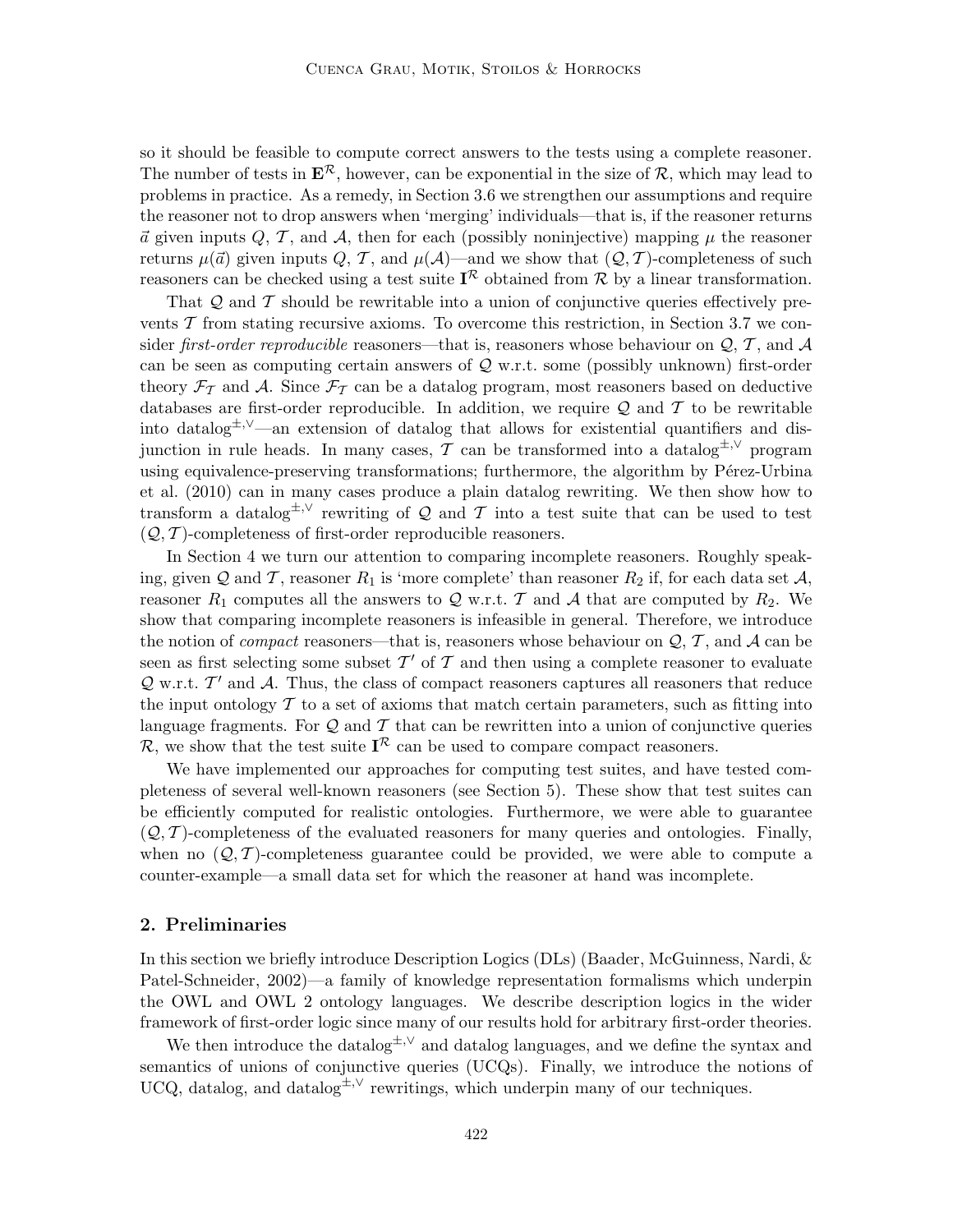## 2.1 Description Logics and First-Order Logic

Most of the results in this paper hold for arbitrary first-order theories, rather than description logics. Our work, however, is motivated by description logics and ontologies, so we use the DL terminology throughout the paper; for example, we often talk about TBoxes and ABoxes instead of first-order theories and sets of facts.

All definitions in this paper are implicitly parameterised by a signature  $\Sigma = \langle \Sigma_P, \Sigma_I \rangle$ , which consists of countably infinite disjoint sets of *predicates*  $\Sigma_P$  and *individuals* (commonly called *constants* in first-order logic)  $\Sigma_I$ . Each predicate is associated with a nonnegative arity; predicates of zero arity are commonly called propositional symbols. The notions of variables, terms, atoms, first-order formulae, and sentences are defined as usual (Fitting, 1996); we do not consider function symbols in this article and we assume all formulae to be function-free. The atom that is false (true) in all interpretations is written  $\perp$  ( $\perp$ ). An atom is a fact if it does not contain variables. We use the standard first-order notions of satisfiability, unsatisfiability, and entailment (written  $\models$ ) of sets of first-order sentences.

We assume that  $\Sigma_P$  contains the special *equality* and *inequality* predicates  $\approx$  and  $\hat{\ast}$ , respectively; atoms of the form  $\approx(t_1, t_2)$  and  $\not{\approx}(t_1, t_2)$  are commonly written as  $t_1 \approx t_2$  and  $t_1 \not\approx t_2$ , respectively. We make a technical assumption that  $\approx$  and  $\not\approx$  are distinct predicates rather than, as it is common in first-order logic, that  $t_1 \not\approx t_2$  is an abbreviation for  $\neg(t_1 \approx t_2);$ furthermore, we assume that each theory that uses  $\approx$  and  $\not\approx$  axiomatises their semantics as follows, where (5) is instantiated for each predicate P of arity n and each i with  $1 \leq i \leq n$ .

$$
\forall x, y. [x \not\approx y \land x \approx y \to \bot] \qquad (1)
$$

$$
\forall x. [x \approx x] \qquad (2)
$$

$$
\forall x, y. [x \approx y \to y \approx x] \qquad (3)
$$

$$
\forall x, y, z. [x \approx y \land y \approx z \to x \approx z] \qquad (4)
$$

$$
\forall x_1, \dots, x_i, \dots, x_n, y_i. [P(x_1, \dots, x_i, \dots, x_n) \land x_i \approx y_i \rightarrow P(x_1, \dots, y_i, \dots, x_n)] \tag{5}
$$

Note that, according to this assumption, each set of facts is satisfiable. For example, the set of atoms  ${a \approx b, a \not\approx b}$  is satisfiable since both  $a \approx b$  and  $a \not\approx b$  are positive variable-free atoms that are semantically independent from each other; moreover, axiom (1) is required to obtain the expected contradiction.

An *individual renaming* (often just *renaming*) is a partial function  $\mu : \Sigma_I \to \Sigma_I$  that maps individuals to individuals. The domain and the range of  $\mu$  are written  $\text{dom}(\mu)$  and  $\text{rng}(\mu)$ ; unless otherwise noted, we assume that  $\text{dom}(\mu)$  is finite. For  $\alpha$  an object containing individuals (such as a formula, a set of formulae, or a tuple of individuals),  $\text{ind}(\alpha)$  is the set of individuals occurring in  $\alpha$ , and  $\mu(\alpha)$  is obtained from  $\alpha$  by simultaneously replacing each individual  $a \in \text{ind}(\alpha) \cap \text{dom}(\mu)$  with  $\mu(a)$ .

We use the notion of substitutions from first-order logic; that is, a *substitution*  $\sigma$  is a mapping of variables to terms. For  $\alpha$  a term, an atom, or a formula, the result of applying a substitution  $\sigma$  to  $\alpha$  is written as  $\sigma(\alpha)$ .

A TBox  $\mathcal T$  a is a finite set of first-order sentences that contains axioms  $(1)$ – $(5)$  whenever  $\approx$  and/or  $\not\approx$  are used. An ABox A is a finite set of facts. Note that this definition allows for atoms of the form  $a \approx b$  and  $a \not\approx b$  in ABoxes; furthermore, since ABoxes can contain only positive atoms, each ABox (when considered without a TBox) is satisfiable.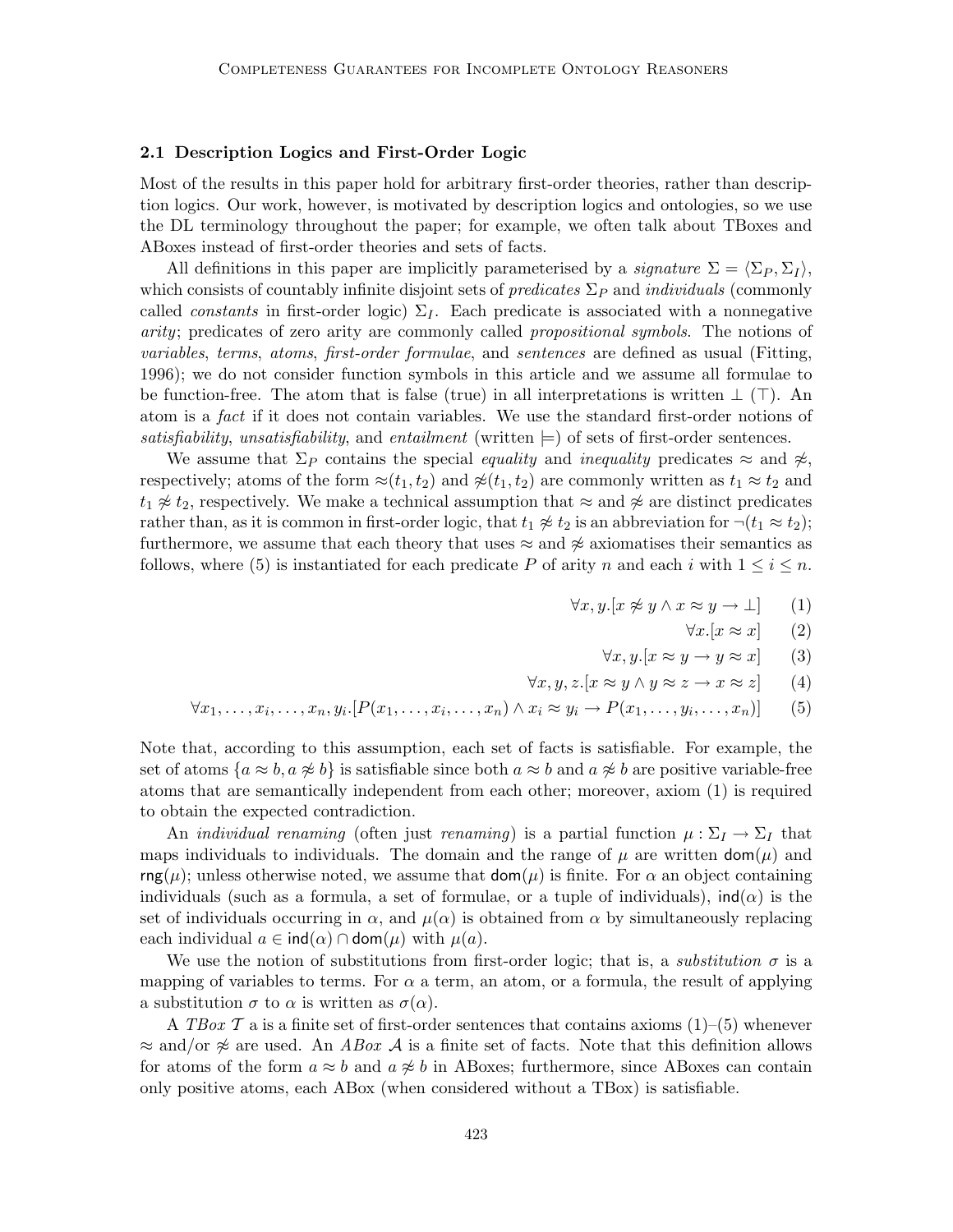| DL Name               | Roles | Concepts                                                                                            | TBox Axioms             |
|-----------------------|-------|-----------------------------------------------------------------------------------------------------|-------------------------|
| $\mathcal{EL}$        | R     | $\top$ , A, $C_1 \sqcap C_2$ , $\exists R.C$                                                        | $C_1 \sqsubset C_2$     |
| $\cal{FL}$            | R.    | $\top$ , A, $C_1 \sqcap C_2$ , $\forall R.C$                                                        | $C_1 \sqsubset C_2$     |
| ALC                   | R     | $\top$ , $\bot$ , A, $\neg C$ , $C_1 \sqcap C_2$ , $C_1 \sqcup C_2$ , $\exists R.C$ , $\forall R.C$ | $C_1 \sqsubset C_2$     |
| $+(\mathcal{H})$      |       |                                                                                                     | $R_1 \sqsubseteq R_2$   |
| $+({\cal R})$         |       | $\exists R$ .Self                                                                                   | $R \circ S \sqsubset T$ |
| $+(\mathcal{S})$      |       |                                                                                                     | $\mathsf{Trans}(R)$     |
| $+({\cal I})$         | $R^-$ |                                                                                                     |                         |
| $+ (Q)$               |       | $\geq nS.C, \leq nS.C$                                                                              |                         |
| $+$ ( $\mathcal{O}$ ) |       |                                                                                                     |                         |

Table 1: Syntax of standard description logics. Typical extensions of  $\mathcal{EL}$ ,  $\mathcal{ALC}$ , and  $\mathcal{FL}$ are named by appending calligraphic letters  $(H, \mathcal{R}, S, \mathcal{I}, \mathcal{Q}, \text{and/or } \mathcal{O}).$ 

A description logic  $\mathcal{DL}$  is a (usually infinite) recursive set of TBoxes satisfying the following conditions:

- for each  $\mathcal{T} \in \mathcal{DL}$  and each renaming  $\mu$ , we have  $\mu(\mathcal{T}) \in \mathcal{DL}$ , and
- for each  $\mathcal{T} \in \mathcal{DL}$  and each  $\mathcal{T}' \subset \mathcal{T}$ , we have  $\mathcal{T}' \in \mathcal{DL}$ .

If  $\mathcal{T} \in \mathcal{DL}$ , we say that T is a  $\mathcal{DL}\text{-}\text{TBox}$ . Finally,  $\mathcal{FOL}$  is the largest description logic that contains all finite sets of first-order sentences over the signature in question.

We next present an overview of the DLs commonly considered in the literature. Typically, the predicates in DL signatures are required to be unary or binary; the former are commonly called atomic concepts and the latter are commonly called atomic roles. DLs typically use a specialised syntax, summarised in Table 1, that provides a set of constructors for constructing complex concepts and roles from simpler ones, as well as different kinds of axioms. Using the translation from Table 2, concepts can be translated into first-order formulae with one free variable, roles can be translated into first-order formulae with two free variables, and axioms can be translated into first-order sentences. Note that the translation uses counting quantifiers  $\exists^{\geq n}$  and  $\exists^{\leq n}$ , which can be expressed by using ordinary quantifiers and equality by well-known transformations.

In the rest of this paper, we commonly write TBoxes and ABoxes in DL syntax; however, to simplify the presentation, we identify T and A written in DL syntax with  $\pi(\mathcal{T})$  and  $\pi(\mathcal{A})$ .

## 2.2 Datalog<sup> $\pm, \vee$ </sup>

We next introduce a fragment of first-order logic called datalog<sup>±, $\vee$ </sup> as an extension of datalog<sup>±</sup> by Calì, Gottlob, Lukasiewicz, Marnette, and Pieris (2010). A datalog<sup>±,∨</sup> rule (or commonly just a *rule*) r is a formula of the form  $(6)$ , where each  $B_j$  is an atom different from  $\perp$  whose free variables are contained in  $\vec{x}$ , and

- $m = 1$  and  $\varphi_1(\vec{x}, \vec{y}_1) = \perp$ , or
- $m \geq 1$  and, for each  $1 \leq i \leq m$ , formula  $\varphi_i(\vec{x}, \vec{y}_i)$  is a conjunction of atoms different from  $\perp$  whose free variables are contained in  $\vec{x} \cup \vec{y}_i$ .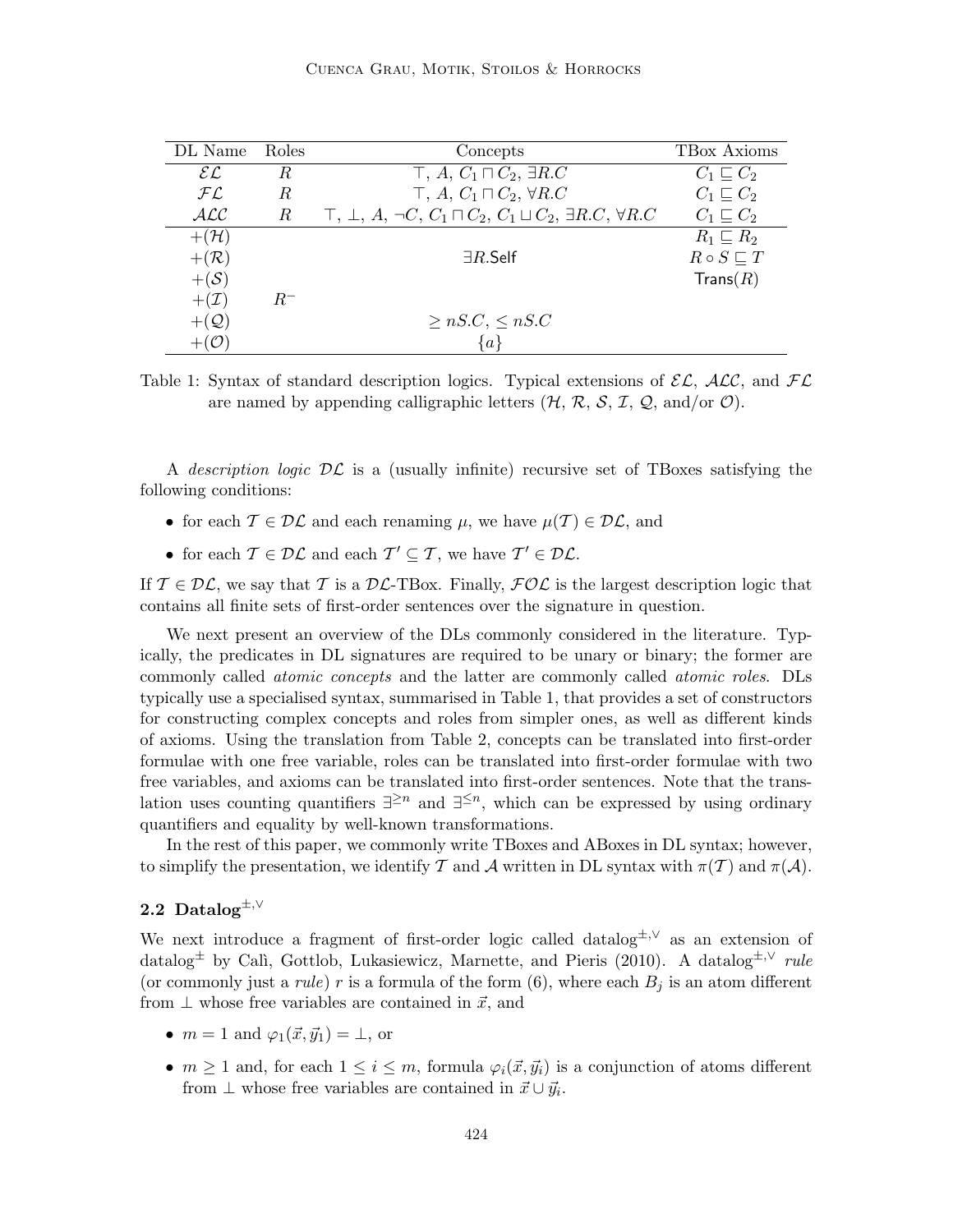| Mapping DL roles into first-order logic                                                                      |
|--------------------------------------------------------------------------------------------------------------|
| $\pi(R, x, y) = R(x, y)$                                                                                     |
| $\pi(R^-, x, y) = R(y, x)$                                                                                   |
| Mapping DL concepts into first-order logic                                                                   |
| $\pi(\top, x, y) = \top$                                                                                     |
| $\pi(\perp, x, y) = \perp$                                                                                   |
| $\pi(A,x,y) = A(x)$                                                                                          |
| $\pi(\{a\}, x, y) = x \approx a$                                                                             |
| $\pi(\neg C, x, y) = \neg \pi(C, x, y)$                                                                      |
| $\pi(C \sqcap D, x, y) = \pi(C, x, y) \wedge \pi(D, x, y)$                                                   |
| $\pi(C \sqcup D, x, y) = \pi(C, x, y) \vee \pi(D, x, y)$                                                     |
| $\pi(\exists R.C, x, y) = \exists y . [\pi(R, x, y) \wedge \pi(C, y, x)]$                                    |
| $\pi(\exists R.\mathsf{Self}, x, y) = R(x, x)$                                                               |
| $\pi(\forall R.C, x, y) = \forall y . [\pi(R, x, y) \rightarrow \pi(C, y, x)]$                               |
| $\pi(\geq nS.C, x, y) = \exists^{\geq n} y . [\pi(S, x, y) \wedge \pi(C, y, x)]$                             |
| $\pi(\leq nS.C, x, y) = \exists^{\leq n} y . [\pi(S, x, y) \wedge \pi(C, y, x)]$                             |
| Mapping TBox axioms into first-order logic                                                                   |
| $\pi(C \sqsubseteq D) = \forall x . [\pi(C, x, y) \rightarrow \pi(D, x, y)]$                                 |
| $\pi(R \sqsubseteq S) = \forall x, y. [\pi(R, x, y) \rightarrow \pi(S, x, y)]$                               |
| $\pi(\text{Trans}(R)) = \forall x, y, z. [\pi(R, x, y) \land \pi(R, y, z) \rightarrow \pi(R, x, z)]$         |
| $\pi(R \circ S \sqsubseteq T) = \forall x, y, z. [\pi(R, x, y) \land \pi(S, y, z) \rightarrow \pi(T, x, z)]$ |
| Mapping ABox axioms into first-order logic                                                                   |
| $\pi(C(a)) = \pi(C, a, y)$                                                                                   |
| $\pi(R(a,b)) = R(a,b)$                                                                                       |
| $\pi(a \approx b) = a \approx b$                                                                             |
| $\pi(a \not\approx b) = a \not\approx b$                                                                     |

Table 2: Translation of DL syntax into first-order logic

$$
\forall \vec{x}. [B_1 \land \ldots \land B_n \to \bigvee_{i=1}^m \exists \vec{y_i} . \varphi_i(\vec{x}, \vec{y_i})]
$$
(6)

A rule is *safe* if each variable in  $\vec{x}$  also occurs in some  $B_i$ ; unless otherwise noted, all rules are assumed to be safe. For brevity, the outer quantifier  $\forall \vec{x}$  is commonly left implicit. The body of r is the set of atoms  $\text{body}(r) = \{B_1, \ldots, B_n\}$ , and the head of r is the formula head(r) =  $\bigvee_{i=1}^{m} \exists \vec{y_i} \cdot \varphi_i(\vec{x}, \vec{y_i})$ . A datalog<sup>±, $\vee$ </sup> program is a finite set of safe datalog<sup>±, $\vee$ </sup> rules. Note that, since  $\approx$  and  $\approx$  are treated as ordinary predicates, they can occur in rules, provided that their semantics is appropriately axiomatised; furthermore, note that the latter can be achieved using datalog<sup> $\pm$ ,  $\sqrt{\ }$ </sup> rules.

Let r be a datalog<sup>±,  $\vee$ </sup> rule. Then, r is a datalog<sup> $\vee$ </sup> rule if head(r) contains no existential quantifier. Also, r is a datalog<sup> $\pm$ </sup> rule if  $m = 1$ . Finally, r is a datalog rule if  $m = 1$  and the head of r is a single atom without existential quantifiers (Ceri, Gottlob, & Tanca, 1989).

In several places in this paper, we check whether a set of first-order sentences entails a datalog±,<sup>∨</sup> rule, which can be accomplished using the following simple result.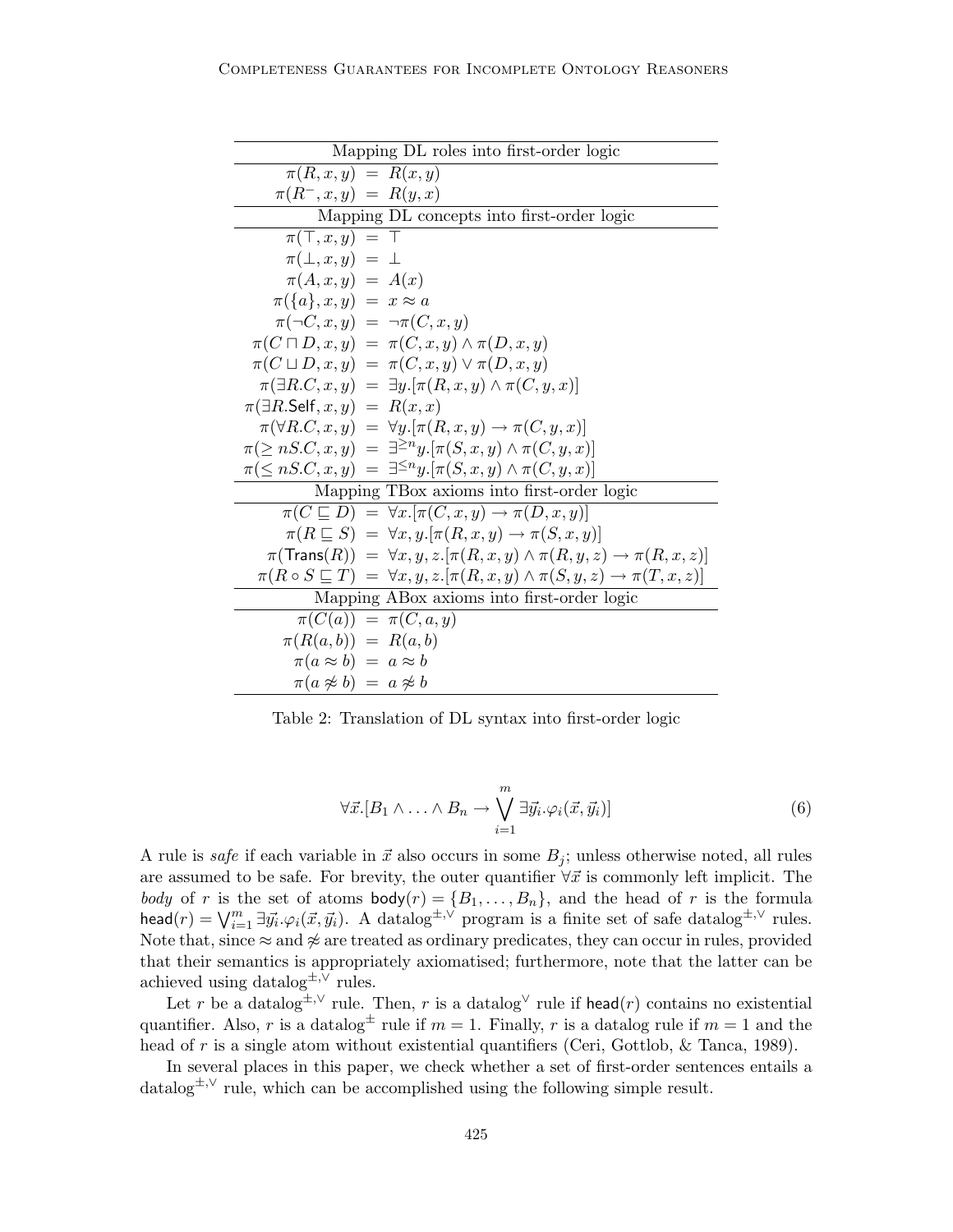**Proposition 2.1.** Let F be a set of first-order sentences, and let r be a datalog<sup> $\pm$ , $\vee$ </sup> rule of the form (6). Then, for each substitution  $\sigma$  mapping the free variables of r to distinct individuals not occurring in F or r, we have  $\mathcal{F} \models r$  if and only if

$$
\mathcal{F} \cup \{\sigma(B_1), \ldots, \sigma(B_n)\} \models \bigvee_{i=1}^m \exists \vec{y_i} . \varphi_i(\sigma(\vec{x}), \vec{y_i})
$$

*Proof.* Let  $\vec{x}$  be the tuple of free variables in r and let  $\sigma$  be an arbitrary substitution mapping the variables in  $\vec{x}$  to distinct individuals not occurring in  $\mathcal F$  or r. The claim of this proposition follows from the following equivalences:

$$
\mathcal{F} \models \forall \vec{x}. [B_1 \land \ldots \land B_n \to \bigvee_{i=1}^m \exists \vec{y}_i. \varphi_i(\vec{x}, \vec{y}_i)] \quad \text{iff}
$$
  

$$
\mathcal{F} \cup \{\neg [\forall \vec{x}. B_1 \land \ldots \land B_n \to \bigvee_{i=1}^m \exists \vec{y}_i. \varphi_i(\vec{x}, \vec{y}_i)]\} \text{ is unsatisfiable} \quad \text{iff}
$$

$$
\mathcal{F} \cup \{ \exists \vec{x}. [B_1 \wedge \ldots \wedge B_n \wedge \neg \bigvee_{i=1}^m \exists \vec{y_i} . \varphi_i(\vec{x}, \vec{y_i})] \} \text{ is unsatisfiable} \qquad \text{iff (skolem. of } \exists \vec{x})
$$

$$
\mathcal{F} \cup \{ \sigma(B_1) \wedge \ldots \wedge \sigma(B_n) \wedge \neg \bigvee_{i=1}^m \exists \vec{y_i} . \varphi_i(\sigma(\vec{x}), \vec{y_i}) \} \text{ is unsatisfiable} \quad \text{iff}
$$

$$
\mathcal{F} \cup \{\sigma(B_1), \ldots, \sigma(B_n), \neg \bigvee_{i=1}^m \exists \vec{y}_i. \varphi_i(\sigma(\vec{x}), \vec{y}_i)\} \text{ is unsatisfiable} \qquad \text{iff}
$$

$$
\mathcal{F} \cup \{\sigma(B_1), \ldots, \sigma(B_n)\} \models \bigvee_{i=1}^m \exists \vec{y}_i . \varphi_i(\sigma(\vec{x}), \vec{y}_i).
$$

#### 2.3 Queries

In order to achieve a high degree of generality, we define a *query*  $Q$  as a finite set of firstorder sentences containing a distinct *query predicate Q*. Intuitively, the query predicate  $Q$ determines the answers of Q. In order to simplify the notation, we typically assume that the association between  $\mathcal Q$  and the query predicate is implicit (e.g., we may require each query to contain precisely one such predicate), and we assume that no query predicate occurs in a TBox or an ABox.

A tuple of constants  $\vec{a}$  is a *certain answer* to a query Q with query predicate Q with respect to a TBox  $\mathcal T$  and an ABox  $\mathcal A$  if the arity of  $\vec a$  agrees with the arity of  $Q$  and  $\mathcal{T} \cup \mathcal{A} \cup \mathcal{Q} \models Q(\vec{a})$ . The set of all certain answers of Q w.r.t. T and A is denoted as cert( $Q, T, A$ ). If the query predicate of Q is propositional (i.e., if the query is *Boolean*), then cert( $Q, T, A$ ) is either empty or it contains the tuple of zero length; in such cases, we commonly write cert( $Q, T, A$ ) = f and cert( $Q, T, A$ ) = t, respectively.

We use ∗ as the special Boolean query that checks a first-order theory for unsatisfiability. Thus, cert(\*,  $\mathcal{T}, \mathcal{A}$ ) = t if and only if  $\mathcal{T} \cup \mathcal{A}$  is unsatisfiable.

A query Q with a query predicate  $Q$  is a union of conjunctive queries (UCQ) if it is a datalog program in which each rule contains  $Q$  in the head but not in the body. A UCQ  $Q$ is a *conjunctive query*  $(CQ)$  if it contains exactly one rule.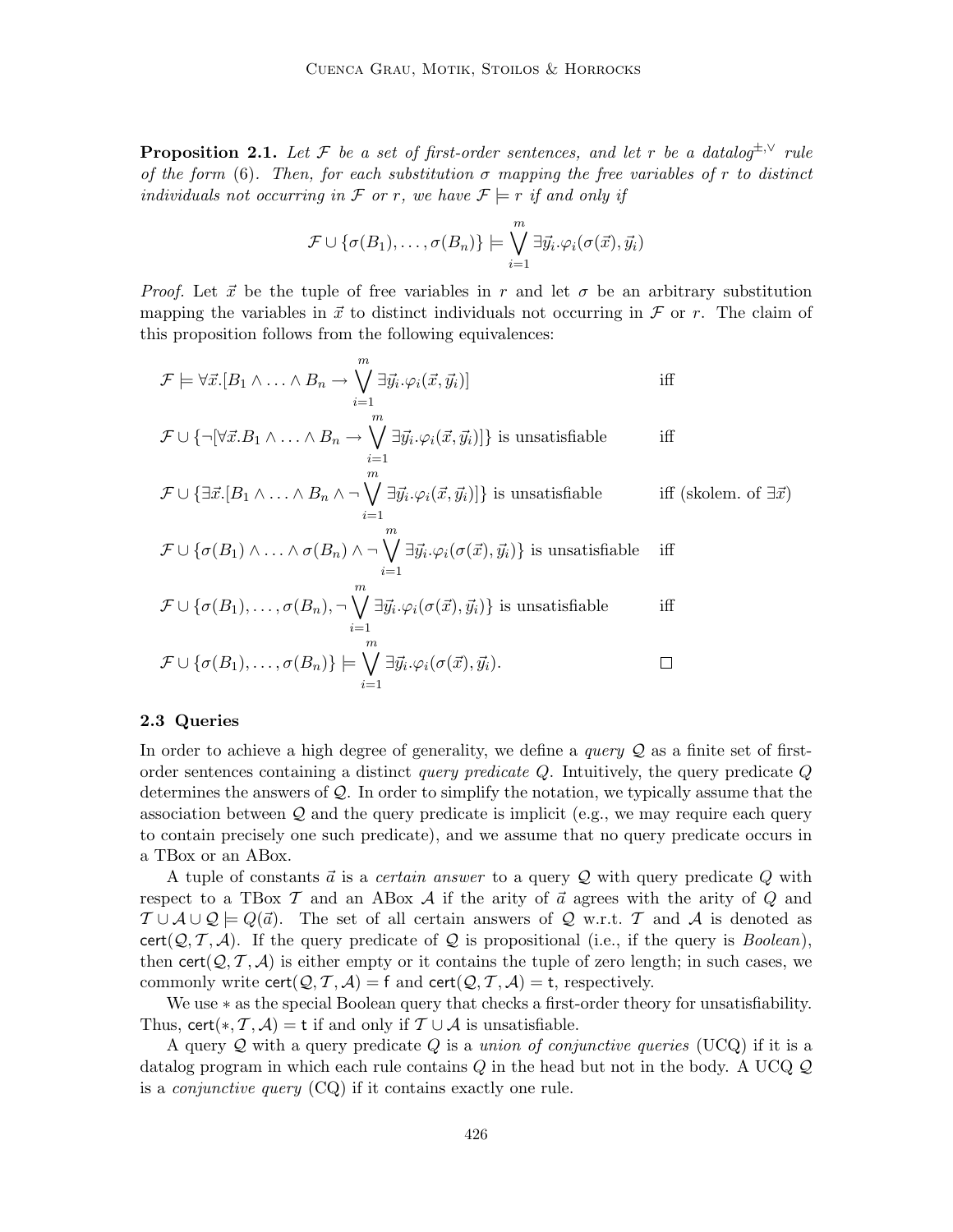A union of conjunctive queries Q is ground if, for each rule  $r \in \mathcal{Q}$ , each variable occurring in the body of  $r$  also occurs in the head of  $r$ . Roughly speaking, when computing cert( $Q, T, A$ ) for a ground  $Q$ , all variables in  $Q$  can be matched only to the individuals in T and  $A$ , but not to unnamed objects whose existence is guaranteed by existential quantifiers. Many state of the art reasoners used in practice support only ground UCQs. Note that  $\mathcal{Q} = \{A(x) \to Q(x), R(x, y) \to Q(x, y)\}\$ is not a ground UCQ; in fact,  $\mathcal{Q}$  is not even a valid first-order theory since predicate Q does not have unique arity. To obtain a UCQ, one can 'pad' the head of the first rule—that is, one can introduce a special fresh individual null and rewrite the rules as  $Q' = \{A(x) \rightarrow Q(x, null), R(x, y) \rightarrow Q(x, y)\}.$ 

By the properties of first-order logic entailment, cert satisfies the following properties for each query  $Q$ , all TBoxes  $\mathcal T$  and  $\mathcal T'$ , and all ABoxes  $\mathcal A$  and  $\mathcal A'$ .

- 1. Monotonicity:  $\mathcal{T} \subseteq \mathcal{T}'$  and  $\mathcal{A} \subseteq \mathcal{A}'$  imply
	- cert(\*,  $T, A$ ) = t implies cert(\*,  $T', A'$ ) = t, and
	- cert $(Q, \mathcal{T}, \mathcal{A}) \subseteq \mathsf{cert}(\mathcal{Q}, \mathcal{T}', \mathcal{A}').$
- 2. Invariance under renamings: For each renaming  $\mu$  and each tuple of individuals  $\vec{a}$ ,
	- cert(\*, T, A) = t implies cert(\*,  $\mu(T)$ ,  $\mu(A)$ ) = t, and
	- $\vec{a} \in \text{cert}(\mathcal{Q}, \mathcal{T}, \mathcal{A})$  implies  $\mu(\vec{a}) \in \text{cert}(\mu(\mathcal{Q}), \mu(\mathcal{T}), \mu(\mathcal{A})).$

### 2.4 Rewritings

Intuitively, a rewriting of a query  $\mathcal Q$  w.r.t. a TBox T is another query that captures all the information from T that is relevant for answering Q over an arbitrary ABox  $\mathcal A$  (Calvanese et al., 2007; Artale, Calvanese, Kontchakov, & Zakharyaschev, 2009; Pérez-Urbina et al., 2010). In practice, UCQs (Calvanese et al., 2007) and datalog (Pérez-Urbina et al., 2010) are the most widely used target languages for query rewriting. For the sake of generality, however, in this paper we use a notion of a datalog<sup> $\pm$ ,∨</sup> rewriting.

**Definition 2.2.** Let Q be a query and let T be a TBox. A datalog<sup> $\pm$ , $\vee$ </sup> rewriting (or simply a rewriting) of Q w.r.t. T is a triple  $\mathcal{R} = \langle \mathcal{R}_D, \mathcal{R}_\perp, \mathcal{R}_O \rangle$  where

- $\mathcal{R}_D$  is a datalog<sup> $\pm, \vee$ </sup> program not containing  $\perp$  or Q such that  $\mathcal{T} \models \mathcal{R}_D$ ,
- $\mathcal{R}_\perp$  is a datalog program such that head(r) =  $\perp$  for each  $r \in \mathcal{R}_\perp$ , and
- $\mathcal{R}_Q$  is a UCQ whose query predicate is  $Q$ ,

such that the following properties hold for each ABox A:

- cert(\*, T, A) = cert(\*,  $\mathcal{R}_D \cup \mathcal{R}_\perp$ , A), and
- if cert(\*, T, A) = f, then cert( $Q, T, A$ ) = cert( $\mathcal{R}_Q, \mathcal{R}_D \cup \mathcal{R}_\perp, A$ ).

Rewriting R is a datalog rewriting if  $\mathcal{R}_D$  is a datalog program. Furthermore, rewriting R is a UCQ rewriting if  $\mathcal{R}_D = \emptyset$ ; such an  $\mathcal R$  is usually written as just  $\mathcal R = \langle \mathcal{R}_+, \mathcal{R}_\mathcal{O} \rangle$ .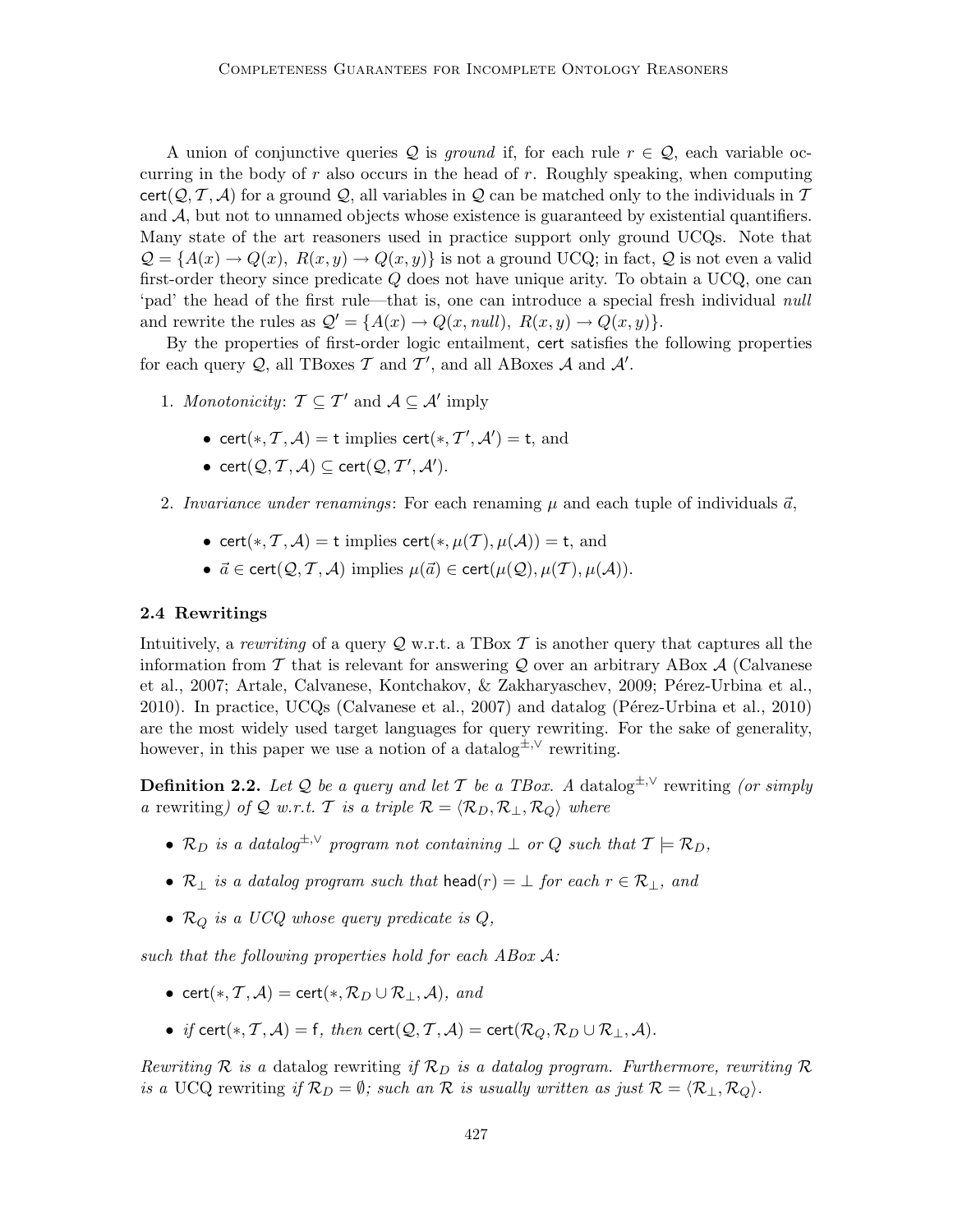Note that Definition 2.2 requires  $\mathcal{T} \models \mathcal{R}_D$  to hold, which precludes rewritings consisting of axioms that are unsound w.r.t. T. For example, let  $\mathcal{Q} = \{A(x) \to Q(x)\}\$  and  $\mathcal{T} = \emptyset$ ; then,  $\mathcal{R}_D = \{B(x) \to A(x)\}\$ does not satisfy the definition of a rewriting since formula  $B(x) \to A(x)$  is not a logical consequence of T.

For a wide range of T and Q, a datalog<sup> $\pm$ ,∨</sup> rewriting of Q w.r.t. T can be computed using straightforward equivalence-preserving transformations of  $\mathcal{T}$ ; this can be further optimised by eliminating axioms from  $\mathcal T$  that are irrelevant to answering  $\mathcal Q$ . Furthermore, several algorithms for computing UCQ and datalog rewritings have been proposed in the literature. For example, Calvanese et al. (2007) showed how to compute a UCQ rewriting in cases when  $\mathcal T$  is expressed in a logic from the DL-Lite family, and this approach can be extended to the OWL 2 QL profile of OWL 2 (Motik et al., 2009a). Similarly, P´erez-Urbina et al. (2010) proposed an algorithm for computing the simplest possible datalog rewriting when  $\mathcal T$  is expressed in the description logic  $\mathcal{ELHIO}$ .

Rewritings produced by known algorithms often contain predicates that do not occur in  $\mathcal T$  and  $\mathcal Q$ ; such predicates are sometimes called *fresh*. For example, many rewriting algorithms normalise TBoxes by replacing complex concepts with fresh atomic concepts. A rewriting  $\mathcal{R} = \langle \mathcal{R}_D, \mathcal{R}_+, \mathcal{R}_Q \rangle$  obtained in such a way is unlikely to satisfy the requirement that  $\mathcal{T} \models \mathcal{R}_D$ . However, predicates occurring in  $\mathcal{R}$  but not in  $\mathcal T$  can often be eliminated via unfolding. For example, let  $\mathcal{Q} = \{A(x) \to Q(x)\}\$ and  $\mathcal{T} = \{\exists R.\exists S.B \sqsubseteq A\}$ , and assume that a rewriting algorithm produces

$$
\mathcal{R}_D = \{ S(x, y) \land B(x) \to C(x), R(x, y) \land C(y) \to A(x) \}.
$$

To satisfy Definition 2.2, predicate C can be unfolded and  $\mathcal{R}_D$  replaced with

$$
\mathcal{R}'_D = \{ R(x, y) \land S(y, z) \land B(z) \rightarrow A(x) \},\
$$

for which  $\mathcal{T} \models \mathcal{R}'_D$  holds. Unfolding, however, may not always be possible (e.g., this might be the case when fresh predicates occur in recursive axioms), which may limit the applicability of some of the results presented in this paper.

#### 3. Completeness Guarantees for Incomplete Reasoners

In this section, we introduce the formal framework that will allow us to establish completeness guarantees for incomplete reasoners. Our results are not restricted to any particular description logic, but are applicable to all TBoxes that satisfy the following criterion.

**Definition 3.1.** A TBox T is admissible if a description logic  $\mathcal{DL}$  exists such that T is a DL-TBox, and both checking TBox satisfiability and answering Boolean UCQs w.r.t. an arbitrary ABox are decidable for DL.

#### 3.1 Concrete and Abstract Reasoners

Concrete reasoners are complex software systems that differ greatly in the functionality and the supported interfaces, and that use a range of different implementation techniques. To make our results general and independent from specific implementation techniques, we introduce the notion of an abstract reasoner. An abstract reasoner can be thought of as an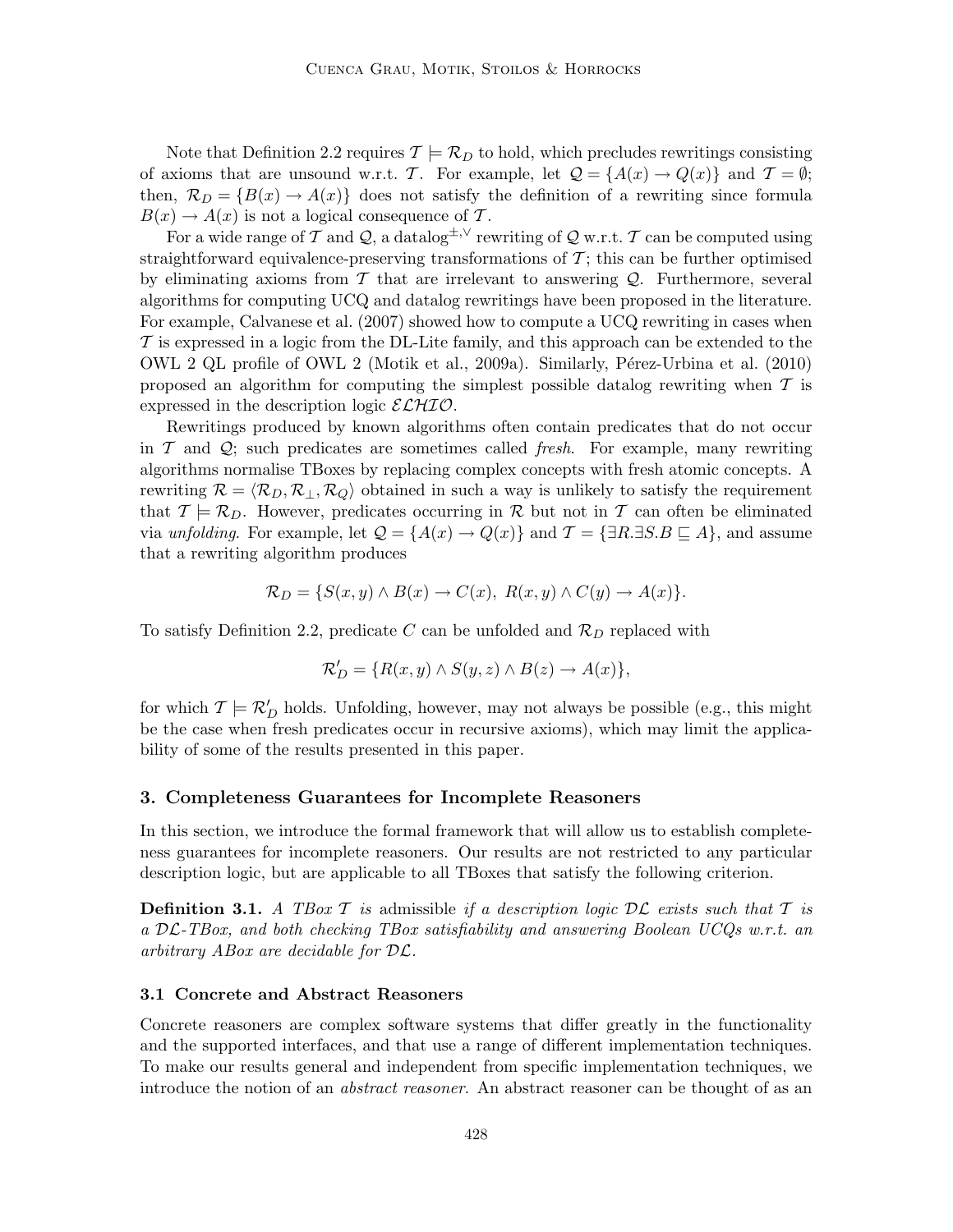idealised reasoner that captures the intended behaviour and salient features of a class of concrete reasoners. A concrete reasoner belonging to this class may use arbitrary algorithms, as long as their observable behaviour mirrors that of the abstract reasoner.

**Definition 3.2.** An abstract reasoner ans for a description logic  $D\mathcal{L}$  is a computable function that takes as input an arbitrary  $D\mathcal{L}\text{-}TBox\ \mathcal{T}$ , an arbitrary ABox A, and either the special unsatisfiability query  $*$  or an arbitrary UCQ Q. The return value of ans is defined as follows:

- ans $(*, \mathcal{T}, \mathcal{A})$  is either t or f;
- if ans $(*, \mathcal{T}, \mathcal{A}) =$  t, then ans $(\mathcal{Q}, \mathcal{T}, \mathcal{A})$  is of no interest and can be arbitrary; and
- if ans $(*, \mathcal{T}, \mathcal{A}) = f$ , then ans $(Q, \mathcal{T}, \mathcal{A})$  is a finite set of tuples of individuals, where the arity of each tuple is equal to the arity the query predicate of Q.

An abstract reasoner ans for  $\mathcal{DL}$  is said to be applicable to a TBox T if T is a  $\mathcal{DL}\text{-}T$ -TBox.

Intuitively, ans $(*, \mathcal{T}, \mathcal{A})$  asks the abstract reasoner to check whether  $\mathcal{T} \cup \mathcal{A}$  is unsatisfiable, and  $\textsf{ans}(\mathcal{Q}, \mathcal{T}, \mathcal{A})$  asks the abstract reasoner to evaluate  $\mathcal{Q}$  w.r.t.  $\mathcal{T} \cup \mathcal{A}$ . If  $\mathcal{T} \cup \mathcal{A}$ is unsatisfiable, then each tuple of constants of the same arity as the query predicate Q is an answer to Q on  $\mathcal{T} \cup \mathcal{A}$ ; therefore, the result of  $\text{ans}(\mathcal{Q}, \mathcal{T}, \mathcal{A})$  is of interest only if ans(\*,  $\mathcal{T}, \mathcal{A}$ ) = f—that is, if ans identifies  $\mathcal{T} \cup \mathcal{A}$  as satisfiable.

Example 3.3. Consider the abstract reasoners rdf, rdfs, rl, and classify which, given as input a UCQ  $\mathcal{Q}$ , a TBox T, and an ABox A, compute the answer to  $\mathcal{Q}$  w.r.t. T and A as described next.

Abstract reasoner rdf ignores T and evaluates Q w.r.t. A; more precisely,  $\mathsf{rdf}(*, \mathcal{T}, \mathcal{A}) = \mathsf{f}$ and  $\text{rdf}(\mathcal{Q}, \mathcal{T}, \mathcal{A}) = \text{cert}(\mathcal{Q}, \emptyset, \mathcal{A})$ . Thus, rdf captures the behaviour of RDF reasoners.

Abstract reasoner rdfs evaluates Q w.r.t. A and a datalog program  $\mathcal{P}_{\text{rdfs}}$  that is constructed by translating each RDFS axiom  $\alpha$  in T into an equivalent datalog rule; more precisely, rdfs(\*, T, A) = f and rdfs( $Q, T, A$ ) = cert( $Q, P_{\text{rdfs}}, A$ ). Thus, rdfs captures the behaviour of RDFS reasoners such as Sesame.

Abstract reasoner rl evaluates  $Q$  w.r.t. A and a datalog program  $P_{rl}$  that is constructed by translating each OWL 2 RL axiom  $\alpha$  in T into an equivalent datalog rule; more precisely,  $\mathsf{rl}(*, \mathcal{T}, \mathcal{A}) = \mathsf{cert}(*, \mathcal{P}_{\mathsf{rl}}, \mathcal{A})$  and  $\mathsf{rl}(\mathcal{Q}, \mathcal{T}, \mathcal{A}) = \mathsf{cert}(\mathcal{Q}, \mathcal{P}_{\mathsf{rl}}, \mathcal{A})$ . Thus,  $\mathsf{rl}$  captures the behaviour of OWL 2 RL reasoners such as Jena and Oracle's Semantic Data Store.

Abstract reasoner classify first classifies  $\mathcal T$  using a complete OWL 2 DL reasoner; that is, it computes a TBox T' containing each subclass axiom  $A \sqsubseteq B$  such that  $\mathcal{T} \models A \sqsubseteq B$ , and A and B are atomic concepts occurring in T. The abstract reasoner then proceeds as  $\mathsf{rl},$ but considers  $T \cup T'$  instead of T; more precisely, classify(\*, T, A) = rl(\*,  $T \cup T', A_{in}$ ) and classify $(Q, \mathcal{T}, \mathcal{A}) = \mathsf{rl}(Q, \mathcal{T} \cup \mathcal{T}', \mathcal{A})$ . In this way, classify captures the behaviour of OWL 2 RL reasoners such as Minerva and DLE-Jena that try to be 'more complete' by materialising certain consequences of T.

An 'ideal' abstract reasoner is one such that, for an arbitrary UCQ  $Q$ , TBox  $T$ , and ABox A, we have ans $(*, \mathcal{T}, \mathcal{A}) =$  cert $(*, \mathcal{T}, \mathcal{A})$ , and ans $(\mathcal{Q}, \mathcal{T}, \mathcal{A}) =$  cert $(\mathcal{Q}, \mathcal{T}, \mathcal{A})$  whenever  $ans(*, \mathcal{T}, \mathcal{A}) = f$ . We next introduce and discuss several properties of abstract reasoners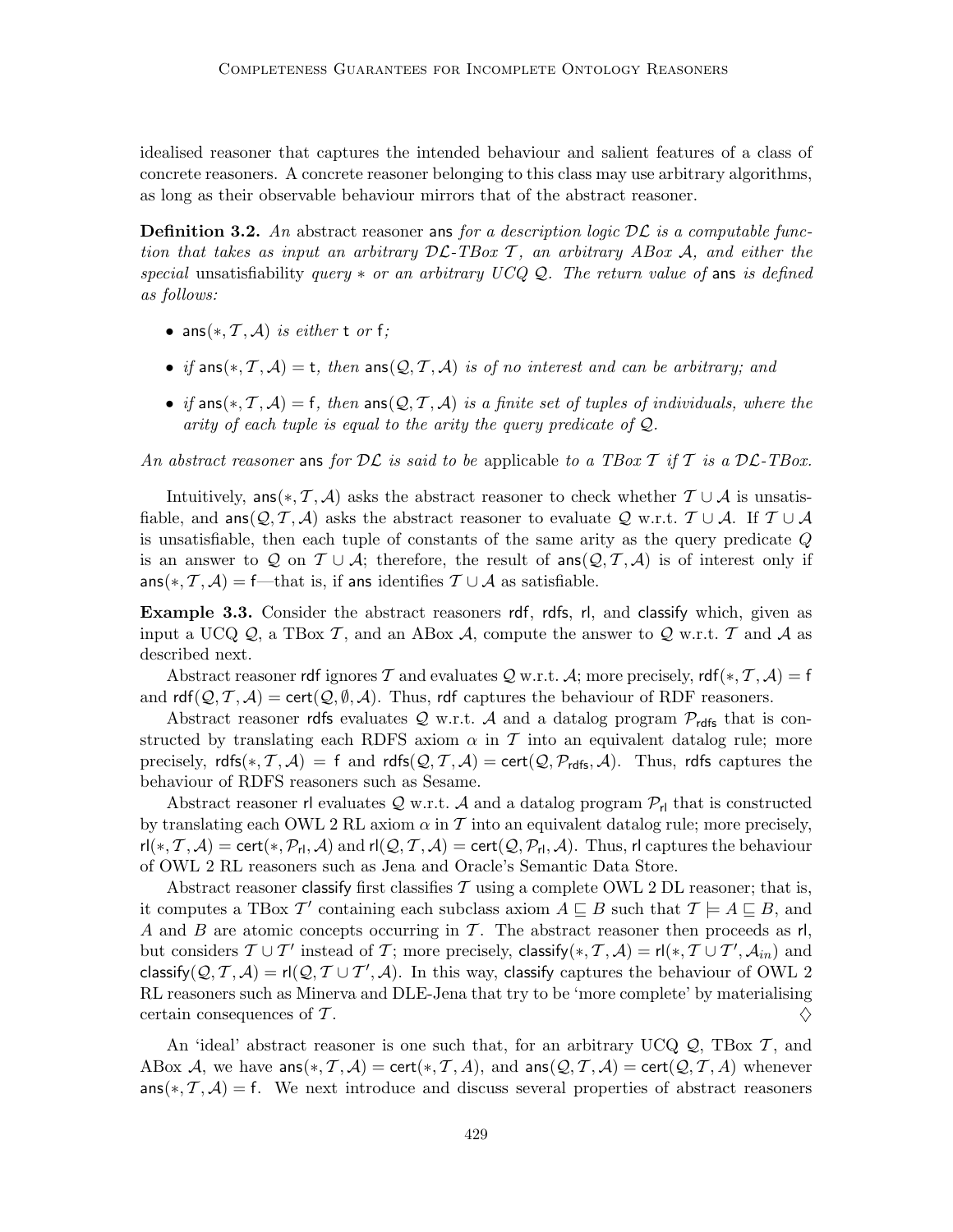that are likely to affect how close they come to this ideal and that may also be relevant to the applicability of our results.

The following notion of soundness describes abstract reasoners that return only answers that logically follow from  $\mathcal{Q}, \mathcal{T}$ , and  $\mathcal{A}$ .

**Definition 3.4.** An abstract reasoner ans for  $\mathcal{DL}$  is sound if the following conditions hold for each UCQ  $Q$ ,  $\mathcal{DL}\text{-}TBox\ \mathcal{T}$ , and  $ABox\ \mathcal{A}$ :

- ans $(*, \mathcal{T}, \mathcal{A}) =$ t *implies* cert $(*, \mathcal{T}, \mathcal{A}) =$ t; and
- ans $(*, \mathcal{T}, \mathcal{A}) = f$  implies ans $(\mathcal{Q}, \mathcal{T}, \mathcal{A}) \subset \text{cert}(\mathcal{Q}, \mathcal{T}, \mathcal{A}).$

The following notion of monotonicity describes abstract reasoners for which extending the input TBox and ABox never leads to dropping answers. We also consider a weaker notion of  $(Q, \mathcal{T})$ -monotonicity, in which the input query Q and TBox  $\mathcal{T}$  are fixed.

**Definition 3.5.** An abstract reasoner ans for  $\mathcal{DL}$  is monotonic if the following conditions hold for each UCQ Q, all  $\mathcal{DL}\text{-}TBox$ es  $\mathcal T$  and  $\mathcal T'$ , and all ABoxes  $\mathcal A$  and  $\mathcal A'$  such that  $\mathcal T\subseteq \mathcal T'$ and  $\mathcal{A} \subseteq \mathcal{A}'$ :

- ans $(*, \mathcal{T}, \mathcal{A}) =$ t *implies* ans $(*, \mathcal{T}', \mathcal{A}') =$ t; and
- ans $(*, \mathcal{T}, \mathcal{A}) = f$  and ans $(*, \mathcal{T}', \mathcal{A}') = f$  imply ans $(\mathcal{Q}, \mathcal{T}, \mathcal{A}) \subseteq \text{ans}(\mathcal{Q}, \mathcal{T}', \mathcal{A}')$ .

Given a UCQ Q and a  $\mathcal{DL}\text{-}TBox\ \mathcal{T}$ , ans is  $(\mathcal{Q}, \mathcal{T})$ -monotonic if the following conditions hold for all ABoxes A and  $A'$  such that  $A \subseteq A'$ :

- ans $(*, \mathcal{T}, \mathcal{A}) =$ t *implies* ans $(*, \mathcal{T}, \mathcal{A}') =$ t; and
- ans $(*, \mathcal{T}, \mathcal{A}) = f$  and ans $(*, \mathcal{T}, \mathcal{A}') = f$  imply ans $(\mathcal{Q}, \mathcal{T}, \mathcal{A}) \subseteq \text{ans}(\mathcal{Q}, \mathcal{T}, \mathcal{A}')$ .

As discussed in Section 2.3, the logical consequences of a first-order theory are invariant under renaming and merging of individuals. To define analogous properties for abstract reasoners, we first introduce the notions of T-stable and  $(Q, T)$ -stable renamings—that is, renamings that leave all individuals occurring in  $\mathcal T$  (respectively, in  $\mathcal Q$  and  $\mathcal T$ ) unchanged.

**Definition 3.6.** Let Q be a query, let T be a TBox, and let  $\mu$  be a renaming. Then,  $\mu$  is Tstable if  $\mu(a) = a$  for each individual  $a \in \text{dom}(\mu) \cap \text{ind}(T)$ ; furthermore,  $\mu$  is  $(Q, T)$ -stable if  $\mu(a) = a$  for each individual  $a \in \text{dom}(\mu) \cap \text{ind}(\mathcal{Q} \cup \mathcal{T})$ .

The following notion of weak faithfulness describes abstract reasoners whose answers are invariant under replacement of individuals with fresh individuals. Furthermore, weak  $(Q, T)$ -faithfulness relaxes this property to the case when Q and T are fixed.

**Definition 3.7.** An abstract reasoner ans for  $\mathcal{DL}$  is weakly faithful if the following conditions hold for each UCQ Q, DL-TBox T, ABox A, injective renaming  $\mu$ , and tuple  $\vec{a}$ :

- ans $(*, \mathcal{T}, \mathcal{A}) =$ t and ind $(\mathcal{T} \cup \mathcal{A}) \subseteq$  dom $(\mu)$  imply ans $(*, \mu(\mathcal{T}), \mu(\mathcal{A})) =$ t; and
- ans $(*, \mathcal{T}, \mathcal{A}) = f$ ,  $ind(\mathcal{Q} \cup \mathcal{T} \cup \mathcal{A}) \subseteq dom(\mu)$ , and  $\vec{a} \in ans(\mathcal{Q}, \mathcal{T}, \mathcal{A})$  imply  $ans(*, \mu(\mathcal{T}), \mu(\mathcal{A})) = \text{f}$  and  $\mu(\vec{a}) \in ans(\mu(\mathcal{Q}), \mu(\mathcal{T}), \mu(\mathcal{A})).$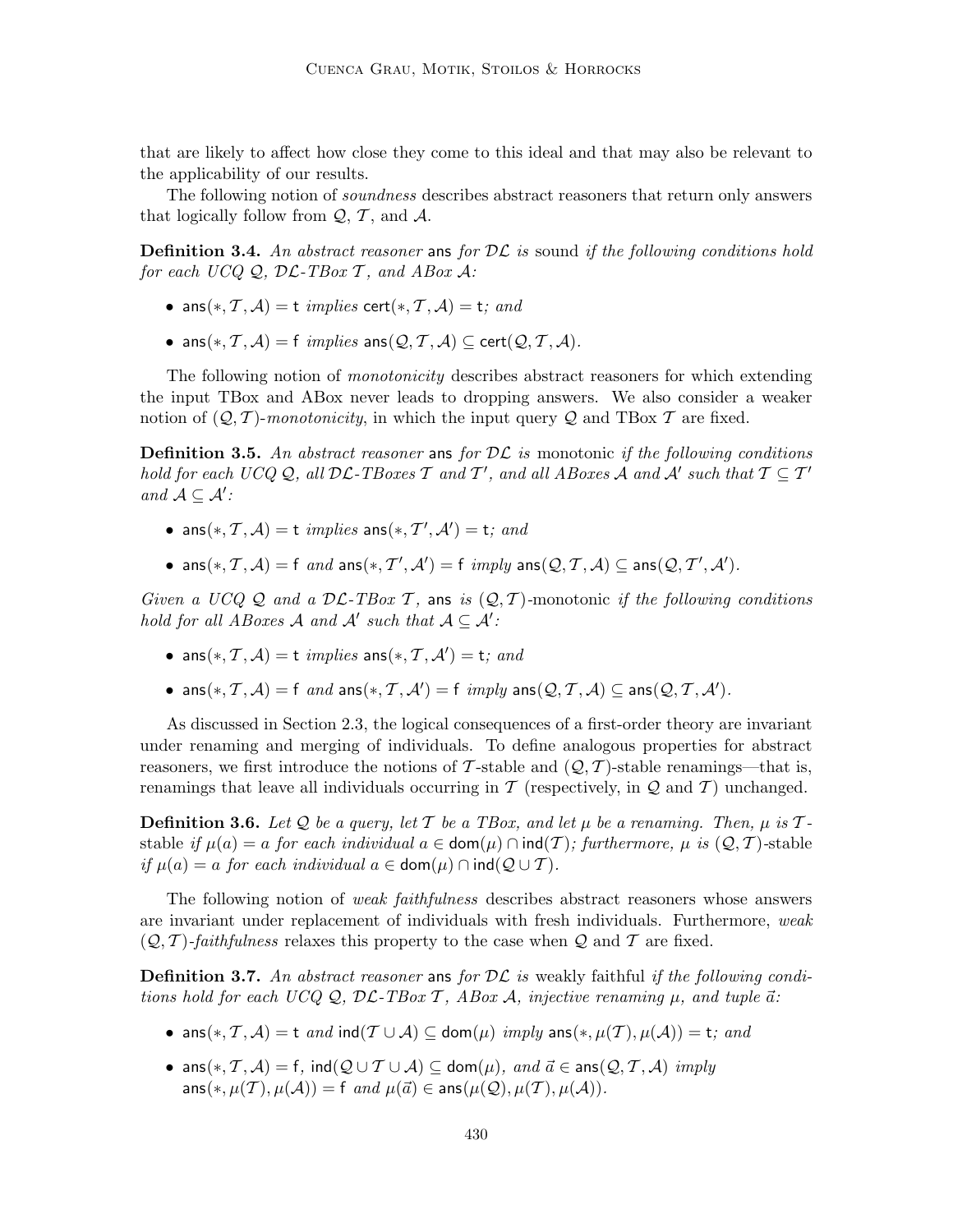Given a UCQ Q and a  $\mathcal{DL}\text{-}TBox\mathcal{T}$ , ans is weakly  $(Q, \mathcal{T})$ -faithful if the following conditions hold for each ABox A, injective renaming  $\mu$ , and tuple  $\vec{a}$ :

- ans $(*, \mathcal{T}, \mathcal{A}) =$  t, ind $(\mathcal{T} \cup \mathcal{A}) \subseteq$  dom $(\mu)$ , and  $\mu$  is T-stable imply ans $(*, \mathcal{T}, \mu(\mathcal{A})) =$  t; and
- ans $(*, \mathcal{T}, \mathcal{A}) = f$ ,  $ind(Q \cup \mathcal{T} \cup \mathcal{A}) \subseteq dom(\mu)$ ,  $\mu$  is  $(Q, \mathcal{T})$ -stable, and  $\vec{a} \in ans(Q, \mathcal{T}, \mathcal{A})$  $imply \text{ ans}(*, \mathcal{T}, \mu(\mathcal{A})) = \text{f} \text{ and } \mu(\vec{a}) \in \text{ans}(\mathcal{Q}, \mathcal{T}, \mu(\mathcal{A})).$

The following notion of strong faithfulness describes abstract reasoners whose answers are invariant under merging of individuals. Furthermore, strong  $(Q, T)$ -faithfulness relaxes this property to the case when  $\mathcal Q$  and  $\mathcal T$  are fixed.

**Definition 3.8.** An abstract reasoner ans for  $\mathcal{DL}$  is strongly faithful if the following conditions hold for each UCQ Q,  $\mathcal{DL}\text{-}TBox\mathcal{T}$ , ABox A, renaming  $\mu$ , and tuple  $\vec{a}$ :

- ans $(*, \mathcal{T}, \mathcal{A}) =$ t *implies* ans $(*, \mu(\mathcal{T}), \mu(\mathcal{A})) =$ t; and
- ans $(*, \mathcal{T}, \mathcal{A}) = f$ ,  $\vec{a} \in \text{ans}(\mathcal{Q}, \mathcal{T}, \mathcal{A})$ , and ans $(*, \mu(\mathcal{T}), \mu(\mathcal{A})) = f$  imply  $\mu(\vec{a}) \in \text{ans}(\mu(\mathcal{Q}), \mu(\mathcal{T}), \mu(\mathcal{A})).$

Given a UCQ Q and a  $\mathcal{DL}\text{-}TBox T$ , ans is strongly  $(\mathcal{Q}, \mathcal{T})$ -faithful if the following conditions hold for each ABox A, renaming  $\mu$ , and tuple  $\vec{a}$ :

- ans $(*, \mathcal{T}, \mathcal{A}) =$ t and  $\mu$  is  $\mathcal{T}$ -stable imply ans $(*, \mathcal{T}, \mu(\mathcal{A})) =$ t; and
- ans $(*, \mathcal{T}, \mathcal{A}) = f$ ,  $\mu$  is  $(\mathcal{Q}, \mathcal{T})$ -stable,  $\vec{a} \in \text{ans}(\mathcal{Q}, \mathcal{T}, \mathcal{A})$ , and  $\text{ans}(*, \mathcal{T}, \mu(\mathcal{A})) = f$  imply  $\mu(\vec{a}) \in \text{ans}(\mathcal{Q}, \mathcal{T}, \mu(\mathcal{A})).$

The results that we present in the rest of this paper are applicable only to abstract reasoners that satisfy various combinations of these properties; as a minimum, we require  $(Q, \mathcal{T})$ -monotonicity and weak  $(Q, \mathcal{T})$ -faithfulness. The abstract reasoners described in Example 3.3 all satisfy these properties. Testing if this is the case for concrete reasoners may, however, be infeasible in practice; indeed, we are not aware of a technique that would allow one to check whether a concrete reasoner satisfies the required properties. We believe, however, that all concrete reasoners commonly used in practice are intended to be sound, monotonic, and at least weakly faithful, and that strong faithfulness is a reasonable assumption in most cases. If a concrete reasoner fails to satisfy some of these properties on certain inputs, this is likely to be due to implementation bugs; thus, any consequent failure of completeness can be seen as a bug, and detecting such situations should be viewed as a part of a more general problem of testing software systems.

We next present several examples of abstract reasoners that do not satisfy some of the mentioned properties.

Example 3.9. Consider an abstract reasoner that behaves as rdf whenever the number of assertions in the input ABox is smaller than a certain threshold, and that returns the empty set of answers for larger ABoxes. Intuitively, such an abstract reasoner characterises a concrete RDF reasoner that processes inputs only up to a certain size. Such a reasoner is not  $(Q, T)$ -monotonic for an arbitrary Q and T.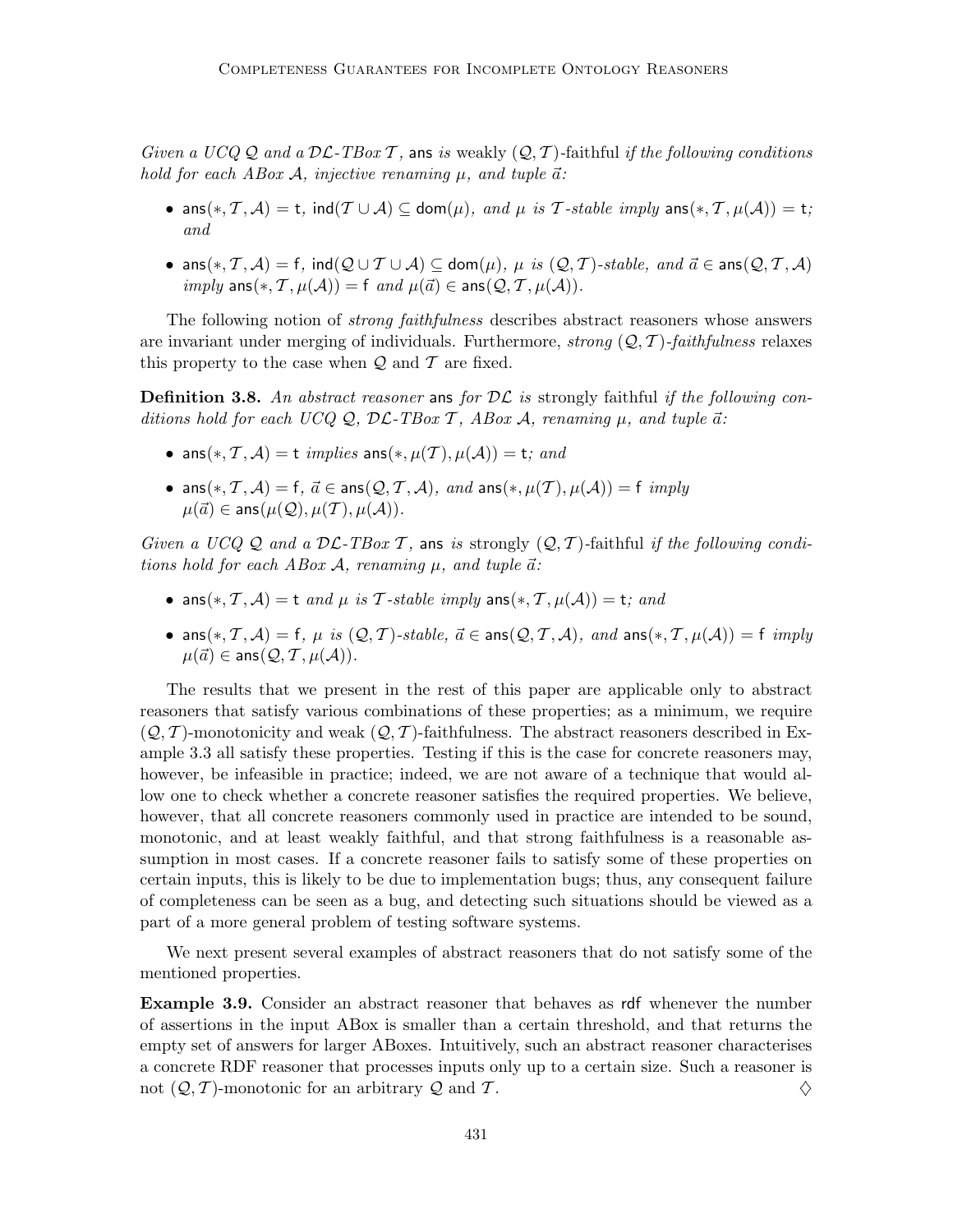Example 3.10. Consider an abstract reasoner that behaves like rdf, but that, for trust reasons, removes from each input ABox all assertions whose individuals are 'blacklisted' (e.g., they come from an untrusted source). Such an abstract reasoner is not weakly  $(Q, \mathcal{T})$ -<br>faithful for an arbitrary Q and T. faithful for an arbitrary  $\mathcal Q$  and  $\mathcal T$ .

Example 3.10 suggests that, for an abstract reasoner to be weakly faithful, it should not make decisions that depend on specific names of individuals.

**Example 3.11.** Consider an abstract reasoner  $r \neq 0$  that, given as input a UCQ Q, a TBox T, and an ABox A, proceeds as follows. First,  $r \not\uparrow$  computes the ABox A' obtained by evaluating the datalog program  $\mathcal{P}_{r}$  from Example 3.3 over A. Second,  $r \not\vdash$  computes the query  $\mathcal{Q}^{\neq}$  obtained from Q by adding to the body of each rule  $r \in \mathcal{Q}$  an inequality  $x \not\approx y$ for all pairs of distinct variables x and y occurring in r. Third,  $r \notin \mathbb{R}$  evaluates  $\mathcal{Q} \neq 0$  over  $\mathcal{A}'$ by considering  $A'$  as a *database*—that is, as a finite first-order interpretation in which each individual is mapped to itself (and thus different individuals are distinct). Thus,  $\mathsf{H}^{\neq}$  characterises concrete reasoners that evaluate queries by matching different variables to different individuals. Abstract reasoner  $r \mid \neq$  is sound, monotonic, and weakly faithful, but it is not strongly faithful. For example, given query  $\mathcal{Q} = \{R(x, y) \to Q(x)\}\$ , ABox  $\mathcal{A} = \{R(a, b)\}\$ , and renaming  $\mu = \{a \mapsto c, b \mapsto c\}$ , we have  $\mathsf{rl}^{\neq}(\mathcal{Q}, \emptyset, \mathcal{A}) = \{a\}$ , but  $\mathsf{rl}^{\neq}(\mathcal{Q}, \emptyset, \mu(\mathcal{A})) = \emptyset$ .  $\diamondsuit$ 

Example 3.11 suggests that, for an abstract reasoner to be strongly faithful, it should allow distinct variables in queries and axioms to be mapped to the same individuals.

We next identify classes of abstract reasoners that we use throughout this paper. Note that soundness is not required, which contributes to the generality of our results.

**Definition 3.12.** Given a UCQ Q and a TBox T,  $C_w^{Q,T}$   $(C_s^{Q,T})$  is the class of all  $(Q, T)$ monotonic and weakly (strongly)  $(Q, T)$ -faithful abstract reasoners applicable to T.

Finally, note that all the abstract reasoners introduced in Example 3.3 are sound, monotonic, and strongly (and therefore also weakly) faithful. Consequently, all concrete reasoners based on reasoning techniques outlined in Example 3.3 can be considered sound, monotonic, and strongly faithful, modulo implementation bugs.

## 3.2 Completeness of Abstract Reasoners

We next define the central notion of abstract reasoner completeness for a given query  $\mathcal{Q}$ and TBox T. Intuitively, a  $(Q, T)$ -complete abstract reasoner is indistinguishable from a complete abstract reasoner when applied to  $Q, T$ , and an arbitrary ABox A.

**Definition 3.13.** Let  $\mathcal{DL}$  be a description logic, and let ans be an abstract reasoner for  $\mathcal{DL}$ . Then, ans is  $(Q, T)$ -complete for a UCQ Q and a DL-TBox T if the following conditions hold for each ABox A:

- if cert $(*, \mathcal{T}, \mathcal{A}) =$  t, then ans $(*, \mathcal{T}, \mathcal{A}) =$ t;
- if cert(\*, T, A) = f and ans(\*, T, A) = f, then cert( $Q, T, A$ )  $\subseteq$  ans( $Q, T, A$ ).

Finally, ans is complete if it is  $(Q, \mathcal{T})$ -complete for each UCQ Q and each  $D\mathcal{L}\text{-}TBox \mathcal{T}$ .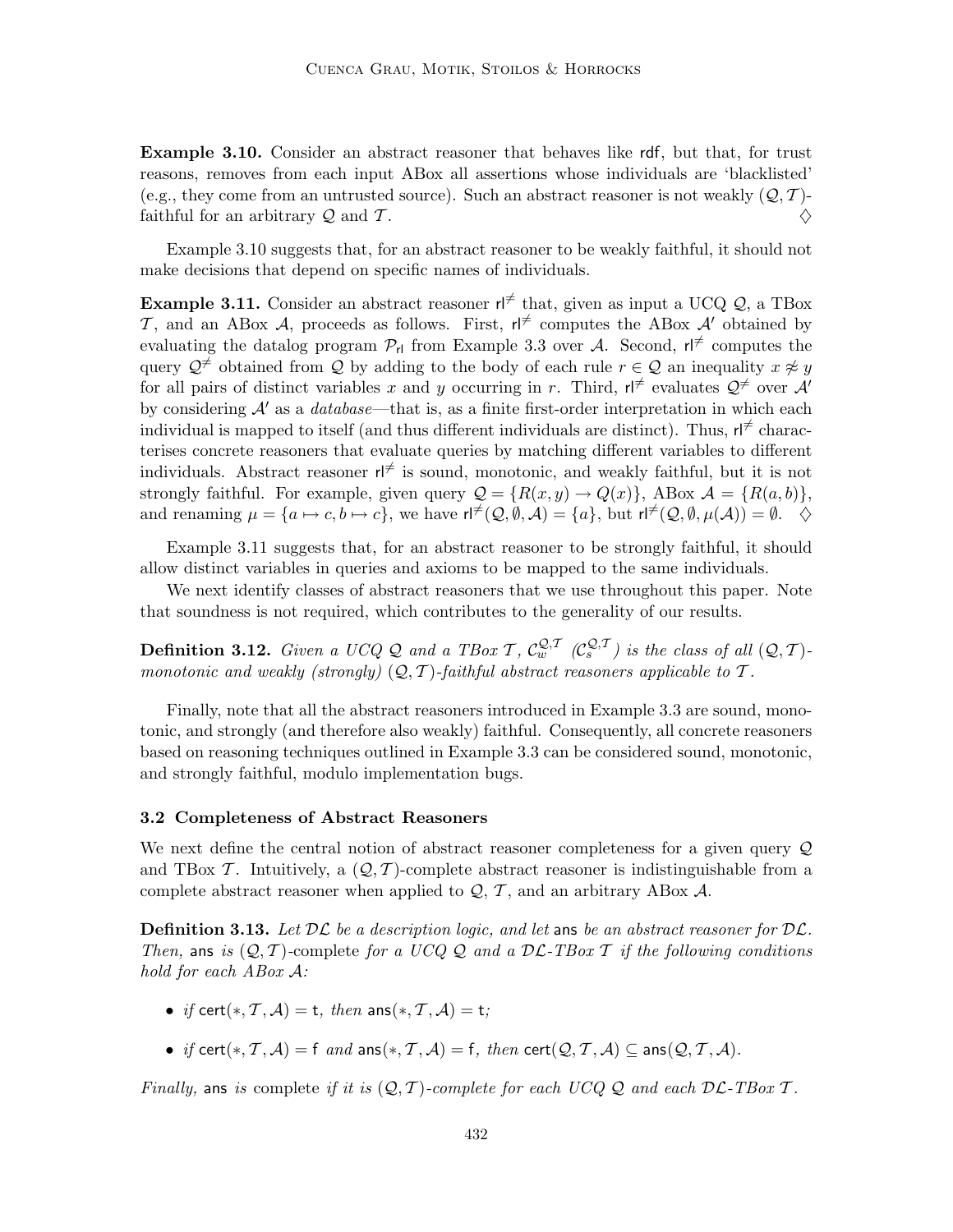**Example 3.14.** Consider the  $\mathcal{EL}\text{-}\text{TBox }\mathcal{T}$  consisting of the following axioms; the translation of the axioms into first-order logic is shown after the  $\sim$  symbol.

$$
\exists \mathsf{takesCo}.\mathsf{MathCo} \sqsubseteq \mathsf{St} \quad \leadsto \quad \forall x, y. [\mathsf{takesCo}(x, y) \land \mathsf{MathCo}(y) \to \mathsf{St}(x)] \tag{7}
$$

$$
CalcCo \sqsubseteq MathCo \quad \leadsto \quad \forall x. [CalcCo(x) \rightarrow MathCo(x)] \tag{8}
$$

$$
\mathsf{MathSt} \sqsubseteq \exists \mathsf{takesCo}.\mathsf{MathCo} \quad \leadsto \quad \forall x. [\mathsf{MathSt}(x) \to \exists y. [\mathsf{takesCo}(x, y) \land \mathsf{MathCo}(y)]] \quad (9)
$$

$$
\mathsf{St} \sqcap \mathsf{Prof} \sqsubseteq \bot \quad \leadsto \quad \forall x. [\mathsf{St}(x) \land \mathsf{Prof}(x) \to \bot] \tag{10}
$$

Axiom (7) states that everyone taking a maths course is a student; axiom (8) states that each calculus course is also a maths course; axiom (9) states that each maths student takes some maths course; and axiom (10) states that no person can be both a student and a professor. Axiom (8) is an RDFS axiom, and all other axioms in  $\mathcal T$  apart from (9) are OWL 2 RL axioms. Consider also query (11) that retrieves students taking a maths course.

$$
Q = \{ \text{St}(x) \land \text{takesCo}(x, y) \land \text{MathCo}(y) \rightarrow Q(x) \}
$$
(11)

None of the abstract reasoners rdf, rdfs, rl, and classify from Example 3.3 are complete in general for answering UCQs over  $\mathcal{EL}\text{-}\text{T}$ Boxes. Furthermore, for Q and T from the previous paragraph, abstract reasoners rdf, rdfs, and rl are not  $(Q, T)$ -complete, as all of them return the empty set of answers for ABox  $\mathcal{A} = \{\text{MathSt}(c)\}\$ . In contrast, in the following sections we will show that abstract reasoner classify is  $(Q, \mathcal{T})$ -complete—that is, that it returns all certain answers to  $Q, \mathcal{T}$ , and an arbitrary ABox  $\mathcal{A}$ . certain answers to  $Q, T$ , and an arbitrary ABox A.

#### 3.3 Test Suites

Checking  $(Q, T)$ -completeness of a concrete reasoner by applying the reasoner to all possible ABoxes and comparing the reasoner's answers with that of a complete reasoner is clearly infeasible in practice since there are infinitely many candidate input ABoxes. To obtain a practical approach, we need a finite number of tests. We formalise this idea using the following definition.

**Definition 3.15.** Let T be a TBox. A T-test suite is a pair  $S = \langle S_{\perp}, S_{Q} \rangle$  where

- $S_{\perp}$  is a finite set of ABoxes such that cert(\*, T, A) = t for each  $A \in S_{\perp}$ , and
- $\mathbf{S}_Q$  is a finite set of pairs  $\langle A, Y \rangle$  where A is an ABox such that cert $(*, \mathcal{T}, \mathcal{A}) = f$  and Y is a UCQ.

An abstract reasoner ans applicable to T passes a T-test suite S if ans satisfies the following two conditions:

- for each  $A \in S_{\perp}$ , we have  $ans(*, \mathcal{T}, \mathcal{A}) = t$ , and
- for each  $\langle A, Y \rangle \in S_Q$ , if ans $(*, \mathcal{T}, \mathcal{A}) = f$ , then cert $(\mathcal{Y}, \mathcal{T}, \mathcal{A}) \subseteq \text{ans}(\mathcal{Y}, \mathcal{T}, \mathcal{A})$ .

Let  $Q$  be a UCQ, and let C be a class of abstract reasoners applicable to T. Then, S is exhaustive for C and Q if each ans  $\in \mathcal{C}$  that passes S is  $(\mathcal{Q}, \mathcal{T})$ -complete.

A T-test suite S is Q-simple if Q is the only query occurring in  $S_Q$ ; then,  $S_Q$  is commonly written as just a set of ABoxes, and  $\langle A, \mathcal{Q} \rangle \in \mathbf{S}_Q$  is commonly abbreviated as  $A \in \mathbf{S}_Q$ .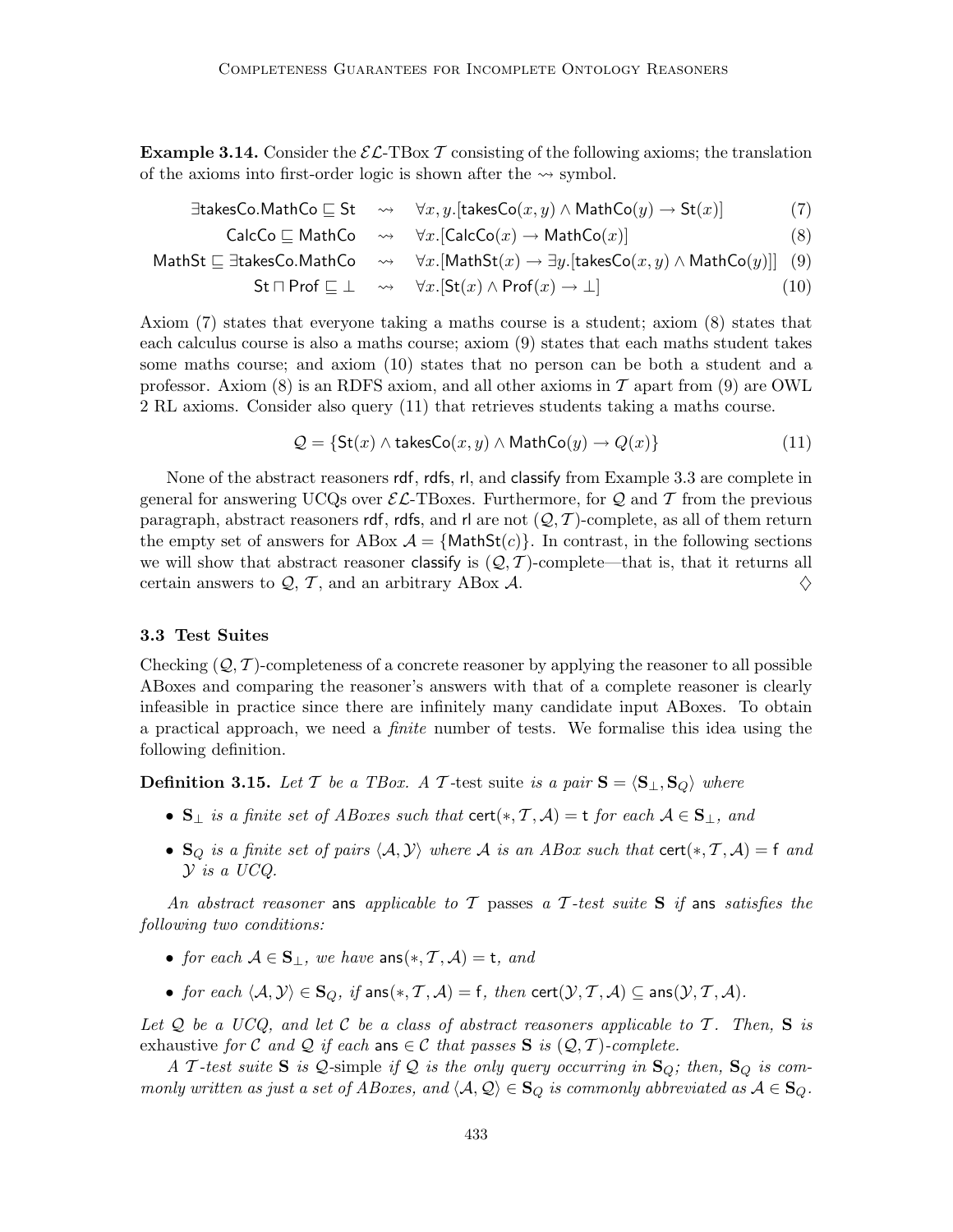Intuitively, a T-test suite  $S = \langle S_{\perp}, S_Q \rangle$  determines the tests that an abstract reasoner should be subjected to. For a reasoner to pass S, it must correctly identify each ABox  $A \in \mathbf{S}_{\perp}$  as unsatisfiable, and for each ABox–query pair  $\langle A, Y \rangle \in \mathbf{S}_{Q}$  the reasoner must correctly answer  $\mathcal Y$  w.r.t.  $\mathcal T$  and  $\mathcal A$ .

Given Q and T, our goal is to identify a T-test suite S that is exhaustive for  $Q$ —that is, a test suite such that each abstract reasoner that passes **S** is guaranteed to be  $(Q, T)$ complete. Depending on the properties of abstract reasoners, however, different test suites may or may not achieve this goal. Therefore, the notion of exhaustiveness is relative to a class of abstract reasoners  $\mathcal{C}$ : if **S** is exhaustive for some class of abstract reasoners  $\mathcal{C}$ , then  $S$  can be used to test an arbitrary abstract reasoner in  $C$ . Note that  $S$  depends on the target class of abstract reasoners, but not on the actual abstract reasoner being tested; in order words, the construction of S depends on the properties that one can assume to hold for the target abstract reasoner. Furthermore, if an abstract reasoner not contained in  $\mathcal C$ passes S, this will in general not imply a  $(Q, T)$ -completeness guarantee.

**Example 3.16.** Let Q and T be as specified in Example 3.14, and let  $A_1$ - $A_6$  be the following ABoxes.

> $A_1$  = {takesCo(*c*, *d*), MathCo(*d*)}  $A_2$  = {takesCo(*c*, *c*), MathCo(*c*)}<br>  $A_3$  = {takesCo(*c*, *d*), CalcCo(*d*)}  $A_4$  = {takesCo(*c*, *c*), CalcCo(*c*)}  $A_3 = {\text{takesCo}(c, d), \text{CalcCo}(d)} \qquad A_4 = {\text{takesCo}(c, c), \text{CalcCo}(c)} \nonumber \ A_5 = {\text{MathSt}(c)} \qquad A_6 = {\text{St}(c), \text{Prof}(c)}$  $A_6 = \{ \text{St}(c), \text{Prof}(c) \}$

In the following sections, we will show that the Q-simple T-test suite  $S = \langle S_{\perp}, S_Q \rangle$  defined by  $\mathbf{S}_{\perp} = \{A_6\}$  and  $\mathbf{S}_{Q} = \{A_1, \ldots, A_5\}$  is exhaustive for the class  $\mathcal{C}_{w}^{\mathcal{Q}, \mathcal{T}}$  and  $\mathcal{Q}$ ; consequently, S can be used to test all abstract reasoners from Example 3.3.

In particular, note that abstract reasoners rdf and rdfs fail all tests in  $\mathbf{S}_{\perp}$  and  $\mathbf{S}_{Q}$ , and that abstract reasoner rl fails the test  $A_5 \in \mathbf{S}_Q$ ; furthermore, all failed tests provide a counterexample of  $(Q, T)$ -completeness. In contrast, abstract reasoner classify from Example 3.14 passes the tests in S, which implies that the abstract reasoner is indeed  $(Q, \mathcal{T})$ -complete.

Finally, consider a variant of the abstract reasoner classify that, similarly to the abstract reasoner described in Example 3.9, returns the empty set of answers if the input ABox contains more than, say, ten assertions. Such an abstract reasoner is not  $(Q, T)$ -monotonic and hence does not belong to  $\mathcal{C}_{w}^{\mathcal{Q},T}$ . This abstract reasoner clearly passes S; however, since it does not belong to  $\mathcal{C}_{w}^{\mathcal{Q}, \tilde{\mathcal{T}}}$ , passing **S** (correctly) does not imply that the abstract reasoner is  $(\mathcal{Q}, \mathcal{T})$ -complete. is  $(Q, \mathcal{T})$ -complete.

We next state the following property, the proof of which is trivial.

**Proposition 3.17.** Let Q be a UCQ, let T be a TBox, and let  $C_1$  and  $C_2$  be classes of abstract reasoners applicable to T such that  $C_1 \subseteq C_2$ .

- 1. If a T-test suite S is exhaustive for  $C_2$  and  $Q$ , then S is also exhaustive for  $C_1$  and  $Q$ .
- 2. If no T-test suite exists that is exhaustive for  $C_1$  and  $Q$ , then no T-test suite exists that is exhaustive for  $\mathcal{C}_2$  and  $\mathcal{Q}$ .

Therefore, when proving existence of a  $\mathcal T$ -test suite exhaustive for  $\mathcal Q$ , the most general result is the one that applies to the largest possible class of abstract reasoners. Furthermore,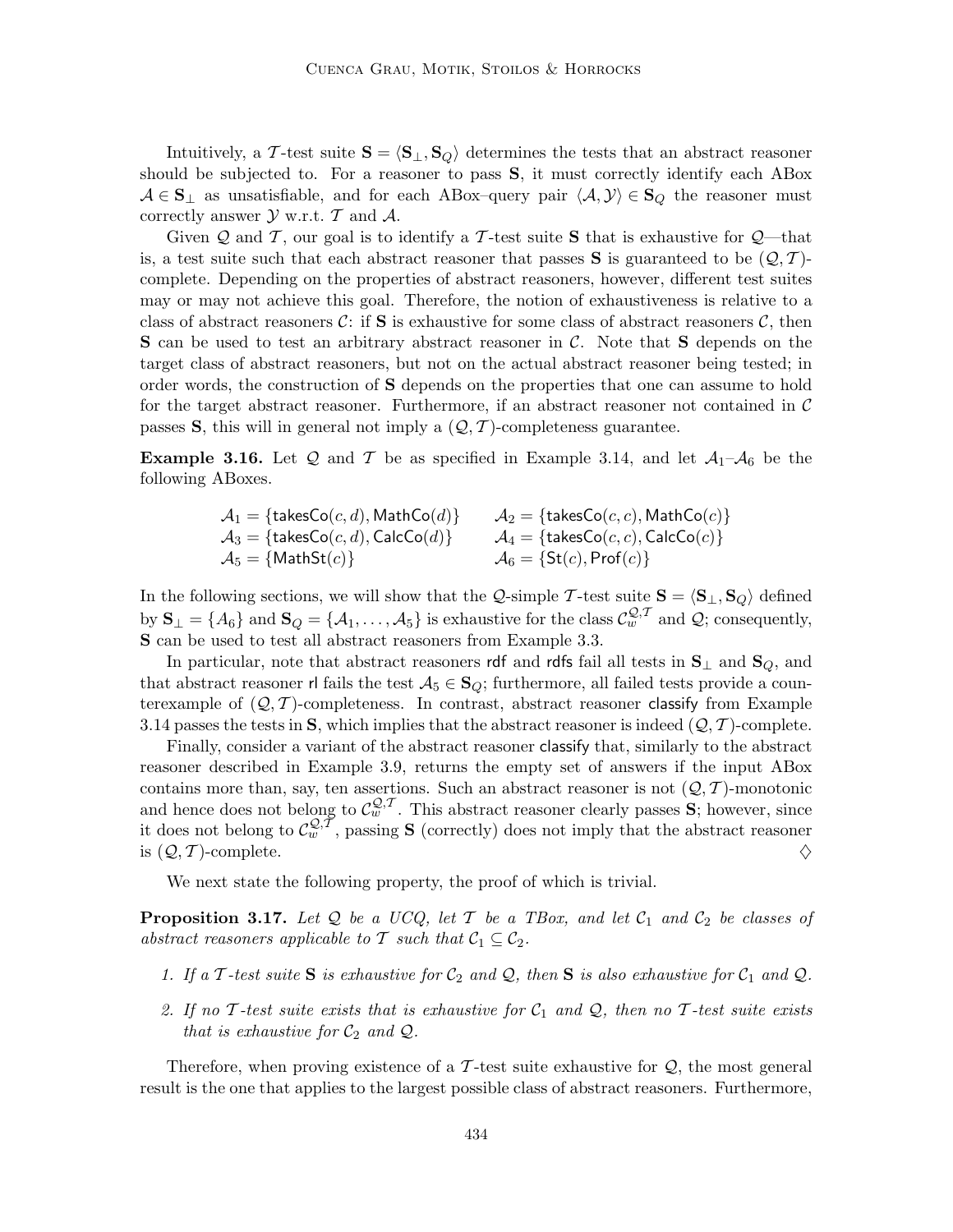in the following section we will identify cases for which no  $\mathcal T$ -test suite exhaustive for  $\mathcal Q$ can be found; by Proposition 3.17 it suffices to provide nonexistence results for the smallest possible class of abstract reasoners.

We finish this section by pointing out an important practically relevant property of  $Q$ -simple  $\mathcal T$ -test suites, which has been illustrated in Example 3.16.

**Proposition 3.18.** Let  $S = \langle S_{\perp}, S_{Q} \rangle$  be a Q-simple T-test suite and let ans be an abstract reasoner applicable to T. If ans does not pass S, then ans is not  $(Q, T)$ -complete.

*Proof.* The ABox in  $\mathbf{S}_{\perp}$  or  $\mathbf{S}_{Q}$  for which ans does not satisfy the conditions from Definition 3.15 is a counterexample for the  $(Q, T)$ -completeness of ans. 3.15 is a counterexample for the  $(Q, \mathcal{T})$ -completeness of ans.

Thus, a Q-simple T-test suite S exhaustive for C and Q provides a *sufficient and nec*essary test for  $(Q, \mathcal{T})$ -completeness of the abstract reasoners in C. In contrast, if S is not Q-simple, we show in Section 3.7 that then S provides only a sufficient, but not also a necessary test for  $(Q, T)$ -completeness of the abstract reasoners in C.

### 3.4 Negative Results

In Sections 3.5 (resp. Section 3.6) we identify restrictions on a UCQ  $Q$  and a TBox 7 that guarantee existence of T-test suites exhaustive for  $\mathcal{C}_w^{\mathcal{Q}, \mathcal{T}}$  (resp.  $\mathcal{C}_s^{\mathcal{Q}, \mathcal{T}}$ ) and  $\mathcal{Q}$ . Before presenting these positive results, we first outline the limits of  $(Q, \mathcal{T})$ -completeness testing and thus justify the restrictions we use in the following sections.

#### 3.4.1 Monotonicity and Weak Faithfulness

Our approaches for testing  $(Q, \mathcal{T})$ -completeness of abstract reasoners are applicable only to reasoners that are  $(Q, \mathcal{T})$ -monotonic and weakly  $(Q, \mathcal{T})$ -faithful. In this section, we provide a formal justification for these requirements in the form of the following two theorems.

- Theorem 3.19 shows that exhaustive test suites do not exist if we consider the class of abstract reasoners satisfying all properties from Section 3.1 apart from  $(Q, T)$ monotonicity; this includes soundness, strong faithfulness (which implies weak faithfulness), and monotonicity w.r.t. the TBox only.
- Theorem 3.20 shows that exhaustive test suites do not exist if we consider the class of abstract reasoners satisfying all properties defined in Section 3.1 with the exception of  $(Q, T)$ -weak faithfulness; these properties include soundness and monotonicity.

The negative results of Theorems 3.19 and 3.20 are very strong: they hold for smallest classes of abstract reasoners we can define based on the notions introduced in Section 3.1 (by Proposition 3.17, the smaller the class of abstract reasoners, the more general the negative result); and they hold regardless of the  $Q$  and  $T$  considered (modulo a minor technicality: unlike Theorem 3.19, Theorem 3.20 requires  $\mathcal T$  to be satisfiable).

The proof of Theorem 3.19 can intuitively be understood as follows. We first assume that S is a T-test suite exhaustive for Q and the class of abstract reasoners to which the theorem applies. Then, we specify an abstract reasoner ans that 'does the right thing' (i.e., it returns the correct answer) when it is given as input the query  $Q$ , the TBox  $T$ , and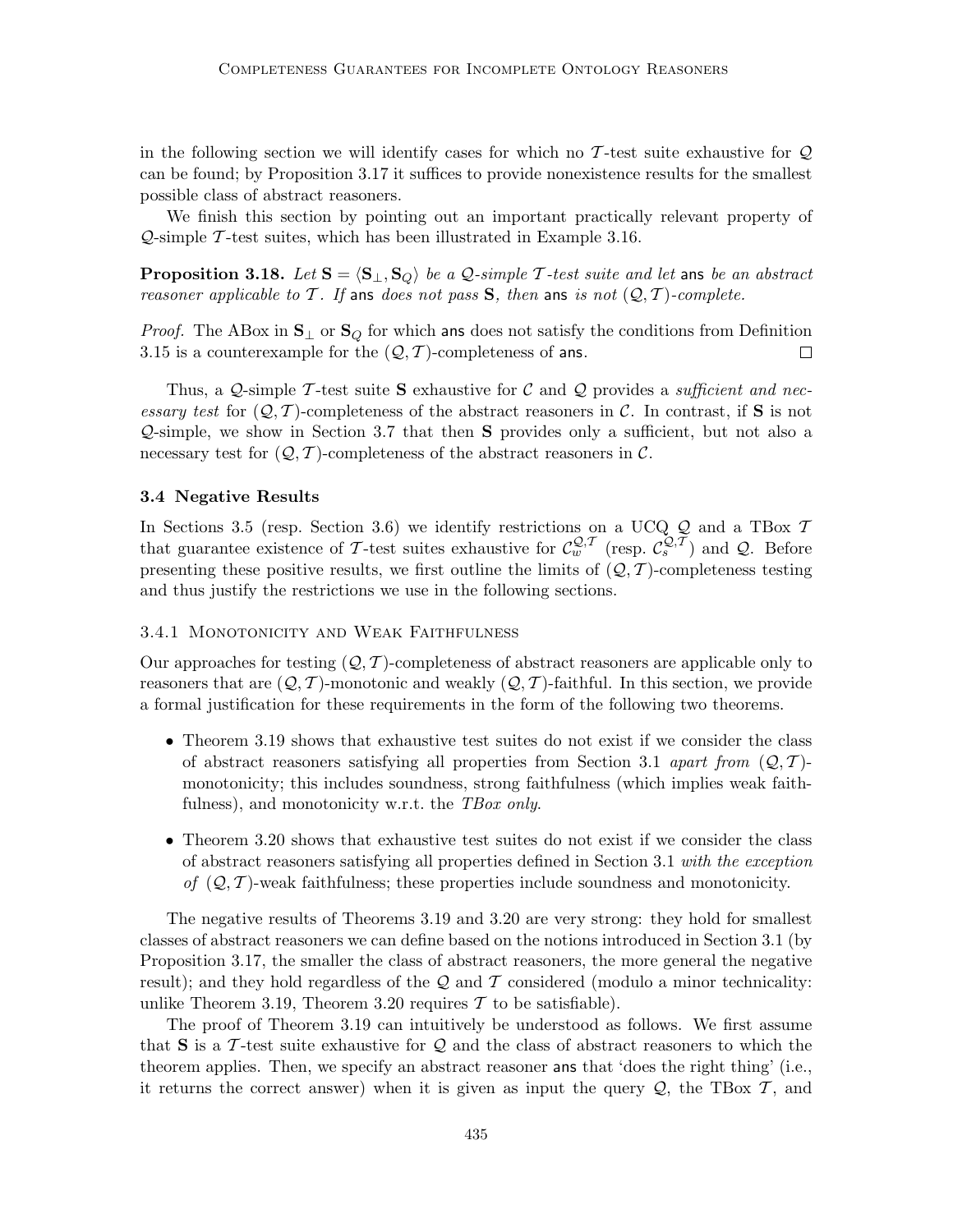an arbitrary ABox containing at most as many assertions as the largest test ABox in S; otherwise, ans returns a sound, but an incomplete answer. We finally show the following three properties of ans.

- Abstract reasoner ans belongs to the relevant class of abstract reasoners.
- Abstract reasoner ans passes S.
- Abstract reasoner ans is incomplete for at least one input ABox.

These three properties then show that  $S$  is not exhaustive for  $\mathcal Q$  and the relevant class of abstract reasoners. Intuitively, this means that the class of abstract reasoners is 'too large', allowing abstract reasoners to treat their input in an erratic way.

**Theorem 3.19.** Let  $Q$  be an arbitrary UCQ, and let  $T$  be an arbitrary admissible TBox. Then, no  $\mathcal T$ -test suite exists that is exhaustive for  $\mathcal Q$  and the class of all sound and strongly faithful abstract reasoners applicable to  $T$  satisfying the following conditions for each TBox  $T'$  with  $T \subseteq T'$  and each ABox A:

- ans $(*, \mathcal{T}, \mathcal{A}) =$ t *implies* ans $(*, \mathcal{T}', \mathcal{A}) =$ t;
- ans $(*, \mathcal{T}, \mathcal{A}) = f$  and ans $(*, \mathcal{T}', \mathcal{A}) = f$  imply ans $(\mathcal{Q}, \mathcal{T}, \mathcal{A}) \subseteq \text{ans}(\mathcal{Q}, \mathcal{T}', \mathcal{A})$ .

*Proof.* Consider an arbitrary T-test suite  $S = \langle S_+, S_0 \rangle$ . Let n be the maximum number of assertions in an ABox from S. Furthermore, let ans be the abstract reasoner that takes as input a UCQ  $Q_{in}$ , an  $FO\mathcal{L}\text{-}\text{TBox } \mathcal{T}_{in}$ , and an ABox  $\mathcal{A}_{in}$ . The result of ans $(*, \mathcal{T}_{in}, \mathcal{A}_{in})$  is determined as follows.

- 1. Try to find a renaming  $\xi$  such that  $\text{dom}(\xi) = \text{ind}(T)$  and  $\xi(T) \subseteq T_{in}$ ; if no such  $\xi$ exists, then return f.
- 2. If  $\mathcal{A}_{in}$  contains at most n assertions, then check the satisfiability of  $\xi(\mathcal{T}) \cup \mathcal{A}_{in}$  using a sound and complete reasoner; return t if  $\xi(T) \cup A_{in}$  is unsatisfiable.
- 3. Return f.

Furthermore, the result of  $ans(Q_{in}, T_{in}, A_{in})$  is determined as follows.

- 4. Try to find a renaming  $\xi$  such that  $\text{dom}(\xi) = \text{ind}(Q \cup T)$ ,  $\xi(T) \subseteq T_{in}$ , and  $\xi(Q) = Q_{in}$ ; if no such  $\xi$  exists, then return  $\emptyset$ .
- 5. If  $\mathcal{A}_{in}$  contains at most n assertions, then compute cert( $\xi(\mathcal{Q}), \xi(\mathcal{T}), \mathcal{A}_{in}$ ) using a sound and complete reasoner and return the result.
- 6. Return  $\emptyset$ .

Since  $\mathcal T$  is admissible, checks in steps 2 and 5 can be performed in finite time; furthermore, step 1 can be realised by enumerating all mappings from  $\text{ind}(\mathcal{T})$  to  $\text{ind}(\mathcal{T}_{in})$ , and step 4 can be realised analogously; consequently, ans can be implemented such that it terminates on all inputs. To see that ans is sound and monotonic w.r.t. the TBox, consider arbitrary input  $Q_{in}$ ,  $\mathcal{T}_{in}$ ,  $\mathcal{T}'_{in}$ , and  $\mathcal{A}_{in}$  such that  $\mathcal{T}_{in} \subseteq \mathcal{T}'_{in}$ .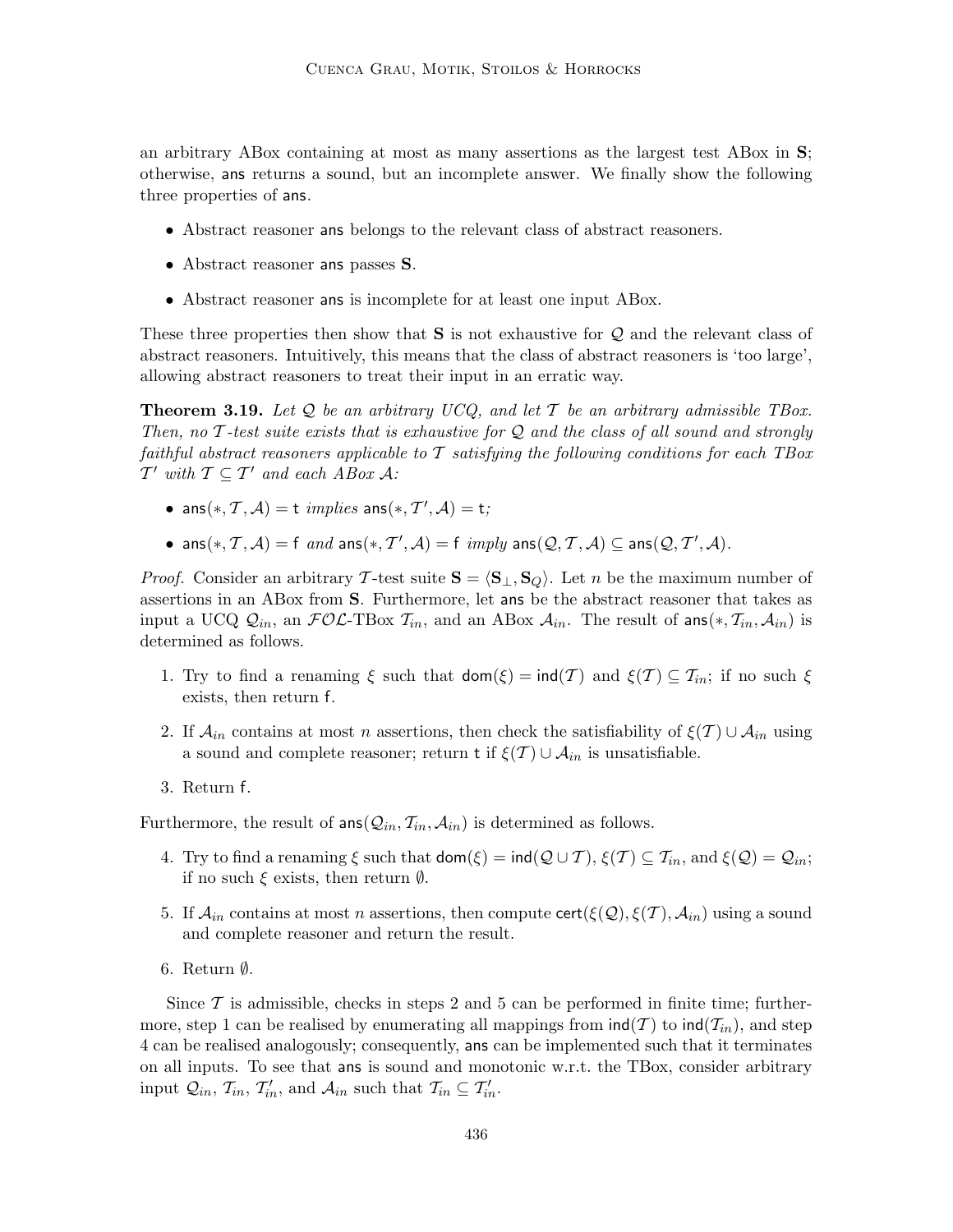- Assume that  $ans(*, \mathcal{T}_{in}, \mathcal{A}_{in}) = t$ . Then, on  $\mathcal{Q}_{in}, \mathcal{T}_{in}$ , and  $\mathcal{A}_{in}$  the abstract reasoner returns in step 2 because  $\xi(T) \cup \mathcal{A}_{in}$  is unsatisfiable; but then, since  $\xi(T) \subseteq \mathcal{T}_{in}$ , we have that  $\mathcal{T}_{in} \cup \mathcal{A}_{in}$  is unsatisfiable as well, as required for soundness. Furthermore, since  $\xi(T) \subseteq T_{in} \subseteq T'_{in}$ , on  $\mathcal{Q}_{in}, T'_{in}$ , and  $\mathcal{A}_{in}$  the abstract reasoner returns in step 2 as well, so  $\textsf{ans}(*, \mathcal{T}'_{in}, \mathcal{A}_{in}) = \textsf{t}$ , as required for monotonicity w.r.t. the TBox.
- Assume that  $\vec{a} \in \text{ans}(\mathcal{Q}_{in}, \mathcal{T}_{in}, \mathcal{A}_{in})$ . Then, on  $\mathcal{Q}_{in}, \mathcal{T}_{in}$ , and  $\mathcal{A}_{in}$  the abstract reasoner returns in step 5, and therefore we have  $\vec{a} \in \text{cert}(\xi(\mathcal{Q}), \xi(\mathcal{T}), \mathcal{A}_{in})$ ; but then, since  $\xi(Q) = Q_{in}$  and  $\xi(T) \subseteq T_{in}$ , we have  $\vec{a} \in \text{cert}(Q_{in}, T_{in}, A_{in})$ , as required for soundness. Furthermore, since  $\xi(T) \subseteq T_{in} \subseteq T'_{in}$ , on  $\mathcal{Q}_{in}, T'_{in}$ , and  $\mathcal{A}_{in}$  the abstract reasoner returns in step 5 as well, so  $\vec{a} \in \text{ans}(Q_{in}, T'_{in}, A_{in})$ , as required for monotonicity w.r.t. the TBox.

To see that ans is strongly faithful, consider an arbitrary renaming  $\lambda$ . If renaming  $\xi$ exists such that  $\xi(Q) = Q_{in}$  and  $\xi(T) \subseteq T_{in}$ , then clearly renaming  $\xi'$  exists such that  $\xi'(Q) = \lambda(Q_{in})$  and  $\xi'(T) \subseteq \lambda(T_{in})$ . Consequently, if ans $(*, \mathcal{T}_{in}, \mathcal{A}_{in})$  returns in step 2, then  $\text{ans}(*, \lambda(\mathcal{T}_{in}), \lambda(\mathcal{A}_{in}))$  returns in step 2 as well; similarly, if  $\text{ans}(\mathcal{Q}_{in}, \mathcal{T}_{in}, \mathcal{A}_{in})$  returns in step 5, then  $\textsf{ans}(\lambda(\mathcal{Q}_{in}), \lambda(\mathcal{I}_{in}), \lambda(\mathcal{A}_{in}))$  returns in step 5 as well; clearly, ans is strongly faithful. Finally, it is straightforward to see that ans passes S.

Now let A be an ABox containing at least  $n+1$  assertions such that  $\text{cert}(\mathcal{Q}, \emptyset, \mathcal{A}) \neq \emptyset$ ; such A clearly exists. If  $\mathcal{T} \cup \mathcal{A}$  is unsatisfiable, then  $\text{ans}(*, \mathcal{T}, \mathcal{A}) = f$ ; furthermore, if  $\mathcal{T} \cup \mathcal{A}$ is satisfiable, then  $\textsf{ans}(\mathcal{Q}, \mathcal{T}, \mathcal{A}) = \emptyset$ ; consequently, ans is not  $(\mathcal{Q}, \mathcal{T})$ -complete. Thus, **S** is not exhaustive for  $\mathcal{Q}$  and the class of abstract reasoners considered in this theorem. not exhaustive for Q and the class of abstract reasoners considered in this theorem.

We next prove Theorem 3.20. The proof is similar to the proof of Theorem 3.19, and the main difference is in the abstract reasoner ans we construct. In particular, given a test suite S, we take ans to return the correct answer on the query  $Q$ , the TBox  $T$ , and each ABox that contains only the individuals occurring in S; otherwise, the abstract reasoner returns a sound, but an incomplete answer. Again, the class of the abstract reasoners is 'too large', allowing ans to treat inputs in an erratic way.

Unlike Theorem 3.19, the following theorem requires  $\mathcal T$  to be satisfiable; to understand why, consider an arbitrary unsatisfiable TBox T and UCQ Q. Let  $S = \langle S_{\perp}, S_{Q} \rangle$  be the T-test suite defined by  $\mathbf{S}_{\perp} = \{ \emptyset \}$  (i.e.,  $\mathbf{S}_{\perp}$  contains a single empty ABox) and  $\mathbf{S}_{Q} = \emptyset$  (i.e.,  $S_Q$  contains no ABoxes), and consider an arbitrary monotonic abstract reasoner ans that passes  $\mathbf{S}_{\perp}$ . Since ans passes  $\mathbf{S}$ , we have ans $(*, \mathcal{T}, \emptyset) = \mathsf{t}$ ; but then, since ans is monotonic, for an arbitrary ABox A we have ans $(*, \mathcal{T}, \mathcal{A}) = t$  as well, which in turn implies that ans is  $(Q, \mathcal{T})$ -complete. Failure to satisfy weak faithfulness is thus irrelevant if  $\mathcal{T}$  is unsatisfiable.

**Theorem 3.20.** Let T be an arbitrary admissible and satisfiable TBox and let  $Q$  be an arbitrary UCQ. Then, no T-test suite exists that is exhaustive for  $\mathcal Q$  and the class of all sound and monotonic abstract reasoners applicable to  $\mathcal T$ .

*Proof.* Consider an arbitrary T-test suite  $S = \langle S_{\perp}, S_{\mathcal{Q}} \rangle$ . Let I be the set of all individuals occurring in  $S$ ,  $Q$ , and  $T$ . Furthermore, let ans be the abstract reasoner that takes as input a UCQ  $Q_{in}$ , an  $FOL$ -TBox  $\mathcal{T}_{in}$ , and an ABox  $\mathcal{A}_{in}$ . The result of ans $(*, \mathcal{T}_{in}, \mathcal{A}_{in})$  is determined as follows.

1. If  $\mathcal{T} \nsubseteq \mathcal{T}_{in}$ , then return f.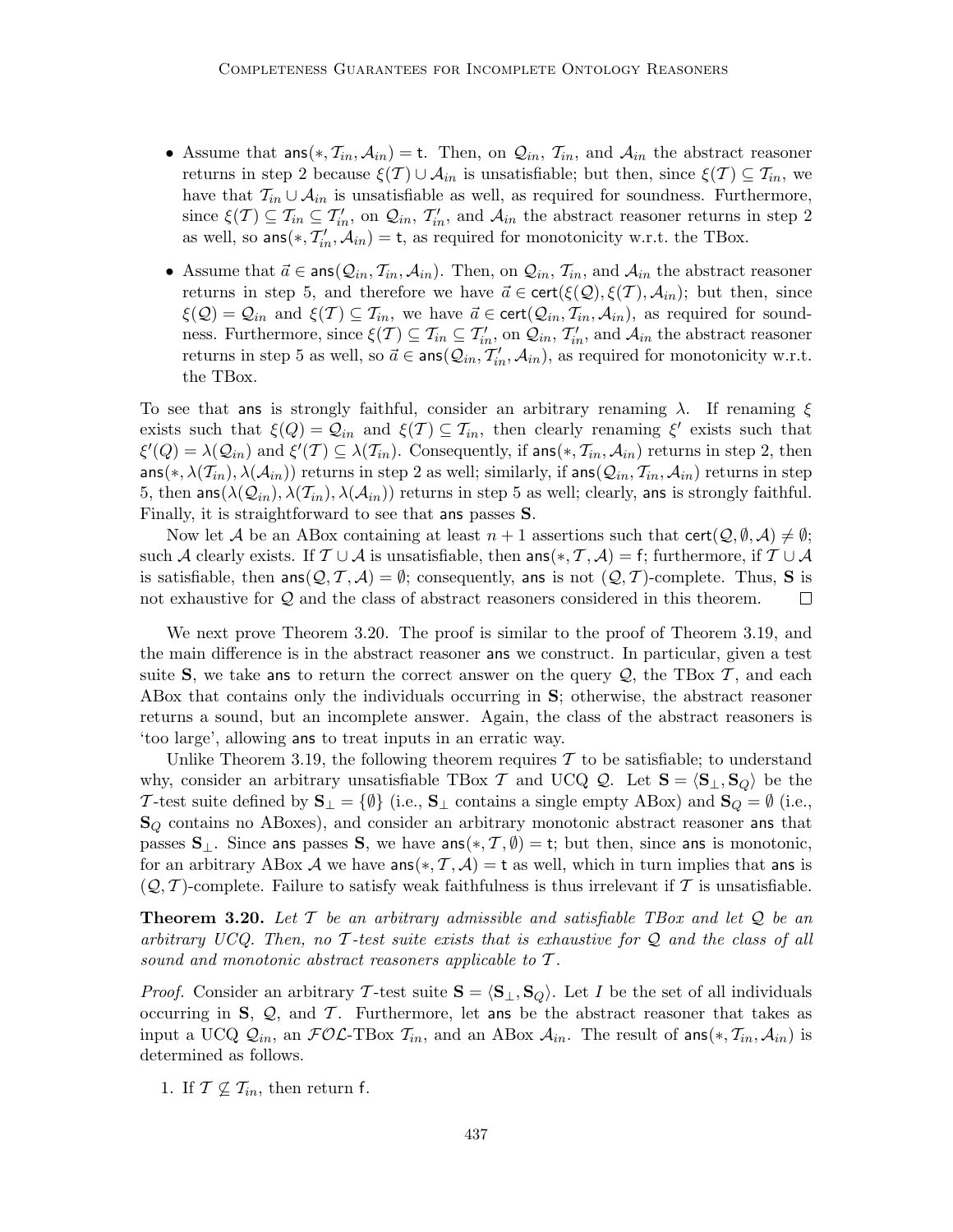- 2. Let  $\mathcal{A}_{in,I}$  be the set of assertions in  $\mathcal{A}_{in}$  that mention only the individuals in I.
- 3. Check the satisfiability of  $\mathcal{T} \cup \mathcal{A}_{in,I}$  using a sound and complete reasoner; return t if  $T \cup A_{in,I}$  is unsatisfiable, and return f otherwise.

Furthermore, given a UCQ  $\mathcal{Q}_{in}$ , the result of ans  $(\mathcal{Q}_{in}, \mathcal{T}_{in}, \mathcal{A}_{in})$  is determined as follows:

- 4. If  $\mathcal{T} \nsubseteq \mathcal{T}_{in}$  or  $\mathcal{Q} \neq \mathcal{Q}_{in}$ , then return  $\emptyset$ .
- 5. Let  $\mathcal{A}_{in,I}$  be the set of assertions in  $\mathcal{A}_{in}$  that mention only the individuals in I.
- 6. Compute cert $(Q, \mathcal{T}, \mathcal{A}_{in,I})$  using a sound and complete reasoner and return the result.

That ans can be implemented such that it terminates on all inputs can be shown as in the proof of Theorem 3.19. Furthermore, the soundness of ans follows from the following two observations.

- Assume that  $ans(*, \mathcal{T}_{in}, \mathcal{A}_{in}) = t$ . Then, the abstract reasoner returns in step 3 since  $T \cup A_{in,I}$  is unsatisfiable; but then, since  $T \subseteq T_{in}$  and  $A_{in,I} \subseteq A_{in}$ , we have that  $\mathcal{T}_{in} \cup \mathcal{A}_{in}$  is unsatisfiable as well, as required.
- Assume that  $\vec{a} \in \text{ans}(\mathcal{Q}_{in}, \mathcal{T}_{in}, \mathcal{A}_{in})$ . Then, the abstract reasoner returns in step 6, and therefore we have  $\vec{a} \in \text{cert}(\mathcal{Q}, \mathcal{T}, \mathcal{A}_{in,I})$ ; but then, since  $\mathcal{Q} = \mathcal{Q}_{in}, \mathcal{T} \subseteq \mathcal{T}_{in}$ , and  $\mathcal{A}_{in,I} \subseteq \mathcal{A}_{in}$ , we have  $\vec{a} \in \text{cert}(\mathcal{Q}_{in}, \mathcal{T}_{in}, \mathcal{A}_{in})$ , as required.

For monotonicity, consider an arbitrary  $\mathcal{T}'_{in}$  and  $\mathcal{A}'_{in}$  such that  $\mathcal{T}_{in} \subseteq \mathcal{T}'_{in}$  and  $\mathcal{A}_{in} \subseteq \mathcal{A}'_{in}$ ; clearly, we have  $\mathcal{T} \subseteq \mathcal{T}'_{in}$  and  $\mathcal{A}_{in,I} \subseteq \mathcal{A}'_{in,I}$ ; but then, by monotonicity of first-order logic,  $\mathsf{ans}(*, \mathcal{T}_{in}, \mathcal{A}_{in}) = \mathsf{t}$  implies  $\mathsf{ans}(*, \mathcal{T}'_{in}, \mathcal{A}'_{in}) = \mathsf{t}$ , and  $\mathsf{ans}(\mathcal{Q}, \mathcal{T}_{in}, \mathcal{A}_{in}) \subseteq \mathsf{ans}(\mathcal{Q}, \mathcal{T}'_{in}, \mathcal{A}'_{in})$ . Finally, it is straightforward to see that ans passes S.

Now consider an arbitrary ABox A such that  $\text{ind}(\mathcal{A}) \cap I = \emptyset$  and  $\text{cert}(\mathcal{Q}, \emptyset, \mathcal{A}) \neq \emptyset$ ; such A clearly exists. If  $\mathcal{T} \cup \mathcal{A}$  is unsatisfiable, since the ABox constructed in step 2 is empty and T is satisfiable, we have  $\textsf{ans}(*, \mathcal{T}, \mathcal{A}) = \textsf{f}$ ; furthermore, if  $\mathcal{T} \cup \mathcal{A}$  is satisfiable, since the ABox constructed in step 5 is empty,  $\text{ans}(\mathcal{Q}, \mathcal{T}, \mathcal{A})$  cannot contain individuals not occurring in *I*; consequently, ans is not  $(Q, \mathcal{T})$ -complete. Thus, **S** is not exhaustive for  $Q$  and the class of abstract reasoners considered in this theorem. class of abstract reasoners considered in this theorem.

#### 3.4.2 Monotonicity and Weak Faithfulness do not Suffice

Next, we show that  $(Q, \mathcal{T})$ -monotonicity and  $(Q, \mathcal{T})$ -faithfulness in general do not guarantee existence of a T-test suite exhaustive for Q. In particular, Theorem 3.21 shows that, if  $\mathcal T$ contains a single recursive axiom, no test suite exists that is exhaustive for the class of all sound, monotonic, and strongly faithful abstract reasoners (and by Proposition 3.17 for  $\mathcal{C}_{s}^{\mathcal{Q},\mathcal{T}}$  and  $\mathcal{C}_{w}^{\mathcal{Q},\mathcal{T}}$  as well, for each UCQ  $\mathcal{Q}$ ). Although our result is applicable only to a particular  $Q$  and  $T$ , it is straightforward to adapt the proof to any TBox with a recursive axiom that is 'relevant' to the given query. Example 3.22, however, shows that the concept of 'relevance' is rather difficult to formalise: even if  $\mathcal T$  entails a recursive axiom, this axiom is not necessarily 'relevant' to answering the query. In order not to complicate matters any further, we state the following result for fixed  $\mathcal Q$  and  $\mathcal T$ , and we hope that our proof clearly illustrates the limitations incurred by recursive axioms.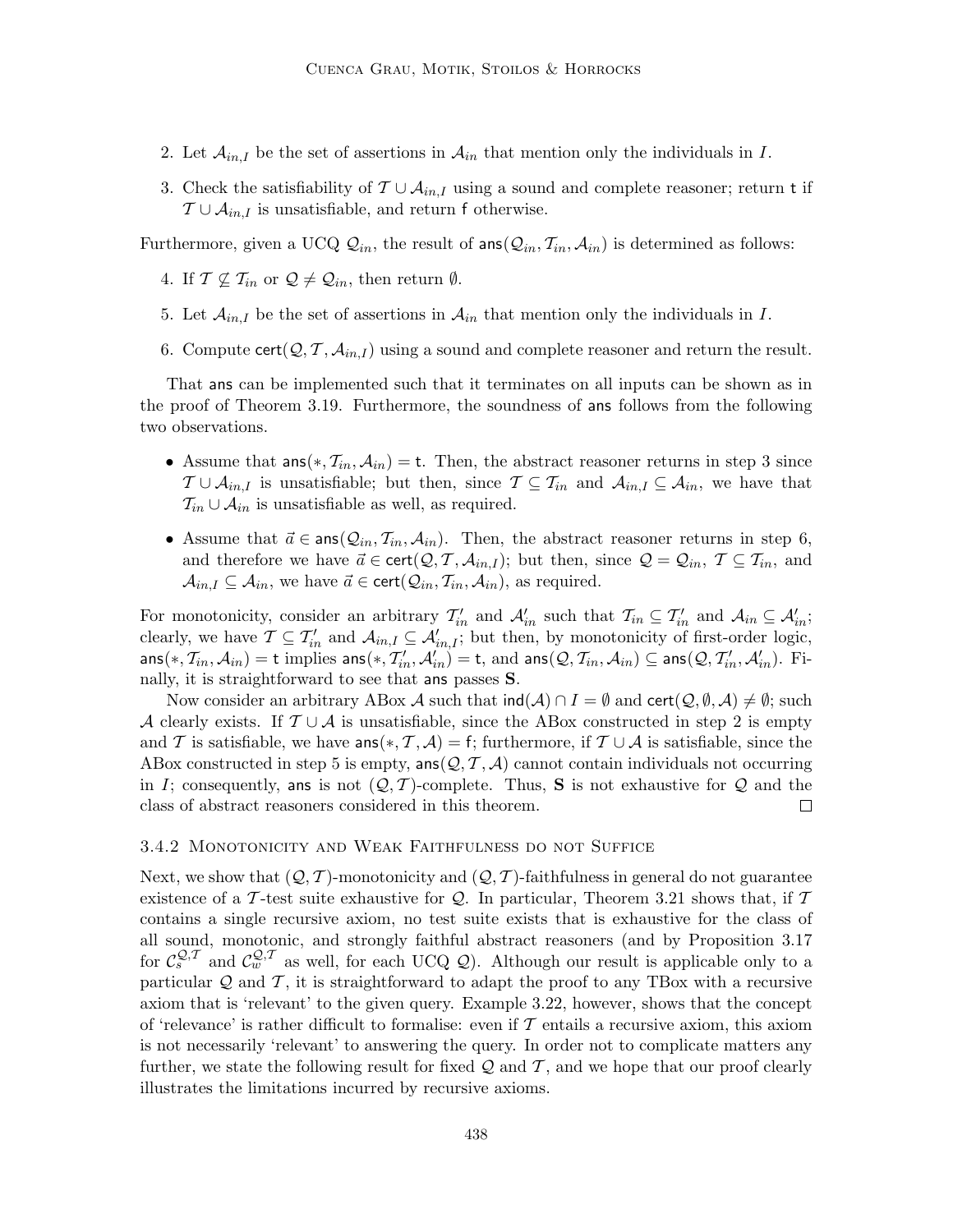**Theorem 3.21.** For  $Q = \{A(x) \rightarrow Q(x)\}\$ and  $T = \{\exists R.A \sqsubseteq A\}$ , no T-test suite exists that is exhaustive for Q and the class of all sound, monotonic, and strongly faithful abstract reasoners applicable to  $\mathcal T$ .

*Proof.* Consider an arbitrary T-test suite  $S = \langle S_{\perp}, S_{Q} \rangle$ . Since S is a T-test suite,  $S_{\perp}$ contains only ABoxes A such that  $T \cup A$  is unsatisfiable; clearly, no such ABox exists for T as stated in the theorem, so  $\mathbf{S}_{\perp} = \emptyset$ . Let  $\mathbf{S}_{Q}$  be an arbitrary, but finite, set of pairs  $\langle A, Y \rangle$ with A an ABox and  $\mathcal Y$  a UCQ, and let n be the maximum number of assertions in an ABox in  $\mathbf{S}_Q$ . Furthermore, consider the following ABox, where  $a_i \neq a_j$  for all  $1 \leq i < j \leq n+1$ :

$$
A_{n+1} = \{R(a_0, a_1), \dots, R(a_n, a_{n+1}), A(a_{n+1})\}
$$

We next construct an abstract reasoner  $pEval_n$  with the following properties:

- (P1) for each  $\langle A, Y \rangle \in \mathbf{S}_Q$ , we have cert $(\mathcal{Y}, \mathcal{T}, \mathcal{A}) \subseteq \mathsf{pEval}_n(\mathcal{Y}, \mathcal{T}, \mathcal{A});$
- (P2)  $a_0 \notin \mathsf{pEval}_n(\mathcal{Q}, \mathcal{T}, \mathcal{A}_{n+1});$  and
- (P3)  $pEval_n$  is sound, monotonic, and strongly faithful.

Note that  $a_0 \in \text{cert}(\mathcal{Q}, \mathcal{T}, \mathcal{A}_{n+1})$ , so the above three properties imply that **S** is not exhaustive for Q and the class of abstract reasoners considered in this theorem.

Abstract reasoner  $pEval_n$  accepts as input an  $FOL-TBox$   $\mathcal{T}_{in}$  and an ABox  $\mathcal{A}_{in}$ . The result of  $pEval_n(*, \mathcal{T}_{in}, \mathcal{A}_{in})$  is determined as follows.

1. Return f.

Furthermore, given a UCQ  $\mathcal{Q}_{in}$ , the result of  $pEval_n(\mathcal{Q}_{in}, \mathcal{T}_{in}, \mathcal{A}_{in})$  is determined as follows.

- 2. If  $\mathcal{T} \nsubseteq \mathcal{T}_{in}$  or  $\mathcal{Q} \neq \mathcal{Q}_{in}$ , return  $\emptyset$ .
- 3.  $A_{sat} := A_{in}$
- 4. Repeat the following computation  $n$  times:
	- $\mathcal{A}_{sat} := \mathcal{A}_{sat} \cup \{ \sigma(A(x)) \mid \sigma \text{ is a substitution s.t. } \{ \sigma(R(x,y)), \sigma(A(y)) \} \subseteq \mathcal{A}_{sat} \}$
- 5. Return cert $(Q, \emptyset, A_{sat})$ .

Abstract reasoner pEval<sub>n</sub> clearly satisfies Property (P2) because deriving the assertion  $A(a_0)$ requires  $n+1$  iterations of the loop in step 4. Furthermore,  $pEval_n$  also satisfies (P1) because every ABox A occurring in  $\mathbf{S}_Q$  contains at most n individuals and T can be seen as the rule  $R(x, y) \wedge A(y) \rightarrow A(x)$ , which pEval<sub>n</sub> applies n times to the input ABox  $A_{in}$ .

We finally show (P3). Abstract reasoner  $pEval_n$  is clearly sound. Furthermore, for each renaming  $\mu$  we have  $\mu(\mathcal{T}) = \mathcal{T}$  and  $\mu(\mathcal{Q}) = \mathcal{Q}$ , so pEval<sub>n</sub> is clearly strongly faithful.

To show that  $pEval_n$  is monotonic, consider arbitrary  $T_{in}$ ,  $T'_{in}$ ,  $A_{in}$ , and  $A'_{in}$  such that  $\mathcal{T}_{in} \subseteq \mathcal{T}'_{in}$  and  $\mathcal{A}_{in} \subseteq \mathcal{A}'_{in}$ ; since  $pEval_n(*, \mathcal{T}_{in}, \mathcal{A}_{in}) = f$  for each input, the following are the only relevant cases.

• pEval<sub>n</sub> returns  $\emptyset$  in step 2 on input  $Q_{in}$ ,  $\mathcal{T}'_{in}$ , and  $\mathcal{A}'_{in}$ , in which case either  $\mathcal{T} \not\subseteq \mathcal{T}'_{in}$  or  $Q \neq Q_{in}$ . Since  $\mathcal{T}_{in} \subseteq \mathcal{T}'_{in}$ , clearly pEval<sub>n</sub> also returns  $\emptyset$  in step 2 on input  $Q_{in}$ ,  $\mathcal{T}_{in}$ , and  $\mathcal{A}_{in}$ , and monotonicity holds.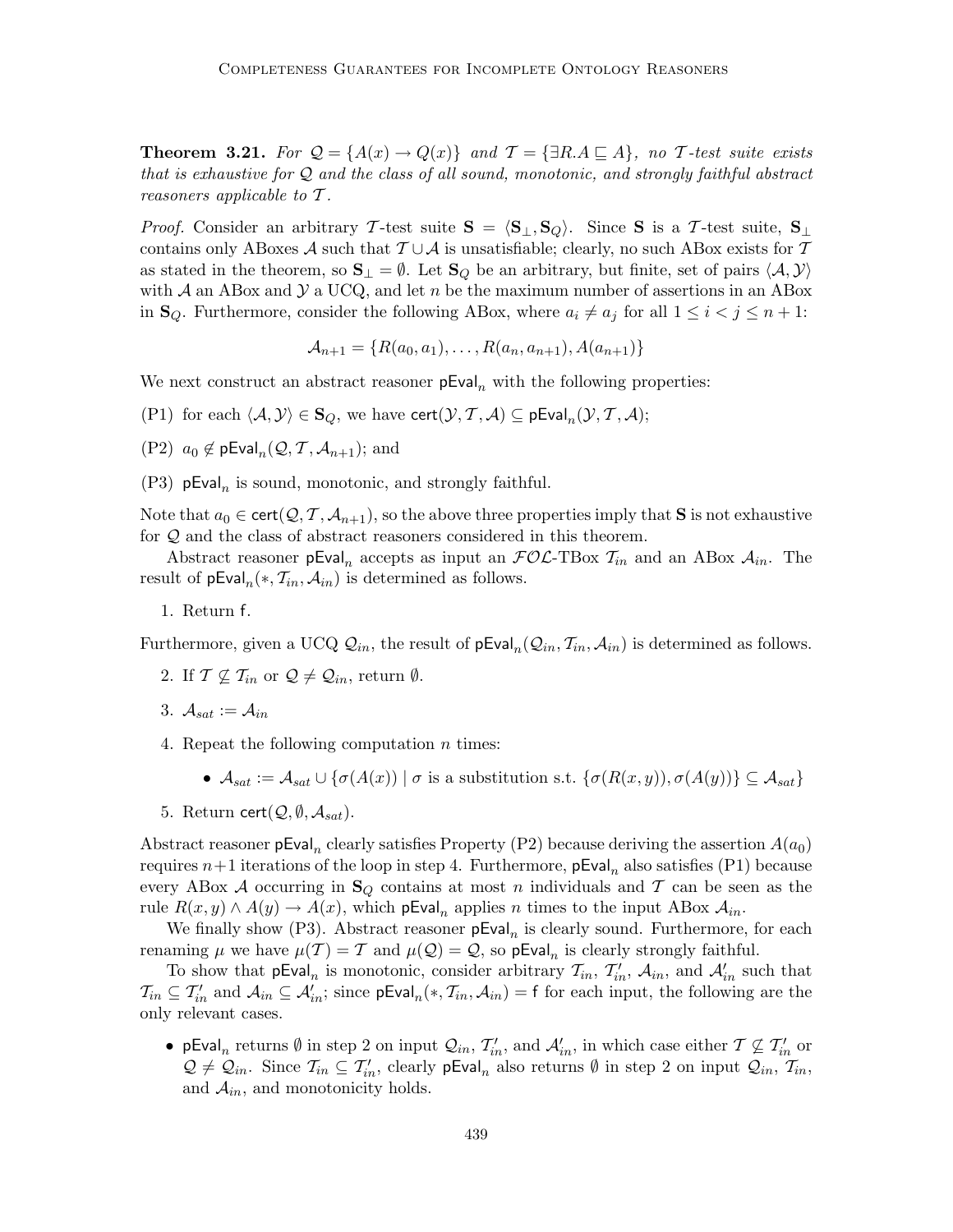• pEval<sub>n</sub> returns in step 5 on input  $Q_{in}$ ,  $\mathcal{T}'_{in}$ , and  $\mathcal{A}'_{in}$ . Then, pEval<sub>n</sub> can return in either step 2 or step 5 on input  $Q_{in}$ ,  $\mathcal{T}_{in}$  and  $\mathcal{A}_{in}$ ; in the former case, monotonicity holds trivially, and in the latter case,  $pEval_n(Q_{in}, T_{in}, A_{in}) \subseteq pEval_n(Q_{in}, T'_{in}, A'_{in})$  follows directly from the fact that  $A_{in} \subseteq A'_{in}$ . П

The following example shows that the presence of recursive axioms in  $T$  does not preclude the existence of a  $\mathcal T$ -test suite exhaustive for  $\mathcal Q$ .

**Example 3.22.** Consider  $Q$  and  $T$  defined as follows:

$$
Q = \{A(x) \land B(x) \to Q(x)\}
$$
  

$$
T = \{\exists R.A \sqsubseteq A, B \sqsubseteq \exists R.A\}
$$

Note that  $\mathcal T$  contains the axiom mentioned in Theorem 3.21; however, note also that  $\mathcal{T} \models B \sqsubseteq A$ , and so

$$
\mathcal{R} = \langle \emptyset, \{B(x) \to Q(x)\} \rangle
$$

is a UCQ rewriting of  $\mathcal Q$  w.r.t. T. In Section 3.5 we show that the existence of a UCQ rewriting of Q w.r.t. T guarantees existence of a Q-simple T-test suite that is exhaustive for  $\mathcal{C}_{w}^{\mathcal{Q},T}$ (and hence also for  $\mathcal{C}_s^{\mathcal{Q},\mathcal{T}}$ ) and  $\mathcal{Q}$ ; for example,  $\mathbf{S} = \langle \emptyset, \{ \{B(a)\} \} \rangle$  is one such T-test suite. Intuitively,  $\mathcal{T} \models B \sqsubseteq A$  is the only consequence of  $\mathcal T$  that is relevant for answering  $\mathcal Q$ ; hence, for  $\mathcal{T}' = \{B \sqsubseteq A\}$  and  $\mathcal{Q}' = \{A(x) \to Q(x)\}\$ , we have that  $\text{cert}(\mathcal{Q}, \mathcal{T}, \mathcal{A}) = \text{cert}(\mathcal{Q}', \mathcal{T}, \mathcal{A})$  for an arbitrary ABox  $\mathcal A$ . Hence, the recursive axiom in T is 'irrelevant' for answering  $\mathcal Q$ , and therefore its presence in T does not preclude the existence of a T-test suite that is exhaustive<br>for  $\mathcal{C}_{w}^{Q,T}$  and Q. for  $\mathcal{C}_w^{\mathcal{Q},\mathcal{T}}$  and  $\mathcal{Q}$ .

#### 3.5 Testing  $(Q, T)$ -Monotonic and Weakly  $(Q, T)$ -Faithful Abstract Reasoners

In this section, we identify a sufficient condition that guarantees existence of a  $Q$ -simple T-test suite **S** exhaustive for  $C_w^{Q,T}$  and Q; by Proposition 3.17, this result applies to  $C_s^{Q,T}$ as well. Roughly speaking, such S can always be computed by 'instantiating' the rules in a UCQ rewriting of  $\mathcal Q$  w.r.t. T in a suitable way. The requirement that  $\mathcal Q$  should be UCQrewritable w.r.t.  $\mathcal T$  invalidates the negative result of Theorem 3.21 since no UCQ rewriting of  $\mathcal{Q} = \{A(x) \to Q(x)\}\$  w.r.t.  $\mathcal{T} = \{\exists R.A \sqsubseteq A\}\$ exists.

This result allows one to compute  $Q$ -simple T-test suites exhaustive for  $Q$  in numerous practically relevant cases. In particular, a UCQ rewriting is guaranteed to exist if  $\mathcal T$  is expressed in the DLs underpinning the QL profile of OWL 2 (Motik et al., 2009a; Calvanese et al., 2007); furthermore, as illustrated in Example 3.22, a UCQ rewriting may exist even if  $\mathcal T$  is expressed in other fragments of OWL 2 such as the OWL 2 EL (Motik et al., 2009a; Baader, Brandt, & Lutz, 2005). In practice, such rewritings can be computed using systems such as  $QuOnto$  (Acciarri et al., 2005) and REQUIEM (Pérez-Urbina et al., 2010).

We establish the desired result in two steps. First, in Section 3.5.1 we present a general characterisation of Q-simple T-test suites exhaustive for  $\mathcal{C}_w^{\mathcal{Q}, \mathcal{T}}$  and  $\mathcal{Q}$ . Then, in Section 3.5.2 we use this characterisation to establish the desired connection between rewritings and  $\mathcal{Q}$ -simple T-test suites exhaustive for  $\mathcal{Q}$ .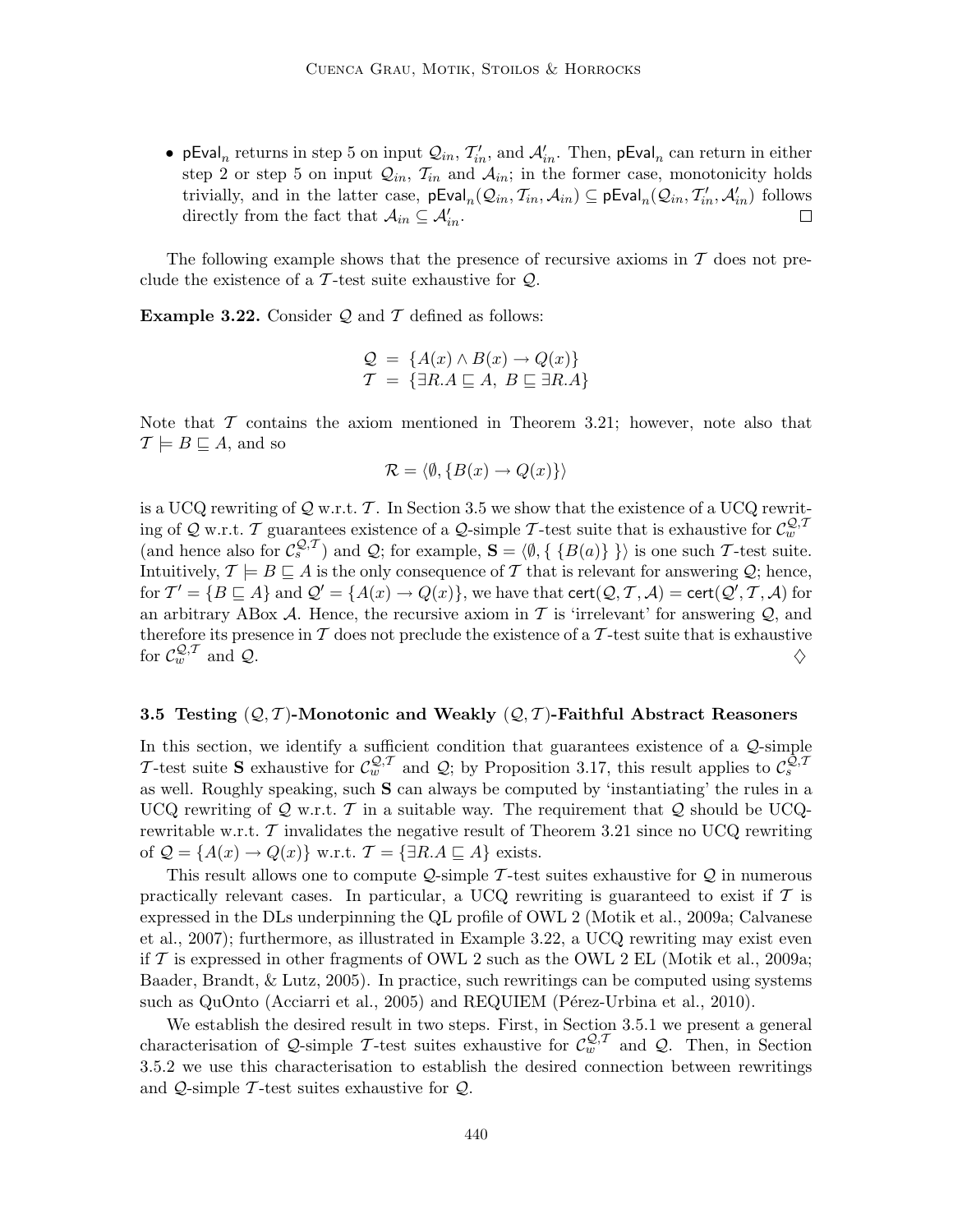## 3.5.1 Characterisation of Simple and Exhaustive Test Suites

We next prove that a Q-simple T-test suite  $S = \langle S_{\perp}, S_Q \rangle$  is exhaustive for  $C_w^{Q,T}$  and Q if and only if S contains an isomorphic copy of each 'data pattern' (i.e., a subset of an ABox) that can produce a certain answer to  $\mathcal Q$  and  $*$  w.r.t. T, but that 'preserves' the identity of the individuals occurring in  $\mathcal T$  and  $\mathcal Q$ . To show that this is not just a sufficient, but also a necessary condition for the existence of an exhaustive  $\mathcal T$ -test suite, we observe that, if **S** does not contain one such copy of a 'data pattern', we can always find an abstract reasoner in  $C_m^{\mathcal{Q},\mathcal{T}}$  that passes **S** but that misses certain answers obtained via the missing data pattern and that is therefore not  $(Q, T)$ -complete.

**Theorem 3.23.** Let Q be a UCQ, let T be an admissible TBox, and let  $S = \langle S_{\perp}, S_{Q} \rangle$  be a Q-simple T-test suite. Then, S is exhaustive for  $C_w^{Q,T}$  and Q if and only if the following properties are satisfied for each ABox A.

- 1. If  $\mathcal{T} \cup \mathcal{A}$  is unsatisfiable, then there exist an ABox  $\mathcal{A}' \in \mathbf{S}_{\perp}$  and an injective T-stable *renaming*  $\mu$  such that  $\text{dom}(\mu) = \text{ind}(T \cup \mathcal{A}')$  and  $\mu(\mathcal{A}') \subseteq \mathcal{A}$ .
- 2. If  $\mathcal{T} \cup \mathcal{A}$  is satisfiable, then for each tuple  $\vec{a} \in \text{cert}(\mathcal{Q}, \mathcal{T}, \mathcal{A})$  there exist an ABox  $\mathcal{A}'\in{\bf S}_Q$ , a tuple  $\vec{b}\in\mathsf{cert}(\mathcal{Q},\mathcal{T},\mathcal{A}'),$  and an injective  $(\mathcal{Q},\mathcal{T})$ -stable renaming  $\mu$  such that  $\mu(\vec{b}) = \vec{a}$ , dom $(\mu) = \text{ind}(Q \cup T \cup \mathcal{A}')$ , and  $\mu(\mathcal{A}') \subseteq \mathcal{A}$ .

*Proof.* ( $\Leftarrow$ ) Let **S** be an arbitrary *Q*-simple *T*-test suite that satisfies Properties 1 and 2; we next show that S is exhaustive for  $\mathcal{C}_{w}^{\mathcal{Q},\mathcal{T}}$  and Q. Consider an arbitrary abstract reasoner ans  $\in \mathcal{C}_w^{Q,T}$  that passes S—that is, ans satisfies the following two properties:

- (a)  $\textsf{ans}(*, \mathcal{T}, \mathcal{A}') = \textsf{t}$  for each  $\mathcal{A}' \in \mathbf{S}_{\perp}$ , and
- (b)  $\textsf{ans}(*, \mathcal{T}, \mathcal{A}') = \textsf{f}$  implies  $\textsf{cert}(\mathcal{Q}, \mathcal{T}, \mathcal{A}') \subseteq \textsf{ans}(\mathcal{Q}, \mathcal{T}, \mathcal{A}')$  for each  $\mathcal{A}' \in \mathbf{S}_{Q}$ .

We next show that ans is  $(Q, \mathcal{T})$ -complete—that is, that ans satisfies the two conditions in Definition 3.13 for an arbitrary ABox  $\mathcal{A}$ . For an arbitrary such  $\mathcal{A}$ , we have the following two possibilities, depending on the satisfiability of  $T \cup A$ .

Assume that  $\mathcal{T} \cup \mathcal{A}$  is unsatisfiable. Since S satisfies Property 1, there exist an ABox  $\mathcal{A}' \in \mathbf{S}_{\perp}$  and an injective T-stable renaming  $\mu$  s.t.  $\text{dom}(\mu) = \text{ind}(\mathcal{T} \cup \mathcal{A}')$  and  $\mu(\mathcal{A}') \subseteq \mathcal{A}$ . By Condition (a) we have  $\textsf{ans}(*, \mathcal{T}, \mathcal{A}') = \textsf{t}$ . Since ans is weakly  $(\mathcal{Q}, \mathcal{T})$ -faithful,  $\mu$  is injective and T-stable, and  $\text{dom}(\mu) = \text{ind}(T \cup \mathcal{A}')$ , we have  $\text{ans}(*, T, \mu(\mathcal{A}')) = t$ ; finally, since ans is  $(Q, \mathcal{T})$ -monotonic and  $\mu(\mathcal{A}') \subseteq \mathcal{A}$ , we have  $\text{ans}(*, \mathcal{T}, \mathcal{A}) = \text{t}$ , as required by Definition 3.13.

Assume that  $\mathcal{T} \cup \mathcal{A}$  is satisfiable and ans $(*, \mathcal{T}, \mathcal{A}) = f$ . Furthermore, consider an arbitrary tuple  $\vec{a} \in \text{cert}(\mathcal{Q}, \mathcal{T}, \mathcal{A})$ . Since S satisfies Property 2, there exist an ABox  $\mathcal{A}' \in \mathbf{S}_Q$ , a tuple  $\vec{b} \in \text{cert}(\mathcal{Q}, \mathcal{T}, \mathcal{A}')$ , and an injective  $(\mathcal{Q}, \mathcal{T})$ -stable renaming  $\mu$  such that  $\mu(\vec{b}) = \vec{a}$ ,  $\mathsf{dom}(\mu) = \mathsf{ind}(\mathcal{Q} \cup \mathcal{T} \cup \mathcal{A}'), \text{ and } \mu(\mathcal{A}') \subseteq \mathcal{A}. \enspace \mathsf{Since} \enspace \mu(\mathcal{A}') \subseteq \mathcal{A}, \enspace \mathsf{ans}(*, \mathcal{T}, \mathcal{A}) = \mathsf{f}, \text{ and ans is}$  $(Q, T)$ -monotonic, we have  $ans(*, T, \mu(\mathcal{A}')) = f$ ; furthermore,  $ind(T \cup \mathcal{A}') \subseteq dom(\mu)$ ,  $\mu$  is injective and  $(Q, \mathcal{T})$ -stable, and ans is weakly  $(Q, \mathcal{T})$ -faithful, so ans $(*, \mathcal{T}, \mu(\mathcal{A}')) = f$  implies  $\textsf{ans}(*, \mathcal{T}, \mathcal{A}') = \textsf{f}$ . But then, by Condition (b) we have  $\textsf{cert}(\mathcal{Q}, \mathcal{T}, \mathcal{A}') \subseteq \textsf{ans}(\mathcal{Q}, \mathcal{T}, \mathcal{A}'),$ so  $\vec{b} \in \text{ans}(Q, T, \mathcal{A}')$ . Since ans is weakly  $(Q, T)$ -faithful,  $\mu$  is injective and  $(Q, T)$ -stable, and  $\textsf{dom}(\mu) = \textsf{ind}(Q \cup T \cup A'),$  we have  $\mu(\vec{b}) \in \textsf{ans}(Q, T, \mu(A'))$ ; since  $\mu(\vec{b}) = \vec{a}$ , we have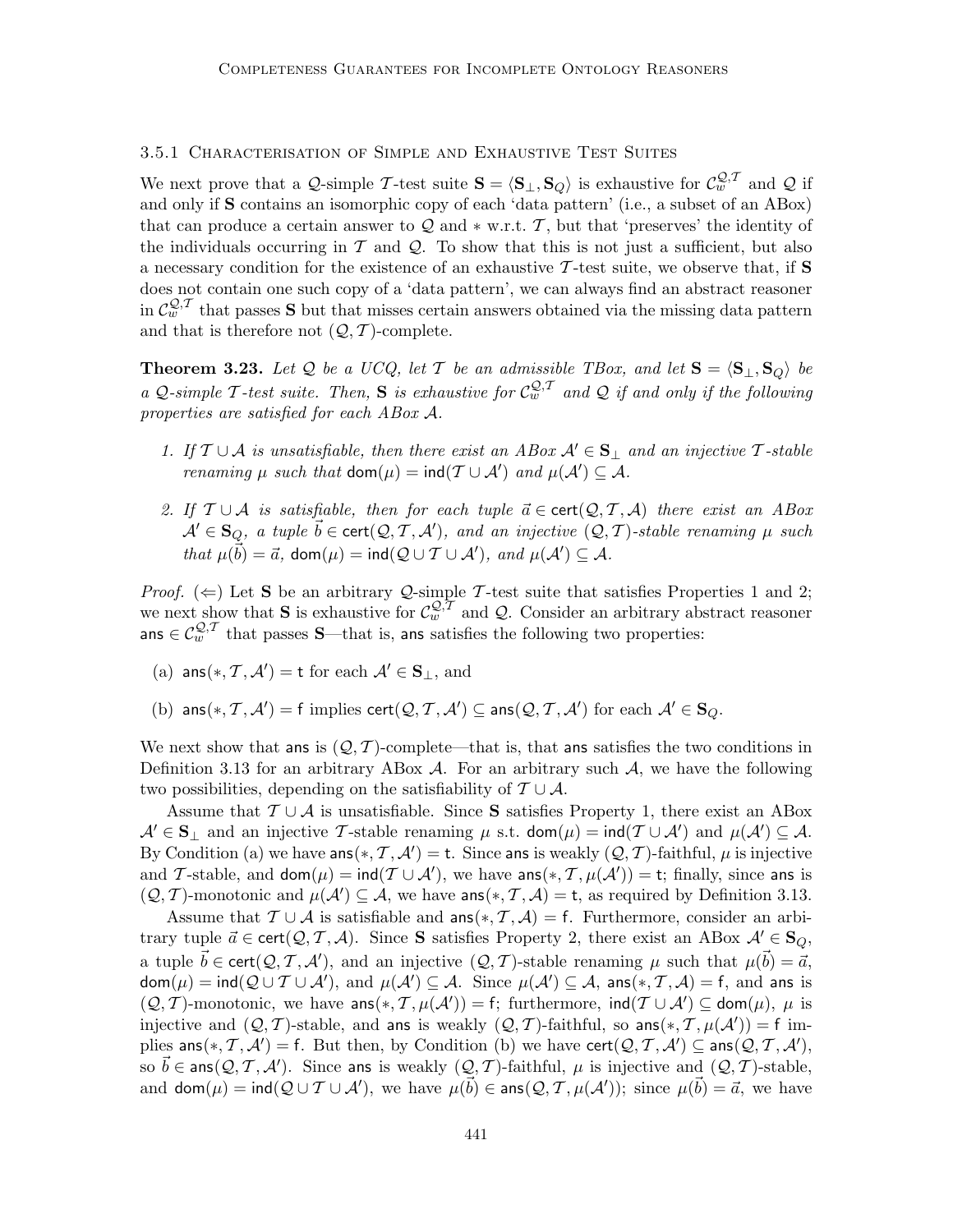$\vec{a} \in \text{ans}(Q, \mathcal{T}, \mu(\mathcal{A}'))$ ; finally, since ans is  $(Q, \mathcal{T})$ -monotonic and  $\mu(\mathcal{A}') \subseteq \mathcal{A}$ , we then have  $\vec{a} \in \text{ans}(\mathcal{Q}, \mathcal{T}, \mathcal{A})$ , as required by Definition 3.13.

(⇒) Assume that S is exhaustive for  $\mathcal{C}_{w}^{\mathcal{Q},\mathcal{T}}$  and  $\mathcal{Q}$ ; we next show that Properties 1 and 2 are satisfied for an arbitrary ABox  $A$ . To this end, we consider a particular abstract reasoner ans for which we prove that ans  $\in C_w^{\mathcal{Q},\mathcal{T}}$  and that ans passes S; this abstract reasoner will help us identify the ABox, the tuple, and the renaming required to prove Properties 1 and 2.

Let ans be the abstract reasoner that takes as input a UCQ  $Q_{in}$ , an  $FOC$ -TBox  $T_{in}$ , and an ABox  $A_{in}$ . The result of ans $(*, \mathcal{T}_{in}, \mathcal{A}_{in})$  is determined as follows.

- 1. If  $\mathcal{T} \neq \mathcal{T}_{in}$ , then return f.
- 2. For each ABox  $\mathcal{A}' \in \mathbf{S}_{\perp}$ , do the following.
	- (a) Check the satisfiability of  $\mathcal{T} \cup \mathcal{A}'$  using a sound, complete, and terminating reasoner.
	- (b) If  $\mathcal{T} \cup \mathcal{A}'$  is unsatisfiable, and if an injective T-stable renaming  $\mu$  exists such that  $\mathsf{dom}(\mu) = \mathsf{ind}(\mathcal{T} \cup \mathcal{A}') \text{ and } \mu(\mathcal{A}') \subseteq \mathcal{A}_{in}, \text{ then return t.}$
- 3. Return f.

Furthermore, the result of  $ans(Q_{in}, T_{in}, A_{in})$  is determined as follows.

- 4. If  $\mathcal{T} \neq \mathcal{T}_{in}$  or  $\mathcal{Q} \neq \mathcal{Q}_{in}$ , then return  $\emptyset$ .
- 5. Out  $:= \emptyset$ .
- 6. For each tuple  $\vec{a}$  of constants occurring in  $\mathcal{A}_{in}$  of arity equal to the arity of the query predicate of  $\mathcal{Q}$ , and for each  $\mathcal{A}' \in \mathbf{S}_Q$  do the following.
	- (a) Compute  $C := \text{cert}(\mathcal{Q}, \mathcal{T}, \mathcal{A}')$  using a sound, complete and terminating reasoner.
	- (b) If a tuple  $\vec{b} \in \mathsf{C}$  and an injective  $(\mathcal{Q}, \mathcal{T})$ -stable renaming  $\mu$  exist such that  $\mu(\vec{b}) = \vec{a}$ , dom $(\mu) = \text{ind}(Q \cup T \cup \mathcal{A}')$ , and  $\mu(\mathcal{A}') \subseteq \mathcal{A}_{in}$ , then add  $\vec{a}$  to Out.
- 7. Return Out.

We next show that ans belongs to  $\mathcal{C}_w^{\mathcal{Q},\mathcal{T}}$ ; to this end, we prove that ans terminates on all inputs, and that it is  $(Q, \mathcal{T})$ -monotonic and weakly  $(Q, \mathcal{T})$ -faithful.

Termination. Since T is admissible, checking satisfiability of  $T \cup A'$  and the computation of  $\text{cert}(\mathcal{Q}, \mathcal{T}, \mathcal{A}')$  are decidable, so the relevant sound, complete and terminating reasoners exist. Furthermore, checking whether a T-stable (resp.  $(Q, T)$ -stable) injective renaming  $\mu$ exists can be done by enumerating all renamings from  $\text{ind}(T \cup A')$  (resp.  $\text{ind}(Q \cup T \cup A')$ ) to  $\text{ind}(\mathcal{T} \cup \mathcal{A}_{in})$  (resp.  $\text{ind}(\mathcal{Q} \cup \mathcal{T} \cup \mathcal{A}_{in})$ ). Therefore, ans can be implemented such that it terminates on each input.

 $(Q, T)$ -Monotonicity. Consider arbitrary input  $Q_{in}$ ,  $\mathcal{T}_{in}$ ,  $\mathcal{A}_{in}$ , and  $\mathcal{A}'_{in}$  such that  $\mathcal{A}_{in} \subseteq \mathcal{A}'_{in}$ .

• Assume that  $ans(*, \mathcal{T}_{in}, \mathcal{A}_{in}) = t$ , so on  $\mathcal{T}_{in}$  and  $\mathcal{A}_{in}$  the abstract reasoner terminates in step 2(b) for some  $\mathcal{A}' \in \mathbf{S}_{\perp}$  and  $\mu$ . But then, since  $\mu(\mathcal{A}') \subseteq \mathcal{A}_{in} \subseteq \mathcal{A}'_{in}$ , on  $\mathcal{T}_{in}$ and  $\mathcal{A}'_{in}$  the abstract reasoner also terminates in step 2(b), so  $\text{ans}(*, \mathcal{T}_{in}, \mathcal{A}'_{in}) = \text{t}$ , as required.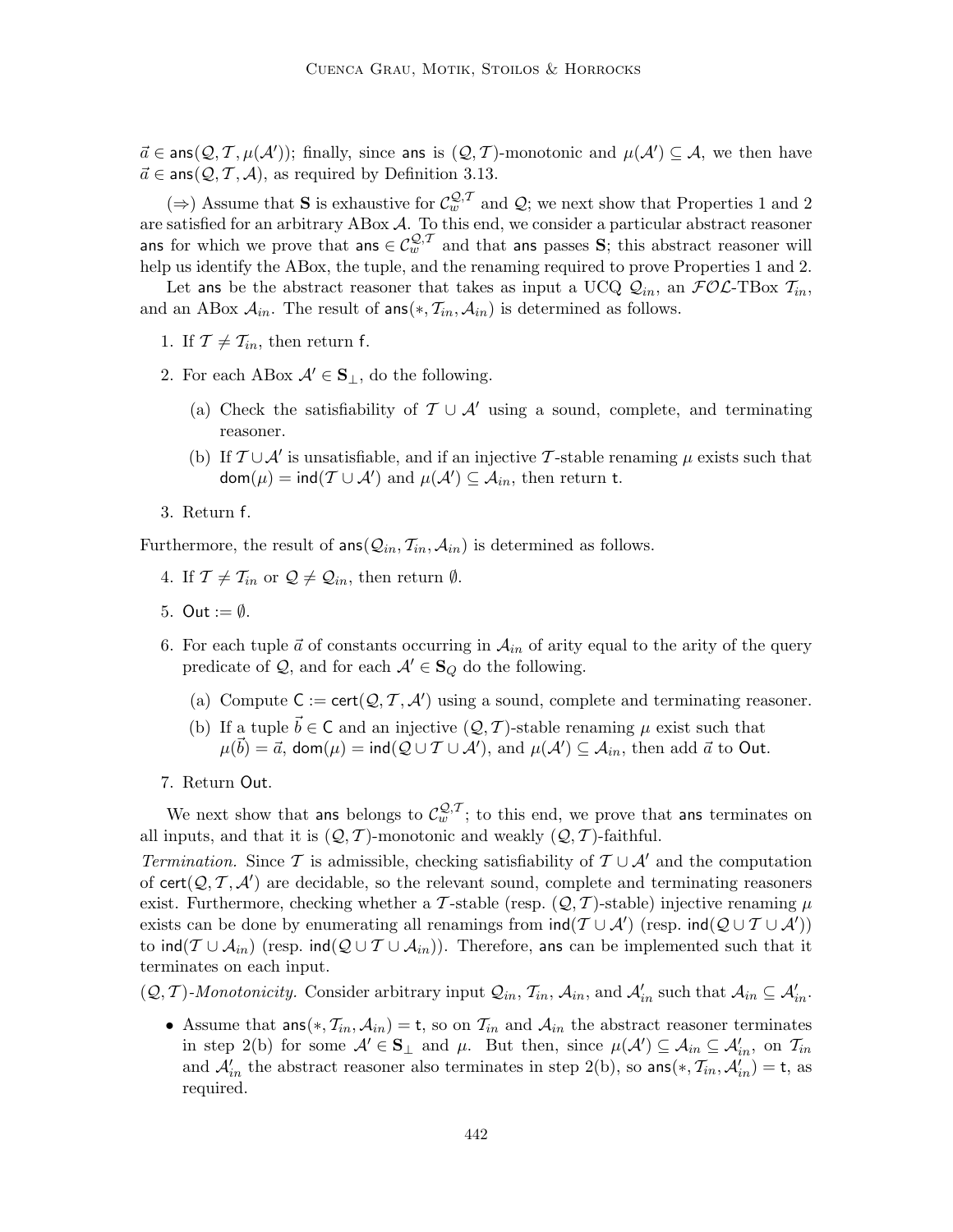• Assume that  $ans(*, \mathcal{T}_{in}, \mathcal{A}_{in}) = f$  and  $ans(*, \mathcal{T}_{in}, \mathcal{A}'_{in}) = f$ , and consider an arbitrary tuple  $\vec{a} \in \text{ans}(\mathcal{Q}_{in}, \mathcal{T}_{in}, \mathcal{A}_{in})$ . Then  $\vec{a}$  is added to Out in step 7(b) for some  $\mathcal{A}' \in \mathbf{S}_Q$ and  $\mu$ . But then, since  $\mu(\mathcal{A}') \subseteq \mathcal{A}_{in} \subseteq \mathcal{A}'_{in}$ , on  $\mathcal{Q}_{in}, \mathcal{T}_{in}$ , and  $\mathcal{A}'_{in}$  the abstract reasoner also adds  $\vec{a}$  to Out in step 7(b), so  $\vec{a} \in \text{ans}(\mathcal{Q}_{in}, \mathcal{T}_{in}, \mathcal{A}'_{in})$ , as required.

Weak  $(Q, \mathcal{T})$ -Faithfulness. Consider an arbitrary input  $\mathcal{Q}_{in}$ ,  $\mathcal{T}_{in}$ , and  $\mathcal{A}_{in}$ , and an arbitrary injective renaming  $\lambda$ .

- Assume that  $ans(*, \mathcal{T}_{in}, \mathcal{A}_{in}) = t$ ,  $dom(\lambda) \subseteq ind(\mathcal{T} \cup \mathcal{A})$ , and  $\lambda$  is T-stable. Thus, on  $\mathcal{T}_{in}$  and  $\mathcal{A}_{in}$  the abstract reasoner terminates in step 2(b) for some  $\mathcal{A}' \in \mathbf{S}_{\perp}$  and  $\mu$ . Let  $\mu'$  be the renaming such that  $\mu'(c) = \lambda(\mu(c))$  for each  $c \in \text{ind}(\mathcal{T} \cup \mathcal{A}')$ . Clearly, we have  $\textsf{dom}(\mu') = \textsf{ind}(\mathcal{T} \cup \mathcal{A}'),$  renaming  $\mu'$  is  $\mathcal{T}$ -stable and injective, and  $\mu'(\mathcal{A}') \subseteq \lambda(\mathcal{A}_{in}).$ Thus, on  $\mathcal{T}_{in}$  and  $\lambda(\mathcal{A}_{in})$  the abstract reasoner terminates in step 2(b), so we therefore have  $\textsf{ans}(*, \mathcal{T}_{in}, \lambda(\mathcal{A}_{in})) = \textsf{t}$ , as required.
- Assume that  $ans(*, \mathcal{T}_{in}, \mathcal{A}_{in}) = f$ ,  $dom(\lambda) \subseteq ind(\mathcal{Q} \cup \mathcal{T} \cup \mathcal{A})$ , and  $\lambda$  is  $(\mathcal{Q}, \mathcal{T})$ -stable, and consider an arbitrary truple  $\vec{a} \in \text{ans}(Q_{in}, \mathcal{T}_{in}, \mathcal{A}_{in})$ . Then  $\vec{a}$  is added to Out in step 7(b) for some  $\mathcal{A}' \in \mathbf{S}_Q$ ,  $\mu$ , and  $\vec{b}$ . Let  $\mu'$  be the renaming defined s.t.  $\mu'(c) = \lambda(\mu(c))$ for each individual  $c \in \text{ind}(Q \cup T \cup A')$ . Clearly, we have  $\text{dom}(\mu') = \text{ind}(Q \cup T \cup A')$ , renaming  $\mu'$  is  $(Q, \mathcal{T})$ -stable and injective,  $\mu'(\mathcal{A}') \subseteq \lambda(\mathcal{A}_{in})$ , and  $\mu'(\vec{b}) = \lambda(\vec{a})$ . Thus, on  $Q_{in}$ ,  $\mathcal{T}_{in}$ , and  $\lambda(\mathcal{A}_{in})$  the abstract reasoner terminates in step 7(b) and we clearly have  $\lambda(\vec{a}) \in \text{ans}(\mathcal{Q}_{in}, \mathcal{T}_{in}, \lambda(\mathcal{A}_{in}))$ , as required.

This concludes the proof that ans  $\in \mathcal{C}^{Q,\mathcal{T}}_w$ . Furthermore, ans clearly passes S; but then, since **S** is exhaustive for  $C_w^{Q,T}$  and Q, abstract reasoner ans is  $(Q, T)$ -complete. We next prove the main claim of this theorem. To this end, consider an arbitrary ABox  $A$ ; we have the following possibilities, depending on the satisfiability of  $\mathcal{T} \cup \mathcal{A}$ .

- Assume that  $\mathcal{T} \cup \mathcal{A}$  is unsatisfiable. Then  $\text{ans}(*, \mathcal{T}, \mathcal{A}) = t$ , so the abstract reasoner returns in step 2(b) for some ABox  $\mathcal{A}' \in \mathbf{S}_{\perp}$  and some T-stable renaming  $\mu$  such that  $\mu(\mathcal{A}') \subseteq \mathcal{A}$  and  $\mathsf{dom}(\mu) = \mathsf{ind}(\mathcal{T} \cup \mathcal{A}')$ . Thus, Property 1 holds as required.
- Assume that  $\mathcal{T} \cup \mathcal{A}$  is satisfiable, and consider an arbitrary tuple  $\vec{a} \in \text{cert}(\mathcal{Q}, \mathcal{T}, \mathcal{A})$ . Then ans(\*, T, A) = f and  $\vec{a} \in \text{ans}(Q, T, A)$ , so  $\vec{a}$  is added to Out in step 7(b) for some ABox  $\mathcal{A}' \in \mathbf{S}_Q$ , tuple  $\vec{b} \in \mathsf{cert}(\mathcal{Q}, \mathcal{T}, \mathcal{A}')$ , and an injective  $(\mathcal{Q}, \mathcal{T})$ -stable renaming  $\mu$  such that  $\mu(\vec{b}) = \vec{a}$ , dom $(\mu) = \text{ind}(Q \cup T \cup \mathcal{A}')$ , and  $\mu(\mathcal{A}') \subseteq \mathcal{A}$ . Thus, Property 2 holds as required.

The following example illustrates Theorem 3.23.

**Example 3.24.** Let Q and T be as specified in Example 3.14, and let  $S = \langle S_{\perp}, S_{\mathcal{Q}} \rangle$  be specified in Example 3.16. As we show in Section 3.5.2, **S** is exhaustive for  $\mathcal{C}_{w}^{\mathcal{Q},\mathcal{T}}$  and  $\mathcal{Q}$ .

Consider now an ABox  $\mathcal{A} = \{St(a), \text{MathSt}(b), \text{takesCo}(a, b_1)\}.$  Clearly,  $\mathcal{T} \cup \mathcal{A}$  is satisfiable and cert $(Q, \mathcal{T}, \mathcal{A}) = \{b\}$ . By Theorem 3.23, this certain answer can be obtained by evaluating Q w.r.t. T and an ABox in  $\mathbf{S}_Q$ . Indeed, note that ABox  $A_5 \in \mathbf{S}_Q$  is isomorphic to the subset  $\mathcal{A}' = \{\text{MathSt}(b)\}\$  of  $\mathcal A$  via renaming  $\mu = \{b \mapsto c\}$ , and that applying  $\mathcal Q$  to  $\mathcal T$ and  $A_5$  produces c, which is isomorphic to b via  $\mu$ .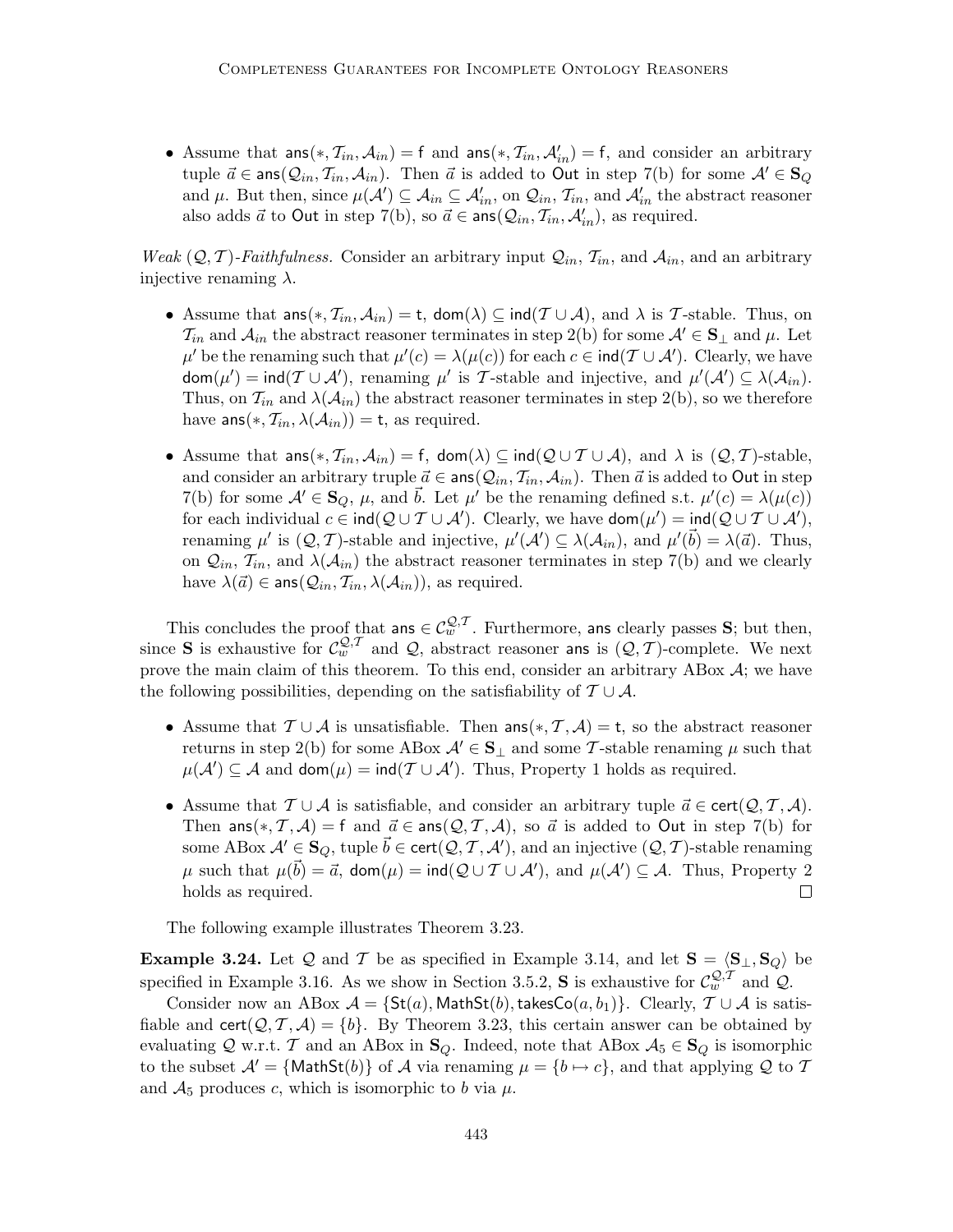Note also that, if we remove  $A_5$  from S, we no longer have a T-test suite that is exhaustive for Q. For example, abstract reasoner rl from Example 3.16 would pass such a test suite, but it would not return the required certain answers when applied to  $A_5$  (and, consequently, when applied to  $\mathcal A$  either).

## 3.5.2 COMPUTING TEST SUITES EXHAUSTIVE FOR  $C_w^{\mathcal{Q}, \mathcal{T}}$

Based on Theorem 3.23, in this section we show that a T-test suite exhaustive for  $\mathcal{C}_{w}^{\mathcal{Q},\mathcal{T}}$  and  $\mathcal Q$  an be obtained by instantiating a UCQ rewriting  $\mathcal R$  of  $\mathcal Q$  w.r.t. T—that is, by replacing all variables in  $\mathcal R$  with individuals in all possible ways. Please note that such an instantiation must be full, in the sense that all possible replacements must be considered. This is because the class  $\mathcal{C}_w^{\mathcal{Q},\mathcal{T}}$  can contain abstract reasoners such as  $\mathsf{r} \mid^{\neq}$  from Example 3.11 that are not strongly faithful and that may incorrectly handle the case when distinct variables are bound to the same individuals.

**Definition 3.25.** Let I be a set of individuals, let r be a datalog rule, and let  $\sigma$  be a substitution. Then,  $\sigma$  is an instantiation substitution for r w.r.t. I if  $\sigma(x) \in I$  for each variable x occurring in r. If the latter holds, then the instantiation of r w.r.t.  $\sigma$  is the ABox

$$
\mathcal{A}_{\sigma}^r := \{ \sigma(B) \mid B \in \mathsf{body}(r) \}.
$$

Let Q be a UCQ, let T be a TBox, let  $\mathcal{R} = \langle \mathcal{R}_+, \mathcal{R}_Q \rangle$  be a UCQ rewriting of Q w.r.t. T, let m be the maximum number of distinct variables occurring in a rule in  $\mathcal{R}$ , and let I be a set containing all individuals occurring in  $\mathcal{R}$ ,  $\mathcal{Q}$ , and  $\mathcal{T}$ , as well as m fresh individuals. The full instantiation of R w.r.t. I is the pair  $\mathbf{E}^{\mathcal{R},I} = \langle \mathbf{E}_{\perp}^{\mathcal{R},I}, \mathbf{E}_{Q}^{\mathcal{R},I} \rangle$  where  $\mathbf{E}_{\perp}^{\mathcal{R},I}$  and  $\mathbf{E}_{Q}^{\mathcal{R},I}$ are the smallest sets of ABoxes such that

- $\mathcal{A}_{\sigma}^{r} \in \mathbf{E}_{\perp}^{R,I}$  for each  $r \in \mathcal{R}_{\perp}$  and each instantiation substitution  $\sigma$  for r w.r.t. I, and
- $\mathcal{A}_{\sigma}^{r} \in \mathbf{E}_{Q}^{\mathcal{R},I}$  for each  $r \in \mathcal{R}_{Q}$  and each instantiation substitution  $\sigma$  for r w.r.t. I such that cert(\*,  $\mathcal{R}_{\perp}, \mathcal{A}_{\sigma}^r$ ) = f.

 $\mathbf{E}^{\mathcal{R},I}$  is clearly unique up to the renaming of the fresh individuals in I, so I is typically left implicit, and one talks of the full instantiation  $\mathbf{E}^{\mathcal{R}} = \langle \mathbf{E}^{\mathcal{R}}_{\perp}, \mathbf{E}^{\mathcal{R}}_{Q} \rangle$  of  $\mathcal{R}$ .

**Example 3.26.** Let Q and T be as specified in Example 3.14, and let  $\mathcal{R} = \langle \mathcal{R}_{\perp}, \mathcal{R}_{Q} \rangle$  be such that  $\mathcal{R}_{\perp} = \{ \text{St}(x) \land \text{Prof}(x) \to \perp \}$  and  $\mathcal{R}_{Q}$  consists of the following datalog rules:

$$
\begin{aligned} \mathsf{takesCo}(x, y) \land \mathsf{MathCo}(y) \rightarrow Q(x) \\ \mathsf{ takesCo}(x, y) \land \mathsf{CalcCo}(y) \rightarrow Q(x) \\ \mathsf{MathSt}(x) \rightarrow Q(x) \end{aligned}
$$

Then,  $\mathcal{R}$  is a UCQ rewriting of  $\mathcal{Q}$  w.r.t.  $\mathcal{T}$ , and one can see that the  $\mathcal{Q}$ -simple  $\mathcal{T}$ -test suite  $\mathbf{S} = \langle \mathbf{S}_{\perp}, \mathbf{S}_{\Omega} \rangle$  from Example 3.16 is the full instantiation of  $\mathcal{R}$ .  $\mathbf{S} = \langle \mathbf{S}_{\perp}, \mathbf{S}_{Q} \rangle$  from Example 3.16 is the full instantiation of R.

The following theorem shows that the full instantiation of a UCQ rewriting of  $Q$  w.r.t. T is a Q-simple T-test suite exhaustive for  $\mathcal{C}_{w}^{\mathcal{Q}, \mathcal{T}}$  and Q. According to this theorem, the T-test suite **S** in Example 3.26 is exhaustive for  $C_w^{\mathcal{Q}, \mathcal{T}}$  and  $\mathcal{Q}$ .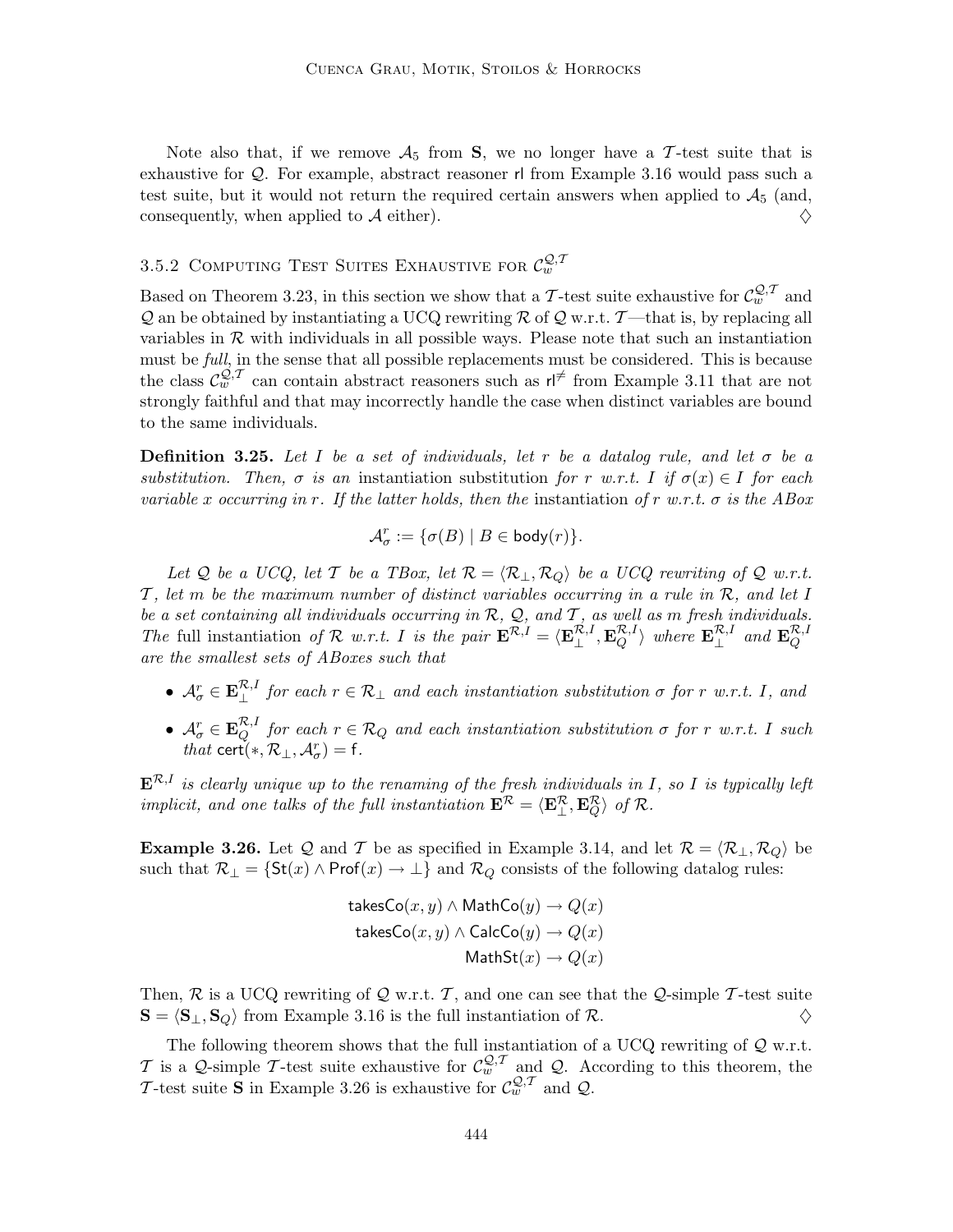**Theorem 3.27.** Let Q be a UCQ, let T be an admissible TBox, let  $\mathcal{R} = \langle \mathcal{R}_{\perp}, \mathcal{R}_{Q} \rangle$  be a UCQ rewriting of Q w.r.t. T, and let  $\mathbf{E}^{\mathcal{R}} = \langle \mathbf{E}_{\perp}^{\mathcal{R}}, \mathbf{E}_{Q}^{\mathcal{R}} \rangle$  be the full instantiation of R. Then,  $\mathbf{E}^{\mathcal{R}}$  is a Q-simple T-test suite that is exhaustive for  $\mathcal{C}_w^{\mathcal{Q}, \mathcal{T}}$  and Q.

*Proof.* Let I be the set of individuals that  $\mathbf{E}^{\mathcal{R}}$  is obtained from. We first show that  $\mathbf{E}^{\mathcal{R}}$  is a  $Q$ -simple  $\mathcal T$ -test suite—that is, that it satisfies the two properties in Definition 3.15.

- Consider an arbitrary ABox  $A \in \mathbf{E}_{\perp}^{\mathcal{R}}$ . Then, a rule  $r \in \mathcal{R}_{\perp}$  and an instantiation substitution  $\sigma$  for r exist such that  $\mathcal{A} = \mathcal{A}_{\sigma}^r$ ; clearly cert(\*, {r},  $\mathcal{A}$ ) = t; since  $\mathcal R$  is a UCQ rewriting,  $\mathcal{T} \cup \mathcal{A}$  is unsatisfiable, as required.
- Consider an arbitrary ABox  $A \in \mathbf{E}_Q^{\mathcal{R}}$ . Then, cert $(*, \mathcal{R}_\perp, \mathcal{A}) = f$  by Definition 3.25; since R is a UCQ rewriting,  $T \cup A$  is satisfiable, as required.

We next show that  $\mathbf{E}^{\mathcal{R}}$  satisfies Properties 1 and 2 of Theorem 3.23 for an arbitrary ABox A.

(Property 1) Assume that  $\mathcal{T} \cup \mathcal{A}$  is unsatisfiable. Since  $\mathcal{R}$  is a UCQ rewriting, by Definition 2.2 we have cert(\*,  $\mathcal{R}_\perp$ ,  $\mathcal{A}$ ) = t; but then, a rule  $r \in \mathcal{R}_\perp$  and a substitution  $\rho$ exist such that  $\mathcal{A}_{\rho}^r \subseteq \mathcal{A}$  and cert $(*, \{r\}, \mathcal{A}_{\rho}^r) =$  t. Let  $\nu$  be an injective renaming such that for each individual c occurring in R or T we have  $\nu(c) = c$ , and for each individual d occurring in  $\mathcal{A}_{\rho}^r$  but not in  $\mathcal R$  and  $\mathcal T$  we have that  $\nu(d)$  is a fresh individual in  $I$ ; such  $\nu$ exists since the number of variables in  $r$  is smaller or equal to the number of fresh individuals in I. Let  $\sigma$  be an instantiation substitution for r such that  $\sigma(x) = \nu(\rho(x))$  for each variable x occurring in r; then  $A_{\sigma}^{r} \in \mathbf{E}_{\perp}^{\mathcal{R}}$  holds since  $\mathbf{E}^{\mathcal{R}}$  is the full instantiation of  $\mathcal{R}$  w.r.t. I. Let  $\mu$ be any injective renaming that coincides with the inverse of  $\nu$  on each individual occurring in  $\mathcal{A}_{\sigma}^r$ ,  $\mathcal{R}$ , or  $\mathcal{T}$ ; such  $\mu$  exists since  $\nu$  is injective and the range of  $\nu$  contains each individual occurring in  $\mathcal{A}_{\sigma}^r$ ,  $\mathcal{R}$ , and  $\mathcal{T}$ . Clearly  $\mu(\mathcal{A}_{\sigma}^r) = \mathcal{A}_{\rho}^r$  holds, so  $\mu(\mathcal{A}_{\sigma}^r) \subseteq \mathcal{A}$ . Furthermore,  $\mu$  is clearly T-stable. Thus, Property (1) is satisfied for  $\mathcal{A}_{\sigma}^r \in \mathbf{E}_{\perp}^{\mathcal{R}}$  and  $\mu$ .

(Property 2) Assume that  $\mathcal{T} \cup \mathcal{A}$  is satisfiable, and consider an arbitrarily chosen tuple  $\vec{a} \in \text{cert}(\mathcal{Q}, \mathcal{T}, \mathcal{A})$ . Since R is a UCQ rewriting, by Definition 2.2 we have cert $(*, \mathcal{R}_{\perp}, \mathcal{A}) = f$ and  $\vec{a} \in \text{cert}(\mathcal{R}_Q, \mathcal{R}_\perp, \mathcal{A})$ ; but then, clearly  $\vec{a} \in \text{cert}(\mathcal{R}_Q, \emptyset, \mathcal{A})$  as well. Then, a rule  $r \in \mathcal{R}_Q$ and a substitution  $\rho$  exist such that  $\mathcal{A}_{\rho}^r \subseteq \mathcal{A}$  and  $\vec{a} \in \text{cert}(\{r\}, \emptyset, \mathcal{A}_{\rho}^r)$ . Let  $\nu$  be an injective renaming such that for each individual c occurring in R, Q, or T we have  $\nu(c) = c$ , and for each individual d occurring in  $\mathcal{A}_{\rho}^r$  but not in  $\mathcal{R}, \mathcal{Q}$ , and  $\mathcal{T}$  we have that  $\nu(d)$  is a fresh individual in I; such  $\nu$  clearly exists since the number of variables in r is smaller or equal to the number of fresh individuals in I. Let  $\sigma$  be an instantiation substitution for r such that  $\sigma(x) = \nu(\rho(x))$  for each variable x occurring in r; then  $\mathcal{A}_{\sigma}^{r} \in \mathbf{E}_{Q}^{\mathcal{R}}$  holds since  $\mathbf{E}^{\mathcal{R}}$  is the full instantiation of  $R$  w.r.t. I. Let  $\mu$  be any injective renaming that coincides with the inverse of  $\nu$  on each individual occurring in  $\mathcal{A}_{\sigma}^r$ ,  $\mathcal{R}$ ,  $\mathcal{Q}$ , or  $\mathcal{T}$ ; such  $\mu$  exists since  $\nu$ is injective and the range of  $\nu$  contains each individual occurring in  $\mathcal{A}_{\sigma}^r$ ,  $\mathcal{R}$ ,  $\mathcal{Q}_{\sigma}$  and  $\mathcal{T}$ . Furthermore, clearly a tuple  $\vec{b} \in \text{cert}(\{r\}, \emptyset, \mathcal{A}_{\sigma}^r)$  exists such that  $\sigma(\text{head}(r)) = Q(\vec{b})$ ; since R is a UCQ rewriting and  $\mathcal{T} \cup \mathcal{A}_{\sigma}^r$  is satisfiable, we have  $\vec{b} \in \text{cert}(\mathcal{Q}, \mathcal{T}, \mathcal{A}_{\sigma}^r)$ ; furthermore, since  $\mu$  is injective,  $\mu(\vec{b}) = \vec{a}$  clearly holds. But then, Property (2) is satisfied for  $\mathcal{A}_{\sigma}^r \in \mathbf{E}_{Q}^{\mathcal{R}}$ ,  $\mu$ , and  $\dot{b}$ .  $\Box$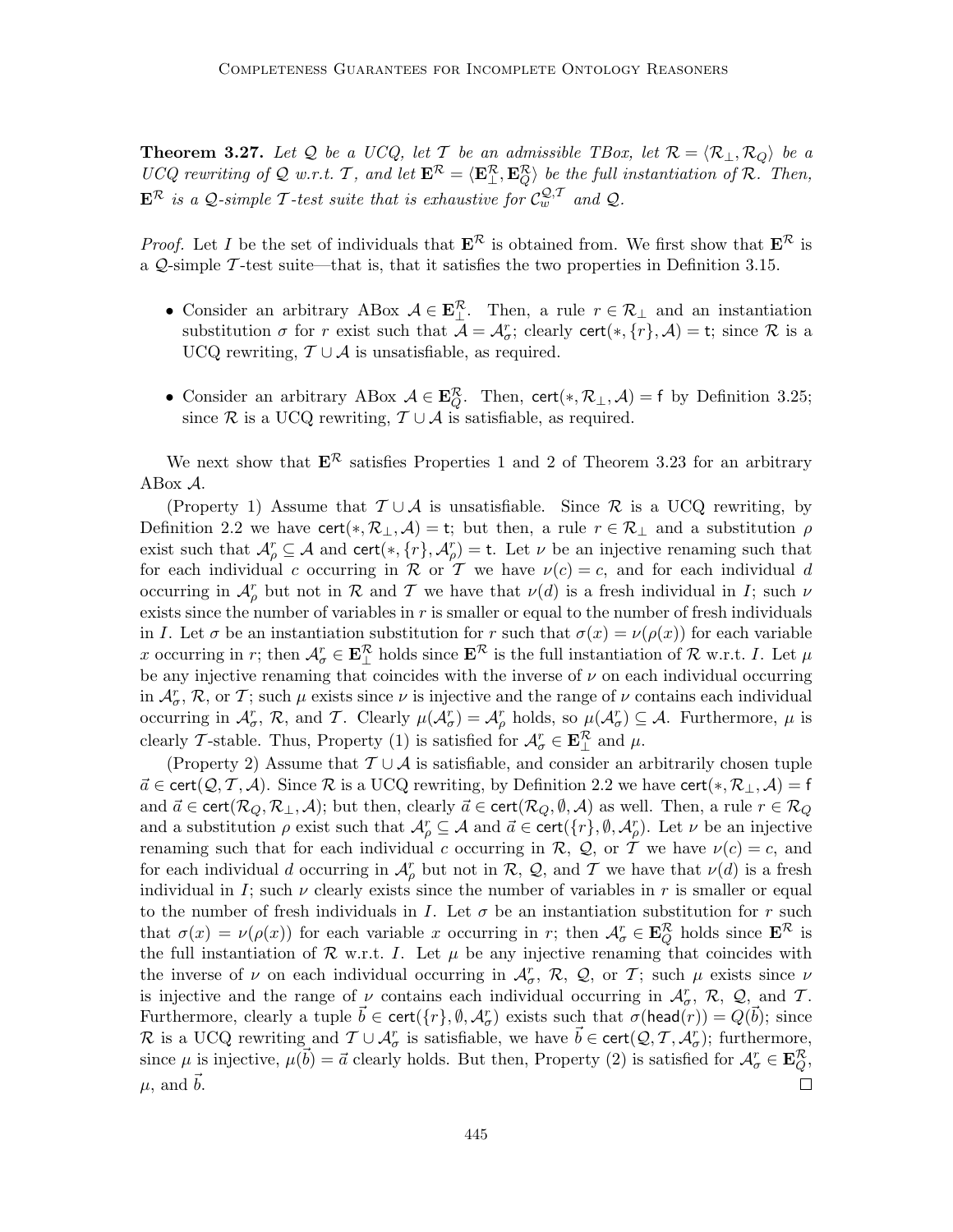## 3.5.3 Minimising Exhaustive Test Suites

In practice, it is clearly beneficial to compute test suites that are as 'small' as possible. This goal can be achieved by applying known techniques for minimising UCQ rewritings (Calvanese et al., 2007; Pérez-Urbina, Horrocks, & Motik, 2009). By Theorem 3.27, the smallest such rewriting can be instantiated to obtain an exhaustive test suite.

State of the art query rewriting systems employ subsumption and condensation techniques in order to reduce the size of a rewriting. A datalog rule  $r$  subsumes a datalog rule r' if a substitution  $\sigma$  exists such that  $\sigma(r) \subseteq r'$ ; intuitively, r is then 'more general' than r'. If a rewriting contains such rules r and r', then r' can be safely removed from the rewriting. Furthermore, if a rule r contains distinct unifiable body atoms  $B_i$  and  $B_j$ , a condensation of r is the rule  $\sigma(r)$  where  $\sigma$  is the most general unifier of  $B_i$  and  $B_j$ . If a rewriting contains such rule r and  $\sigma(r)$  subsumes r, the rule can safely be replaced with  $\sigma(r)$ . The following example illustrates how these techniques can be used to obtain small test suites.

**Example 3.28.** Let  $\mathcal Q$  and  $\mathcal T$  be as specified in Example 3.14, and let  $\mathcal R$  be the rewriting of Q w.r.t. T from Example 3.26. Then  $\mathcal{R}' = \langle \mathcal{R}_\perp, \mathcal{R}'_Q \rangle$  where  $\mathcal{R}'_Q$  consists of the following rules is also a UCQ rewriting of  $\mathcal Q$  w.r.t.  $\mathcal T.$ 

$$
takesCo(x, y) \land takesCo(x, z) \land MathCo(y) \rightarrow Q(x)
$$
 (12)

$$
takesCo(x, x) \land CalcCo(x) \land MathCo(x) \rightarrow Q(x)
$$
\n(13)

$$
takesCo(x, y) \land CalcCo(y) \rightarrow Q(x) \tag{14}
$$

$$
St(x) \land MathSt(x) \to Q(x) \tag{15}
$$

$$
MathSt(x) \to Q(x) \tag{16}
$$

By Theorem 3.27, the full instantiation of  $\mathcal{R}'$  is also a T-test suite exhaustive for  $\mathcal{C}_{w}^{\mathcal{Q},\mathcal{T}}$  and Q. The rewriting  $\mathcal{R}'$ , however, contains redundancy and hence the resulting test suite is unnecessarily large. In particular, by applying condensation to query (12), subsumption to queries (13) and (14), and subsumption again to queries (15) and (16), we can obtain the simpler rewriting R.  $\Diamond$ 

Finally, note that the test suites obtained via full instantiation can contain isomorphic ABoxes. Clearly, all isomorphic copies of an ABox can safely be eliminated from a test suite without losing exhaustiveness for  $\mathcal{C}_w^{Q,T}$  and  $\mathcal{Q}$ .

## 3.6 Testing  $(Q, \mathcal{T})$ -Monotonic and Strongly  $(Q, \mathcal{T})$ -Faithful Abstract Reasoners

Due to full instantiation, test suites obtained by Definition 3.25 can be exponentially larger than the rewriting they are generated from. As a result, even rewritings of moderate size can yield test suites containing thousands of ABoxes. Intuitively, full instantiation is required to obtain a test suite exhaustive for the class  $\mathcal{C}_w^{\mathcal{Q},\mathcal{T}}$  because this class contains abstract reasoners such as  $r \not\uparrow$  from Example 3.11, which do not correctly handle the case when distinct variables in a query are matched to the same individual.

In this section, we show that test suites exhaustive for the class  $\mathcal{C}^{\mathcal{Q},\mathcal{T}}_{s}$  can be obtained by an injective instantiation of a rewriting—that is, by replacing each variable with a distinct fresh individual. Test suites obtained in such a way are linear in the size of the rewriting, and are thus substantially smaller than test suites obtained by full instantiation.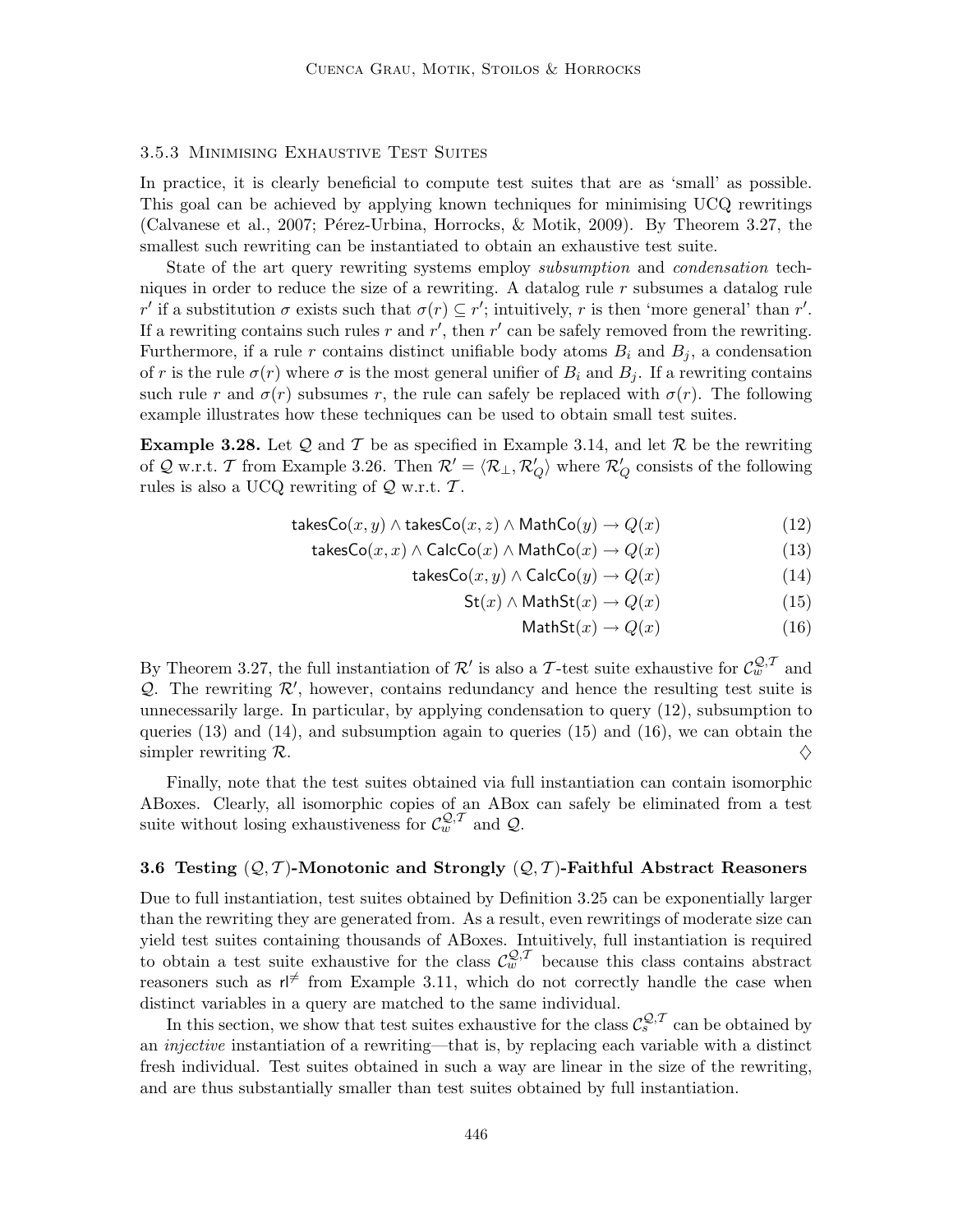**Example 3.29.** Let Q and T be as specified in Example 3.14, and let  $S = \langle S_{\perp}, S_{\mathcal{Q}} \rangle$  be the  $\mathcal{Q}$ -simple T-test suite from Example 3.16. Furthermore, consider the abstract reasoner r from Example 3.11 that is weakly, but not strongly  $(Q, \mathcal{T})$ -faithful. It is easy to check that  $r \in \mathbb{R}^+$  returns complete answers on  $\mathcal{A}_1$  and  $\mathcal{A}_3$ , but not on  $\mathcal{A}_2$  and  $\mathcal{A}_4$ . Therefore, by Theorem 3.27, for S to be exhaustive for  $\mathcal{C}_{w}^{\mathcal{Q},\mathcal{T}}$  and  $\mathcal{Q}$ , we must include in  $\mathbf{S}_{Q}$  ABoxes  $\mathcal{A}_{2}$  and  $\mathcal{A}_{4}$ , which are respectively obtained from ABoxes  $A_1$  and  $A_3$  by merging individual d into c.

Strongly  $(Q, T)$ -faithful abstract reasoners, however, correctly handle inputs obtained by merging individuals. Based on this observation, in this section we show that the Q-simple T-test suite  $S' = \langle S_\perp, S'_Q \rangle$  where  $S'_Q = \{A_1, A_3, A_5\}$ , obtained by injectively instantiating the rewriting R from Example 3.26, is exhaustive for  $\mathcal{C}_s^{\mathcal{Q},\mathcal{T}}$  and  $\mathcal{Q}$ .

As in Section 3.5, we first develop a characterisation of  $Q$ -simple  $\mathcal T$ -test suites that are exhaustive for  $\mathcal{C}_s^{\mathcal{Q},\mathcal{T}}$  and  $\mathcal{Q}$ ; this result is analogous to Theorem 3.23.

**Theorem 3.30.** Let Q be a UCQ, let T be an admissible TBox, and let  $S = \langle S_{\perp}, S_{\Omega} \rangle$  be a Q-simple T-test suite. Then, S is exhaustive for  $\mathcal{C}_s^{Q,T}$  and Q if and only if the following properties are satisfied for each ABox A.

- 1. If  $\mathcal{T} \cup \mathcal{A}$  is unsatisfiable, then there exist an ABox  $\mathcal{A}' \in \mathbf{S}_{\perp}$  and a T-stable renaming  $\mu$  such that  $\text{dom}(\mu) = \text{ind}(\mathcal{T} \cup \mathcal{A}')$  and  $\mu(\mathcal{A}') \subseteq \mathcal{A}$ .
- 2. If  $T \cup A$  is satisfiable, then for each tuple  $\vec{a} \in \text{cert}(\mathcal{Q}, T, A)$  there exist an ABox  $\mathcal{A}'\in \mathbf{S}_Q,$  a tuple  $\vec{b}\in \mathsf{cert}(\mathcal{Q}, \mathcal{T}, \mathcal{A}'),$  and a  $(\mathcal{Q}, \mathcal{T})$ -stable renaming  $\mu$  such that  $\mu(\vec{b})=\vec{a},$  $\mathsf{dom}(\mu) = \mathsf{ind}(\mathcal{Q} \cup \mathcal{T} \cup \mathcal{A}'), \text{ and } \mu(\mathcal{A}') \subseteq \mathcal{A}.$

*Proof.* ( $\Leftarrow$ ) Let **S** be an arbitrary Q-simple T-test suite that satisfies Properties 1 and 2; we next show that **S** is exhaustive for  $\mathcal{C}_s^{\mathcal{Q}, \mathcal{T}}$  and  $\mathcal{Q}$ . Consider an arbitrary abstract reasoner ans  $\in \mathcal{C}_s^{\mathcal{Q}, \mathcal{T}}$  that passes S—that is, ans satisfies the following two properties:

- (a)  $\textsf{ans}(*, \mathcal{T}, \mathcal{A}') = \textsf{t}$  for each  $\mathcal{A}' \in \mathbf{S}_{\perp}$ , and
- (b)  $\textsf{ans}(*, \mathcal{T}, \mathcal{A}') = \textsf{f}$  implies  $\textsf{cert}(\mathcal{Q}, \mathcal{T}, \mathcal{A}') \subseteq \textsf{ans}(\mathcal{Q}, \mathcal{T}, \mathcal{A}')$  for each  $\mathcal{A}' \in \mathbf{S}_{Q}$ .

We next show that ans is  $(Q, \mathcal{T})$ -complete—that is, that ans satisfies the two conditions in Definition 3.13 for an arbitrary ABox  $A$ . For an arbitrary such  $A$ , we have the following two possibilities, depending on the satisfiability of  $T \cup A$ .

Assume that  $\mathcal{T} \cup \mathcal{A}$  is unsatisfiable. Since S satisfies Property 1, there exist an ABox  $A' \in \mathbf{S}_{\perp}$  and a T-stable renaming  $\mu$  such that  $\text{dom}(\mu) = \text{ind}(\mathcal{T} \cup \mathcal{A}')$  and  $\mu(\mathcal{A}') \subseteq \mathcal{A}$ . By Condition (a) we have  $\textsf{ans}(*, \mathcal{T}, \mathcal{A}') = t$ . Since ans is strongly  $(\mathcal{Q}, \mathcal{T})$ -faithful and  $\mu$  is  $\mathcal{T}$ stable, we have  $\textsf{ans}(*, \mathcal{T}, \mu(\mathcal{A}')) = \textsf{t}$ ; finally, since ans is  $(\mathcal{Q}, \mathcal{T})$ -monotonic and  $\mu(\mathcal{A}') \subseteq \mathcal{A}$ , we have  $\textsf{ans}(*, \mathcal{T}, \mathcal{A}) = \textsf{t}$ , as required by Definition 3.13.

Assume that  $\mathcal{T} \cup \mathcal{A}$  is satisfiable and ans $(*, \mathcal{T}, \mathcal{A}) = f$ . Furthermore, consider an arbitrary tuple  $\vec{a} \in \text{cert}(\mathcal{Q}, \mathcal{T}, \mathcal{A})$ . Since S satisfies Property 2, there exist an ABox  $\mathcal{A}' \in S_Q$ , a tuple  $\vec{b} \in \text{cert}(\mathcal{Q}, \mathcal{T}, \mathcal{A}')$ , and a  $(\mathcal{Q}, \mathcal{T})$ -stable renaming  $\mu$  such that  $\mu(\vec{b}) = \vec{a}, \mu(\mathcal{A}') \subseteq \mathcal{A}$ , and  $\mathsf{dom}(\mu) = \mathsf{ind}(\mathcal{Q} \cup \mathcal{T} \cup \mathcal{A}')$ . Since  $\mu(\mathcal{A}') \subseteq \mathcal{A}$ , ans $(*, \mathcal{T}, \mathcal{A}) = \mathsf{f}$ , and ans is  $(\mathcal{Q}, \mathcal{T})$ -monotonic, we have  $ans(*, \mathcal{T}, \mu(\mathcal{A}')) = f$ ; furthermore,  $\mu$  is  $(\mathcal{Q}, \mathcal{T})$ -stable and ans is strongly faithful, so  $ans(*, \mathcal{T}, \mu(\mathcal{A}')) = f$  implies  $ans(*, \mathcal{T}, \mathcal{A}') = f$ . But then, by Condition (b) we have  $\textsf{cert}(\mathcal{Q},\mathcal{T},\mathcal{A}')\subseteq \textsf{ans}(\mathcal{Q},\mathcal{T},\mathcal{A}'), \,\text{so}\,\vec{b}\in \textsf{ans}(\mathcal{Q},\mathcal{T},\mathcal{A}').$  Now ans is strongly  $(\mathcal{Q},\mathcal{T})$ -faithful and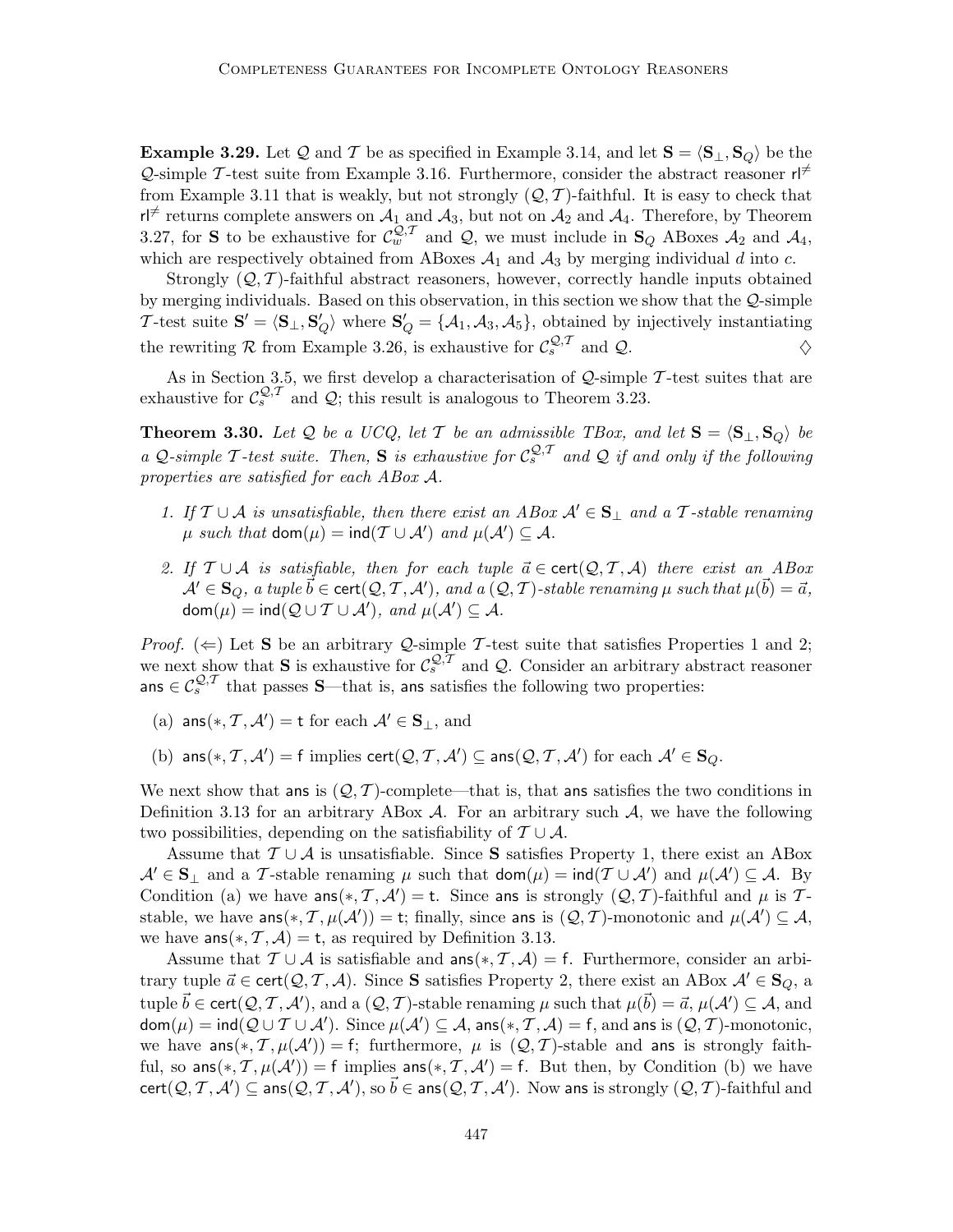$\mu$  is  $(Q, \mathcal{T})$ -stable, so  $\mu(\vec{b}) \in \textsf{ans}(Q, \mathcal{T}, \mu(\mathcal{A}'))$ ; since  $\mu(\vec{b}) = \vec{a}$ , we have  $\vec{a} \in \textsf{ans}(Q, \mathcal{T}, \mu(\mathcal{A}'))$ ; finally, since ans is  $(Q, \mathcal{T})$ -monotonic and  $\mu(\mathcal{A}') \subseteq \mathcal{A}$ , we have  $\vec{a} \in \textsf{ans}(Q, \mathcal{T}, \mathcal{A})$ , as required by Definition 3.13.

(⇒) Assume that S is exhaustive for  $\mathcal{C}_s^{\mathcal{Q},\mathcal{T}}$  and  $\mathcal{Q}$ ; we next show that Properties 1 and 2 are satisfied for an arbitrary ABox A. To this end, we consider a particular abstract reasoner ans for which we prove that ans  $\in \mathcal{C}^{Q,T}_s$  and that ans passes S; this abstract reasoner will help us identify the ABox, the tuple, and the renaming required to prove Properties 1 and 2.

Let ans be the abstract reasoner that takes as input a UCQ  $Q_{in}$ , an  $FOC$ -TBox  $T_{in}$ , and an ABox  $A_{in}$ . The result of ans $(*, \mathcal{T}_{in}, \mathcal{A}_{in})$  is determined as follows.

- 1. If  $\mathcal{T} \neq \mathcal{T}_{in}$ , then return f.
- 2. For each ABox  $\mathcal{A}' \in \mathbf{S}_{\perp}$ , do the following.
	- (a) Check the satisfiability of  $\mathcal{T} \cup \mathcal{A}'$  using a sound, complete, and terminating reasoner.
	- (b) If  $\mathcal{T} \cup \mathcal{A}'$  is unsatisfiable, and if a T-stable renaming  $\mu$  exists such that  $\mathsf{dom}(\mu) = \mathsf{ind}(\mathcal{T} \cup \mathcal{A}') \text{ and } \mu(\mathcal{A}') \subseteq \mathcal{A}_{in}, \text{ then return t.}$
- 3. Return f.

Furthermore, the result of  $ans(Q_{in}, T_{in}, A_{in})$  is determined as follows.

- 4. If  $\mathcal{T} \neq \mathcal{T}_{in}$  or  $\mathcal{Q} \neq \mathcal{Q}_{in}$ , then return  $\emptyset$ .
- 5. Out  $:= \emptyset$ .
- 6. For each tuple  $\vec{a}$  of constants occurring in  $\mathcal{A}_{in}$  of arity equal to the arity of the query predicate of  $\mathcal{Q}$ , and for each  $\mathcal{A}' \in \mathbf{S}_Q$  do the following.
	- (a) Compute  $C := \text{cert}(\mathcal{Q}, \mathcal{T}, \mathcal{A}')$  using a sound, complete and terminating reasoner.
	- (b) If a tuple  $\vec{b} \in \mathsf{C}$  and a  $(\mathcal{Q}, \mathcal{T})$ -stable renaming  $\mu$  exist such that  $\mu(\vec{b}) = \vec{a}$ ,  $\mathsf{dom}(\mu) = \mathsf{ind}(\mathcal{Q} \cup \mathcal{T} \cup \mathcal{A}'), \text{ and } \mu(\mathcal{A}') \subseteq \mathcal{A}_{in}, \text{ then add } \vec{a} \text{ to Out}.$
- 7. Return Out.

We next show that ans belongs to  $\mathcal{C}_{s}^{\mathcal{Q},\mathcal{T}}$ . The proofs that ans terminates and that it is  $(Q, T)$ -monotonic are analogous to the proofs in Theorem 3.23. To show strong  $(Q, T)$ faithfulness, consider an arbitrary  $\mathcal{Q}_{in}$ ,  $\mathcal{T}_{in}$ , and  $\mathcal{A}_{in}$ , and an arbitrary renaming  $\lambda$ .

- Assume that  $ans(*, \mathcal{T}_{in}, \mathcal{A}_{in}) = t$  and  $\lambda$  is T-stable. Thus, on  $\mathcal{T}_{in}$  and  $\mathcal{A}_{in}$  the abstract reasoner terminates in step 2(b) for some  $\mathcal{A}' \in \mathbf{S}_{\perp}$  and  $\mu$ . Let  $\mu'$  be the renaming such that  $\mu'(c) = \lambda(\mu(c))$  for each  $c \in \text{ind}(\mathcal{T} \cup \mathcal{A}')$ . Clearly, we have  $\text{dom}(\mu') = \text{ind}(\mathcal{T} \cup \mathcal{A}')$ , renaming  $\mu'$  is T-stable, and  $\mu'(\mathcal{A}') \subseteq \lambda(\mathcal{A}_{in})$ . Thus, on  $\mathcal{T}_{in}$  and  $\lambda(\mathcal{A}_{in})$  the abstract reasoner terminates in step 2(b), so we have  $\text{ans}(*, \mathcal{I}_i, \lambda(\mathcal{A}_{in})) = \text{t}$ , as required.
- Assume that  $ans(*, \mathcal{T}_{in}, \mathcal{A}_{in}) = f$  and  $\lambda$  is  $(\mathcal{Q}, \mathcal{T})$ -stable, and consider an arbitrary tuple  $\vec{a} \in \text{ans}(Q_{in}, T_{in}, A_{in})$ . Then  $\vec{a}$  is added to Out in step 7(b) for some  $A' \in S_O$ ,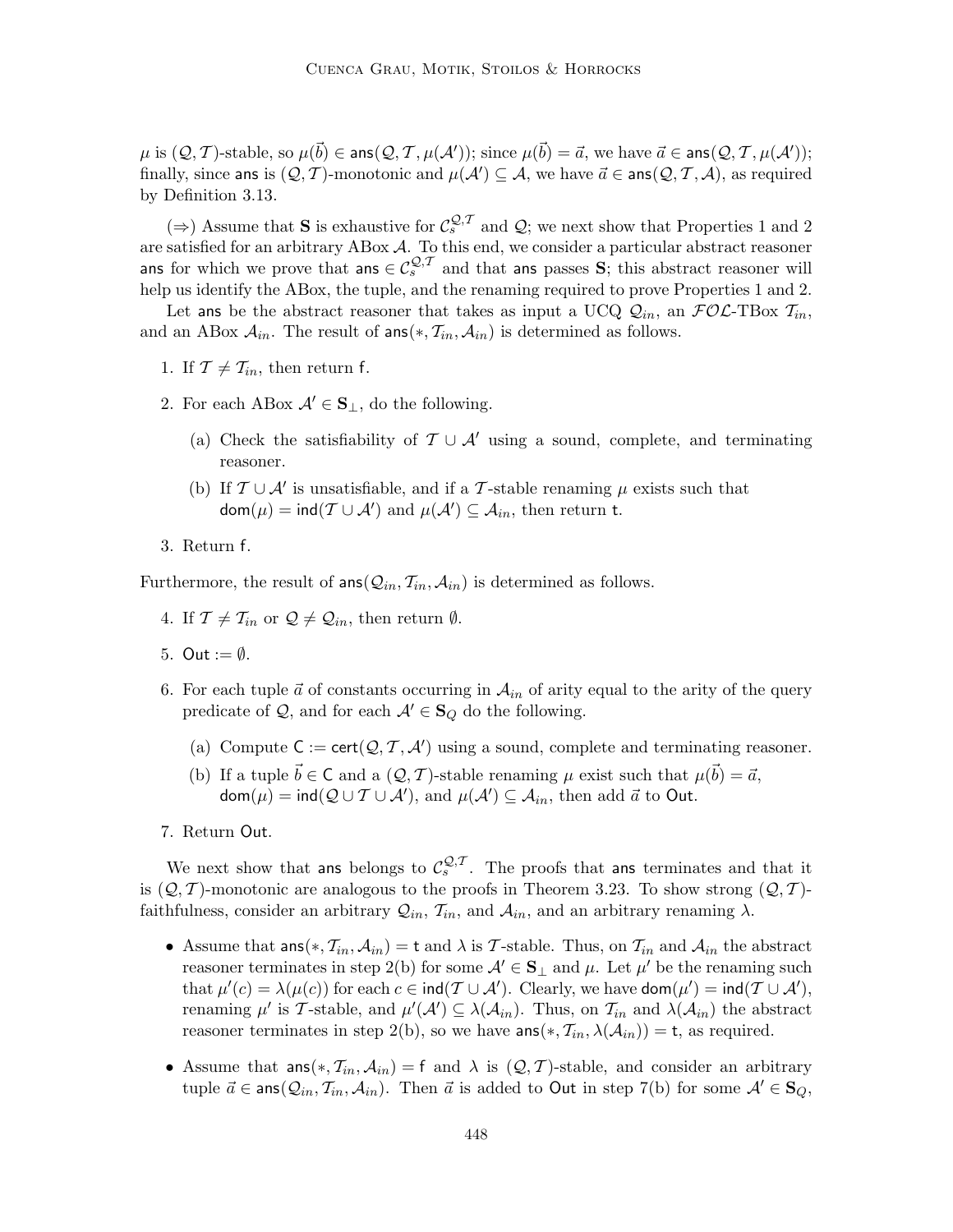μ, and  $\vec{b}$ . Let μ' be the renaming defined such that  $\mu'(c) = \lambda(\mu(c))$  for each individual  $c \in \text{ind}(Q \cup T \cup A')$ . Clearly, we have  $\text{dom}(\mu') = \text{ind}(Q \cup T \cup A')$ , mapping  $\mu'$  is  $(Q, \mathcal{T})$ -stable,  $\mu'(\mathcal{A}') \subseteq \lambda(\mathcal{A}_{in})$ , and  $\mu'(\vec{b}) = \lambda(\vec{a})$ . Thus, on  $\mathcal{Q}_{in}$ ,  $\mathcal{T}_{in}$ , and  $\lambda(\mathcal{A}_{in})$  the abstract reasoner terminates in step 7(b), so  $\lambda(\vec{a}) \in \text{ans}(\mathcal{Q}_{in}, \mathcal{T}_{in}, \lambda(\mathcal{A}_{in}))$ , as required.

This concludes the proof that ans  $\in C_s^{\mathcal{Q},\mathcal{T}}$ . Furthermore, ans clearly passes S; but then, since **S** is exhaustive for  $\mathcal{C}_s^{\mathcal{Q}, \mathcal{T}}$  and  $\mathcal{Q}$ , abstract reasoner ans is  $(\mathcal{Q}, \mathcal{T})$ -complete. The main claim of this theorem can now be shown as in Theorem 3.23. claim of this theorem can now be shown as in Theorem 3.23.

We next use Theorem 3.30 to show that a  $\mathcal{Q}\text{-simple}$  T-test suite that is exhaustive for  $\mathcal{C}_s^{\mathcal{Q},\mathcal{T}}$  and  $\mathcal Q$  can be obtained as an injective instantiation of a UCQ rewriting of  $\mathcal Q$  w.r.t.  $\mathcal{T}$ .

**Definition 3.31.** Let Q be a UCQ, let T be a TBox, let  $\mathcal{R} = \langle \mathcal{R}_+, \mathcal{R}_0 \rangle$  be a UCQ rewriting of Q w.r.t. T, and let  $\lambda$  be a substitution mapping each variable occurring in  $\mathcal R$  into a distinct fresh individual. The injective instantiation of  $\mathcal{R}$  w.r.t.  $\lambda$  is the pair  $\mathbf{I}^{\mathcal{R},\lambda} = \langle \mathbf{I}^{\mathcal{R},\lambda}_\perp, \mathbf{I}^{\mathcal{R},\lambda}_Q \rangle$ where  $I_{\perp}^{\mathcal{R},\lambda}$  and  $I_Q^{\mathcal{R},\lambda}$  are the smallest sets of ABoxes such that

- $\mathcal{A}_{\lambda}^{r} \in \mathbf{I}_{\perp}^{\mathcal{R},\lambda}$  for each  $r \in \mathcal{R}_{\perp}$ , and
- $\mathcal{A}_{\lambda}^r \in \mathbf{I}_{Q}^{\mathcal{R},\lambda}$  for each  $r \in \mathcal{R}_Q$  such that  $\text{cert}(*, \mathcal{R}_\perp, \mathcal{A}_{\lambda}^r) = \mathsf{f}.$

 $I^{\mathcal{R},\lambda}$  is clearly unique up to the renaming of the fresh individuals in  $\lambda$ , so  $\lambda$  is typically left implicit, and one talks of the injective instantiation  $I^{\mathcal{R}} = \langle I^{\mathcal{R}}_{\perp}, I^{\mathcal{R}}_{Q} \rangle$  of  $\mathcal{R}$ .

**Theorem 3.32.** Let Q be a UCQ, let  $\mathcal{T}$  be an admissible TBox, let  $\mathcal{R} = \langle \mathcal{R}_{\perp}, \mathcal{R}_{Q} \rangle$  be a UCQ rewriting of Q w.r.t. T, and let  $I^{\mathcal{R}} = \langle I^{\mathcal{R}}_{\perp}, I^{\mathcal{R}}_{Q} \rangle$  be the injective instantiation of R. Then,  $I^{\mathcal{R}}$  is a Q-simple T-test suite that is exhaustive for  $C_s^{\mathcal{Q},\mathcal{T}}$  and Q.

*Proof.* Let  $\lambda$  be the substitution that  $I^{\mathcal{R}}$  is obtained from. We first show that  $I^{\mathcal{R}}$  is a  $\mathcal{Q}$ -simple  $\mathcal{T}$ -test suite—that is, that it satisfies the two properties in Definition 3.15.

- Consider an arbitrary  $\mathcal{A} \in \mathbf{I}_{\perp}^{\mathcal{R}}$ . Then, a rule  $r \in \mathcal{R}_{\perp}$  exist such that  $\mathcal{A} = \mathcal{A}_{\lambda}^{r}$ ; clearly cert(\*,  $\{r\}$ , A) = t; since R is a UCQ rewriting,  $\mathcal{T} \cup \mathcal{A}$  is unsatisfiable, as required.
- Consider an arbitrary  $A \in \mathbf{I}_{Q}^{\mathcal{R}}$ . Then, cert $(*, \mathcal{R}_{\perp}, \mathcal{A}) = f$  by Definition 3.31; since  $\mathcal{R}$  is a UCQ rewriting,  $T \cup A$  is satisfiable, as required.

We next show that  $I^{\mathcal{R}}$  satisfies Properties 1 and 2 of Theorem 3.30 for an arbitrary ABox A.

(Property 1) Assume that  $\mathcal{T} \cup \mathcal{A}$  is unsatisfiable. Since  $\mathcal{R}$  is a UCQ rewriting, by Definition 2.2 we have cert(\*,  $\mathcal{R}_\perp$ ,  $\mathcal{A}$ ) = t; but then, a rule  $r \in \mathcal{R}_\perp$  and a substitution  $\rho$ exist such that  $\mathcal{A}_{\rho}^r \subseteq \mathcal{A}$  and  $\text{cert}(*, \{r\}, \mathcal{A}_{\rho}^r) = \text{t}$ . Let  $\mu$  be a renaming such that for each individual c occurring in R or T we have  $\mu(c) = c$ , and for each variable x in r we have  $\mu(\lambda(x)) = \rho(x)$ . Clearly,  $\mu(\mathcal{A}_{\lambda}^{r}) = \mathcal{A}_{\rho}^{r}$ , so  $\mu(\mathcal{A}_{\lambda}^{r}) \subseteq \mathcal{A}$ . Furthermore, it is clear that  $\mu$  is T-stable. Thus, Property (1) holds for  $\mathcal{A}_{\lambda}^r \in \mathbf{I}_{\lambda}^{\mathcal{R}}$  and  $\mu$ .

(Property 2) Assume that  $\mathcal{T} \cup \mathcal{A}$  is satisfiable, and consider an arbitrarily chosen tuple  $\vec{a} \in \text{cert}(\mathcal{Q}, \mathcal{T}, \mathcal{A})$ . Since R is a UCQ rewriting, by Definition 2.2 we have cert(\*,  $\mathcal{R}_\perp, \mathcal{A}$ ) = f and  $\vec{a} \in \text{cert}(\mathcal{R}_Q, \mathcal{R}_\perp, \mathcal{A})$ ; but then, clearly  $\vec{a} \in \text{cert}(\mathcal{R}_Q, \emptyset, \mathcal{A})$  as well. Then, a rule  $r \in \mathcal{R}_Q$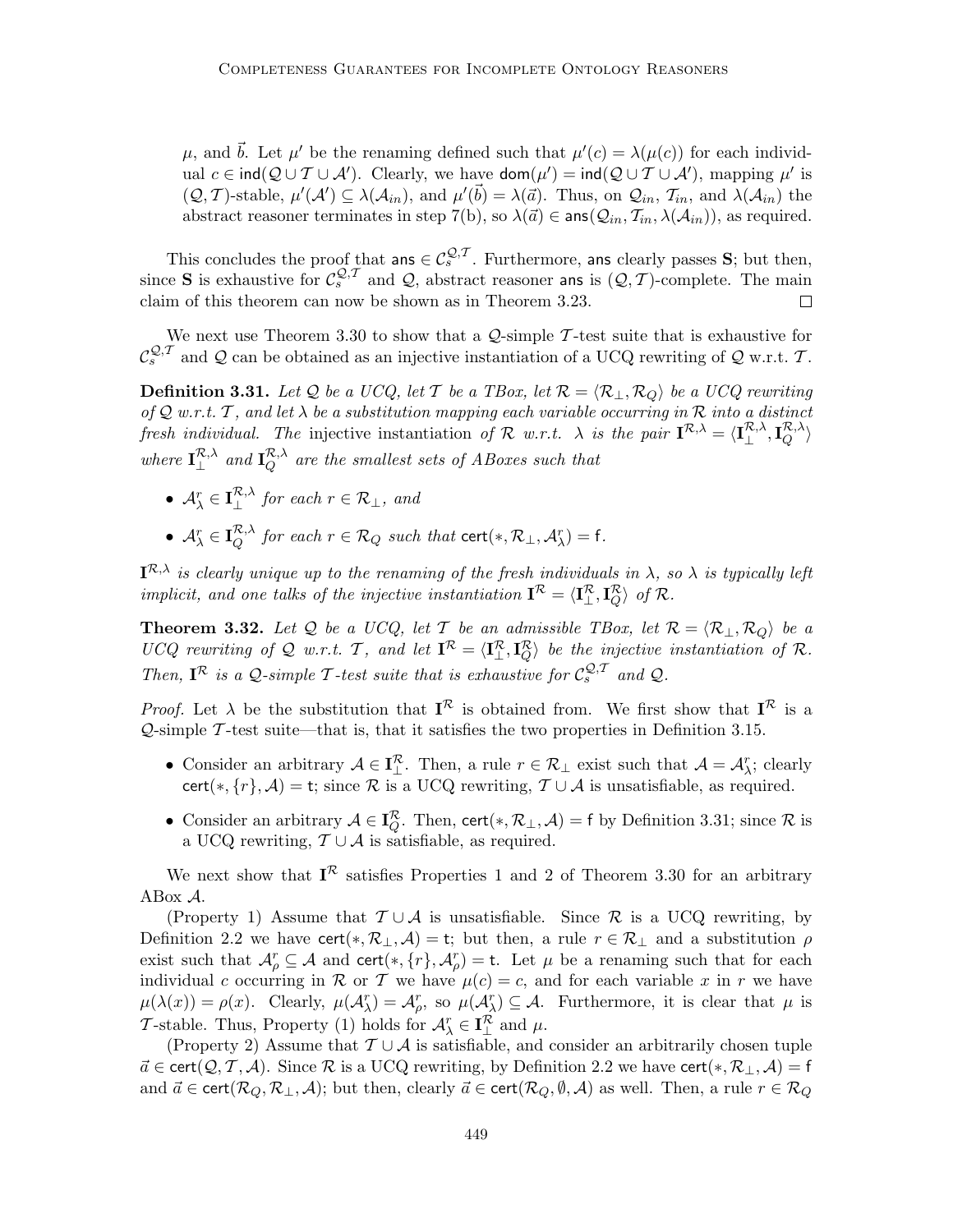and a substitution  $\rho$  exist such that  $\mathcal{A}_\rho^r \subseteq \mathcal{A}$  and  $\vec{a} \in \text{cert}(\{r\}, \emptyset, \mathcal{A}_\rho^r)$ . Let  $\mu$  be the renaming such that for each individual c occurring in R, Q, or T we have  $\mu(c) = c$ , and for each variable x in r we have  $\mu(\lambda(x)) = \rho(x)$ . Clearly,  $\mu(\mathcal{A}_{\lambda}^{r}) = \mathcal{A}_{\rho}^{r}$ , so  $\mu(\mathcal{A}_{\lambda}^{r}) \subseteq \mathcal{A}$ . Furthermore, it is clear that  $\mu$  is  $(Q, \mathcal{T})$ -stable. Finally, clearly a tuple  $\vec{b} \in \text{cert}(\{r\}, \emptyset, \mathcal{A}_{\lambda}^{r})$  exists such that  $\lambda(\text{head}(r)) = Q(\vec{b})$ ; since  $\mathcal R$  is a UCQ rewriting and  $\mathcal T \cup \mathcal A_{\lambda}^r$  is satisfiable, we have  $\vec{b} \in \text{cert}(\mathcal{Q}, \mathcal{T}, \mathcal{A}_{\lambda}^r);$  furthermore,  $\mu(\vec{b}) = \vec{a}$  clearly holds. But then, Property (2) is satisfied for  $\mathcal{A}_{\lambda}^{r} \in \mathbf{I}_{Q}^{\mathcal{R}}, \mu$ , and  $\vec{b}$ .  $\Box$ 

### 3.7 Dealing with Recursive Axioms

The negative result in Theorem 3.21 (which applies to both  $\mathcal{C}_w^{Q,\mathcal{T}}$  and  $\mathcal{C}_s^{Q,\mathcal{T}}$ ) depends on the presence of a recursive axiom in the TBox; thus, the positive results in Sections 3.5 and 3.6 require the input UCQ to be rewritable w.r.t. the input TBox, which effectively prohibits recursion in TBox axioms. Instead of disallowing recursive axioms, in this section we overcome the limitation of Theorem 3.21 by placing additional requirements on the abstract reasoners by requiring them to be first-order reproducible. Intuitively, the latter means that the reasoner's behaviour can be seen as complete reasoning in some unknown first-order theory. Such abstract reasoners are not allowed to partially evaluate recursive axioms, which invalidates the approach used to prove Theorem 3.21.

We show that a  $\mathcal T$ -test suite exhaustive for  $\mathcal Q$  and the class of first-order reproducible abstract reasoners can be obtained by instantiating a datalog<sup> $\pm$ ,∨</sup> rewriting of Q w.r.t. T. Such rewritings exist for a wide range of TBoxes and queries, which in turn allows our results to be applicable to a range of practically interesting cases. In contrast to test suites computed from a UCQ rewriting, however, the test suites obtained from a datalog<sup>±,∨</sup> rewriting may not be  $Q$ -simple. In fact, we show in Section 3.7.2 that, for certain  $Q$ and  $\mathcal{T}$ , a  $\mathcal{T}$ -test suite exhaustive for  $\mathcal{Q}$  and the class of first-order reproducible abstract reasoners exists, but no such test suite is Q-simple. This has an important practicallyrelevant consequence: if a  $\mathcal T$ -test suite  $S$  is not  $\mathcal Q$ -simple, a first-order reproducible abstract reasoner that passes S is guaranteed to be  $(Q, \mathcal{T})$ -complete; however, if an abstract reasoner does not pass  $S$ , in general we cannot conclude that the reasoner is not  $(Q, T)$ -complete.

#### 3.7.1 First-Order Reproducible Abstract Reasoners

State of the art concrete reasoners such as Oracle's reasoner, Jena, OWLim, Minerva, Virtuoso, and DLE-Jena are all implemented as RDF triple stores extended with deductive database features. Given  $\mathcal T$  and  $\mathcal A$  as input, these reasoners first precompute all assertions that follow from  $\mathcal{T} \cup \mathcal{A}$  in a preprocessing step. In practice, this step is commonly implemented by (a technique that can be seen as) evaluating a datalog program over  $A$ . After preprocessing, these reasoners can then answer an arbitrary UCQ Q by simply evaluating Q in the precomputed set of assertions.

Motivated by this observation, we next introduce the new class of first-order reproducible abstract reasoners—that is, abstract reasoners whose behaviour can be conceived as complete reasoning in some unknown first-order theory. Note that this theory is not required to be a datalog program; for example, it can contain existential quantifiers, which can be used to capture the behaviour of concrete reasoners such as Jena and OWLim (Bishop, Kiryakov,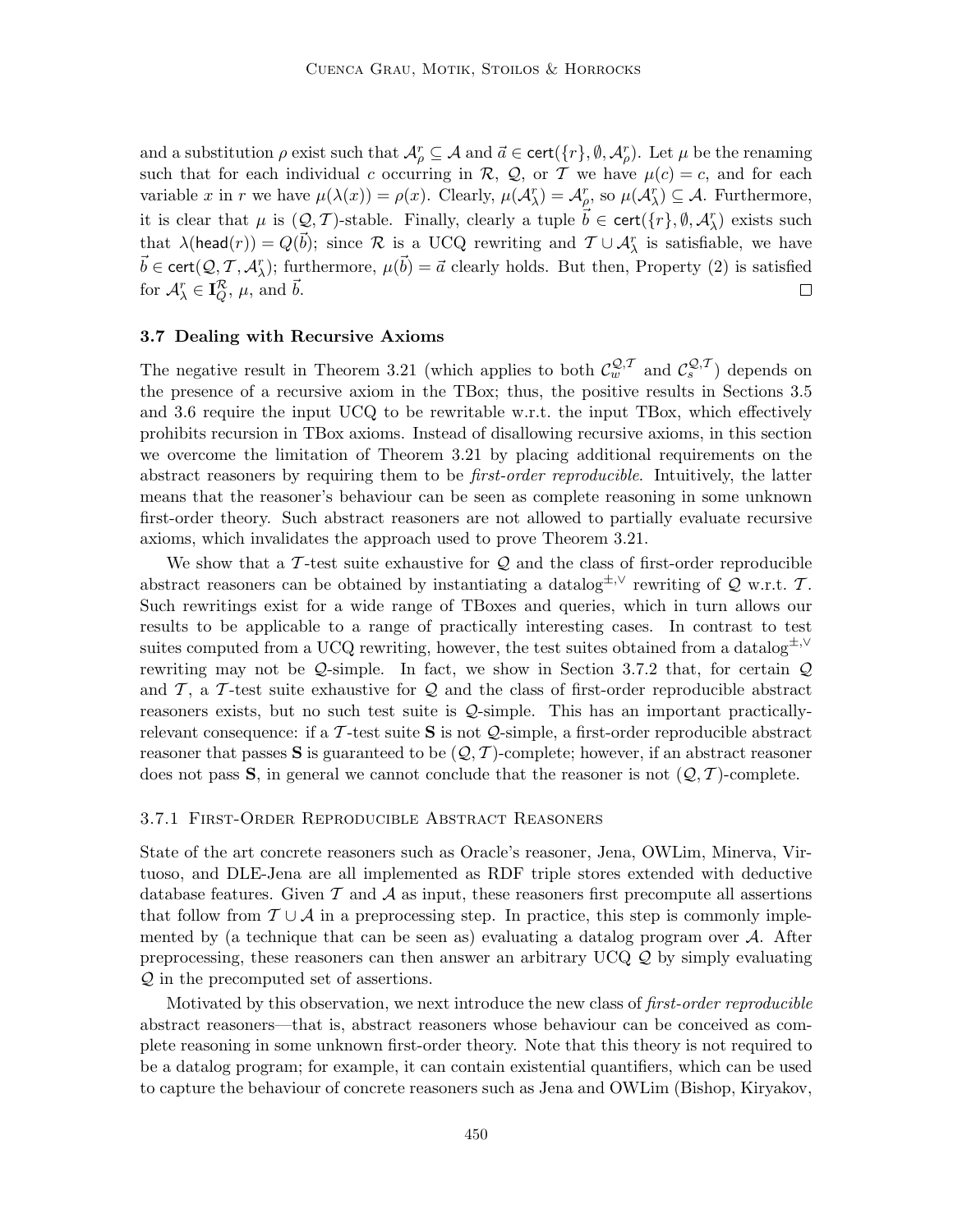Ognyanoff, Peikov, Tashev, & Velkov, 2011) that handle existential quantifiers in the input by introducing fresh individuals.

**Definition 3.33.** An abstract reasoner ans for a description logic  $\mathcal{DL}$  is first-order reproducible if, for each  $D\mathcal{L}\text{-}TBox\mathcal{T}$ , a set of first-order sentences  $\mathcal{F}_{\mathcal{T}}$  exists such that, for each ABox A,

- ans $(*, \mathcal{T}, \mathcal{A}) = \text{cert}(*, \mathcal{F}_{\mathcal{T}}, \mathcal{A}),$  and
- if ans $(*, \mathcal{T}, \mathcal{A}) = f$ , then for each UCQ Q, we have ans $(\mathcal{Q}, \mathcal{T}, \mathcal{A}) = \text{cert}(\mathcal{Q}, \mathcal{F}_{\mathcal{T}}, \mathcal{A})$ .

If  $\mathcal{F}_{\mathcal{T}}$  contains predicates and/or individuals not occurring in T, these are assumed to be 'internal' to ans and not accessible in queries, TBoxes, ABoxes, test suites, and so on. Given a TBox  $\mathcal{T}, \mathcal{C}_f^T$  is the class of all first-order reproducible abstract reasoners applicable to  $\mathcal T$ .

Example 3.34. Abstract reasoners rdf, rdfs, rl and classify from Example 3.3 are all firstorder reproducible. Indeed, theory  $\mathcal{F}_{\mathcal{T}}$  is empty in the case of rdf, and it is precisely  $\mathcal{P}_{\text{rdfs}}$ and  $\mathcal{P}_{\mathsf{r}1}$  in the cases of rdfs and rl, respectively. Finally, for abstract reasoner classify, theory  $\mathcal{F}_{\mathcal{T}}$  is the union of  $\mathcal{P}_{\mathsf{rl}}$  and the program containing the axiom  $\forall x. [A(x) \rightarrow B(x)]$  for each atomic subsumption  $A \sqsubset B$  entailed by the input TBox. atomic subsumption  $A \subseteq B$  entailed by the input TBox.

Please note that a first-order reproducible abstract reasoner ans does not need to actually construct  $\mathcal{F}_{\mathcal{T}}$ : it only matters that some (possibly unknown) theory  $\mathcal{F}_{\mathcal{T}}$  exists that characterises the reasoner's behaviour as specified in Definition 3.33.

Since  $\mathcal{Q} \cup \mathcal{F}_{\mathcal{T}} \cup \mathcal{A}' \models \mathcal{Q} \cup \mathcal{F}_{\mathcal{T}} \cup \mathcal{A}$  whenever  $\mathcal{A} \subseteq \mathcal{A}'$ , each first-order reproducible abstract reasoner is  $(Q, T)$ -monotonic for arbitrary Q and T. Furthermore, it is straightforward to see that each first-order reproducible abstract reasoner is also strongly  $(Q, T)$ -faithful. Consequently, we have  $\mathcal{C}_f^{\mathcal{T}} \subseteq \mathcal{C}_s^{\mathcal{Q}, \mathcal{T}}$  for each UCQ  $\mathcal{Q}$  and each TBox  $\mathcal{T}$ .

We next show that the negative result in Theorem 3.21 does not directly apply to the class  $\mathcal{C}_f^T$ . In particular, we show that the abstract reasoner  $pEval_n$  used to prove Theorem 3.21 is not first-order reproducible. Intuitively,  $pEval_n$  can be understood as partial evaluation of a datalog program—that is, the rules in the program are applied to the facts only a fixed number of times rather then until a fixpoint is reached.

**Proposition 3.35.** For each positive integer n, the abstract reasoner  $pEval_n$  defined in the proof of Theorem 3.21 is not first-order reproducible.

*Proof.* Let  $\mathcal{T} = {\exists R.A \sqsubseteq A}$ , let  $\mathcal{Q} = {\{A(x) \rightarrow Q(x)\}}$ , and consider an arbitrary nonnegative integer *n*. Furthermore, assume that  $pEval_n \in C_f^T$ ; then, a finite set of first-order sentences  $\mathcal{F}_{\mathcal{T}}$  exists such that  $pEval_n(\mathcal{Q}, \mathcal{T}, \mathcal{A}) = cert(\mathcal{Q}, \mathcal{F}_{\mathcal{T}}, \mathcal{A})$  for each ABox  $\mathcal{A}$ .

Let k be a positive integer; furthermore, let  $r_k$  be the datalog rule and let  $\mathcal{A}_k$  be the ABox defined as follows, for  $a_0, \ldots, a_k$  arbitrary distinct but fixed individuals not occurring in  $\mathcal{Q} \cup \mathcal{F}_{\mathcal{T}}$ :

$$
r_k = R(x_0, x_1) \land \ldots \land R(x_{k-1}, x_k) \land A(x_k) \to A(x_0)
$$
  

$$
\mathcal{A}_k = \{R(a_0, a_1), \ldots, R(a_{k-1}, a_k), A(a_k)\}
$$

The following condition holds by Proposition 2.1:

$$
\mathcal{F}_{\mathcal{T}} \models r_k \quad \text{if and only if} \quad \mathcal{F}_{\mathcal{T}} \cup \mathcal{A}_k \models A(a_0) \tag{17}
$$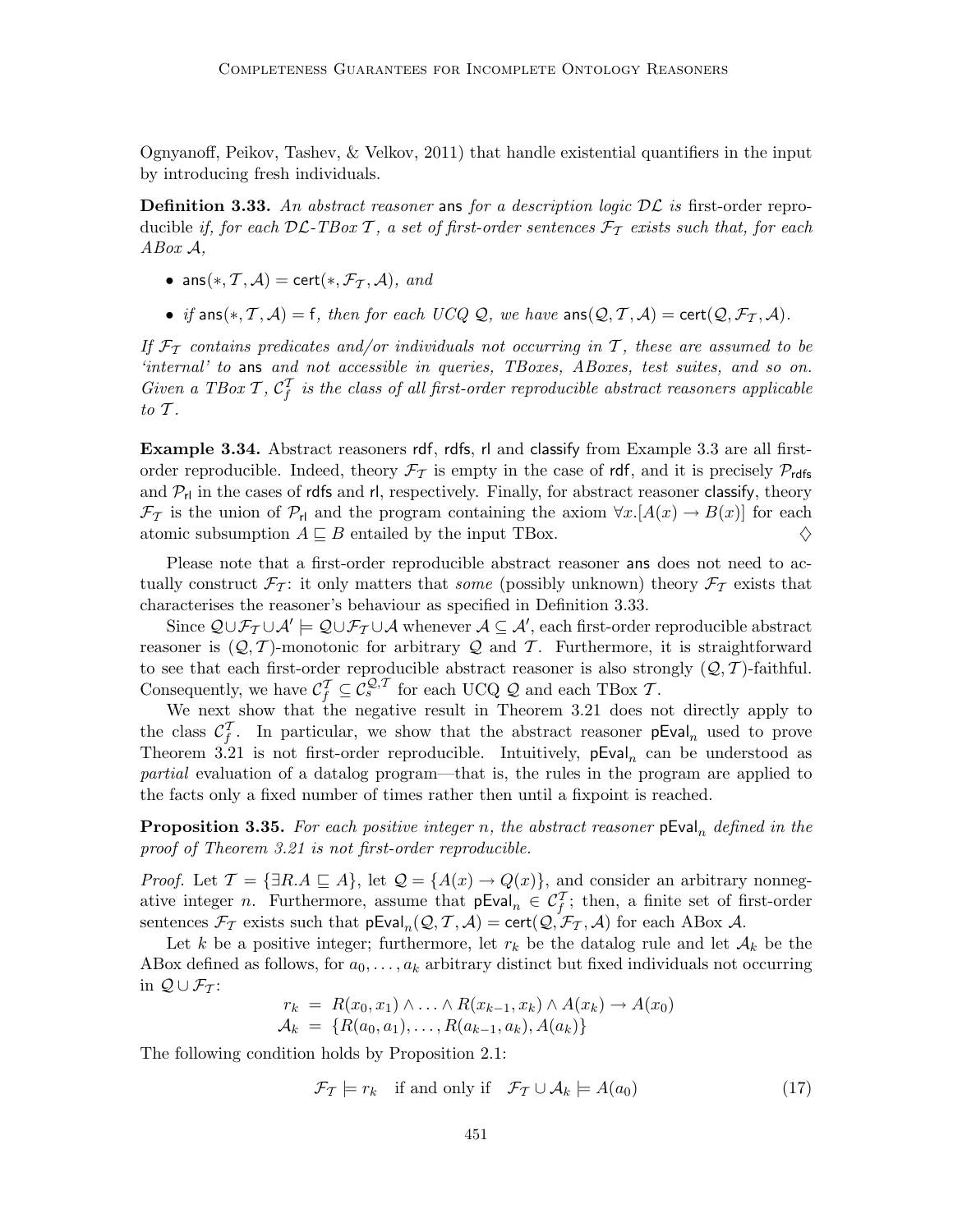By the definition of  $pEval_n$ , we have

 $a_0 \in \text{pEval}_n(\mathcal{Q}, \mathcal{T}, \mathcal{A}_k)$  for each  $1 \leq k \leq n$ , and  $a_0 \notin \mathsf{pEval}_n(\mathcal{Q}, \mathcal{T}, \mathcal{A}_k)$  for each  $k > n$ .

Since  $\mathsf{pEval}_n(\mathcal{Q}, \mathcal{T}, \mathcal{A}) = \mathsf{cert}(\mathcal{Q}, \mathcal{F}_{\mathcal{T}}, \mathcal{A}),$  we have

$$
a_0 \in \text{cert}(\mathcal{Q}, \mathcal{F}_{\mathcal{T}}, \mathcal{A}_k)
$$
 for each  $1 \le k \le n$ , and  
 $a_0 \notin \text{cert}(\mathcal{Q}, \mathcal{F}_{\mathcal{T}}, \mathcal{A}_k)$  for each  $k > n$ .

Since  $Q$  contains only the atom  $A(x)$  in the body, we have

$$
\mathcal{F}_{\mathcal{T}} \cup \mathcal{A}_{k} \models A(a_{0}) \text{ for each } 1 \leq k \leq n, \text{ and}
$$
  

$$
\mathcal{F}_{\mathcal{T}} \cup \mathcal{A}_{k} \not\models A(a_{0}) \text{ for each } k > n.
$$

By condition (17), we then have

$$
\mathcal{F}_{\mathcal{T}} \models r_k \quad \text{for each } 1 \le k \le n
$$
  

$$
\mathcal{F}_{\mathcal{T}} \not\models r_k \quad \text{for each } k > n.
$$

This, however, contradicts the obvious observation that  $r_1 \models r_k$  for each  $k \geq 1$ .

 $\Box$ 

Note that the proof of Proposition 3.35 relies on the fact that the theory  $\mathcal{F}_{\mathcal{T}}$  only depends on the input TBox, and not on the input query. As shown next, had we defined first-order reproducible abstract reasoners by allowing  $\mathcal{F}_{\mathcal{T}}$  to depend also on the input query, then the negative result from Theorem 3.21 would have applied.

**Definition 3.36.** An abstract reasoner ans for  $\mathcal{DL}$  first-order q-reproducible if, for each UCQ Q and each  $D\mathcal{L}\text{-}TBox\ \mathcal{T}$ , a finite set of first-order sentences  $\mathcal{F}_{\mathcal{Q},\mathcal{T}}$  exists such that, for each ABox A,

- ans $(*, \mathcal{T}, \mathcal{A}) = \text{cert}(*, \mathcal{F}_{\mathcal{O},\mathcal{T}}, \mathcal{A}),$  and
- if ans $(*, \mathcal{T}, \mathcal{A}) = f$ , then ans $(\mathcal{Q}, \mathcal{T}, \mathcal{A}) = \text{cert}(\mathcal{Q}, \mathcal{F}_{\mathcal{Q}, \mathcal{T}}, \mathcal{A}).$

**Theorem 3.37.** For  $Q = \{A(x) \rightarrow Q(x)\}\$ and  $T = \{\exists R.A \sqsubseteq A\}$ , no T-test suite exists that is exhaustive for  $Q$  and the class of all sound, monotonic, strongly faithful, and qreproducible abstract reasoners applicable to T .

*Proof.* To prove this claim, it suffices to show that, for each nonnegative integer  $n$ , the abstract reasoner  $pEval_n$  defined in the proof of Theorem 3.21 is first-order q-reproducible. Consider an arbitrary nonnegative integer n, an arbitrary  $\mathcal{DL}\text{-}\text{TBox }\mathcal{T}'$ , and an arbitrary UCQ  $\mathcal{Q}'$ . We define  $\mathcal{F}_{\mathcal{Q}',\mathcal{T}'}$  such that, if  $\mathcal{T} \not\subseteq \mathcal{T}'$  or  $\mathcal{Q}' \neq \mathcal{Q}$ , then  $\mathcal{F}_{\mathcal{Q}',\mathcal{T}'} = \emptyset$ ; otherwise,  $\mathcal{F}_{Q',T'}$  consists of the following *n* rules:

$$
A(x_0) \to Q(x_0)
$$
  
\n
$$
R(x_0, x_1) \land A(x_1) \to Q(x_0)
$$
  
\n...  
\n
$$
R(x_0, x_1) \land R(x_1, x_2) \land \dots \land R(x_{n-1}, x_n) \land A(x_n) \to Q(x_0)
$$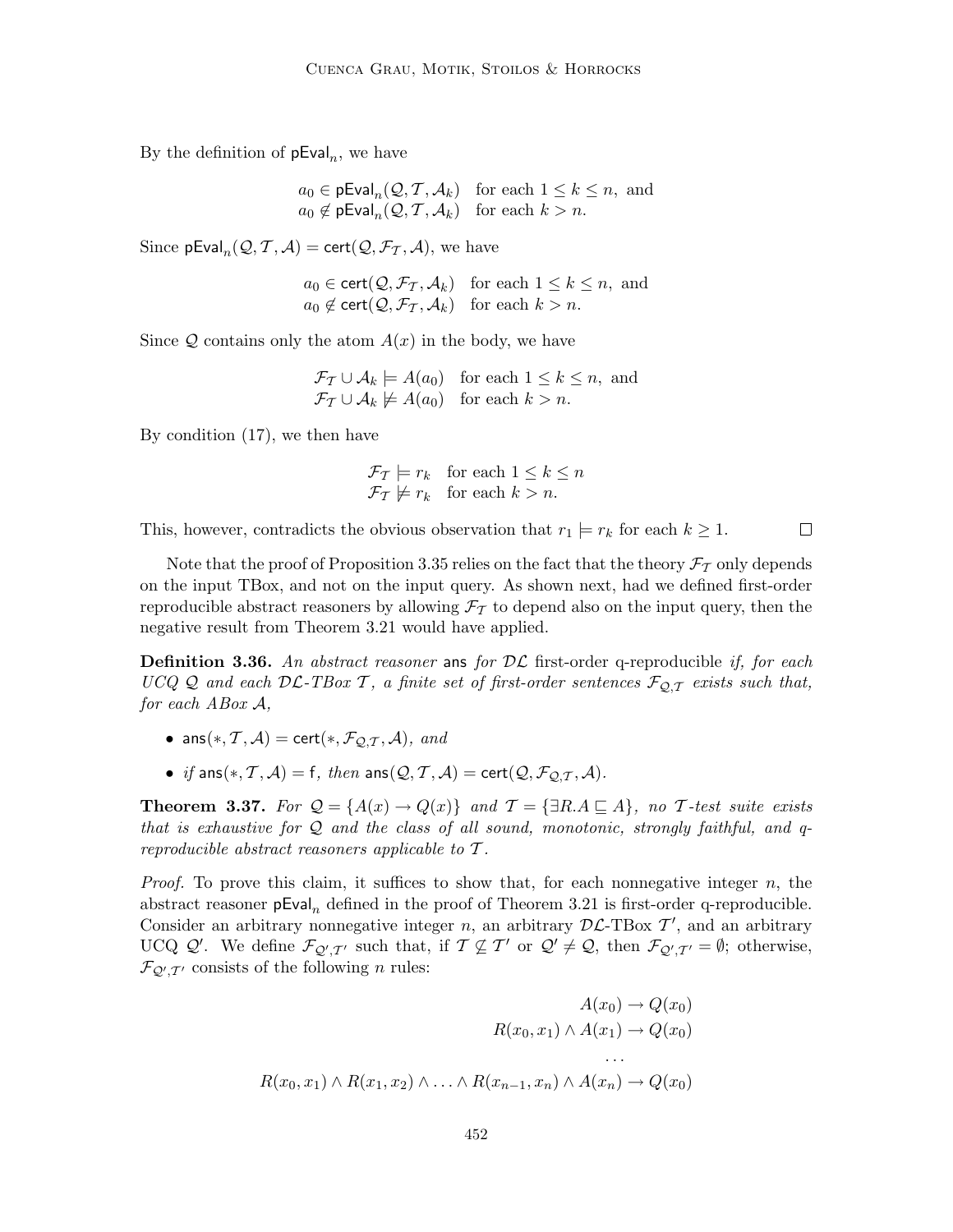Clearly,  $pEval_n(*, T', \mathcal{A}') = cert(*, \mathcal{F}_{\mathcal{Q}', \mathcal{T}'}, \mathcal{A}') = f$  for each UCQ  $\mathcal{Q}', \mathcal{DL}\text{-TBox } T'$  and ABox  $\mathcal{A}'$ , as required. Furthermore, for each  $\mathcal{Q}'$  and  $\mathcal{T}'$  such that either  $\mathcal{T} \not\subseteq \mathcal{T}'$  or  $\mathcal{Q}' \neq \mathcal{Q}$ and each ABox  $\mathcal{A}'$ , we have  $pEval_n(\mathcal{Q}', \mathcal{T}', \mathcal{A}') = cert(\mathcal{Q}', \mathcal{F}_{\mathcal{Q}', \mathcal{T}'}, \mathcal{A}') = \emptyset$ . Finally, for  $\mathcal{Q}' = \mathcal{Q}$ , each  $\mathcal{T}'$  such that  $\mathcal{T} \subseteq \mathcal{T}'$ , and each ABox  $\mathcal{A}'$ , we clearly have  $pEval_n(\mathcal{Q}', \mathcal{T}', \mathcal{A}') =$  $\mathsf{cert}(\mathcal{Q}', \mathcal{F}_{\mathcal{Q}', \mathcal{T}'}, \mathcal{A}'),$  as required.  $\Box$ 

### 3.7.2 Simple vs. Non-Simple Test Suites

Proposition 3.18 from Section 3.3 shows that each  $\mathcal{Q}$ -simple T-test suite that is exhaustive for Q and a class of abstract reasoners provides a sufficient and necessary test for  $(Q, \mathcal{T})$ completeness. We next show that an analogous result does not hold if  $\mathcal T$  contains recursive axioms, even if we consider only first-order reproducible abstract reasoners. As in Theorem 3.21, we prove the claim for a fixed  $\mathcal Q$  and  $\mathcal T$  since the concept of 'relevant recursive axioms' might be difficult to formalise; however, our proof can easily be adapted to other UCQs and TBoxes. Our result essentially states that no  $\mathcal{T}$ -test suite exists that provides a necessary and sufficient condition for  $(Q, T)$ -completeness of each abstract reasoner in  $\mathcal{C}_f^T$ ; consequently, by Proposition 3.18 each T-test suite exhaustive for  $\mathcal{C}_f^T$  and Q is not  $\mathcal{Q}$ -simple. Furthermore, in Section 3.7.3 we show how to compute a T-test suite exhaustive for  $C_f^T$  and Q, so the following claim does not hold vacuously.

**Theorem 3.38.** Let  $\mathcal{Q} = \{A(x) \land B(x) \rightarrow Q(x)\}\$ , let  $\mathcal{T} = \{\exists R.A \sqsubseteq A\}$ , and let C be the class of all sound, monotonic, strongly faithful, and first-order reproducible abstract reasoners applicable to  $\mathcal T$ . Then, no  $\mathcal T$ -test suite  $S$  exists that satisfies the following two properties:

- 1. S is exhaustive for  $\mathcal C$  and  $\mathcal Q$ ; and
- 2. for each abstract reasoner ans  $\in \mathcal{C}$ , if ans is  $(Q, \mathcal{T})$ -complete then ans passes **S**.

*Proof.* Assume that a T-test suite  $S = \langle S_{\perp}, S_{\mathcal{Q}} \rangle$  exists that satisfies properties 1 and 2 of the theorem. Let  $n$  be the maximal number of assertions occurring in an ABox in  $S$ . We next define two abstract reasoners  $ans<sub>1</sub>$  and  $ans<sub>2</sub>$ ; it is straightforward to check that both are sound, monotonic, strongly faithful, and first-order reproducible.

Given an arbitrary  $FOL$ -TBox  $T_{in}$ , abstract reasoner ans<sub>1</sub> uses the datalog program  $\mathcal{F}^1_{\mathcal{T}_{in}}$  defined as follows:

- If  $\mathcal{T} \nsubseteq \mathcal{T}_{in}$ , then  $\mathcal{F}^1_{\mathcal{T}_{in}} = \emptyset$ .
- If  $\mathcal{T} \subseteq \mathcal{T}_{in}$ , then  $\mathcal{F}^1_{\mathcal{T}_{in}}$  contains the following *n* rules:

$$
r_0 = B(x_0) \wedge A(x_0) \rightarrow A(x_0)
$$
  
\n
$$
r_1 = B(x_0) \wedge R(x_0, x_1) \wedge A(x_1) \rightarrow A(x_0)
$$
  
\n
$$
r_2 = B(x_0) \wedge R(x_0, x_1) \wedge R(x_1, x_2) \wedge A(x_3) \rightarrow A(x_0)
$$
  
\n
$$
\vdots
$$
  
\n
$$
r_n = B(x_0) \wedge R(x_0, x_1) \wedge \ldots \wedge R(x_{n-1}, x_n) \wedge A(x_n) \rightarrow A(x_0)
$$

Given an arbitrary  $FOL-TDox$   $T_{in}$ , abstract reasoner ans<sub>2</sub> uses the datalog program  $\mathcal{F}_{\mathcal{I}_{in}}^2$  defined as follows, where predicate Z is private to  $\mathcal{F}_{\mathcal{I}_{in}}^2$  (and hence it does not affect the soundness of the abstract reasoner):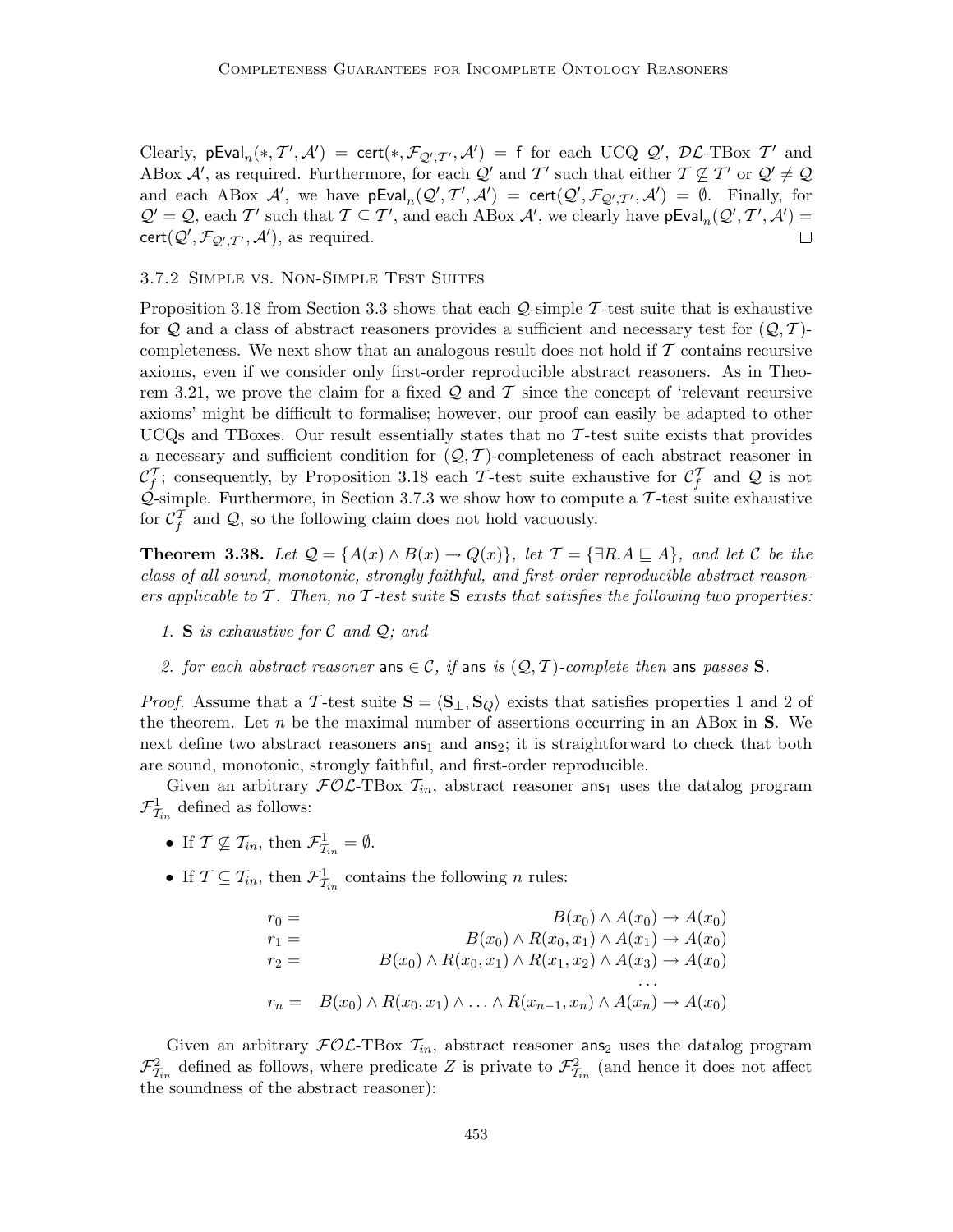- If  $\mathcal{T} \nsubseteq \mathcal{T}_{in}$ , then  $\mathcal{F}^2_{\mathcal{T}_{in}} = \emptyset$ .
- If  $\mathcal{T} \subseteq \mathcal{T}_{in}$ , then  $\mathcal{F}_{\mathcal{T}_{in}}^2$  contains  $\mathcal{F}_{\mathcal{T}_{in}}^1$  as well as the following rules:

$$
r_{Z_1} = R(x_0, x_1) \wedge \ldots \wedge R(x_n, x_{n+1}) \wedge A(x_{n+1}) \rightarrow Z(x_0)
$$
  
\n
$$
r_{Z_2} = R(x_0, x_1) \wedge Z(x_1) \rightarrow Z(x_0)
$$
  
\n
$$
r_{Z_3} = Z(x) \wedge B(x) \rightarrow A(x)
$$

Now let  $A$  be an arbitrary ABox containing at most n assertions. We next show that, for each assertion  $\alpha$  not containing predicate  $Z$ , we have  $\mathcal{F}^1_{\mathcal{I}_{in}} \cup \mathcal{A} \models \alpha$  if and only if  $\mathcal{F}^2_{\mathcal{I}_{in}} \cup \mathcal{A} \models \alpha$ . The (⇒) direction is trivial since  $\mathcal{F}^1_{\mathcal{I}_{in}} \subseteq \mathcal{F}^2_{\mathcal{I}_{in}}$ , so we consider the (∈) direction. Furthermore, since  $r_{Z_3}$  is the only rule in  $\mathcal{F}^2_{\mathcal{I}_{in}} \setminus \mathcal{F}^1_{\mathcal{I}_{in}}$  that does not contain Z in the head, the claim is nontrivial only if  $\alpha$  is of the form  $A(a_0)$  for some individual  $a_0$  occurring in A. Since the antecedent of  $r_{Z_3}$  is satisfied for  $a_0$ , we have  $B(a_0) \in \mathcal{A}$ and  $\mathcal{F}_{\mathcal{I}_{in}}^2 \cup \mathcal{A} \models Z(a_0)$ . But then, for the latter to be implied by  $r_{Z_1}$  and  $r_{Z_2}$ , individuals  $a_0, a_1, \ldots, a_k$  with  $0 \leq k$  exist such that  $R(a_i, a_{i+1}) \in \mathcal{A}$  for each  $1 \leq i < k$ , and  $A(a_k) \in \mathcal{A}$ . Since A contains at most n assertions, w.l.o.g. we can assume that  $k \leq n$ . But then, since  $\mathcal{F}^1_{\mathcal{I}_{in}}$  contains rule  $r_k$ , we have  $\mathcal{F}^1_{\mathcal{I}_{in}} \cup \mathcal{A} \models A(a_0)$  as well, which proves our claim. As a consequence of this claim and the fact that all ABoxes in S contain at most n assertions, we have  $\text{cert}(*, \mathcal{F}^1_{\mathcal{I}_in}, \mathcal{A}) = \text{cert}(*, \mathcal{F}^2_{\mathcal{I}_in}, \mathcal{A}) \text{ for each } \mathcal{A} \in \mathbf{S}_{\perp}, \text{ and } \text{cert}(\mathcal{Y}, \mathcal{F}^1_{\mathcal{I}_in}, \mathcal{A}) = \text{cert}(\mathcal{Y}, \mathcal{F}^2_{\mathcal{I}_in}, \mathcal{A})$ for each  $\langle \mathcal{A}, \mathcal{Y} \rangle \in \mathbf{S}_Q$ .

Let  $A = \{B(a_0), R(a_0, a_1), \ldots, R(a_n, a_{n+1}), A(a_{n+1})\}$ . Then cert $(Q, \mathcal{T}, \mathcal{A}) = \{a_0\}$  and cert( $Q, \mathcal{F}_{\tau_{in}}^1, \mathcal{A}$ ) =  $\emptyset$ , so ans<sub>1</sub> is not  $(Q, \mathcal{T})$ -complete. Since **S** is exhaustive for C and Q, abstract reasoner  $\textsf{ans}_1$  does not pass  $S$ ; by the claim from the previous paragraph, abstract reasoner ans<sub>2</sub> does not pass S either. We next show that ans<sub>2</sub> is  $(Q, \mathcal{T})$ -complete, which contradicts the assumption that S satisfies property 2 and thus proves the claim of this theorem.

Consider an arbitrary ABox A containing m assertions. Clearly,  $a_0 \in \text{cert}(\mathcal{Q}, \mathcal{T}, \mathcal{A})$  if and only if individuals  $a_0, a_1, \ldots, a_k$  with  $0 \leq k \leq m$  exist such that  $B(a_0) \in \mathcal{A}, R(a_i, a_{i+1}) \in \mathcal{A}$ for each  $1 \leq i < k$ , and  $A(a_k) \in \mathcal{A}$ . Now assume that  $k \leq n$ ; since  $r_k \in \mathcal{F}_{\mathcal{I}_{in}}^2$ , we have  $\mathcal{F}_{\mathcal{I}_{in}}^2 \cup \mathcal{A} \models A(a_0)$  and thus  $a_0 \in \text{cert}(\mathcal{Q}, \mathcal{F}_{\mathcal{I}_{in}}^2, \mathcal{A})$ . In contrast, assume that  $k > n$ ; since  $r_{\mathcal{I}_1} \in \mathcal{F}_{\mathcal{I}_{in}}^2$ , we have  $\mathcal{F}_{\mathcal{I}_{in}}^2 \cup \mathcal{A} \models Z(a_{k-n-1})$ ; since  $r_{\mathcal{I}_2} \in \mathcal{F}_{\mathcal{I}_{in}}^2$ , we have  $\mathcal{F}_{\mathcal{I}_{in}}^2 \cup \mathcal{A} \models Z(a_i)$ for each  $0 \le i \le k - n - 1$ ; finally, since  $r_{Z_3} \in \mathcal{F}_{\mathcal{I}_{in}}^2$ , we have  $\mathcal{F}_{\mathcal{I}_{in}}^2 \cup \mathcal{A} \models A(a_0)$ ; but then,  $a_0 \in \text{cert}(\mathcal{Q}, \mathcal{F}_{\mathcal{I}_in}^2, \mathcal{A}),$  as required.

As a corollary to Theorem 3.38, we next show that testing abstract reasoners in  $\mathcal{C}_f^T$ cannot be done in general using Q-simple test suites.

Corollary 3.39. For  $\mathcal{Q} = \{A(x) \wedge B(x) \to Q(x)\}\$  and  $\mathcal{T} = \{\exists R.A \sqsubseteq A\}$ , no  $\mathcal{Q}\text{-simple }\mathcal{T}\text{-}$ test suite exists that is exhaustive for Q and the class of all sound, monotonic, strongly faithful, and first-order reproducible abstract reasoners applicable to T .

*Proof.* If S is a Q-simple T-test suite that is exhaustive for Q and the class mentioned in the Theorem, by Proposition 3.18 each abstract reasoner ans from the class that does not pass S is not  $(Q, T)$ -complete, which contradicts Theorem 3.38.  $\Box$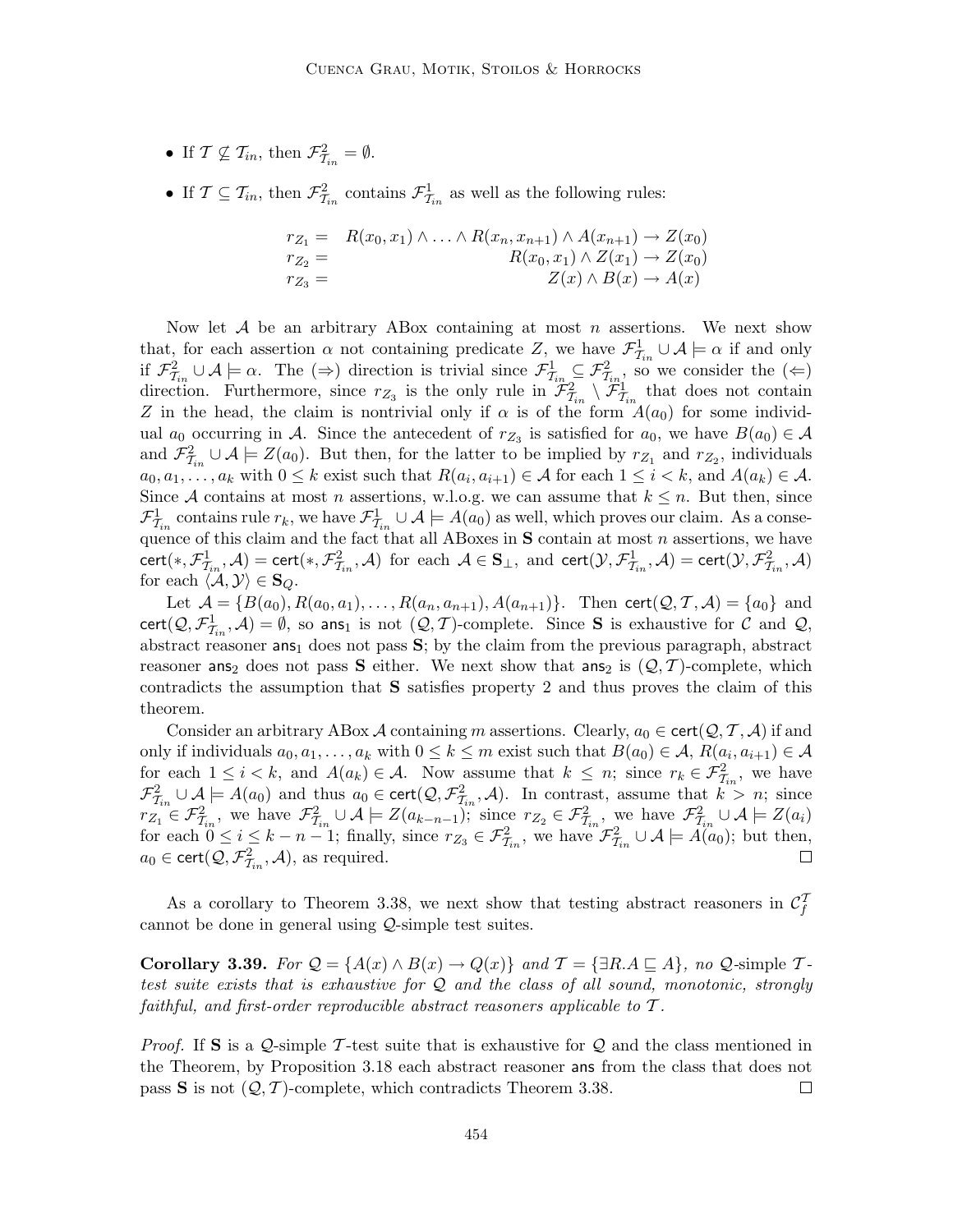Theorem 3.38 effectively says that, if an abstract reasoner ans  $\in \mathcal{C}_f^T$  does not pass a  $\mathcal{T}$ test suite S, we cannot conclude that ans is not  $(Q, \mathcal{T})$ -complete. Please note that this holds only if ans fails a test of the form  $\langle A, Y \rangle$  where  $\mathcal{Q} \neq \mathcal{Y}$ : if  $\mathcal{Q} = \mathcal{Y}$ , then A is a counterexample to  $(Q, T)$ -completeness of ans. Thus, S may show ans to be not  $(Q, T)$ -complete, but it is not guaranteed to do so. This is illustrated by the following example.

**Example 3.40.** Let  $Q = \{A(x) \wedge B(x) \to Q(x)\}\$ and let  $\mathcal{T} = \{\exists R.A \sqsubseteq A, \exists R.C \sqsubseteq C\}$ . Furthermore, let  $\mathbf{S} = \langle \emptyset, \mathbf{S}_Q \rangle$  be the general test suite defined as follows:

$$
\mathbf{S}_{Q} = \{ \langle \{ A(c) \}, \{ A(x) \land B(x) \to Q(x) \} \rangle, \\ \langle \{ R(c,d), A(d) \}, \{ A(c) \to Q' \} \rangle, \\ \langle \{ R(c,d), C(d) \}, \{ C(c) \to Q' \} \rangle \}
$$

Let  $\mathcal{R} = \langle \mathcal{R}_D, \emptyset, \mathcal{Q} \rangle$  where  $\mathcal{R}_D = \{ R(x, y) \land A(y) \rightarrow A(x), R(x, y) \land C(y) \rightarrow C(x) \};$  clearly,  $\mathcal R$  is a rewriting Q w.r.t. T. In Section 3.7.3 we show how to compute S from  $\mathcal R$  using a variant of injective instantiation in a way that guarantees exhaustiveness for  $\mathcal{C}_f^T$  and  $\mathcal{Q}$ .

Now let  $\textsf{ans}_1 \in \mathcal{C}_f^{\mathcal{T}}$  be the abstract reasoner defined by  $\mathcal{F}_{\mathcal{T}}^1 = \{R(x, y) \land A(y) \to A(x)\}.$ The reasoner does not pass **S** since cert( $\{C(c) \rightarrow Q'\}$ ,  $\mathcal{F}_{\mathcal{T}}^1$ ,  $\{R(c, d), C(d)\}$ ) = f. Note, however, that the reasoner is  $(Q, \mathcal{T})$ -complete. Thus, if a test suite is not  $Q$ -simple, passing it is a sufficient, but not a necessary condition for  $(Q, \mathcal{T})$ -completeness. In fact, note that  $\mathcal T$  contains the TBox for Theorem 3.38, so by the theorem we cannot 'reduce'  $S$  so that it correctly identifies all reasoners in  $\mathcal{C}_f^T$  that are not  $(Q, \mathcal{T})$ -complete.

In practice, however, one can try to mitigate this fundamental theoretical limitation by eliminating the irrelevant axioms from the rewriting  $R$  and thus increasing the likelihood of obtaining a T-test suite that a  $(Q, T)$ -complete abstract reasoner will pass. For example, using the techniques by Cuenca Grau, Horrocks, Kazakov, and Sattler (2008a) we can extract the module of  $R$  relevant to the query. In the example from the previous paragraph, this would remove the rule  $R(x, y) \wedge C(y) \rightarrow C(x)$  from R, and injective instantiation will produce the test suite  $S' = \langle \emptyset, S'_Q \rangle$  where  $S'_Q$  is defined as follows:

$$
\mathbf{S}'_Q = \{ \langle \{ A(c) \}, \{ A(x) \land B(x) \rightarrow Q(x) \} \rangle, \\ \langle \{ R(c,d), A(d) \}, \{ A(c) \rightarrow Q' \} \rangle \}
$$

Abstract reasoner  $\text{ans}_1$  from the previous paragraph now passes  $S'$  and is thus guaranteed to be  $(Q, T)$ -complete.

Now let ans<sub>2</sub> be the abstract reasoner defined by  $\mathcal{F}_T^2 = \{B(x) \land R(x, y) \land A(y) \rightarrow A(x)\}.$ Clearly, abstract reasoner ans<sub>2</sub> is not  $(Q, \mathcal{T})$ -complete, so ans<sub>2</sub> does not pass  $S'_{Q}$ . From the latter, however, we cannot immediately conclude that  $S'$  is not  $(Q, \mathcal{T})$ -complete: the test that fails does not involve the original query Q. As a possible remedy, we can try to unfold  $\mathcal R$  to a certain level and then injectively instantiate the result in hope of obtaining a T-test suite that will identify ans<sub>2</sub> as not being  $(Q, T)$ -complete. In particular, the first unfolding of  $R$  produces the following query:

$$
B(x) \land R(x, y) \land A(y) \to Q(x)
$$

Instantiating this rewriting produces the following test suite, which does not prove that ans<sub>2</sub> is not  $(Q, T)$ -complete.

$$
\mathbf{S}_{Q}'' = \{ \langle \{ B(c), R(c, d), A(d) \}, \{ A(x) \wedge B(x) \to Q(x) \} \rangle \}
$$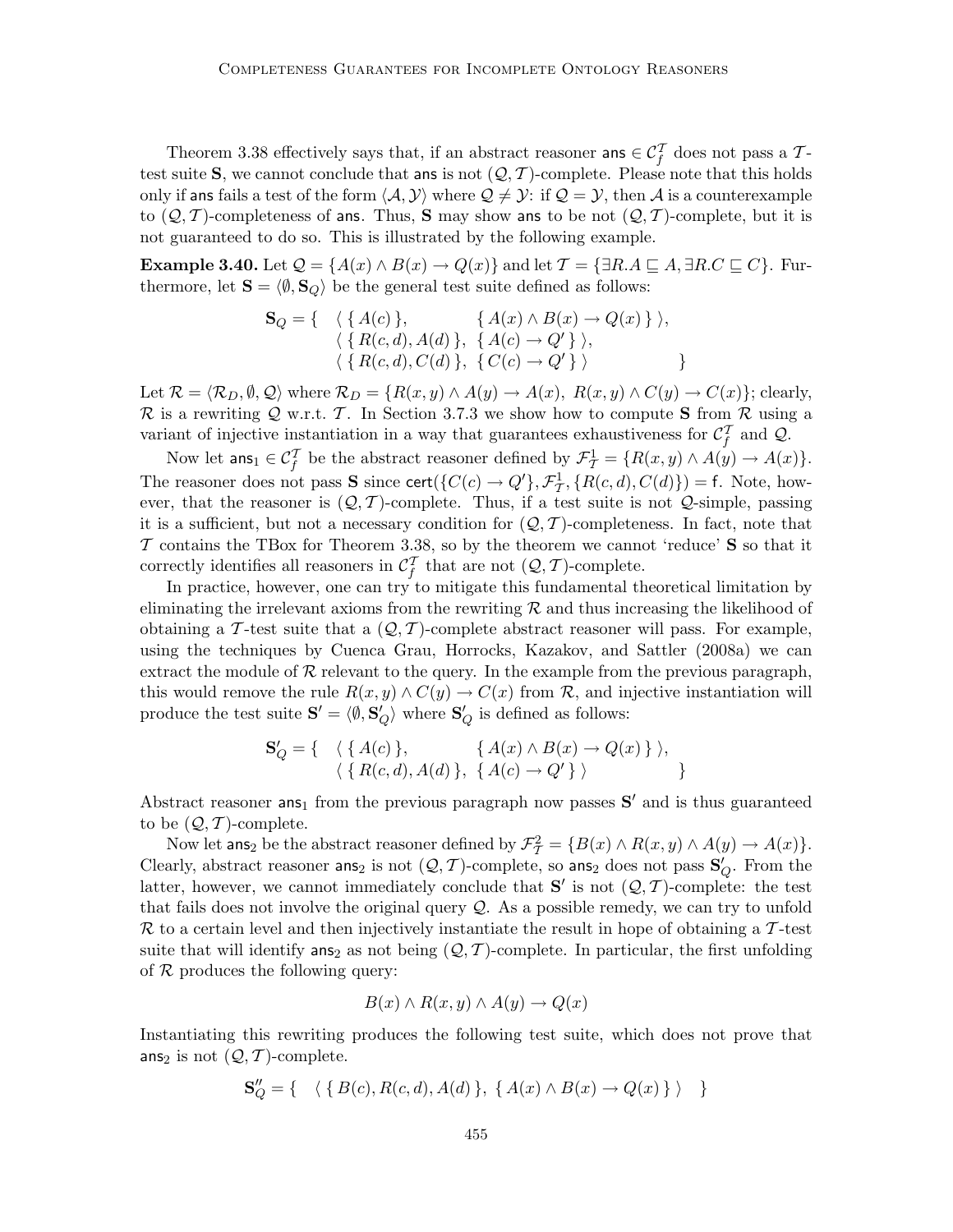Another round of unfolding, however, produces the following query:

$$
B(x) \wedge R(x, y) \wedge R(y, z) \wedge A(z) \rightarrow Q(x)
$$

Instantiating this query produces the following test suite:

$$
\mathbf{S}_{Q}''' = \{ \langle \{ B(c), R(c, d), R(d, e), A(e) \}, \{ A(x) \wedge B(x) \rightarrow Q(x) \} \rangle \}
$$

Now ans<sub>2</sub> does not pass  $\mathbf{S}_{Q}'''$ , so we can conclude that ans<sub>2</sub> is not  $(Q, \mathcal{T})$ -complete.  $\diamondsuit$ 

To better understand Example 3.40, consider a first-order reproducible abstract reasoner ans, an arbitrary UCQ Q, and a TBox T such that  $\mathcal{R} = \langle \mathcal{R}_D, \emptyset, \mathcal{R}_Q \rangle$  is a datalog rewriting of Q w.r.t. T. Datalog program  $\mathcal{R}_D \cup \mathcal{R}_Q$  is equivalent to the (possibly infinite) UCQ  $\mathcal{R}_Q^u$ obtained from  $\mathcal{R}_D \cup \mathcal{R}_Q$  via exhaustive unfolding. We now have the following possibilities.

First, assume that ans is not  $(Q, \mathcal{T})$ -complete. Since  $\mathcal{R}_D \cup \mathcal{R}_Q$  is equivalent to  $\mathcal{R}_Q^u$ , each certain answer  $\vec{a}$  to Q w.r.t. T and an arbitrary ABox A is 'produced' by some  $r \in \mathcal{R}_{Q}^{u}$ . But then, the injective instantiation  $\mathcal{A}_{\lambda}^{r}$  of r will provide us with the counterexample for the  $(Q, T)$ -completeness of ans. Thus, we can prove that ans is not  $(Q, T)$ -complete by generating the elements of  $\mathcal{R}_Q^u$  in a fair manner (i.e., without indefinitely delaying the generation of some element of  $\mathcal{R}_{Q}^{u}$ ) and checking whether  $\mathsf{cert}(\mathcal{Q}, \mathcal{T}, \mathcal{A}_{\lambda}^{r}) \subseteq \mathsf{ans}(\mathcal{Q}, \mathcal{T}, \mathcal{A}_{\lambda}^{r});$ we are guaranteed to eventually encounter some  $r \in \mathcal{R}_Q^u$  that invalidates this condition and thus proves that ans is not  $(Q, T)$ -complete.

Second, assume that ans is  $(Q, \mathcal{T})$ -complete. Using the above approach, we will determine that  $\text{cert}(\mathcal{Q}, \mathcal{T}, \mathcal{A}_\lambda^r) \subseteq \text{ans}(\mathcal{Q}, \mathcal{T}, \mathcal{A}_\lambda^r)$  holds for each  $r \in \mathcal{R}_Q^u$ . Now if  $\mathcal{R}_Q^u$  is finite (i.e., if the unfolding of  $\mathcal{R}_D \cup \mathcal{R}_Q$  terminates), then  $\mathcal{R}_Q^u$  is the UCQ rewriting of  $\mathcal{Q}$  w.r.t. T, so by the results from Section 3.6 we can conclude that ans is indeed  $(Q, \mathcal{T})$ -complete. If, however,  $\mathcal{R}_Q^u$  is infinite, then we will never obtain a sufficient assurance for the  $(\mathcal{Q}, \mathcal{T})$ -complete of ans. In the following section we show a possible remedy to this problem.

#### 3.7.3 Testing First-Order Reproducible Abstract Reasoners

In this section, we show how to compute a T-test suite  $S = \langle S_{\perp}, S_Q \rangle$  exhaustive for  $C_f^T$ and Q from a datalog<sup>±,∨</sup> rewriting  $\mathcal{R} = \langle \mathcal{R}_D, \mathcal{R}_\perp, \mathcal{R}_Q \rangle$  of Q w.r.t. T. Since first-order reproducible abstract reasoners are strongly faithful, we need to consider only injective instantiations of R. Thus, the rules in  $\mathcal{R}_\perp$  and  $\mathcal{R}_Q$  should be instantiated as in Section 3.6. A rule  $r \in \mathcal{R}_D$ , however, is instantiated into a pair  $\langle A, Y \rangle \in S_Q$  with A the ABox obtained by instantiating the body of  $r$  and  $\mathcal Y$  the Boolean UCQ obtained by instantiating the head of r. Intuitively, such tests allow us to check whether the (unknown) first-order theory  $\mathcal{F}_{\mathcal{T}}$ that captures the behaviour of the abstract reasoner entails  $r$ .

**Definition 3.41.** Let  $Q$  be a UCQ with query predicate  $Q$ , let  $T$  be an admissible TBox, let  $\mathcal{R} = \langle \mathcal{R}_D, \mathcal{R}_\perp, \mathcal{R}_Q \rangle$  be a datalog<sup> $\pm, \vee$ </sup> rewriting of Q w.r.t. T, and let  $\lambda$  be a substitution mapping each variable occurring in  $R$  into a distinct fresh individual. The injective instantiation of  $\mathcal R$  w.r.t.  $\lambda$  is the pair  $I^{\mathcal R,\lambda}_{\lambda} = \langle I^{\mathcal R,\lambda}_{\perp},I^{\mathcal R,\lambda}_{Q}\rangle$  where  $I^{\mathcal R,\lambda}_{\perp}$  is the smallest set of ABoxes and  $I_Q^{\mathcal{R},\lambda}$  is the smallest set of pairs of an ABox and a UCQ such that

• 
$$
A_{\lambda}^{r} \in \mathbf{I}_{\perp}^{\mathcal{R},\lambda}
$$
 for each  $r \in \mathcal{R}_{\perp}$ ,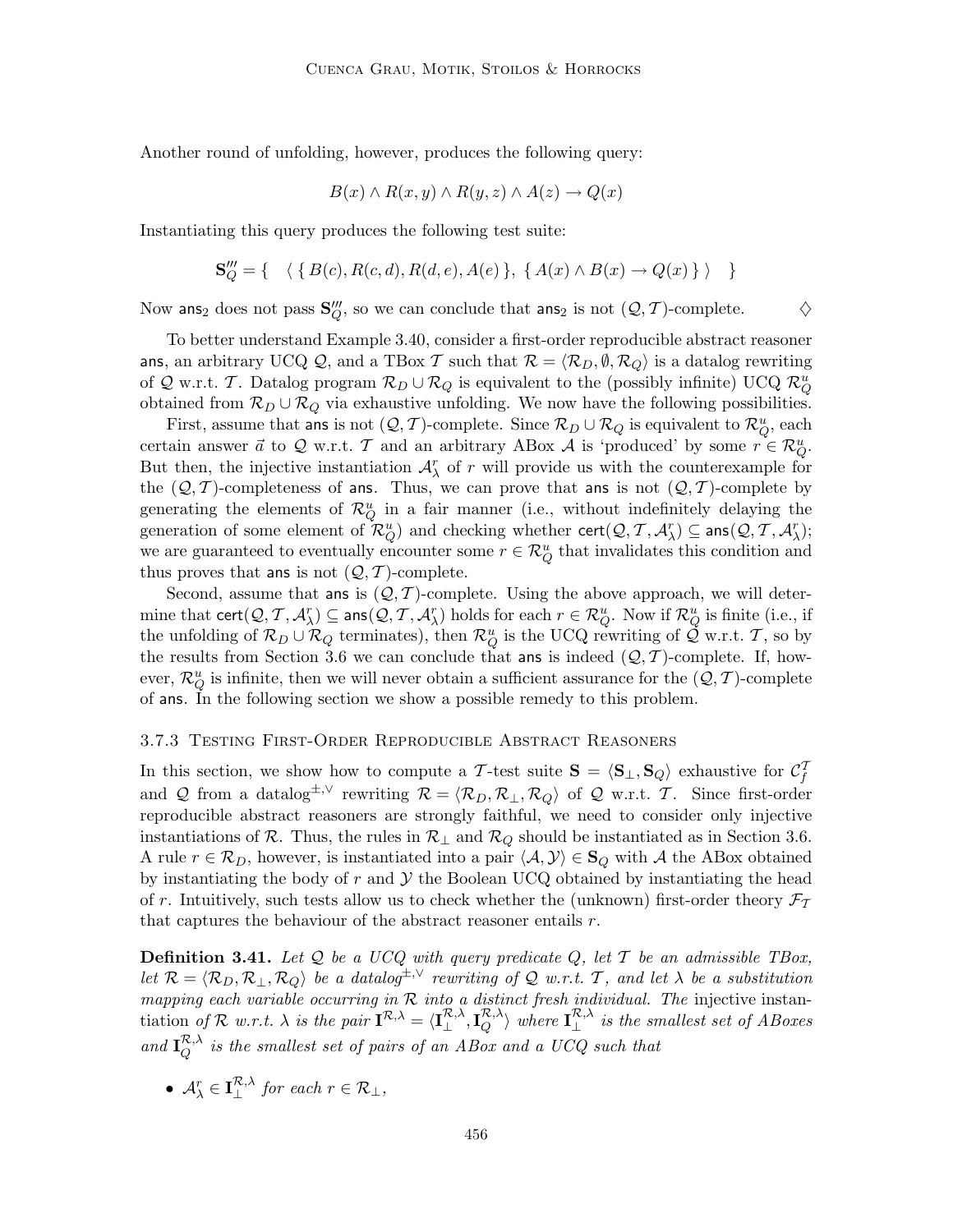- $\langle A^r_\lambda, \mathcal{Q} \rangle \in \mathbf{I}_Q^{\mathcal{R},\lambda}$  for each  $r \in \mathcal{R}_Q$  such that  $\text{cert}(*, \mathcal{R}_D \cup \mathcal{R}_\perp, \mathcal{A}^r_\lambda) = \mathsf{f}$ , and
- $\langle A^r_{\lambda}, \mathcal{Y} \rangle \in \mathbf{I}_Q^{\mathcal{R},\lambda}$  for each  $r \in \mathcal{R}_D$  of the form (6) such that cert $(*, \mathcal{R}_D \cup \mathcal{R}_\perp, \mathcal{A}^r_{\lambda}) = \mathsf{f},$ where Y is the UCQ  $\mathcal{Y} = \{\varphi_i(\lambda(\vec{x}), \vec{y}_i) \to Q' \mid 1 \leq i \leq m\}$  with the propositional query  $predicate Q'.$

 $I^{\mathcal{R},\lambda}$  is clearly unique up to the renaming of the fresh individuals in  $\lambda$ , so  $\lambda$  is typically left implicit, and one talks of the injective instantiation  $I^{\mathcal{R}} = \langle I^{\mathcal{R}}_{\perp}, I^{\mathcal{R}}_{Q} \rangle$  of  $\mathcal{R}$ .

**Example 3.42.** Consider the query  $\mathcal{Q} = \{A(x) \to Q(x)\}\$  and the  $\mathcal{EL}\text{-}\text{TBox }\mathcal{T}$  consisting of the following axioms, whose translation into first-order logic is shown after the  $\sim$  symbol.

$$
\exists R.A \sqsubseteq B \quad \leadsto \quad \forall x, y. [R(x, y) \land A(y) \rightarrow B(x)]
$$
  

$$
\exists R.C \sqsubseteq A \quad \leadsto \quad \forall x, y. [R(x, y) \land C(y) \rightarrow A(x)]
$$
  

$$
B \sqsubseteq C \quad \leadsto \quad \forall x. [B(x) \rightarrow C(x)]
$$
  

$$
C \sqsubseteq \exists R.D \quad \leadsto \quad \forall x. [C(x) \rightarrow \exists y. [R(x, y) \land D(y)]]
$$
  

$$
A \sqcap D \sqsubseteq \bot \quad \leadsto \quad \forall x. [A(x) \land D(x) \rightarrow \bot]
$$

Then,  $\mathcal{R} = \langle \mathcal{R}_D, \mathcal{R}_\perp, \mathcal{R}_Q \rangle$  as defined next is a datalog rewriting of Q w.r.t. T.

$$
\mathcal{R}_D = \{ R(x, y) \land A(y) \rightarrow B(x), R(x, y) \land C(y) \rightarrow A(x), B(x) \rightarrow C(x) \}
$$
  
\n
$$
\mathcal{R}_\perp = \{ A(x) \land D(x) \rightarrow \perp \}
$$
  
\n
$$
\mathcal{R}_Q = \{ A(x) \rightarrow Q(x) \}
$$

The injective instantiation  $I^{\mathcal{R}} = \langle I^{\mathcal{R}}_{\perp}, I^{\mathcal{R}}_{Q} \rangle$  of  $\mathcal{R}$  is shown below.

$$
\mathbf{I}_{\perp}^{R} = \{ \{ A(c), D(c) \} \} \n\mathbf{I}_{Q}^{R} = \{ \langle \{ A(c) \}, \{ A(x) \rightarrow Q(x) \} \rangle, \n\langle \{ R(c, d), A(d) \}, \{ B(c) \rightarrow Q' \} \rangle, \n\langle \{ R(c, d), C(d) \}, \{ A(c) \rightarrow Q' \} \rangle, \n\langle \{ B(c) \}, \{ C(c) \rightarrow Q' \} \rangle \} \rangle
$$

We now show that the injective instantiation of a datalog<sup>±,∨</sup> rewriting of Q w.r.t. T is a T-test suite exhaustive for  $\mathcal{C}_f^T$  and  $\mathcal{Q}$ .

**Theorem 3.43.** Let Q be a UCQ, let T be a TBox, let  $\mathcal{R} = \langle \mathcal{R}_D, \mathcal{R}_\perp, \mathcal{R}_Q \rangle$  be a datalog<sup> $\pm, \vee$ </sup> rewriting of Q w.r.t. T, and let  $I^{\mathcal{R}} = \langle I^{\mathcal{R}}_{\perp}, I^{\mathcal{R}}_{Q} \rangle$  be the injective instantiation of R. Then,  $I^{\mathcal{R}}$ is a T-test suite that is exhaustive for  $\mathcal{C}_f^T$  and Q.

*Proof.* Let  $\lambda$  be the substitution that  $I^{\mathcal{R}}$  is obtained from. We first show that  $I^{\mathcal{R}}$  is a T-test suite.

• Consider an arbitrary  $\mathcal{A} \in \mathbf{I}_{\perp}^{\mathcal{R}}$ . Then, a rule  $r \in \mathcal{R}_{\perp}$  exist such that  $\mathcal{A} = \mathcal{A}_{\lambda}^{r}$ ; clearly cert(\*,  $\{r\}, \mathcal{A}) = t$ , so cert(\*,  $\mathcal{R}_D \cup \mathcal{R}_\perp, \mathcal{A}$ ) = t as well; since  $\mathcal{R}$  is a datalog<sup> $\pm$ ,  $\sqrt{\infty}$ </sup> rewriting of Q w.r.t. T, we have that  $T \cup A$  is unsatisfiable, as required.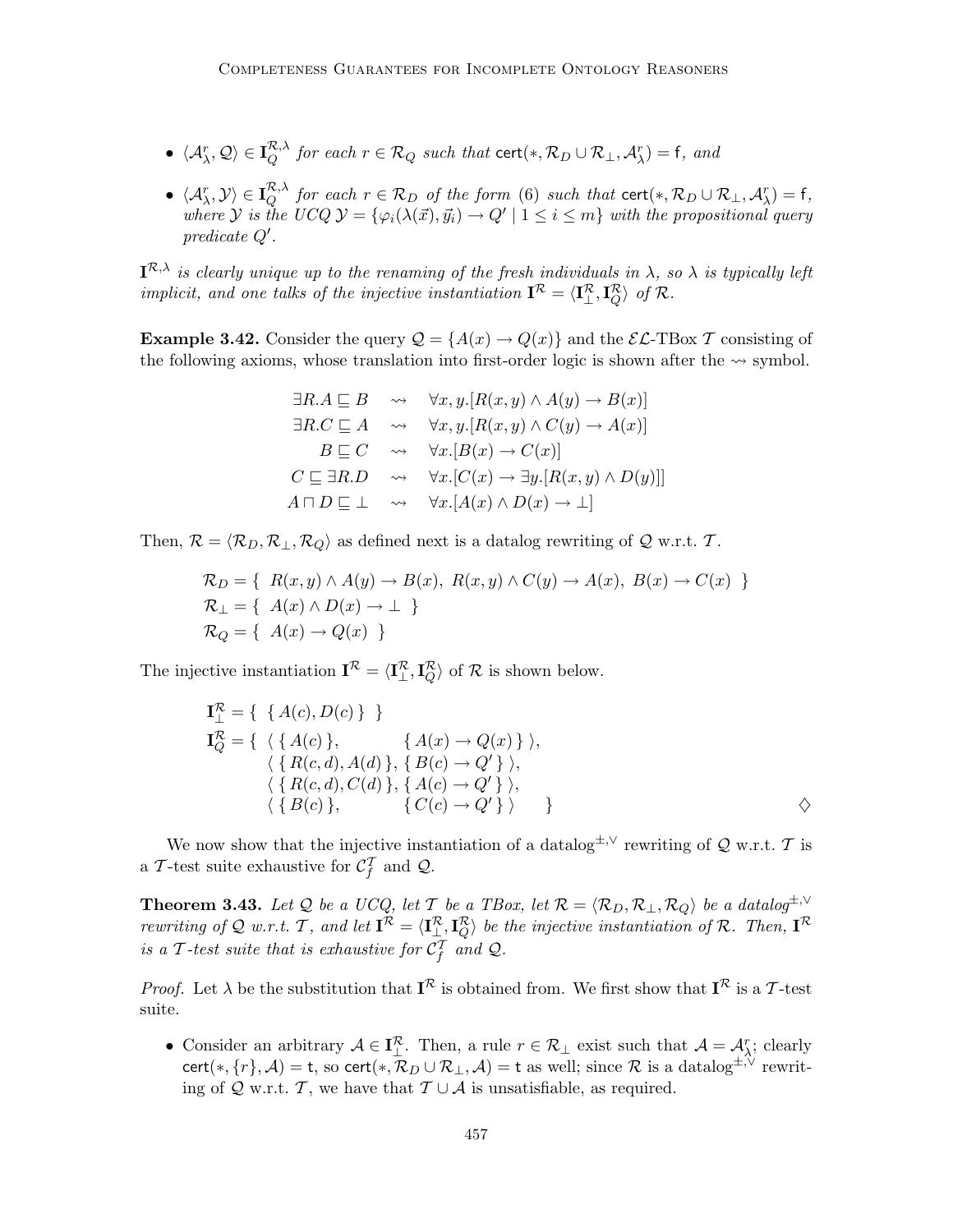• Consider an arbitrary  $A \in I_Q^R$ . Then, cert(\*,  $\mathcal{R}_D \cup \mathcal{R}_\perp$ , A) = f by Definition 3.41; since R is a datalog<sup> $\pm$ ,∨</sup> rewriting of Q w.r.t. T, we have that  $\mathcal{T} \cup \mathcal{A}$  is satisfiable, as required.

To show that  $I^{\mathcal{R}}$  is exhaustive for  $\mathcal{C}_f^T$  and  $\mathcal{Q}$ , consider an arbitrary abstract reasoner ans  $\in \mathcal{C}_f^T$  that passes  $\mathbf{I}^{\mathcal{R}}$ —that is, ans satisfies the following two properties:

- (a)  $\textsf{ans}(*, \mathcal{T}, \mathcal{A}') = \textsf{t}$  for each  $\mathcal{A}' \in \mathbf{I}^{\mathcal{R}}_{\perp}$ , and
- (b)  $\textsf{ans}(*, \mathcal{T}, \mathcal{A}') = \textsf{f}$  implies  $\textsf{cert}(\mathcal{Y}, \mathcal{T}, \mathcal{A}') \subseteq \textsf{ans}(\mathcal{Y}, \mathcal{T}, \mathcal{A}')$  for each  $\langle \mathcal{Y}, \mathcal{A}' \rangle \in \mathbf{I}_{Q}^{\mathcal{R}}$ .

Since ans is first-order reproducible, a set of first-order sentences  $\mathcal{F}_T$  exists such that, for each ABox  $A$ , we have

- ans $(*, \mathcal{T}, \mathcal{A}) = \text{cert}(*, \mathcal{F}_{\mathcal{T}}, \mathcal{A}),$  and
- if ans $(*, \mathcal{T}, \mathcal{A}) = f$ , then ans $(\mathcal{Q}, \mathcal{T}, \mathcal{A}) = \text{cert}(\mathcal{Q}, \mathcal{F}_{\mathcal{T}}, \mathcal{A}).$

By the assumption on  $\mathcal{F}_{\mathcal{T}}$  in Definition 3.33 and the fact that  $\lambda$  maps variables to fresh individuals, we have  $\text{rng}(\lambda) \cap \text{ind}(\mathcal{F}_{\mathcal{I}}) = \emptyset$ .

Let  $\mathcal{R}_D^1$  and  $\mathcal{R}_D^2$  be the smallest sets of rules satisfying the following conditions for each rule  $r \in \mathcal{R}_D$ :

- cert(\*,  $\mathcal{F}_{\mathcal{T}}, \mathcal{A}_{\lambda}^r$ ) = t implies  $r' \in \mathcal{R}_D^1$ , where  $r'$  is obtained from r by replacing the head with ⊥, and
- cert $(*, \mathcal{F}_{\mathcal{T}}, \mathcal{A}_{\lambda}^r) = f$  implies  $r \in \mathcal{R}_D^2$ .

Furthermore, let  $\mathcal{R}_Q^1$  and  $\mathcal{R}_Q^2$  be the sets of rules obtained from  $\mathcal{R}_Q$  in an analogous way. Since  $\mathcal{R}_{D}^{1} \cup \mathcal{R}_{D}^{2}$  is obtained from  $\mathcal{R}_{D}$  by replacing some head formulae with  $\perp$ , we clearly have  $\mathcal{R}_D^1 \cup \mathcal{R}_D^2 \models \mathcal{R}_D$ ; analogously, we have  $\mathcal{R}_Q^1 \cup \mathcal{R}_Q^2 \models \mathcal{R}_Q$ .

We next show that  $\mathcal{F}_{\mathcal{T}} \models \mathcal{R}_{\perp}$ ; the latter holds if and only if  $\mathcal{F}_{\mathcal{T}} \models r$  for each rule  $r \in \mathcal{R}_{\perp}$ . Consider an arbitrary rule  $r \in \mathcal{R}_\perp$ ; note that head $(r) = \perp$ . Then, by Definition 3.41 we have  $\mathcal{A}_{\lambda}^r \in \mathbf{I}_{\perp}^{\mathcal{R}}$ ; by (a) we have  $\text{ans}(*, \mathcal{T}, \mathcal{A}_{\lambda}^r) = \text{t}$ ; by Definition 3.33 we have  $\text{cert}(*, \mathcal{F}_{\mathcal{T}}, \mathcal{A}_{\lambda}^r) = \text{t}$ and hence  $\mathcal{F}_{\mathcal{T}} \cup \mathcal{A}_{\lambda}^r \models \bot$ ; finally, since  $\mathsf{rng}(\lambda) \cap \mathsf{ind}(\mathcal{F}_{\mathcal{T}}) = \emptyset$ , by Proposition 2.1 we have  $\mathcal{F}_{\mathcal{T}}\models r$ , as required.

We next show that  $\mathcal{F}_{\mathcal{T}} \models \mathcal{R}_{D}^1$ ; the latter holds if and only if  $\mathcal{F}_{\mathcal{T}} \models r$  for each rule  $r \in \mathcal{R}_{D}^1$ . Consider an arbitrary rule  $r \in \mathcal{R}_D^1$ ; note that  $head(r) = \bot$ . Then, by the definition of  $\mathcal{R}_D^1$ we have  $\textsf{cert}(*, \mathcal{F}_{\mathcal{T}}, \mathcal{A}_{\lambda}^r) = \textsf{t}$  and hence  $\mathcal{F}_{\mathcal{T}} \cup \mathcal{A}_{\lambda}^r \models \bot$ ; finally, since  $\mathsf{rng}(\lambda) \cap \mathsf{ind}(\mathcal{F}_{\mathcal{T}}) = \emptyset$ , by Proposition 2.1 we have  $\mathcal{F}_{\mathcal{T}} \models r$ , as required.

In a completely analogous way as in the previous paragraph, it is possible to show that  $\mathcal{F}_{\mathcal{T}}\models \mathcal{R}^1_Q.$ 

We next show that  $\mathcal{F}_T \models \mathcal{R}_D^2$ ; the latter holds if and only if  $\mathcal{F}_T \models r$  for each rule  $r \in \mathcal{R}_D^2$ . Consider an arbitrary rule  $r \in \mathcal{R}_D^2$  of the form (6); by the definition of  $\mathcal{R}_D^2$  we have cert(\*,  $\mathcal{F}_{\mathcal{T}}$ ,  $\mathcal{A}_{\lambda}^r$ ) = f, so by Definition 3.33 we have  $\text{ans}(*, \mathcal{T}, \mathcal{A}_{\lambda}^r)$  = f. Then, by Definition 3.41 we have  $\langle A_{\lambda}^r, \mathcal{Y} \rangle \in \mathbf{I}_{Q}^{\mathcal{R}}$  where  $\mathcal{Y}$  is the UCQ  $\mathcal{Y} = {\varphi_i(\lambda(\vec{x}), \vec{y}_i) \to Q' | 1 \leq i \leq m}$ . Note that  $\mathcal{T} \models r$  by Definition 2.2, so by Proposition 2.1 we have that  $\mathcal{T} \cup \mathcal{A}_{\lambda}^r \models \bigvee_{i=1}^m \varphi_i(\lambda(\vec{x}), \vec{y}_i);$ by the definition of  $\mathcal Y$  and the fact that  $Q'$  does not occur in T, we have  $\mathcal Y \cup \mathcal T \cup \mathcal A_\lambda^r \models Q'$ ;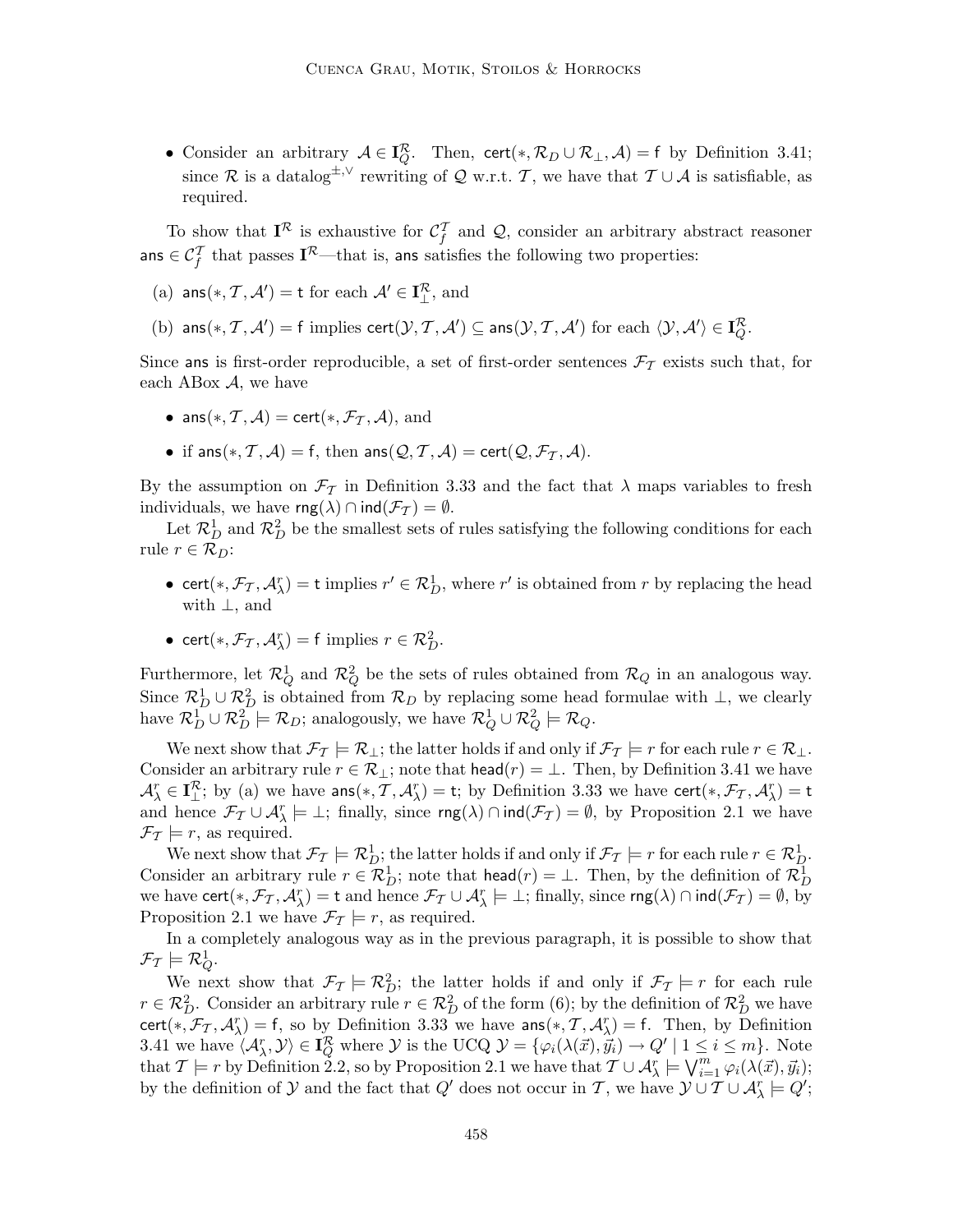but then,  $\text{cert}(\mathcal{Y}, \mathcal{T}, \mathcal{A}_{\lambda}^r) = \text{t}$ . The latter observation,  $\text{ans}(*, \mathcal{T}, \mathcal{A}_{\lambda}^r) = \text{f}$ , and (b) then imply  $ans(\mathcal{Y}, \mathcal{T}, \mathcal{A}_{\lambda}^r) = t$ , so by Definition 3.33 we have  $cert(\mathcal{Y}, \mathcal{F}_{\mathcal{T}}, \mathcal{A}_{\lambda}^r) = t$ . Since  $Q'$  occurs only in Y (note that each predicate occurring in  $\mathcal{F}_{\mathcal{T}}$  but not in T is private to  $\mathcal{F}_{\mathcal{T}}$ , so  $Q'$  cannot occur in  $\mathcal{F}_{\mathcal{T}}$ ), we have  $\mathcal{F}_{\mathcal{T}} \cup \mathcal{A}_{\lambda}^r \models \bigvee_{i=1}^m \varphi_i(\lambda(\vec{x}), \vec{y}_i)$ . Finally, since  $\mathsf{rng}(\lambda) \cap \mathsf{ind}(\mathcal{F}_{\mathcal{T}}) = \emptyset$ , by Proposition 2.1 we have  $\mathcal{F}_{\mathcal{T}} \models r$ , as required.

We next show that  $\mathcal{Q} \cup \mathcal{F}_{\mathcal{T}} \models \mathcal{R}_{Q}^2$ ; the latter holds if and only if  $\mathcal{Q} \cup \mathcal{F}_{\mathcal{T}} \models r$  for each rule  $r \in \mathcal{R}_Q^2$ . Consider an arbitrary rule  $r \in \mathcal{R}_Q^2$ ; note that  $\mathsf{head}(r)$  is an atom with predicate Q, and that by the definition of  $\mathcal{R}_Q^2$  we have cert $(*, \mathcal{F}_{\mathcal{T}}, \mathcal{A}_{\lambda}^r) = f$ , so by Definition 3.33 we have  $\textsf{ans}(*, \mathcal{T}, \mathcal{A}_\lambda^r) = \textsf{f}$ . Furthermore, by Definition 3.41, we have  $\textsf{cert}(*, \mathcal{R}_D \cup \mathcal{R}_\perp, \mathcal{A}_\lambda^r) = \textsf{f}$ . Let  $\vec{a}$  be the tuple of the arguments in  $\lambda(\text{head}(r))$ . Then, by Definition 3.41 we have  $\langle A^r_{\lambda}, Q \rangle \in I^{\mathcal{R}}_Q$ ; clearly,  $\vec{a} \in \text{cert}(\{r\}, \emptyset, A^r_{\lambda})$ , but then we have  $\vec{a} \in \text{cert}(\mathcal{R}_Q, \mathcal{R}_D \cup \mathcal{R}_\perp, A^r_{\lambda})$ by the monotonicity of first-order logic. Since  $\mathcal R$  is a rewriting of  $\mathcal Q$  w.r.t.  $\mathcal T$ , by Definition 2.2 we have  $\vec{a} \in \text{cert}(\mathcal{Q}, \mathcal{T}, \mathcal{A}_{\lambda}^r)$ . The latter observation,  $\text{ans}(*, \mathcal{T}, \mathcal{A}_{\lambda}^r) = f$ , and (b) then imply  $\vec{a} \in \text{ans}(Q, \mathcal{T}, \mathcal{A}_{\lambda}^r)$ . By Definition 3.33 we have  $\vec{a} \in \text{cert}(Q, \mathcal{F}_{\mathcal{T}}, \mathcal{A}_{\lambda}^r)$ ; hence,  $\mathcal{F}_{\mathcal{T}} \cup \mathcal{A}_{\lambda}^r \models Q(\vec{a})$ . Finally, since we have  $\mathsf{rng}(\lambda) \cap \mathsf{ind}(\mathcal{F}_{\mathcal{T}}) = \emptyset$ , by Proposition 2.1 we have  $\mathcal{F}_{\mathcal{T}} \models r$ , as required.

The following table summarises the entailment relationships between various first-order theories obtained thus far:

$$
\mathcal{F}_{\mathcal{T}} \models \mathcal{R}_{\perp} \qquad \qquad \mathcal{F}_{\mathcal{T}} \models \mathcal{R}_{D}^1 \qquad \qquad \mathcal{F}_{\mathcal{T}} \models \mathcal{R}_{D}^2 \qquad \qquad \mathcal{F}_{\mathcal{T}} \models \mathcal{R}_{Q}^1 \qquad \qquad \mathcal{F}_{\mathcal{T}} \models \mathcal{R}_{Q}^1 \qquad \qquad \mathcal{F}_{\mathcal{T}} \models \mathcal{R}_{Q}^1
$$

Clearly, this implies the following entailments:

$$
\mathcal{F}_{\mathcal{T}} \models \mathcal{R}_D \cup \mathcal{R}_\perp \qquad \mathcal{Q} \cup \mathcal{F}_{\mathcal{T}} \models \mathcal{R}_D \cup \mathcal{R}_\perp \cup \mathcal{R}_Q
$$

We now complete the proof of this theorem and show that ans is  $(Q, \mathcal{T})$ -complete. To this end, consider an arbitrary ABox  $A$ ; we have the following possibilities, depending on the satisfiability of  $\mathcal{T} \cup \mathcal{A}$ .

- Assume that  $\mathcal{T} \cup \mathcal{A}$  is unsatisfiable. Then cert $(*, \mathcal{R}_D \cup \mathcal{R}_\perp, \mathcal{A}) = t$  by Definition 2.2; by the above mentioned entailments, we have cert(\*,  $\mathcal{F}_{\mathcal{T}}$ ,  $\mathcal{A}$ ) = t; consequently,  $ans(*, \mathcal{T}, \mathcal{A}) = t$  by Definition 3.33, as required.
- Assume that  $\mathcal{T} \cup \mathcal{A}$  is satisfiable and ans $(*, \mathcal{T}, \mathcal{A}) = f$ , and consider an arbitrary tuple  $\vec{a} \in \text{cert}(\mathcal{Q}, \mathcal{T}, \mathcal{A})$ . Then,  $\text{cert}(*, \mathcal{R}_D \cup \mathcal{R}_\perp, \mathcal{A}) = \text{f}$  and  $\vec{a} \in \text{cert}(\mathcal{R}_Q, \mathcal{R}_D \cup \mathcal{R}_\perp, \mathcal{A})$  by Definition 2.2. By the above mentioned entailments, we have  $\vec{a} \in \text{cert}(\mathcal{Q}, \mathcal{F}_{\mathcal{T}}, \mathcal{A})$ ;<br>hence,  $\vec{a} \in \text{ans}(\mathcal{Q}, \mathcal{T}, \mathcal{A})$  by Definition 3.33, as required. □ hence,  $\vec{a} \in \text{ans}(\mathcal{Q}, \mathcal{T}, \mathcal{A})$  by Definition 3.33, as required.

Note that the size of the test suite obtained by Theorem 3.43 is linear in the size of the rewriting, which, we believe, makes our approach suitable for use in practice.

#### 3.7.4 Testing Ground Queries

As shown in Section 3.7.2, if an abstract reasoner ans  $\in C_f^T$  does not pass a T-test suite S that is not Q-simple, we cannot always conclude that ans is not  $(Q, \mathcal{T})$ -complete. From a practical point of view, it would be highly beneficial to identify situations where not passing **S** would show that ans is indeed incomplete for Q and T. Furthermore, in applications where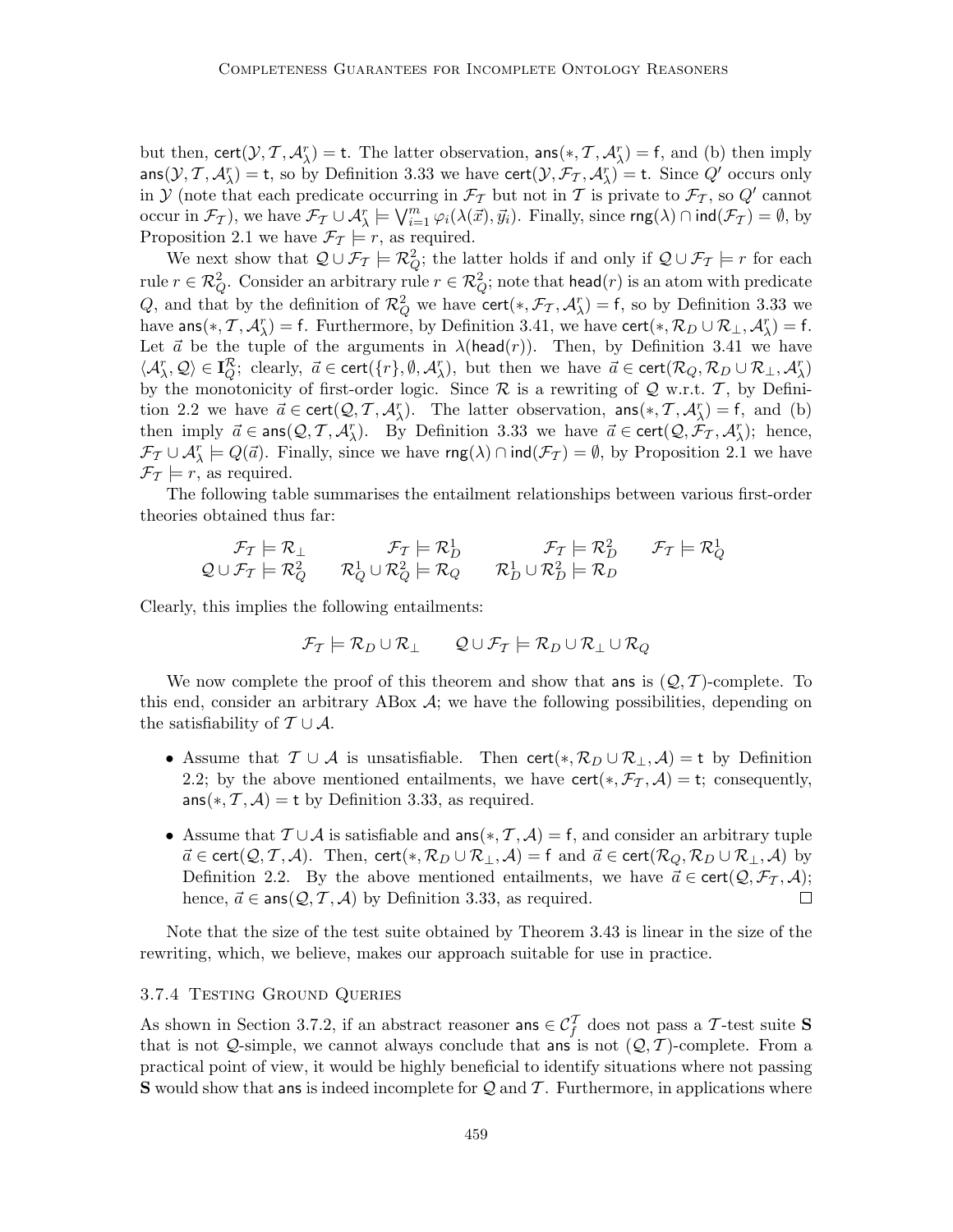prototypical queries are not known at design time, we would like to design completeness tests that are query-independent—that is, which test an abstract reasoner for completeness w.r.t.  $\mathcal T$  regardless of the input data and query. In this section, we show that we can achieve these two goals by focusing on ground queries. This restriction is not unreasonable in practice, since any SPARQL query can be equivalently expressed as a ground UCQ.

We first define a query-independent notion of exhaustiveness of a test suite.

**Definition 3.44.** Let  $\mathcal T$  be a TBox, let  $S$  be a  $\mathcal T$ -test suite, and let  $\mathcal C$  be a class of abstract reasoners applicable to T. Then, S is exhaustive for C and all ground UCQs if each ans  $\in \mathcal{C}$ that passes  $S$  is  $(Q, \mathcal{T})$ -complete for each ground UCQ  $Q$ .

Then, we define the notion of a *ground rewriting* of  $\mathcal{T}$ —a rewriting that captures all query answers w.r.t.  $\mathcal{T}$ , regardless of the input ground query and ABox—and we show how to instantiate such ground rewritings.

**Definition 3.45.** A ground rewriting of a TBox T is a pair  $\mathcal{R} = \langle \mathcal{R}_D, \mathcal{R}_\perp \rangle$  such that, for each ground UCQ Q, the triple  $\langle \mathcal{R}_D, \mathcal{R}_\perp, \mathcal{Q} \rangle$  is a datalog<sup> $\vee$ </sup> rewriting of T w.r.t. Q. An injective instantiation  $\mathbf{I}^{\mathcal{R}}$  of such  $\mathcal{R}$  is defined as  $\mathbf{I}^{\mathcal{R}} = \mathbf{I}^{\mathcal{R}'}$  for  $\mathcal{R}' = \langle \mathcal{R}_D, \mathcal{R}_\perp, \emptyset \rangle$ .

Note that Definition 3.45 implies that each variable occurring in the head of a rule in R also occurs in the rule body. Tools such as REQUIEM and KAON2 can easily be adapted to compute a ground rewriting of a TBox  $\mathcal T$  in practice. We next show that injective instantiation of a ground rewriting of T yields a T-test suite that provides us with sufficient and necessary check for completeness w.r.t. all ground UCQs.

**Theorem 3.46.** Let T be a TBox, and let  $\mathcal{R} = \langle \mathcal{R}_D, \mathcal{R}_+ \rangle$  be a ground rewriting of T. Then, the following two claims hold.

- 1.  $I^{\mathcal{R}}$  is exhaustive for  $\mathcal{C}_f^{\mathcal{I}}$  and all ground UCQs.
- 2. Each abstract reasoner ans  $\in \mathcal{C}_f^T$  that does not pass  $\mathbf{I}^{\mathcal{R}}$  is not  $(\mathcal{Q}, \mathcal{T})$ -complete for some ground UCQ Q.

*Proof.* (Property 1) Consider an arbitrary abstract reasoner ans  $\in C_f^T$  that passes  $I^R$ . Let  $\mathcal{F}_{\mathcal{T}}$  be the first-order theory that characterises the behaviour of ans; as in the proof of Theorem 3.43, the fact that ans passes  $I^{\mathcal{R}}$  implies  $\mathcal{F}_{\mathcal{T}} \models \mathcal{R}_D \cup \mathcal{R}_\perp$ . Furthermore, consider an arbitrary ground UCQ  $Q$  and an arbitrary ABox  $A$ . That ans is  $(Q, T)$ -complete can be shown as in the proof of Theorem 3.43, with the minor difference that  $\vec{a} \in \text{cert}(\mathcal{Q}, \mathcal{T}, \mathcal{A})$ implies  $\vec{a} \in \text{cert}(\mathcal{Q}, \mathcal{R}_D \cup \mathcal{R}_\perp, \mathcal{A})$  by Definition 3.45.

(Property 2) Note that, since  $R$  is a ground rewriting of  $T$ , by Definition 3.41 all UCQs in  $I^{\mathcal{R}}$  are ground. Thus, if some abstract reasoner ans  $\in C_f^{\mathcal{I}}$  does not pass  $I^{\mathcal{R}}$ , this clearly shows that ans is not  $(Q, \mathcal{T})$ -complete for some ground UCQ Q.

## 4. Comparing Incomplete Abstract Reasoners

In this section, we investigate techniques that, given a query  $\mathcal Q$  and a TBox  $\mathcal T$ , allow us to determine whether an abstract reasoner ans<sub>2</sub> is 'more complete' than an abstract reasoner  $ans_1$ —that is, whether for all ABoxes A, abstract reasoner ans<sub>2</sub> computes more answers to  $\mathcal{Q}$  and T than abstract reasoner ans<sub>1</sub>. This idea is formalised by the following definition.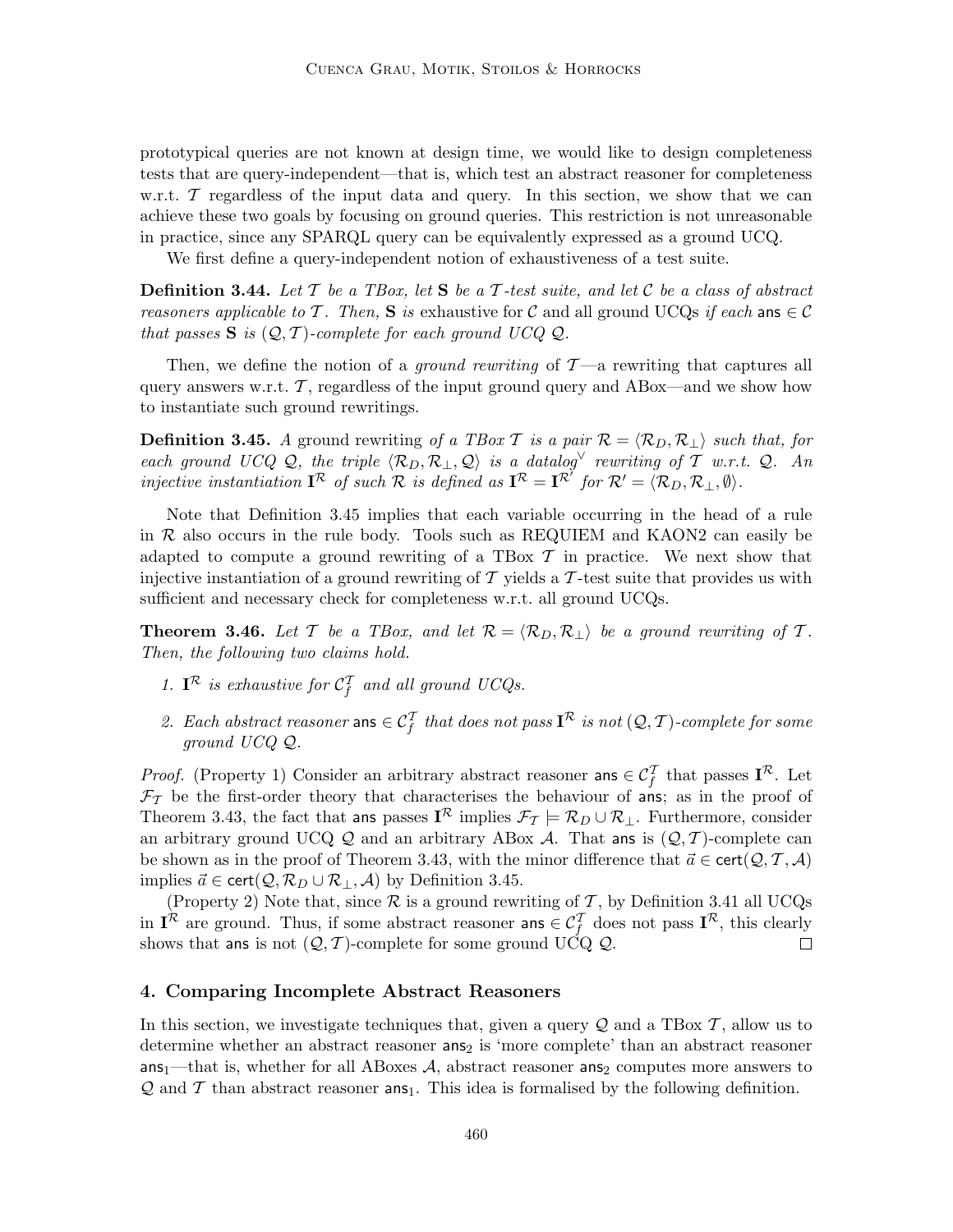**Definition 4.1.** Let  $Q$  be a UCQ, let  $T$  be a TBox, and let ans<sub>1</sub> and ans<sub>2</sub> be abstract reasoners applicable to T. Then,  $\text{ans}_1 \leq_{\Omega,\mathcal{T}} \text{ans}_2$  if the following conditions hold for each ABox A:

$$
\textit{1. cert}(*, \mathcal{T}, \mathcal{A}) = \mathsf{t} \ \textit{and} \ \mathsf{ans}_1(*, \mathcal{T}, \mathcal{A}) = \mathsf{t} \ \textit{imply} \ \mathsf{ans}_2(*, \mathcal{T}, \mathcal{A}) = \mathsf{t}; \ \textit{and}
$$

2. cert(\*, T, A) = f, ans<sub>1</sub>(\*, T, A) = f, and ans<sub>2</sub>(\*, T, A) = f imply

$$
\mathsf{ans}_1(\mathcal{Q},\mathcal{T},\mathcal{A})\cap\mathsf{cert}(\mathcal{Q},\mathcal{T},\mathcal{A})\subseteq\mathsf{ans}_2(\mathcal{Q},\mathcal{T},\mathcal{A})\cap\mathsf{cert}(\mathcal{Q},\mathcal{T},\mathcal{A}).
$$

Furthermore, ans<sub>1</sub>  $\leq_{\mathcal{O},\mathcal{T}}$  ans<sub>2</sub> if ans<sub>1</sub>  $\leq_{\mathcal{O},\mathcal{T}}$  ans<sub>2</sub> and an ABox A exists such that at least one of the following two conditions holds:

3. cert(\*, T, A) = t, ans<sub>1</sub>(\*, T, A) = f, and ans<sub>2</sub>(\*, T, A) = t; or 4. cert(\*, T, A) = f, ans<sub>1</sub>(\*, T, A) = f, ans<sub>2</sub>(\*, T, A) = f, and  $ans_1(Q, T, A) \cap cert(Q, T, A) \subseteq ans_2(Q, T, A) \cap cert(Q, T, A).$ 

Example 4.2. Consider the abstract reasoners rdf, rdfs, rl, and classify introduced in Example 3.3 and the query  $\mathcal Q$  and TBox T from Example 3.14. We clearly have the following:

$$
\mathsf{rdf} \leq_{\mathcal{Q},\mathcal{T}} \mathsf{rdfs} \leq_{\mathcal{Q},\mathcal{T}} \mathsf{r}\mathsf{l} \leq_{\mathcal{Q},\mathcal{T}} \mathsf{classify}
$$

Furthermore, for any two of these abstract reasoners, an ABox exists that distinguishes the abstracts reasoners w.r.t. Q and T; for example, for ABox  $\mathcal{A}' = \{\text{takesCo}(c, d), \text{MathSO}(d)\}\,$ we have  $\text{rdfs}(\mathcal{Q},\mathcal{T},\mathcal{A}')=\emptyset$  and  $\text{rl}(\mathcal{Q},\mathcal{T},\mathcal{A}')=\{c\}$ . As a result, we also have the following:

$$
\mathsf{rdf} <_{\mathcal{Q},\mathcal{T}} \mathsf{rdfs} <_{\mathcal{Q},\mathcal{T}} \mathsf{rl} <_{\mathcal{Q},\mathcal{T}} \mathsf{classify}
$$

We would like to check whether  $\text{ans}_1 \leq_{Q,T} \text{ans}_2$  and  $\text{ans}_1 <_{Q,T} \text{ans}_2$  for any given pair of abstract reasoners by subjecting the reasoners to a finite set of tests. Towards this goal, we next define the relations  $\leq_{\mathcal{Q},\mathcal{T}}^{\mathbf{R}}$  and  $\leq_{\mathcal{Q},\mathcal{T}}^{\mathbf{R}}$  that compare abstract reasoners w.r.t. a given finite set **R** of ABoxes. Ideally, given  $\mathcal{Q}$  and T, we would like to compute a finite **R** such that  $\leq_{\mathcal{Q},\mathcal{T}}^{\mathbf{R}}$  and  $\leq_{\mathcal{Q},\mathcal{T}}^{\mathbf{R}}$  coincide with  $\leq_{\mathcal{Q},\mathcal{T}}$  and  $\leq_{\mathcal{Q},\mathcal{T}}$  on all abstract reasoners from a class C of interest. These ideas are captured by the following definitions.

**Definition 4.3.** Let Q be a UCQ, let T be a TBox, let **R** be a finite set of ABoxes, and let ans<sub>1</sub> and ans<sub>2</sub> be abstract reasoners applicable to  $\mathcal{T}$ .

Then,  $\text{ans}_1 \leq_{\mathcal{Q},\mathcal{T}}^{\mathbf{R}}$  ans<sub>2</sub> if Conditions 1 and 2 from Definition 4.1 hold for each ABox  $A \in \mathbf{R}$ . Furthermore,  $\textsf{ans}_1 <^{\mathbf{R}}_{\mathcal{Q},\mathcal{T}}$  ans $_2$  if  $\textsf{ans}_1 \leq^{\mathbf{R}}_{\mathcal{Q},\mathcal{T}}$  ans $_2$  and either Condition 3 or Condition 4 from Definition 4.1 holds for some  $ABox A \in \mathbf{R}$ .

**Definition 4.4.** Let  $Q$  be a UCQ, let T be a TBox, and let C be a class of abstract reasoners applicable to T. A finite set **R** of ABoxes is  $(Q, T)$ -representative for C if the following conditions hold for all  $\text{ans}_1, \text{ans}_2 \in \mathcal{C}$ :

1. ans $_1 \leq_{\mathcal{Q},\mathcal{T}}^{\mathbf{R}}$  ans $_2$  if and only if ans $_1 \leq_{\mathcal{Q},\mathcal{T}}$  ans $_2;$  and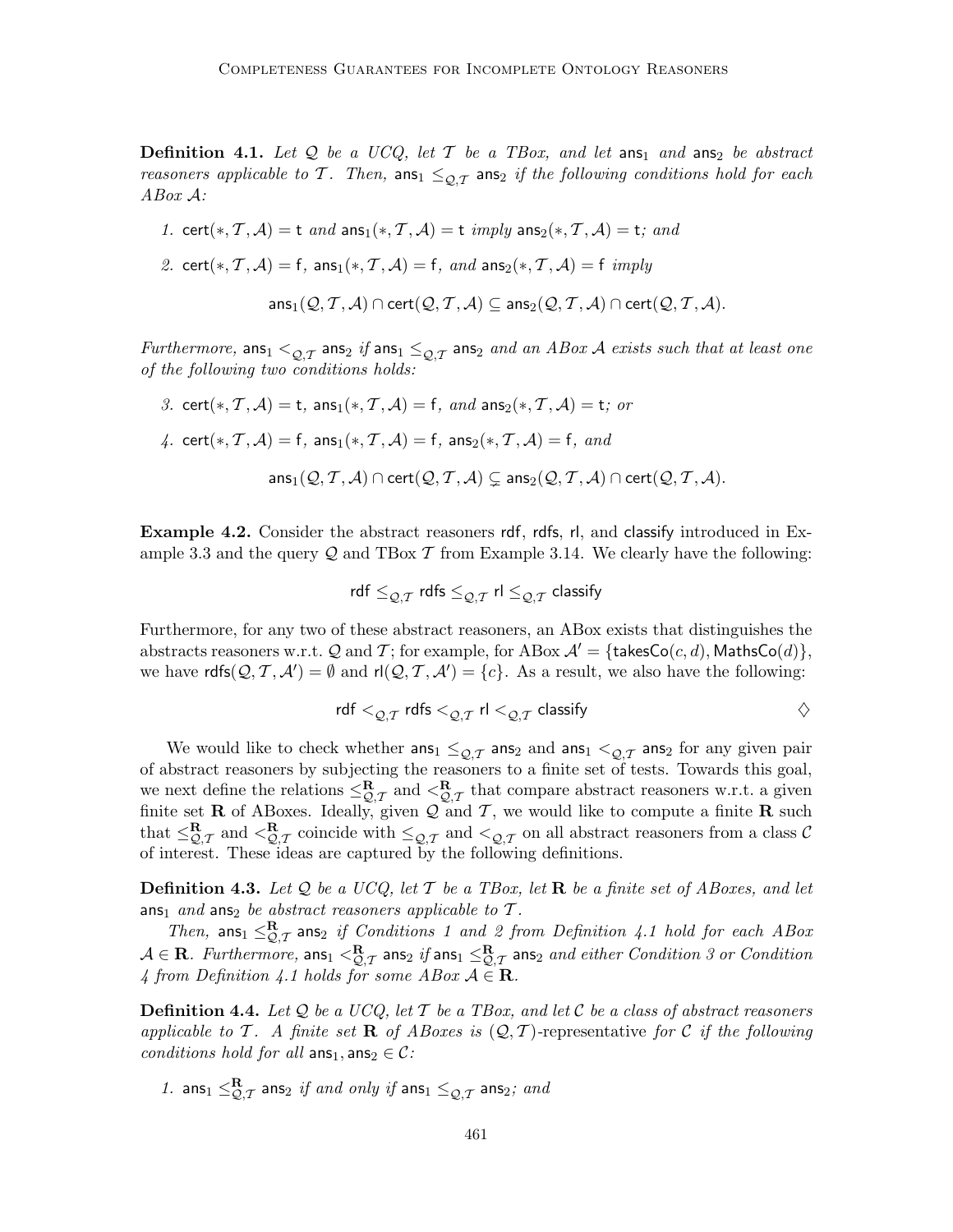$\mathit{\mathit{2.}}\ \ \ \text{ans}_1<\hspace{-3pt}\mathit{\mathop{\mathsf{R}}}_{\mathcal{Q},\mathcal{T}}$  ans $_2$  if and only if ans $_1<_{\mathcal{Q},\mathcal{T}}$  ans $_2.$ 

As we show next, to prove that **R** is  $(Q, \mathcal{T})$ -representative, it suffices to show the 'only if' implication in Condition 1 and the 'if' implication in Condition 2 from Definition 4.4.

**Proposition 4.5.** Let Q be a UCQ, let T be a TBox, let C be a class of abstract reasoners applicable to  $\mathcal T$ , and let  $\mathbf R$  be a finite set of ABoxes such that

- 1. ans<sub>1</sub>  $\leq_{\mathcal{Q},\mathcal{T}}^{\mathbf{R}}$  ans<sub>2</sub> implies ans<sub>1</sub>  $\leq_{\mathcal{Q},\mathcal{T}}$  ans<sub>2</sub>, and
- $\mathscr{Z}.$  ans $_1 <_{\mathcal{Q},\mathcal{T}}$  ans $_2$   $\mathscr{W}$   $\mathscr{W}$   $\mathscr{W}$   $\mathscr{W}$   $\mathscr{W}$   $\mathscr{W}$   $\mathscr{W}$   $\mathscr{W}$   $\mathscr{W}$   $\mathscr{W}$   $\mathscr{W}$   $\mathscr{W}$   $\mathscr{W}$   $\mathscr{W}$   $\mathscr{W}$   $\mathscr{W}$   $\mathscr{W}$   $\mathscr{W}$   $\mathscr{W}$   $\mathscr{W}$   $\math$

Then, **R** is  $(Q, T)$ -representative for C.

*Proof.* Note that  $\text{ans}_1 \leq_{\mathcal{Q},\mathcal{T}} \text{ans}_2$  trivially implies  $\text{ans}_1 \leq_{\mathcal{Q},\mathcal{T}} \text{ans}_2$ ; thus, Condition 1 of this proposition clearly implies Condition 1 of Definition 4.4. Furthermore, if some ABox  $A \in \mathbb{R}$ satisfies Condition 3 or 4 of Definition 4.1, Condition 1 or 2 of Definition 4.1 holds as well; consequently, Conditions 1 and 2 of this proposition imply Condition 2 of Definition 4.4.  $\Box$ 

An obvious question is whether a  $\mathcal{Q}$ -simple T-test suite that is exhaustive for a class C and Q is also  $(Q, \mathcal{T})$ -representative for C. The following example shows that this is not necessarily the case.

**Example 4.6.** Let Q and T be as specified in Example 3.14, and let  $\mathbf{R} = \{A_1, \ldots, A_6\}$  for the ABoxes as specified in Example 3.16. As shown in Section 3, the  $Q$ -simple  $\mathcal T$ -test suite  $\mathbf{S} = \langle \mathbf{S}_{\perp}, \mathbf{S}_{Q} \rangle$  with  $\mathbf{S}_{\perp} = \{ \mathcal{A}_{6} \}$  and  $\mathbf{S}_{Q} = \{ \mathcal{A}_{1}, \ldots, \mathcal{A}_{5} \}$  is exhaustive for  $\mathcal{C}_{w}^{\mathcal{Q},\mathcal{T}}$  and  $\mathcal{Q}$ .

Let trivial be the abstract reasoner that returns the empty set on each input, and consider also the RDF-based abstract reasoner rdf from Example 3.3, which ignores the TBox and evaluates the query directly against the ABox. Clearly, trivial  $\leq_{\mathcal{Q},\mathcal{T}}$  rdf; furthermore, trivial  $\lt_{\mathcal{O},\mathcal{T}}$  rdf since for  $\mathcal{A} = \{ \mathsf{St}(c), \mathsf{takesCo}(c, d), \mathsf{MathCo}(d) \}$  we have  $\mathsf{rdf}(\mathcal{Q}, \mathcal{T}, \mathcal{A}) = \{c\}$ whereas trivial $(Q, \mathcal{T}, \mathcal{A}) = \emptyset$ . Both abstract reasoners, however, return the empty set of answers for all ABoxes in **R** and thus rdf  $\leq_{\mathcal{Q},\mathcal{T}}^{\mathbf{R}}$  trivial. Hence, by using **R** we cannot differentiate the two abstract reasoners.  $\Diamond$ 

#### 4.1 Negative Result

The following strong result shows that, for numerous TBoxes  $\mathcal{T}$ , no finite set of ABoxes exists that can differentiate two arbitrary abstract reasoners from the class of all sound, first-order reproducible, monotonic, and strongly faithful reasoners. Note that this result is stronger than the negative result in Theorem 3.21, as it applies to a smaller class of abstract reasoners and all TBoxes that imply at least one concept subsumption.

**Theorem 4.7.** Let  $\mathcal{T}$  be an arbitrary TBox mentioning an atomic role R and atomic concepts A and B such that  $\mathcal{T} \models A \sqsubseteq B$ , and let  $\mathcal{Q} = \{B(x) \rightarrow Q(x)\}\$ . Then, no finite set of ABoxes exists that is  $(Q, T)$ -representative for the class of all sound, monotonic, strongly faithful, and first-order reproducible abstract reasoners applicable to  $\mathcal{T}$ .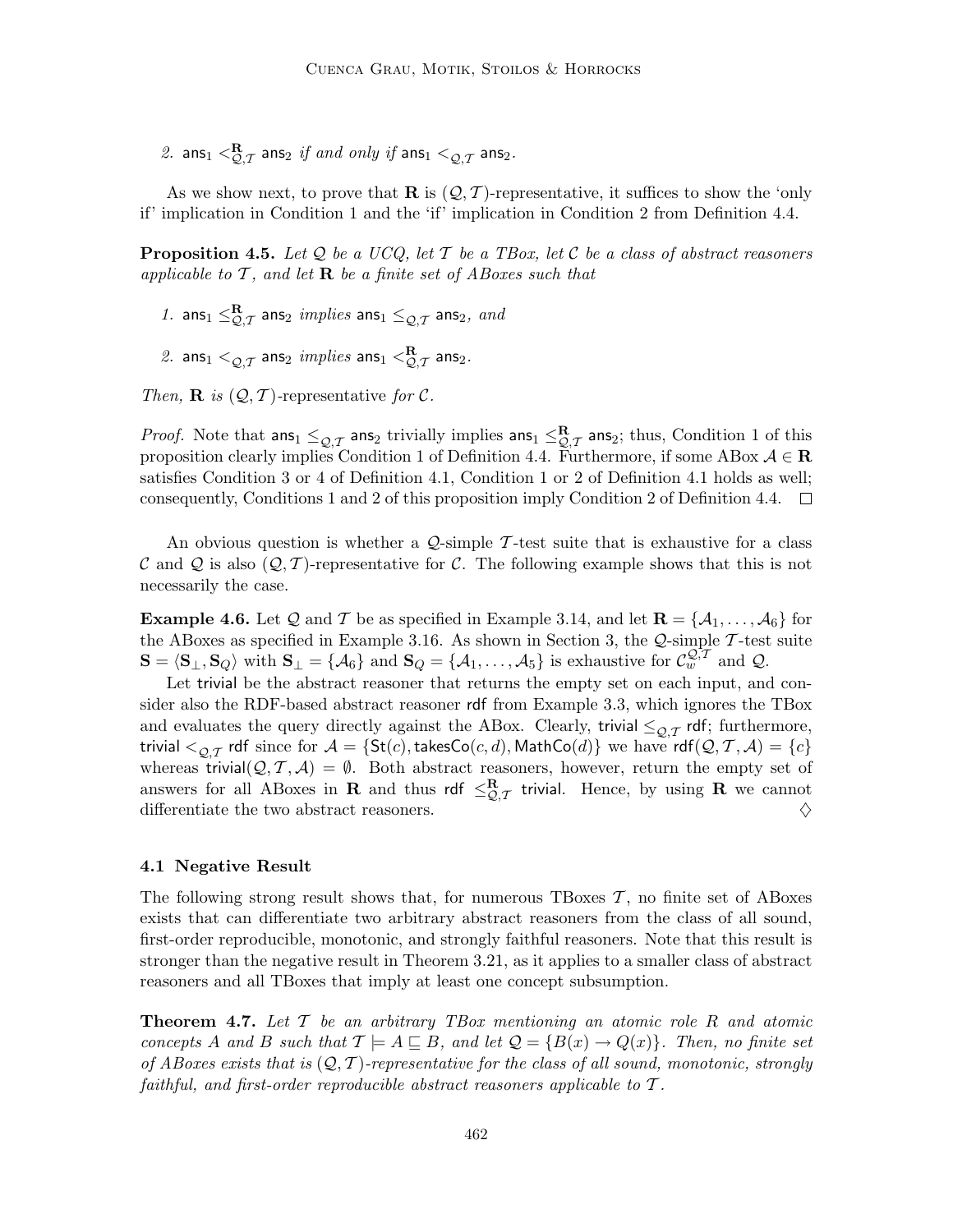*Proof.* Assume that a finite set of ABoxes **R** exists that is  $(Q, T)$ -representative for the class of all sound, monotonic, strongly faithful, and first-order reproducible abstract reasoners applicable to T. Let n be the maximum number of assertions in an ABox in  $\mathbb{R}$ .

For an arbitrary integer  $k \geq 1$ , let ans<sub>k</sub> be the first-order reproducible abstract reasoner that, given an  $\mathcal{FOL}\text{-}\text{TBox }\mathcal{T}_{in}$ , uses the following datalog program  $\mathcal{F}_{\mathcal{T}_{in}}^k$ :

$$
\mathcal{F}_{\mathcal{T}_{in}}^k = \begin{cases} \emptyset & \text{if } \mathcal{T}_{in} \neq A \subseteq B \\ A(x_0) \land R(x_0, x_1) \land \dots \land R(x_{k-1}, x_k) \rightarrow B(x_0) & \text{if } \mathcal{T}_{in} \neq A \subseteq B \end{cases}
$$

Clearly, each ans<sub>k</sub> is sound, monotonic, and strongly faithful; furthermore,  $ans_k(*, \mathcal{T}, \mathcal{A}) = f$ for each ABox A. We next show that  $ans_{n+1}(Q, T, A) \subseteq ans_{n+2}(Q, T, A)$  for each ABox  $A \in \mathbf{R}$ . Consider an arbitrary  $a_0 \in \text{ans}_{n+1}(\mathcal{Q}, \mathcal{T}, \mathcal{A})$ ; then, individuals  $a_0, a_1, \ldots, a_{n+1}$  exist such that  $R(a_{\ell-1}, a_{\ell}) \in \mathcal{A}$  for each  $1 \leq \ell \leq n+1$ . Since A contains at most n assertions but the rule in  $\mathcal{F}_{\tau}^{n+1}$  contains  $n+1$  body atoms, we have  $a_i = a_j$  for some  $i \neq j$ —that is, A contains an R-cycle. But then, the rule in  $\mathcal{F}_T^{n+2}$  can be matched to A by mapping  $x_0$  to  $a_0$ , so  $a_0 \in \text{ans}_{n+2}(\mathcal{Q}, \mathcal{T}, \mathcal{A})$ . Therefore, we have  $\text{ans}_{n+1} \leq_{\mathcal{Q},\mathcal{T}}^{\mathbf{R}}$  ans $_{n+2}$ .

For  $A = \{A(a_0), R(a_0, a_1), \ldots, R(a_n, a_{n+1})\}$ , however, we have  $a_0 \in \text{ans}_{n+1}(\mathcal{Q}, \mathcal{T}, \mathcal{A})$  and ans<sub>n+2</sub>( $Q, T, A$ ) =  $\emptyset$ ; thus, ans<sub>n+1</sub>  $\leq_{Q,T}$  ans<sub>n+2</sub> does not hold, which contradicts our as-<br>sumption that **R** is exhaustive for the class of abstract reasoners from this theorem. sumption that  $R$  is exhaustive for the class of abstract reasoners from this theorem.

## 4.2 Compact Abstract Reasoners

Theorem 4.7 suggests that we need to make additional assumptions on the abstract reasoners that we wish to compare using a finite set of ABoxes. In this section, we show that representative sets of ABoxes can be computed in practice if we further restrict ourselves to abstract reasoners that we call  $(Q, T)$ -compact. Intuitively, such an abstract reasoner processes  $\mathcal{Q}, \mathcal{T}$ , and  $\mathcal{A}$  by computing all certain answers of  $\mathcal{Q}, \mathcal{A}$ , and some subset  $\mathcal{T}'$  of  $\mathcal{T}$ , where the subset depends only on  $\mathcal{T}$  and  $\mathcal{Q}$ . In other words, the behaviour of compact abstract reasoners can be simulated by the following process: select the subset of axioms in the input TBox that can be processed, and then compute all certain answers w.r.t. the selected fragment of the TBox. The class of  $(Q, T)$ -compact abstract reasoners thus captures the properties of concrete reasoners such as Jena or Oracle's Semantic Data Store that discard axioms from the input TBox that fall outside a certain fragment (e.g., existential restrictions on the right-hand of implications) and then encode the remaining axioms into a suitable set of rules.

**Definition 4.8.** Let  $Q$  be a UCQ, and let  $T$  be a TBox. An abstract reasoner ans applicable to T is  $(Q, T)$ -compact if a TBox  $T' \subseteq T$  exists such that the following properties hold for each ABox A:

- 1. cert(\*,  $T', A$ ) = t *implies* ans(\*,  $T, A$ ) = t;
- 2. cert(\*,  $T', A$ ) = f implies ans(\*,  $T, A$ ) = f and ans( $Q, T, A$ ) = cert( $Q, T', A$ ).

Abstract reasoner ans is compact if it is  $(Q, T)$ -compact for each UCQ Q and each TBox T to which ans is applicable. Finally,  $C_c^{Q,T}$  is the class of all  $(Q, T)$ -compact and strongly  $(Q, T)$ -faithful abstract reasoners applicable to T.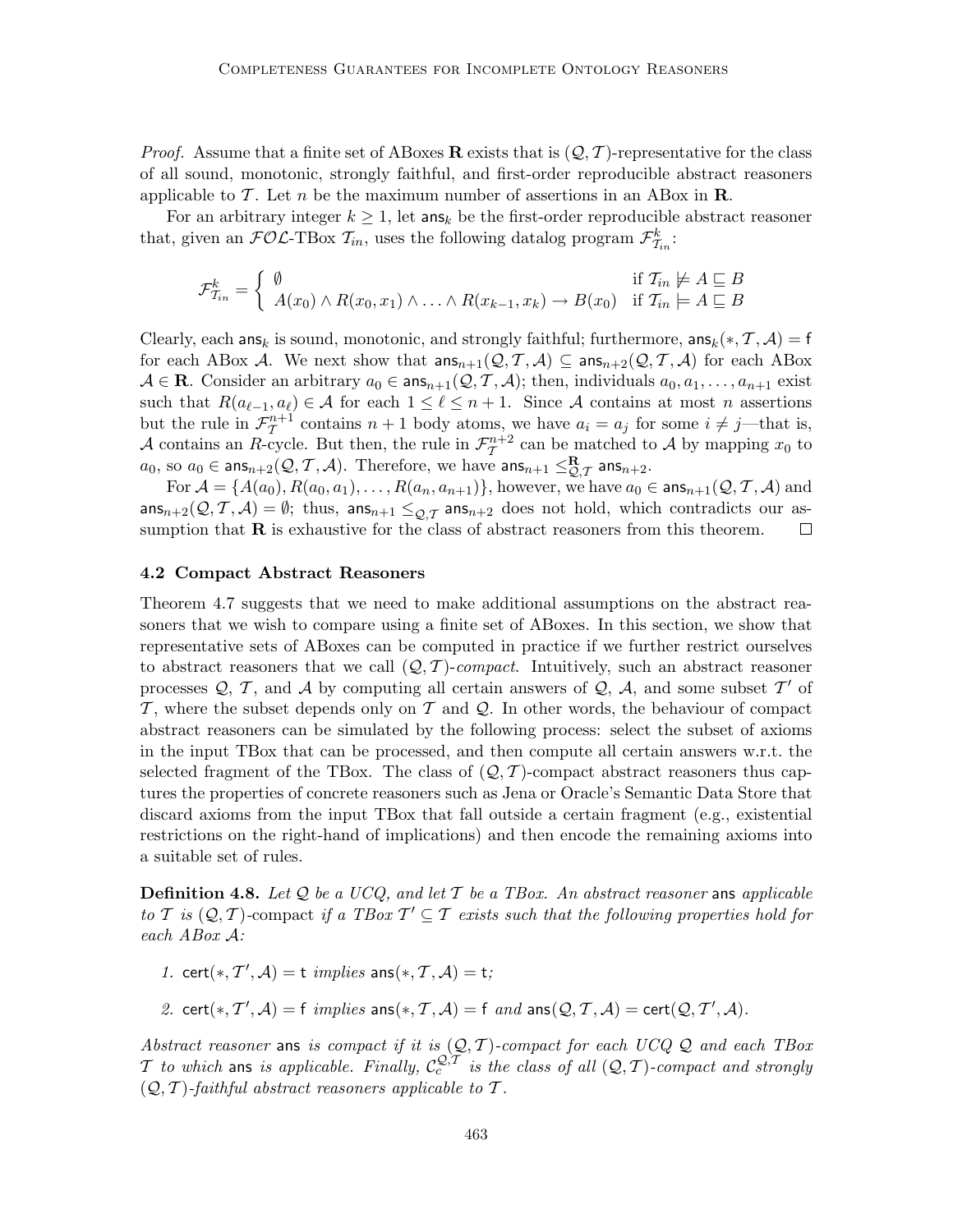**Example 4.9.** All abstract reasoners defined in Example 3.3 are  $(Q, \mathcal{T})$ -compact for the query Q and  $\mathcal{EL}\text{-}\text{TBox }\mathcal{T}$  from Example 3.14. Indeed, for abstract reasoner rdf the subset T' of T is given by  $T' = \emptyset$ ; for abstract reasoner rdfs it is  $T' = \{(8)\}\$ ; for abstract reasoner rl it is  $\mathcal{T}' = \{(8), (9), (10)\}$ ; and for abstract reasoner classify it is  $\mathcal{T}' = \mathcal{T}$ .

The abstract reasoners  $\textsf{ans}_k$  defined in the proof of of Theorem 4.7 are not  $(\mathcal{Q}, \mathcal{T})$ compact for the query and the TBoxes to which Theorem 4.7 applies.

**Proposition 4.10.** Let  $Q = \{B(x) \to Q(x)\}\$  and let  $\mathcal{T} = \{A \sqsubseteq B, C \sqsubseteq \exists R.\top\}$ . Then, for each  $k \geq 1$ , abstract reasoner ans<sub>k</sub> from the proof of Theorem 4.7 is not  $(Q, T)$ -compact.

*Proof.* Let Q and T be as stated in the theorem and consider an arbitrary  $k \geq 1$ . Let  $\mathcal{A}_1$ and  $A_2$  be ABoxes defined as follows:

$$
A_1 = \{A(a_0)\} \qquad A_2 = \{A(a_0), R(a_0, a_1), \dots, R(a_{k-1}, a_k)\}
$$

Clearly, we have the following:

$$
\mathsf{ans}_k(\mathcal{Q}, \mathcal{T}, \mathcal{A}_1) = \emptyset \qquad \mathsf{ans}_k(\mathcal{Q}, \mathcal{T}, \mathcal{A}_2) = \{a_0\}
$$

One can straightforwardly check, however, that the following holds for each  $\mathcal{T}'$  with  $\mathcal{T}' \subseteq \mathcal{T}$ :

$$
cert(Q, T', A_1) = cert(Q, T', A_2)
$$

Thus, ans<sub>k</sub> is not  $(Q, T)$ -compact.

Thus, the negative result from Theorem 4.7 does not immediately apply to a class containing only compact abstract reasoners.

#### 4.3 Comparing Compact Abstract Reasoners

In this section, we show that a set of ABoxes that is  $(Q, \mathcal{T})$ -representative for  $\mathcal{C}_c^{\mathcal{Q}, \mathcal{T}}$  can be obtained by computing, for each subset  $\mathcal{T}'$  of  $\mathcal{T}$ , a  $\mathcal{Q}\text{-simple }\mathcal{T}'\text{-test suite that is exhaustive}$ for  $\mathcal{C}_s^{\mathcal{Q},\mathcal{T}'}$ . A minor complication arises due to the fact that  $\mathcal{T}'$  can contain fewer individuals than T. To deal with such cases correctly, the ABoxes in  $S_{\perp}^{T'}$  are not allowed to contain individuals occurring in T but not in T', and the ABoxes in  $S_Q^{T'}$  are not allowed to contain individuals occurring in T but not in  $Q \cup T'$ . This assumption is without loss of generality: given a  $(Q, T')$ -test suite  $S^{T'}$ , one can replace all individuals in T but not in  $Q \cup T'$  with fresh individuals; the result of such replacement is a  $(Q, T')$ -test suite exhaustive for  $\mathcal{C}_s^{\mathcal{Q}, \mathcal{T}'}$ .

**Theorem 4.11.** Let Q be a UCQ, and let T be a TBox. Furthermore, for each  $T' \subseteq T$ , let  $S^{T'} = \langle S_{\perp}^{T'}, S_{Q}^{T'} \rangle$  be a Q-simple T'-test suite that is exhaustive for  $\mathcal{C}_s^{Q,T'}$  and Q such that no ABox in  $S^T_{\perp}$  contains an individual from  $\text{ind}(T) \setminus \text{ind}(T')$  and no ABox in  $S^T_Q$  contains an individual from  $\text{ind}(\mathcal{T}) \setminus \text{ind}(\mathcal{Q} \cup \mathcal{T}')$ . Then, the set **R** of ABoxes defined by

$$
\mathbf{R} = \bigcup_{\mathcal{T}' \subseteq \mathcal{T}} \mathbf{S}_\perp^{\mathcal{T}'} \cup \mathbf{S}_Q^{\mathcal{T}'}
$$

is  $(Q, \mathcal{T})$ -representative for  $\mathcal{C}^{Q, \mathcal{T}}_{c}$ .

 $\Box$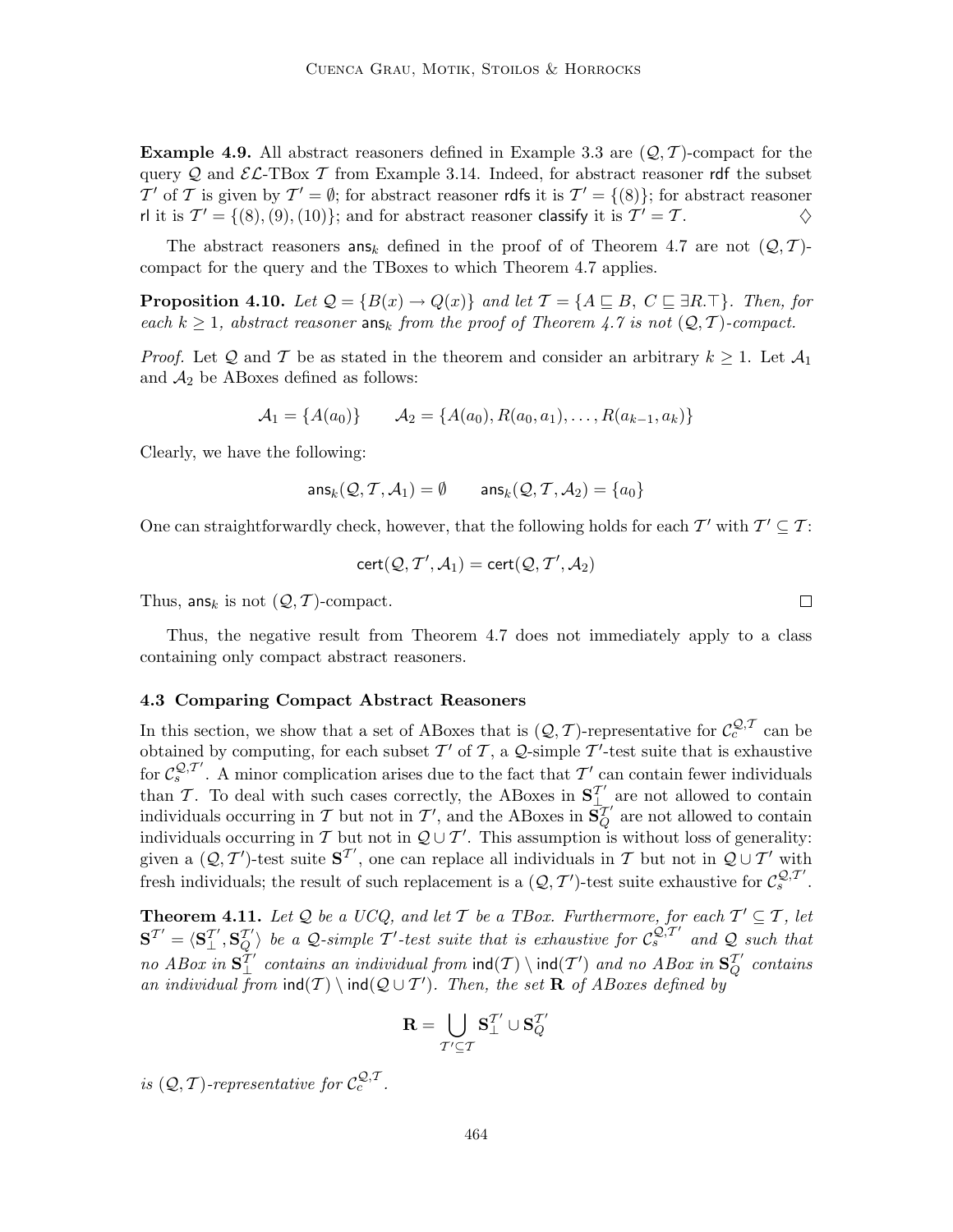*Proof.* Assume that **R** satisfies the conditions of the theorem, and let ans<sub>1</sub> and ans<sub>2</sub> be arbitrary abstract reasoners in  $\mathcal{C}^{Q,\mathcal{T}}_{c}$ . We next show that ans<sub>1</sub> and ans<sub>2</sub> satisfy the two properties in Proposition 4.5.

#### • Property 1 of Proposition 4.5: ans<sub>1</sub>  $\leq_{\mathcal{Q},\mathcal{T}}^{\mathbf{R}}$  ans<sub>2</sub> implies ans<sub>1</sub>  $\leq_{\mathcal{Q},\mathcal{T}}$  ans<sub>2</sub>

Since ans<sub>1</sub> is  $(Q, T)$ -compact, a TBox  $T' \subseteq T$  exists that satisfies the conditions of Definition 4.8. Assume that  $\text{ans}_1 \leq R_{\mathcal{T}}$  ans<sub>2</sub>; we next show that Conditions 1 and 2 of Definition 4.1 are satisfied for an arbitrary ABox A.

(Condition 1) Assume that cert(\*, T, A) = t and  $\text{ans}_1(*, T, A) = t$ . By the contrapositive of property 2 of Definition 4.8, then  $\text{cert}(*, \mathcal{T}', \mathcal{A}) = \text{t}$ . Since **R** contains all the ABoxes of some Q-simple T'-test suite that is exhaustive for  $\mathcal{C}_s^{\mathcal{Q},T'}$  and Q, by Theorem 3.30 there exist an ABox  $\mathcal{A}' \in \mathbf{R}$  and a T'-stable renaming  $\mu$  such that  $\text{dom}(\mu) = \text{ind}(T' \cup \mathcal{A}')$  and  $\mu(\mathcal{A}') \subseteq \mathcal{A}$ ; since  $\mathcal{A}'$  does not contain individuals from  $\text{ind}(T) \setminus \text{ind}(T')$ , renaming  $\mu$  is also T-stable. By the definition of a T'-test suite,  $\text{cert}(*, T', \mathcal{A}') = \text{t}$ ; furthermore, by property 1 of Definition 4.8 we have  $\textsf{ans}_1(*, \mathcal{T}, \mathcal{A}') = \textsf{t}$ . Since  $\textsf{ans}_1 \leq_{\mathcal{Q},\mathcal{T}}^{\mathbf{R}}$  ans<sub>2</sub> we have  $\textsf{ans}_2(*, \mathcal{T}, \mathcal{A}') = \textsf{t}$ . Since ans<sub>2</sub> is strongly  $(Q, T)$ -faithful and  $\mu$  is T-stable, we have ans<sub>2</sub>(\*, T,  $\mu(\mathcal{A}')$ ) = t. Finally, since  $\mu(\mathcal{A}') \subseteq \mathcal{A}$  and ans<sub>2</sub> is  $(Q, \mathcal{T})$ -monotonic, we have ans<sub>2</sub>(\*,  $\mathcal{T}, \mathcal{A}$ ) = t, as required.

(Condition 2) Assume that cert(\*, T, A) = f, ans<sub>1</sub>(\*, T, A) = f, and ans<sub>2</sub>(\*, T, A) = f, and consider an arbitrary tuple  $\vec{a} \in \text{ans}(Q, \mathcal{T}, \mathcal{A}) \cap \text{cert}(Q, \mathcal{T}, \mathcal{A})$ . By the contrapositive of property 1 of Definition 4.8, then  $\text{cert}(*, \mathcal{T}', \mathcal{A}) = f$ ; but then, by property 2 of Definition 4.8, we have  $\vec{a} \in \text{cert}(\mathcal{Q}, \mathcal{T}', \mathcal{A})$ . Since **R** contains all the ABoxes of some  $\mathcal{Q}$ simple T'-test suite that is exhaustive for  $\mathcal{C}_s^{\mathcal{Q},T'}$  and  $\mathcal{Q}$ , by Theorem 3.30 there exist an ABox  $\mathcal{A}' \in \mathbf{R}$ , a tuple  $\vec{b} \in \text{cert}(\mathcal{Q}, \mathcal{T}', \mathcal{A}')$ , and a  $(\mathcal{Q}, \mathcal{T}')$ -stable renaming  $\mu$  such that  $\textsf{dom}(\mu) = \textsf{ind}(Q \cup T' \cup \mathcal{A}), \ \mu(\mathcal{A}') \subseteq \mathcal{A}, \text{ and } \ \mu(\vec{b}) = \vec{a}; \text{ since } \mathcal{A}' \text{ does not contain individual$ uals from  $\text{ind}(\mathcal{T}) \setminus \text{ind}(\mathcal{Q} \cup \mathcal{T}')$ , renaming  $\mu$  is also  $(\mathcal{Q}, \mathcal{T})$ -stable. By the definition of a  $(\mathcal{Q},\mathcal{T}')$ -test suite, cert $(*,\mathcal{T}',\mathcal{A}'$  $(Q, T')$ -test suite, cert(\*,  $T', A'$ ) = f; furthermore, by property 2 of Definition 4.8 we have  $\vec{b} \in \text{ans}_1(Q, T, A')$ . Since  $\text{ans}_1 \leq Q, \tau$  ans<sub>2</sub> we have  $\vec{b} \in \text{ans}_2(Q, T, A')$ . Since ans<sub>2</sub> is strongly  $(Q, \mathcal{T})$ -faithful and  $\mu$  is  $(Q, \mathcal{T})$ -stable, we have that  $\vec{a} \in \text{ans}_2(\mathcal{Q}, \mathcal{T}, \mu(\mathcal{A}'))$ . Finally, since  $\mu(\mathcal{A}') \subseteq \mathcal{A}$  and ans<sub>2</sub> is  $(\mathcal{Q}, \mathcal{T})$ -monotonic, we have  $\vec{a} \in \mathsf{ans}_2(\mathcal{Q}, \mathcal{T}, \mathcal{A})$ , as required.

• Property 2 of Proposition 4.5:  $\qquad \textsf{ans}_1 <_{\mathcal{Q}, \mathcal{T}} \textsf{ans}_2$  implies  $\textsf{ans}_1 <^{\mathbf{R}}_{\mathcal{Q}, \mathcal{T}} \textsf{ans}_2$ 

Assume that ans<sub>1</sub>  $\leq_{Q,T}$  ans<sub>2</sub>. By Definition 4.1, then ans<sub>1</sub>  $\leq_{Q,T}$  ans<sub>2</sub> and an ABox A exists satisfying Conditions 3 and 4 of Definition 4.1. Clearly,  $\text{ans}_1 \leq R_{\mathcal{Q},T}$  ans<sub>2</sub>; hence, what remains to be shown is that **R** contains an ABox that satisfies Conditions 3 and 4 of Definition 4.1. Since ans<sub>1</sub> is  $(Q, \mathcal{T})$ -compact, a TBox  $\mathcal{T}' \subseteq \mathcal{T}$  exists that satisfies the conditions of Definition 4.8.

(Condition 3) Assume that cert(\*, T, A) = t, and assume also that  $ans_1(*, \mathcal{T}, \mathcal{A}) = t$ and  $\text{ans}_2(*, \mathcal{T}, \mathcal{A}) = f$ . As in the proof of Condition 1, we can identify an ABox  $\mathcal{A}' \in \mathbb{R}$  and a T-stable renaming  $\mu$  such that  $\text{ans}_1(*, \mathcal{T}, \mathcal{A}') = \text{t}$  and  $\mu(\mathcal{A}') \subseteq \mathcal{A}$ . Since  $\text{ans}_2$  is  $(\mathcal{Q}, \mathcal{T})$ monotonic and  $ans_2(*, \mathcal{T}, \mathcal{A}) = f$ , we have  $ans_2(*, \mathcal{T}, \mu(\mathcal{A}')) = f$ ; furthermore, since  $ans_2$ is strongly  $(Q, T)$ -faithful and  $\mu$  is T-stable, we also have  $\text{ans}_2(*, T, \mathcal{A}') = f$ . But then, Condition 3 of Definition 4.1 is satisfied for  $A' \in \mathbb{R}$ .

(Condition 4) Assume that cert(\*, T, A) = f and  $ans_1(*, T, A)$  =  $ans_2(*, T, A)$  = f, and consider an arbitrary tuple  $\vec{a} \in [\text{ans}_1(\mathcal{Q}, \mathcal{T}, \mathcal{A}) \cap \text{cert}(\mathcal{Q}, \mathcal{T}, \mathcal{A})] \setminus \text{ans}_2(\mathcal{Q}, \mathcal{T}, \mathcal{A})$ . As in the proof of Condition 2, we can identify an ABox  $\mathcal{A}' \in \mathbf{R}$ , a  $(\mathcal{Q}, \mathcal{T})$ -stable renaming  $\mu$ , and a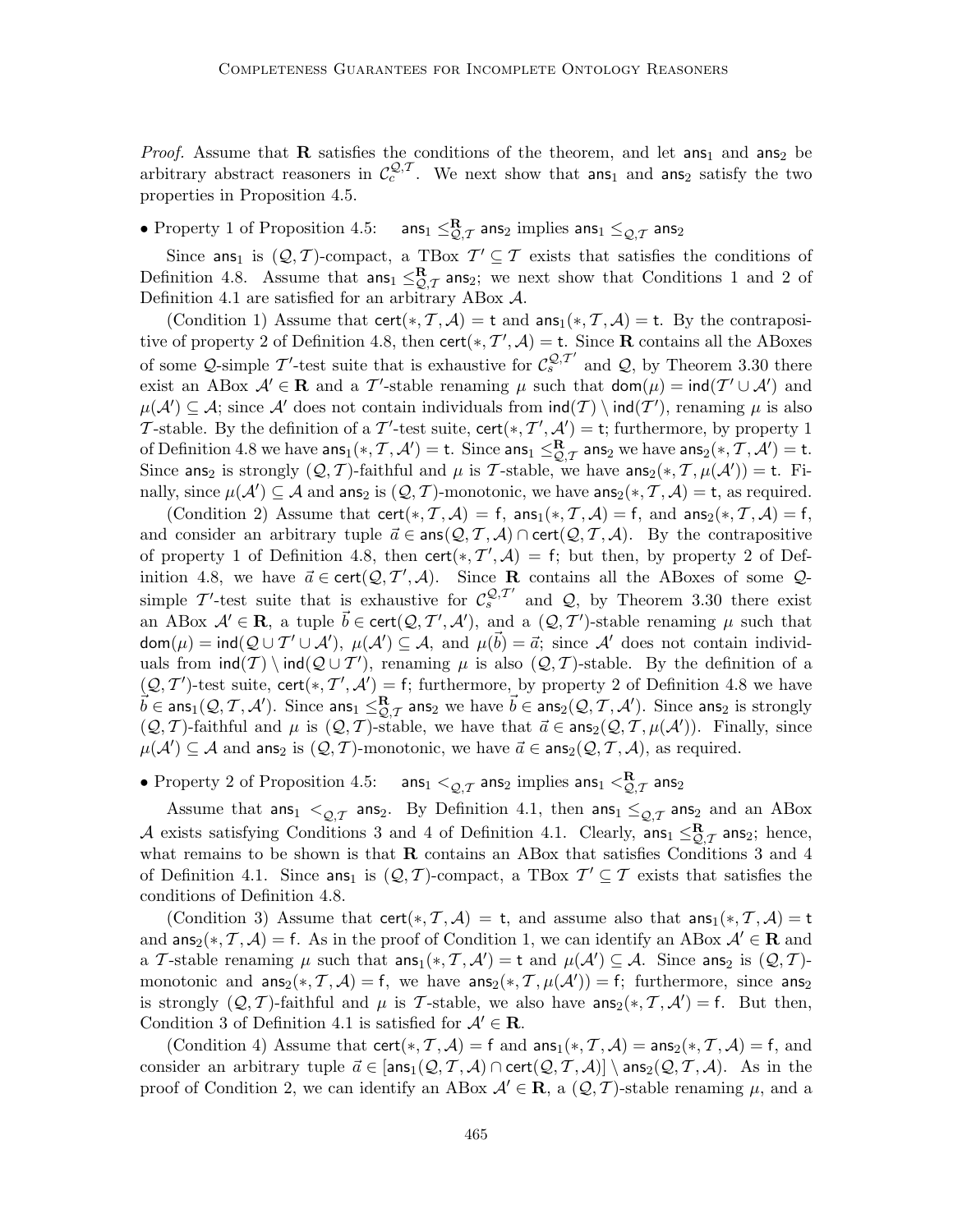tuple  $\vec{b} \in \textsf{cert}(\mathcal{Q}, \mathcal{T}', \mathcal{A}')$  such that  $\mu(\mathcal{A}') \subseteq \mathcal{A}$ ,  $\mu(\vec{b}) = \vec{a}$ , and  $\vec{b} \in \textsf{ans}_1(\mathcal{Q}, \mathcal{T}, \mathcal{A}')$ . Since ans<sub>2</sub> is  $(Q, \mathcal{T})$ -monotonic and  $\vec{a} \not\in \mathsf{ans}_2(\mathcal{Q}, \mathcal{T}, \mathcal{A}),$  we have  $\vec{a} \not\in \mathsf{ans}_2(\mathcal{Q}, \mathcal{T}, \mu(\mathcal{A}'))$ ; furthermore, since ans<sub>2</sub> is strongly  $(Q, \mathcal{T})$ -faithful and  $\mu$  is  $(Q, \mathcal{T})$ -stable, we also have  $\vec{b} \notin \text{ans}_2(Q, \mathcal{T}, \mathcal{A}')$ . But then, Condition 4 of Definition 4.1 is satisfied for  $A' \in \mathbb{R}$ .  $\Box$ 

Theorems 3.32 and 4.11 immediately suggest an approach for computing a set of ABoxes that is a  $(Q, \mathcal{T})$ -representative for  $\mathcal{C}^{Q, \mathcal{T}}_c$ . First, we compute a UCQ rewriting of Q w.r.t. each subset of  $\mathcal{T}$ ; then, we instantiate each rule in each such rewriting using an injective instantiation mapping; finally, we compute  $\bf{R}$  as a union of all ABoxes in all test suites. Such a naïve procedure, however, is not practical since it requires computing an exponential number of UCQ rewritings. We next present a more practical approach to computing a set of ABoxes that is  $(Q, \mathcal{T})$ -representative for  $\mathcal{C}^{Q,\mathcal{T}}_c$ . Intuitively, instead of computing exponentially many rewritings, one can compute a single UCQ rewriting of  $Q$  w.r.t.  $T$  that is subset-closed—that is, which contains a rewriting for each subset of  $\mathcal{T}$ .

**Definition 4.12.** A UCQ rewriting  $\mathcal{R} = \langle \mathcal{R}_{\perp}, \mathcal{R}_{Q} \rangle$  of Q w.r.t. T is subset-closed if for  $\mathcal{L}$  each  $\mathcal{T}' \subseteq \mathcal{T}$  a tuple  $\mathcal{R}' = \langle \mathcal{R}'_{\perp}, \mathcal{R}'_{Q} \rangle$  exists such that  $\mathcal{R}'_{\perp} \subseteq \mathcal{R}_{\perp}, \mathcal{R}'_{Q} \subseteq \mathcal{R}_{Q}$  and  $\mathcal{R}'$  is a  $UCQ$  rewriting of  $Q$  w.r.t.  $T'$ .

The following corollary is an immediate consequence of Theorems 3.27, 3.32, and 4.11.

Corollary 4.13. Let Q be a UCQ, let T be a TBox, let R be a subset-closed UCQ rewriting of Q w.r.t. T, and let  $I^{\mathcal{R}} = \langle I^{\mathcal{R}}_{\perp}, I^{\mathcal{R}}_{Q} \rangle$  be the injective instantiation of R. Then, the set of ABoxes  $\mathbf{R} = \mathbf{I}_{\perp}^{\mathcal{R}} \cup \mathbf{I}_{Q}^{\mathcal{R}}$  is  $(Q, \mathcal{T})$ -representative for  $\mathcal{C}_{c}^{\mathcal{Q}, \mathcal{T}}$ .

Practical query rewriting systems such as REQUIEM are optimised to produce as small a UCQ rewriting as possible, so their output is typically not subset-closed. Therefore, our technique requires the modification of UCQ rewriting algorithms implemented in existing systems. As illustrated by the following example, the required modification typically involves disabling (at least partially) subsumption-based optimisations.

**Example 4.14.** Let Q and T be as specified in Example 3.14, and let  $S = \langle S_{\perp}, S_{Q} \rangle$  be the T-test suite from Example 3.16. A system such as REQUIEM can compute such  $\mathcal R$ for the given Q and T. Note, however, that R is not subset-closed; for example, a UCQ rewriting of Q w.r.t.  $\mathcal{T}' = \emptyset$  is Q, and it is not a subset of  $\mathcal{R}_Q$ . The rewriting can be made subset-closed by extending  $\mathcal{R}_Q$  with the following rules:

$$
\mathsf{St}(x) \land \mathsf{takesCo}(x, y) \land \mathsf{MathCo}(x, y) \to Q(x)
$$

$$
\mathsf{St}(x) \land \mathsf{takesCo}(x, y) \land \mathsf{CalcCo}(x, y) \to Q(x)
$$

$$
\mathsf{MathSt}(x) \land \mathsf{St}(x) \to Q(x)
$$

Systems such as REQUIEM, however, typically discard such rules by applying subsumption optimisations described in Section 3.5.3.  $\Diamond$ 

As the following example shows, a subset-closed UCQ rewriting of  $\mathcal{Q}$  w.r.t.  $\mathcal{T}$  can, in the worst case, be exponentially larger than the 'minimal' UCQ rewritings of  $\mathcal{Q}$  w.r.t.  $\mathcal{T}$ .

**Example 4.15.** Let  $\mathcal{Q} = \{C(x) \to Q(x)\}\)$ , and let T be the following TBox:

$$
\mathcal{T} = \{ B \sqsubseteq A_i \mid 1 \leq i \leq n \} \cup \{ A_1 \sqcap \ldots \sqcap A_n \sqsubseteq C \}
$$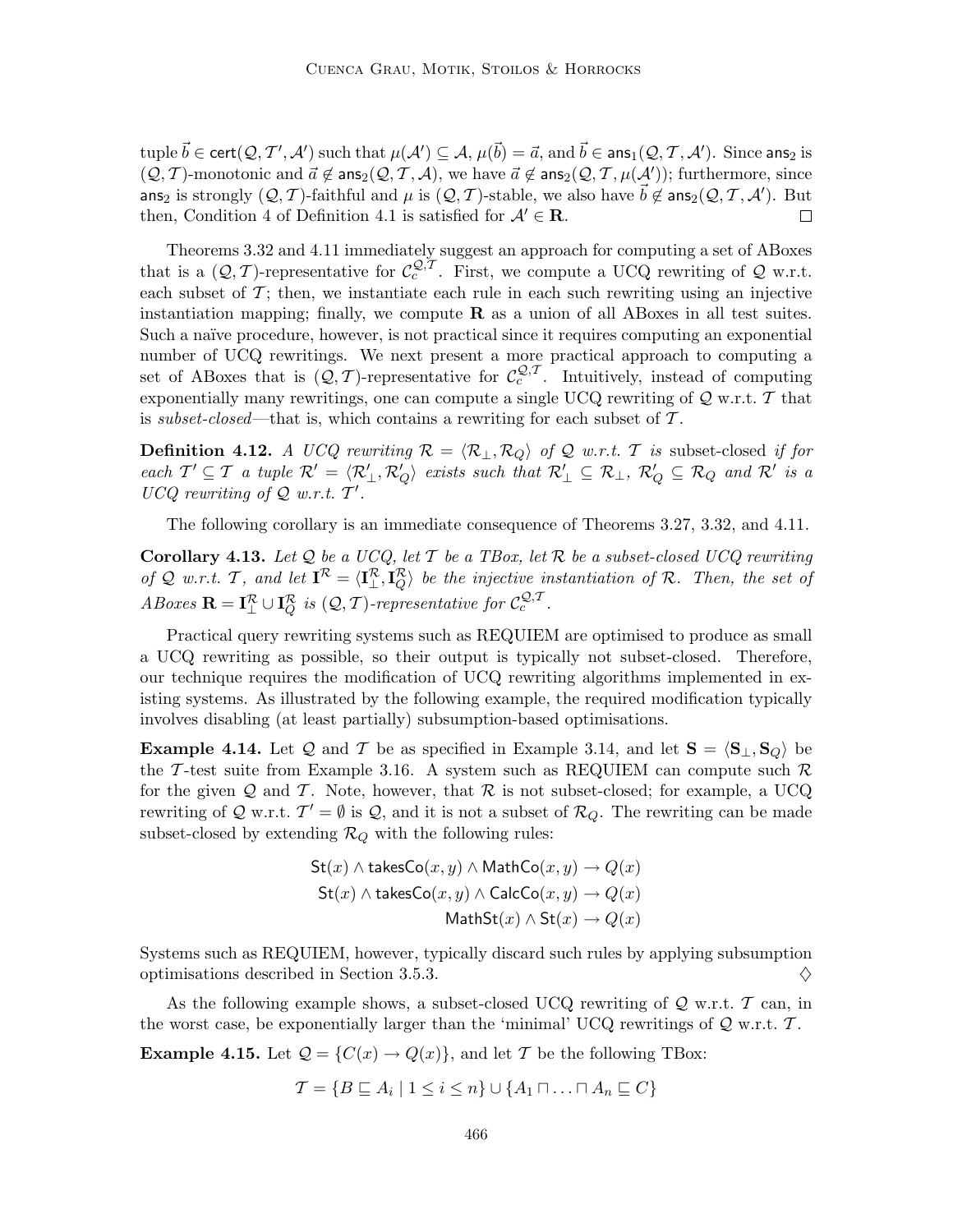Furthermore, let  $\mathcal{R} = \langle \mathcal{R}_{\perp}, \mathcal{R}_{Q} \rangle$  be such that  $\mathcal{R}_{\perp} = \emptyset$  and  $\mathcal{R}_{Q}$  contains the following rules:

$$
C(x) \to Q(x)
$$

$$
B(x) \to Q(x)
$$

$$
A_1(x) \land \dots \land A_n(x) \to Q(x)
$$

Clearly,  $\mathcal{R}$  is a UCQ rewriting of  $\mathcal{Q}$  w.r.t.  $\mathcal{T}$ ; however, the number of rules in a subset-closed UCQ rewriting of  $\mathcal{Q}$  w.r.t. T is exponential in n.  $\diamondsuit$ 

## 5. Evaluation

We implemented our techniques for computing exhaustive test suites and for comparing incomplete concrete reasoners in a prototype tool called SyGENiA.<sup>1</sup> Our tool uses REQUIEM for computing UCQ and datalog rewritings.<sup>2</sup>

We considered two evaluation scenarios. The first one uses the well-known Lehigh University Benchmark (LUBM) (Guo et al., 2005), which consists of a relatively small TBox about an academic domain, 14 test queries, and a data generator. The second one uses a small version of GALEN (Rector & Rogers, 2006)—a complex ontology commonly used in medical applications.

We evaluated the following concrete reasoners: Sesame v2.3-prl,<sup>3</sup> DLE-Jena v2.0,<sup>4</sup> OWLim v2.9.1,<sup>5</sup> Minerva v1.5,<sup>6</sup> and Jena v2.6.3<sup>7</sup> in all of its three variants (Micro, Mini, and Max).

## 5.1 Computing Exhaustive Test Suites

Given a UCQ  $\mathcal{Q}$  and a TBox  $\mathcal{T}$ , our tool uses REQUIEM to compute a datalog rewriting  $\mathcal R$  for  $\mathcal Q$  and  $\mathcal T$ . If  $\mathcal R$  is a UCQ rewriting, then our tool computes a simple test suite by either full or injective instantiation (see Sections 3.5 and 3.6, respectively); otherwise, the tool computes a non-simple test suite by instantiating  $\mathcal R$  as described in Section 3.7.3.

#### 5.1.1 Simple Test Suites

In the case of the LUBM benchmark, each of the 14 test queries leads to a UCQ rewriting w.r.t. the TBox.<sup>8</sup> Therefore, we computed a UCQ rewriting for each query  $\mathcal Q$  in the benchmark using REQUIEM and instantiated it, both fully and injectively, thus obtaining Q-simple T-test suites that are exhaustive for Q and  $\mathcal{C}_{w}^{\mathcal{Q},T}$  and  $\mathcal{C}_{s}^{\mathcal{Q},T}$ , respectively. The times needed to compute the test suites and the size of each test suite are shown in Table 3, where  $\sharp S$  denotes the total number of ABoxes in the corresponding test suites.

<sup>1.</sup> http://code.google.com/p/sygenia/

<sup>2.</sup> http://www.cs.ox.ac.uk/projects/requiem/home.html

<sup>3.</sup> http://www.openrdf.org/

<sup>4.</sup> http://lpis.csd.auth.gr/systems/DLE-Jena/

<sup>5.</sup> http://www.ontotext.com/owlim/

<sup>6.</sup> http://www.alphaworks.ibm.com/tech/semanticstk

<sup>7.</sup> http://jena.sourceforge.net/

<sup>8.</sup> Since REQUIEM does not currently support individuals in the queries, we replaced the individuals in queries by distinguished variables.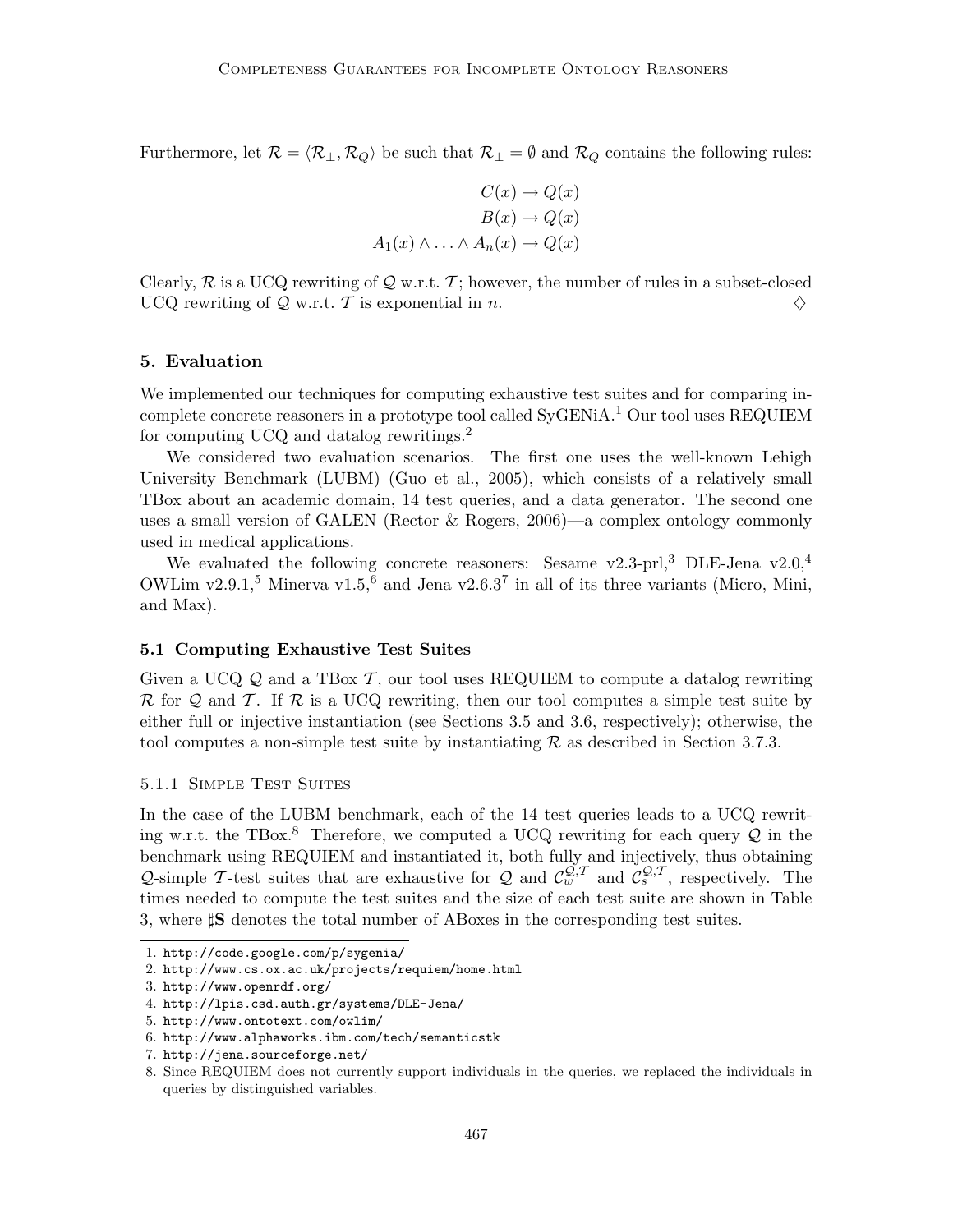|                                           |      | $\mathcal{Q}_1$ | $\mathcal{Q}_2$ | $\mathcal{Q}_3$ | $\mathcal{Q}_4$ | $\mathcal{Q}_5$ | $\mathcal{Q}_6$ | $\mathcal{Q}_7$ | $\mathcal{Q}_{8}$ | $\mathcal{Q}_9$ | $\mathcal{Q}_{10}$ | $\mathcal{Q}_{11}$ | $\mathcal{Q}_{12}$ | $\mathcal{Q}_{13}$ | $\mathcal{Q}_{14}$ |
|-------------------------------------------|------|-----------------|-----------------|-----------------|-----------------|-----------------|-----------------|-----------------|-------------------|-----------------|--------------------|--------------------|--------------------|--------------------|--------------------|
| $\mathcal{C}^{\mathcal{Q},\mathcal{T}}_w$ | Time |                 | 0.7             | $0.2\,$         | 6.7             | $0.2\,$         | 2.1             | 0.7             |                   | 2.4             | ⊢<br>$\cdot$ 4     | 07                 | Ω9                 | 0.9                | 0.05               |
|                                           | ΪS   | $\Omega$<br>↵   | 20              | ച               | 2352            | 8               | 1207            | 345             | 3092              | 5               | 3919               | $\overline{ }$     | 25                 |                    |                    |
| $\mathcal{C}^{\mathcal{Q},\mathcal{T}}_s$ | Time |                 |                 | 0.2             | 0.6             | 0.2             | 1 ດ<br>⊥.∠      | 0.4             | $1.5\,$           | റ<br>2.5        | 0.6                | 0.05               |                    |                    | 0.08               |
|                                           | ΪS   |                 |                 |                 | 22              |                 | 169             | 37              | 36                |                 | 169                | റ                  |                    |                    |                    |

Table 3: Computation of simple test suites for LUBM. Times are given in seconds.

| $\mathcal{C}^{\mathcal{Q},\mathcal{T}}_w$ | Time | 14   | 34    | 67    | 4.6 |
|-------------------------------------------|------|------|-------|-------|-----|
|                                           | ‡S   | 6049 | 12085 | 12085 | 79  |
| $\mathcal{C}_s^{\mathcal{Q},\mathcal{T}}$ | Time | 2.2  |       | 40    |     |
|                                           | ‡S   | 79   | 151   | 151   | 25  |

Table 4: Computation of simple test suites for GALEN. Times are given in seconds.

As shown in the table, simple test suites could be computed in times ranging from 0.05 to 7 seconds, both for  $\mathcal{C}_{w}^{Q,\mathcal{T}}$  and  $\mathcal{C}_{s}^{Q,\mathcal{T}}$ . The optimisations implemented in REQUIEM ensure that the UCQ rewritings are relatively small, so the resulting test suites also consist of a relatively small number of ABoxes. Notice, however, the significant difference between the numbers of ABoxes in test suites obtained via injective instantiation (which range from 1 to 169 with an average of 32), and those obtained via full instantiation (which range from 1 to 3, 919 with an average of 702). Furthermore, each rule in a rewriting contains at most 6 atoms, therefore each ABox in a test suite also contains at most 6 assertions.

In the case of GALEN, we used the following sample queries, for which REQUIEM can compute a UCQ rewriting:

 $\mathcal{Q}'_1$  : HaemoglobinConcentrationProcedure $(x) \rightarrow Q(x)$ 

 $\mathcal{Q}'_2$  : PlateletCountProcedure $(x) \to Q(x)$ 

 $\mathcal{Q}'_3$ : LymphocyteCountProcedure $(x) \to Q(x)$ 

 $\mathcal{Q}'_4$ : HollowStructure $(x) \to Q(x)$ 

We instantiated each UCQ rewriting both fully and injectively. The times needed to compute the test suites and the size of each test suite are shown in Table 4.

As shown in the table, simple test suites for GALEN can be computed in times ranging from 1.7 to 67 seconds with an average of 33 seconds. Thus, computing test suites for GALEN is more time consuming than for LUBM. This is unsurprising since the TBox of GALEN is significantly more complex than that of LUBM. The number of ABoxes in the test suites ranged from 25 to 151 in the case of injective instantiations and from 79 to over 12, 000 in the case of full instantiations; again, note the significant difference between the sizes of the two kinds of test suites. In all cases, however, each individual ABox was very small, with the largest one containing only 11 assertions.

#### 5.1.2 Non-Simple Test Suites

We also computed non-simple test suites for cases where no UCQ rewriting exists. As already mentioned, all LUBM queries are UCQ-rewritable. Therefore, we manually added the following query, for which REQUIEM computes a recursive datalog rewriting.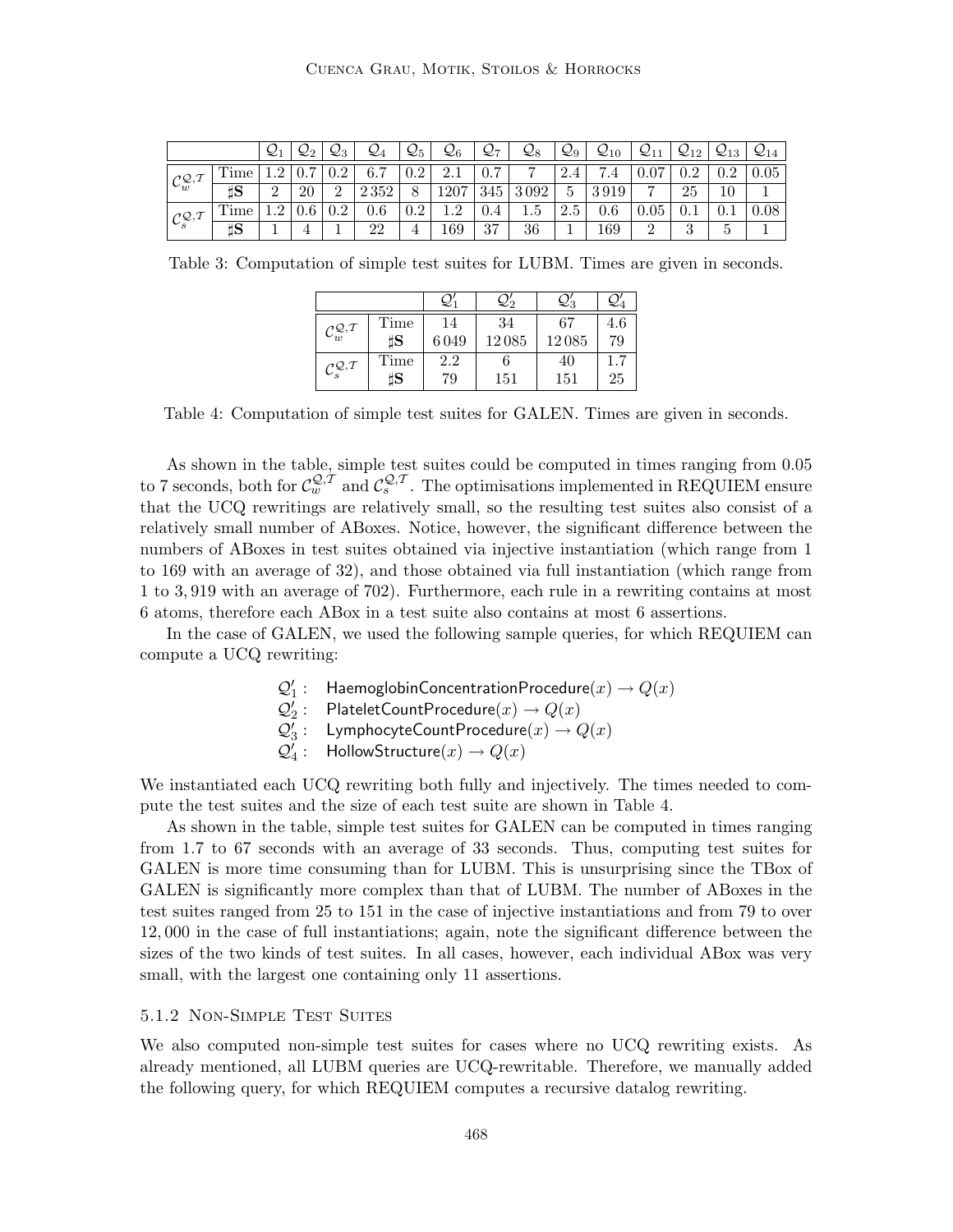|         | <b>LUBM</b>        | <b>GALEN</b> |                     |    |     |  |
|---------|--------------------|--------------|---------------------|----|-----|--|
|         | $\mathcal{Q}_{15}$ |              | -∠6                 |    |     |  |
| Time(s) |                    | 5.2          | $\mathbf{Q}$<br>1.V |    |     |  |
| כו      | 22                 |              | 23                  | 31 | 1 ດ |  |

Table 5: General test suites computed from datalog rewritings for LUBM and GALEN.

| <b>System</b>      |                                                 | Completeness Guarantee Completeness w.r.t. LUBM data set |
|--------------------|-------------------------------------------------|----------------------------------------------------------|
| $JenaMax/DLE-Jena$ | $Q_1 - Q_{14}$                                  | $Q_1 - Q_{14}$                                           |
| <b>OWLim</b>       | $Q_1 - Q_5$ , $Q_7$ , $Q_9$ , $Q_{11} - Q_{14}$ | $Q_1 - Q_{14}$                                           |
| Jena Mini/Micro    | $Q_1 - Q_5$ , $Q_7$ , $Q_9$ , $Q_{11} - Q_{14}$ | $Q_1 - Q_{14}$                                           |
| Minerya            | $Q_1 - Q_4$ , $Q_9$ , $Q_{14}$                  | $Q_1 - Q_{14}$                                           |
| <b>Sesame</b>      | $Q_1, Q_3, Q_{11}, Q_{14}$                      | $Q_1 - Q_5$ , $Q_{11}$ , $Q_{14}$                        |

Table 6: Completeness guarantees for UCQ-rewritable queries in LUBM

 $Q_{15}$ : Organization $(x) \rightarrow Q(x)$ 

Due to the complex structure of the GALEN TBox, test queries that are not UCQ rewritable can be easily identified. We have evaluated the following four.

> $\mathcal{Q}'_5:$  Westergren<code>ESRProcedure</code> $(x)\rightarrow Q(x)$  $\mathcal{Q}'_6:$  ArthroscopicProcedure $(x)\to Q(x)$  $\mathcal{Q}'_7:$  TrueCavity $(x) \to Q(x)$  $\mathcal{Q}'_8: \quad$  BacterialCellWall $(x) \rightarrow Q(x)$

Times needed to compute test suites and the size of each test suite are shown in Table 5.

## 5.2 Completeness Guarantees

As already discussed, existing concrete reasoners are captured by strongly  $(Q, \mathcal{T})$ -faithful abstract reasoners. Hence, in order to establish completeness guarantees for such concrete reasoners, we restricted our tests to test suites computed using injective instantiations.

### 5.2.1 Results for Simple Test Suites

Our results for the original queries of the LUBM benchmark are shown in Table 6. For each concrete reasoner, the first column of the table shows the queries for which we were able to prove completeness using our techniques (i.e., the queries that are complete for an arbitrary data set), and the second column of the table shows the queries on which the concrete reasoner computes all answers on the canonical LUBM data set with one university. Our results clearly show that completeness w.r.t. the data set in the LUBM benchmark is no guarantee of completeness for arbitrary data sets; for example, OWLim, Minerva, and Jena Mini/Micro are complete for all queries w.r.t. the LUBM data set (and some of these systems are even complete for the more expressive UOBM benchmark); however, for certain queries, these systems were found to be incomplete for a data set in our test suites.

Jena Max and DLE-Jena are the only systems that are guaranteed to be complete for all 14 LUBM queries regardless of the data set—that is, these systems behave exactly like a complete OWL reasoner for all LUBM queries and the LUBM TBox. According to Jena's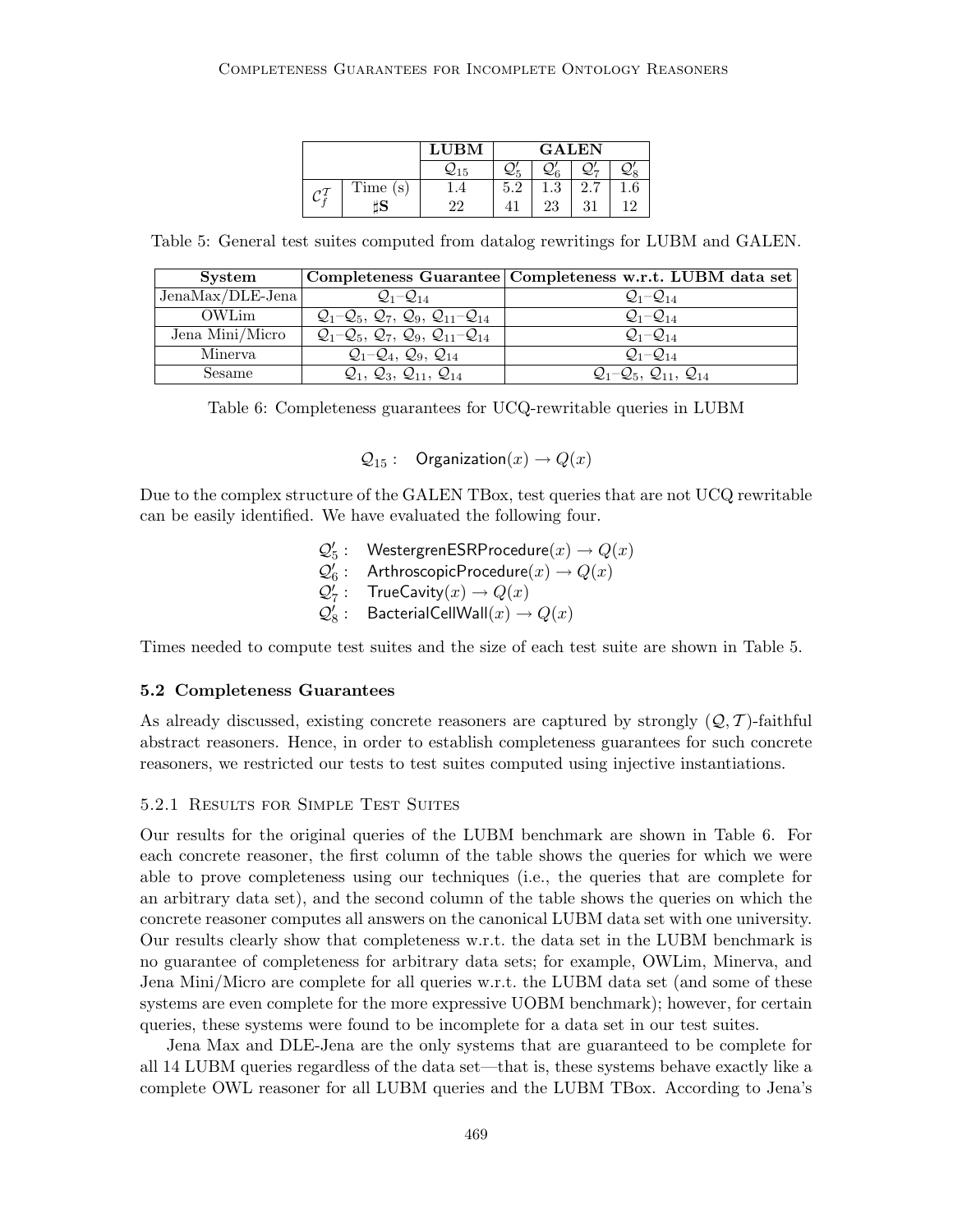documentation, Jena Max supports all types of axioms used in the LUBM TBox, hence it is expected to be complete for the LUBM TBox and queries. Interestingly, when tested with some of the LUBM data sets, Jena Max could not compute the answers to many of the queries, so we used smaller LUBM data sets instead. This demonstrates an additional advantage of our approach: it does not require reasoning w.r.t. very large data sets, since the ABoxes in test suites typically contain only a small number of assertions. Regarding DLE-Jena, according to its technical description (Meditskos & Bassiliades, 2008), the system uses a complete DL reasoner to materialise certain subsumptions in a preprocessing step and then uses Jena to saturate the ABox, much like the abstract reasoner classify from Example 3.3. Hence, DLE-Jena is at least as complete as Jena Mini and, in addition, it is able to draw the inferences that Jena Mini is missing (see below).

OWLim is complete for all LUBM queries that do not involve reasoning with existential quantifiers in the consequent of implications. It is well known that the latter is not supported by the system. Jena Mini and Micro exhibited exactly the same behaviour as OWLim, despite the fact that Jena Mini can handle a larger fragment of OWL than OWLim. Clearly, the LUBM TBox and queries are not sufficiently complex to reveal the differences between OWLim, and Jena Mini/Micro.

Minerva is guaranteed to be complete for only six queries. Like DLE-Jena, it uses a DL reasoner to materialise entailed subsumptions between atomic concepts, but it uses a custom method for saturating the ABox. After investigating several ABoxes from the test suites we concluded that Minerva cannot correctly handle (at-least) inverse role axioms; for example, it cannot find the entailment {  $R \sqsubseteq R^{-}$ ,  $R(a, b)$  }  $\models R(b, a)$ .

Finally, Sesame is complete for only four queries. This is unsurprising since Sesame is an RDFS reasoner and is thus complete only for a small fragment of OWL 2 DL.

We next discuss the results of tests based on the GALEN ontology and test queries  $\mathcal{Q}'_1-\mathcal{Q}'_4$ . We could not run Jena Max since GALEN heavily uses existential restrictions, which (according to Jena's documentation) might cause problems. Minerva was the only system that provided completeness guarantee for at least one query  $(Q_4')$ ; this is because Minerva precomputes subsumption relationships between atomic concepts that depend on existential restrictions on the right hand side of TBox axioms, which most other systems do not handle. Also, unlike LUBM, the version of GALEN that we used does not contain inverse roles, so Minerva performed much better on this ontology. All other systems were identified as being incomplete for all test queries.

#### 5.2.2 Results for Non-Simple Test Suites

Results for test queries that are not UCQ-rewritable are summarised in Table 7. Symbol  $\mathcal{F}'$  indicates that the concrete reasoner was found complete for the given query. Furthermore, whenever a concrete reasoner failed a test suite, we tried to prove the reasoner to be incomplete as discussed in the examples in Section 3.7.2; in all cases we were successful, so symbol  $\forall$  indicates that the concrete reasoner was identified as being incomplete for a given query. Finally, symbol '−' indicates that the concrete reasoner ran out of memory.

In the case of LUBM, we were able to establish completeness guarantees w.r.t. query  $\mathcal{Q}_{15}$  for OWLim, Jena Micro, DLE-Jena, and Jena Max. Note that all these systems can handle recursive TBox statements, so completeness for  $\mathcal{Q}_{15}$  is not surprising. RDFS,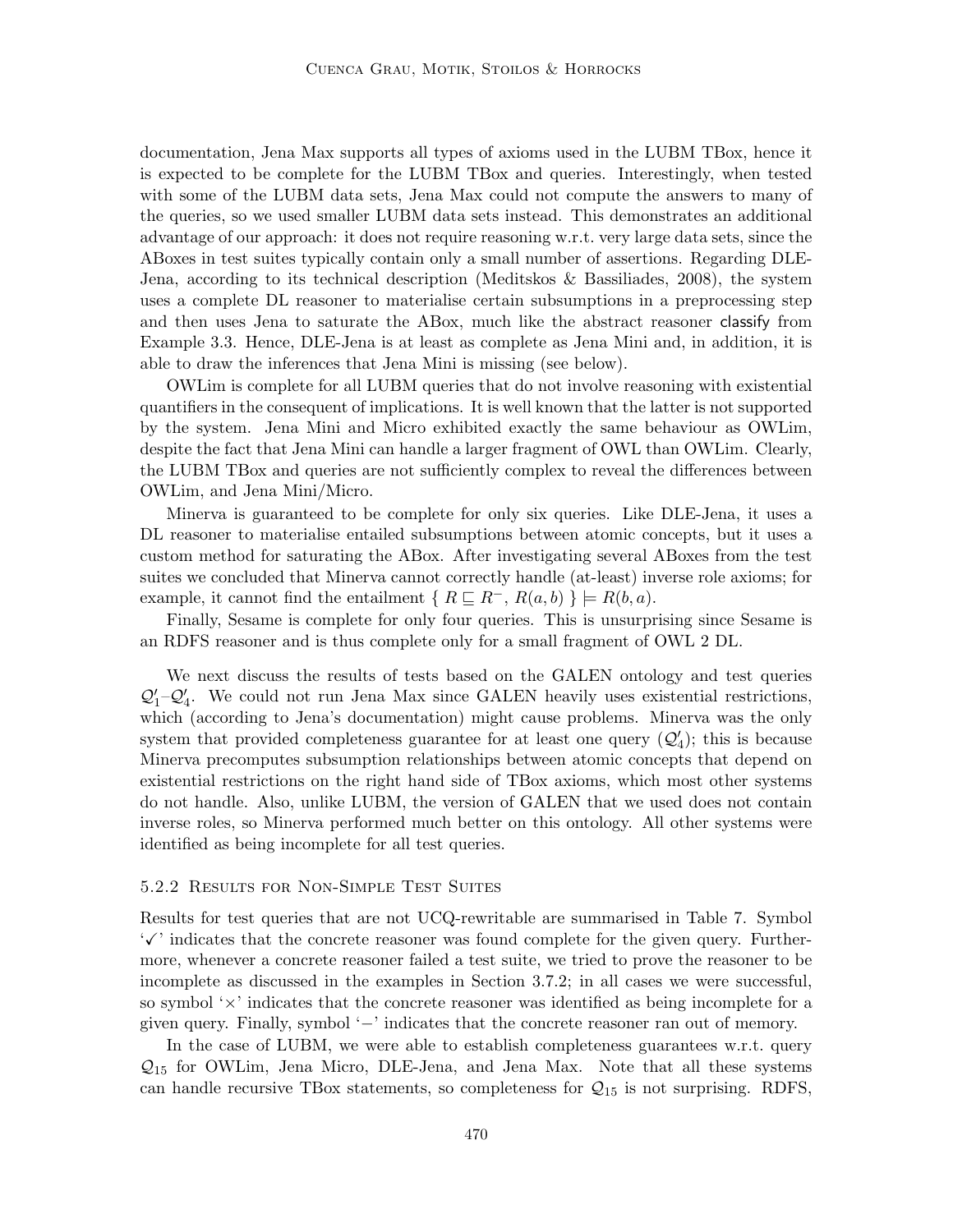|            | <b>LUBM</b>        | <b>GALEN</b> |          |          |   |  |
|------------|--------------------|--------------|----------|----------|---|--|
|            | $\mathcal{Q}_{15}$ |              |          |          |   |  |
| OWLim      |                    |              | $\times$ |          |   |  |
| Jena Max   |                    |              |          |          |   |  |
| Jena Micro |                    | $\times$     | $\times$ | $\times$ |   |  |
| DLE-Jena   |                    | $\times$     | $\times$ | $\times$ |   |  |
| Minerya    | $\times$           | ×            |          | ×        |   |  |
| Sesame     |                    |              | ×        |          | × |  |

Table 7: Completeness guarantees for datalog-rewritable queries

|                                               |                 |      |            | $\mathcal{Q}_6$ | $\mathcal{Q}_7$   $\mathcal{Q}_8$ ' | $\mathcal{Q}_{9}$ ,      | $\mathcal{Q}_{10}$ | $Q_{11}$                                                                             |                                | $\mathcal{Q}_{13}$ | $\mathcal{Q}_{14}$ |
|-----------------------------------------------|-----------------|------|------------|-----------------|-------------------------------------|--------------------------|--------------------|--------------------------------------------------------------------------------------|--------------------------------|--------------------|--------------------|
| $\mathcal{C}^{\mathcal{Q},\mathcal{T}}_\circ$ | $\mathbf{Time}$ |      |            |                 |                                     |                          |                    | $1.4$   $1.1$   $0.2$   $1.8$   $0.8$   $1.2$   $9.5$   $7.8$   $-$   $0.9$   $0.05$ | $0.5 \,   \, 0.6 \,   \, 0.04$ |                    |                    |
|                                               |                 | 24 I | <b>130</b> | 136   219   925 | 777                                 | $\overline{\phantom{a}}$ |                    |                                                                                      |                                | 185                |                    |

Table 8: Representative sets of ABoxes for LUBM. Times are given in seconds.

however, cannot express recursive TBox statements involving roles, so Sesame—an RDFS reasoner—fails to compute certain answers to some tests.

In the case of GALEN, completeness is guaranteed on query  $\mathcal{Q}'_8$  for OWLim, Jena Micro, DLE-Jena, and Minerva, and additionally on query  $\mathcal{Q}'_6$  for Minerva. As already mentioned, answers to queries on GALEN depend on positive occurrences of existential restrictions in axioms, which most systems cannot handle. We could not run Jena Max on GALEN.

#### 5.3 Comparing Incomplete Concrete Reasoners

We also implemented the techniques for comparing reasoners from Section 4.3. To this end, we modified REQUIEM to compute subset-closed rewritings, which are then injectively instantiated to obtain a  $(Q, T)$ -representative sets of ABoxes **R**.

#### 5.3.1 TESTS WITH LUBM

As shown in Table 8, representative sets of ABoxes could be computed in just a few seconds for most LUBM queries. The only exception was  $\mathcal{Q}_9$ , for which REQUIEM did not terminate after disabling rule subsumption optimisations. The size of the representative sets ranged between 1 and 777 ABoxes. As expected, representative sets contain more ABoxes than the exhaustive test suites for the same query and TBox (see Table 3).

All combinations of system and query for which the tests in Section 5.2 identified the system as incomplete are shown in Table 9. The table shows the proportion of certain answers that each system returned when applied to the LUBM data set, the ABoxes in R, and the ABoxes in the test suite S used in Section 5.2 to check the system's completeness. As shown in the table, OWLim and Jena Micro exhibited the same behaviour and were 'almost' complete. In contrast, Sesame was the least complete for all queries. Furthermore, please note the difference between the values obtained for  $\bf{R}$  and those for  $\bf{S}$ ; in particular, Sesame did not compute any certain answer for  $\mathcal{Q}_5$  on S, whereas the system is able to compute certain answers for  $\mathcal{Q}_5$  on some ABoxes (e.g., on the LUBM data set). This is because the ABoxes in S cannot distinguish Sesame from a trivial reasoner that always returns the empty set of answers; however, the set  $\bf R$  can make such a distinction.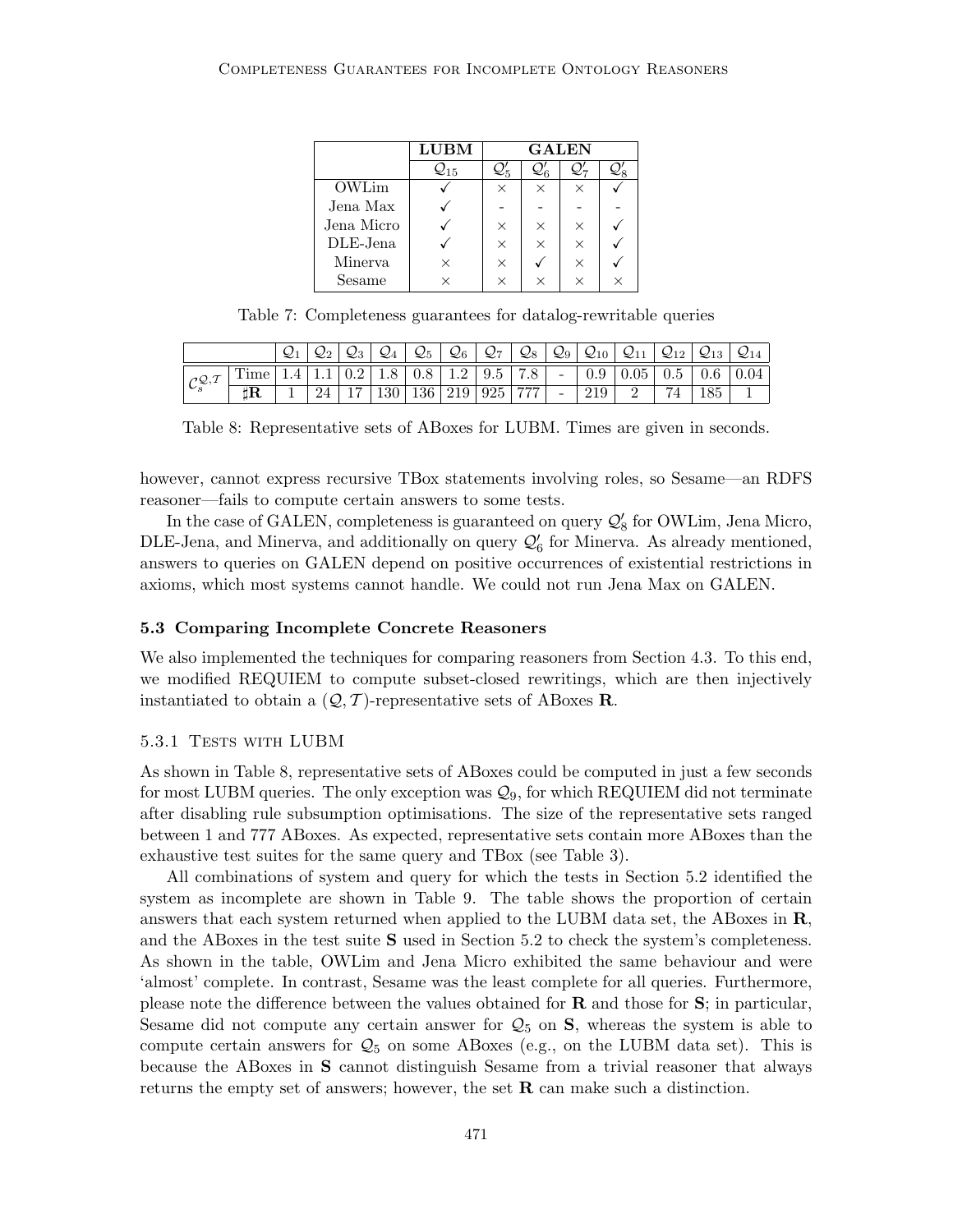|             |                 |                 |                 | Minerva         |                    |                    |                    | <b>OWLim &amp; JMicro</b> |                    |                    |  |  |
|-------------|-----------------|-----------------|-----------------|-----------------|--------------------|--------------------|--------------------|---------------------------|--------------------|--------------------|--|--|
|             | $\mathcal{Q}_5$ | $\mathcal{Q}_6$ | $\mathcal{Q}_7$ | $\mathcal{Q}_8$ | $\mathcal{Q}_{10}$ | $\mathcal{Q}_{12}$ | $\mathcal{Q}_{13}$ | $\mathcal{Q}_6$           | $\mathcal{Q}_8$    | $\mathcal{Q}_{10}$ |  |  |
| <b>LUBM</b> |                 |                 |                 |                 |                    |                    |                    |                           |                    |                    |  |  |
| S           | 0.25            | 0.86            | 0.86            | 0.98            | 0.86               | 0.25               | 0.2                | 0.99                      | 0.98               | 0.99               |  |  |
| R           | 0.8             | 0.86            | 0.86            | 0.81            | 0.84               | 0.92               | 0.23               | 0.96                      | 0.98               | 0.97               |  |  |
|             | <b>Sesame</b>   |                 |                 |                 |                    |                    |                    |                           |                    |                    |  |  |
|             | $\mathcal{Q}_2$ | $\mathcal{Q}_4$ | $\mathcal{Q}_5$ | $\mathcal{Q}_6$ | $\mathcal{Q}_7$    | $\mathcal{Q}_8$    | $\mathcal{Q}_9$    | $\mathcal{Q}_{10}$        | $\mathcal{Q}_{12}$ | $\mathcal{Q}_{13}$ |  |  |
| <b>LUBM</b> |                 |                 |                 | 0.83            | 0.87               | 0.83               | 0.64               | 0.83                      |                    |                    |  |  |
| S           | 0.75            | 0.68            | $\theta$        | 0.003           | 0.04               | 0.04               | $\theta$           | 0.001                     | 0.25               | 0.2                |  |  |
| R           | 0.75            | 0.06            | 0.36            | 0.033           | 0.01               | 0.004              |                    | 0.028                     | 0.017              | 0.23               |  |  |

Table 9: Reasoner comparison for LUBM

|   |      |    |     | 2.9 |     |
|---|------|----|-----|-----|-----|
| っ | Time | 15 |     |     |     |
|   |      |    | 266 | 266 | -27 |

Table 10: Representative sets of ABoxes for GALEN

## 5.3.2 TESTS WITH GALEN

As shown in Table 10, representative sets of ABoxes for GALEN could be computed in times ranging from 2 to 70 seconds, and each set contains only a small number of ABoxes.

For each system and query, Table 11 shows the proportion of certain answers returned by the system on  **and the test suite**  $**S**$  **from Section 5.2. Minerva was the most complete** system. Jena Micro was better than DLE-Jena (apart from query  $\mathcal{Q}'_4$ ), while DLE-Jena and OWLim behaved in almost the same way (again apart from query  $\mathcal{Q}'_4$ ). As expected, Sesame was the least complete system.

The discrepancies between OWLim, Jena Micro, DLE-Jena and Minerva are rather surprising. OWLim and Jena theoretically support the same features of OWL; furthermore, DLE-Jena is an extension of Jena (Meditskos & Bassiliades, 2008) so DLE-Jena should be at least as complete as Jena, as in the case of LUBM. In order to explain these discrepancies, we analysed the test suites for queries  $Q'_1 - Q'_4$ . More precisely, we selected ABoxes on which OWLim fails to return all certain answers but on which Jena Micro is complete, and then we identified the minimal set of TBox axioms that entail all certain answers. Our analysis revealed that, for query  $\mathcal{Q}'_4$ , OWLim fails to find the entailment

 $\mathcal{T} \cup \{\text{Device}(a), \text{HollowTopology}(b), \text{hasTopology}(a, b)\} \models \text{HollowStructure}(a),$ 

which follows from the following GALEN axioms:

HollowTopology  $\equiv$  Topology  $\sqcap$   $\exists$ hasState.Hollow Device  $\sqsubseteq$  SolidStructure HollowStructure  $\equiv$  SolidStructure  $\sqcap$  ∃hasTopology. (Topology  $\sqcap$  ∃hasState.Hollow)

Although existential restrictions appear in several axioms, we can observe that no reasoning over existential variables is actually required, as the first and third axioms imply (by a simple structural transformation) the following axiom:

## SolidStructure  $\Box$  ∃hasTopology.HollowTopology  $\Box$  HollowStructure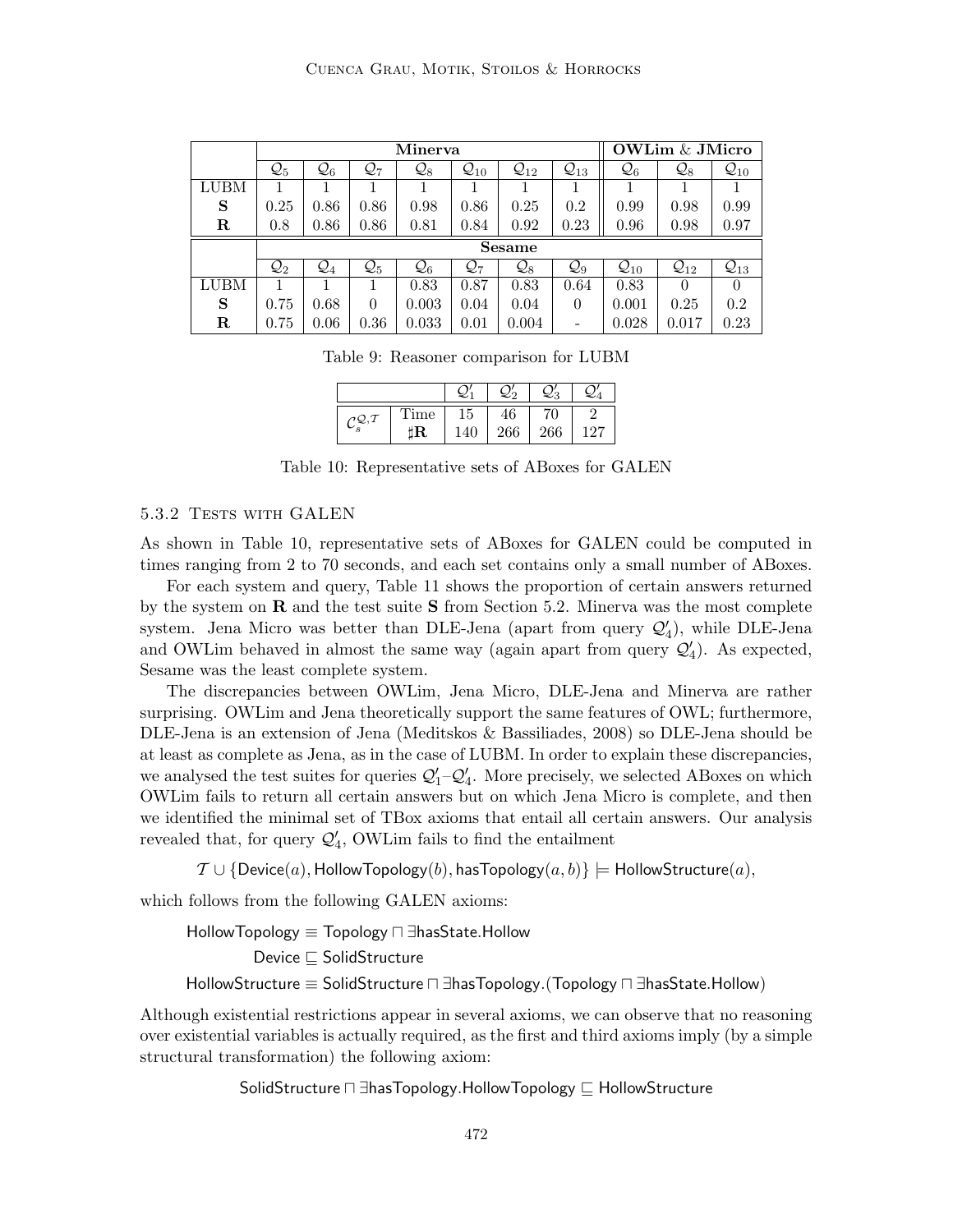|          |      | $\mathcal{Q}_1$ |          | $\mathcal{Q}'_2$ |          | $\mathcal{Q}'_3$ | $\mathcal{Q}_4$ |      |  |
|----------|------|-----------------|----------|------------------|----------|------------------|-----------------|------|--|
|          | S    | $_{\rm R}$      | S        | $_{\rm R}$       | S        | R                | S               | R.   |  |
| Sesame   | 0.01 | 0.18            | $\sim 0$ | 0.16             | $\sim 0$ | 0.16             | 0.04            | 0.10 |  |
| OWLim    | 0.54 | 0.65            | 0.52     | 0.63             | 0.52     | 0.63             | 0.52            | 0.48 |  |
| DLE-Jena | 0.54 | 0.65            | 0.52     | 0.63             | 0.52     | 0.63             | 0.76            | 0.9  |  |
| JMicro   | 0.69 | 0.82            | 0.68     | 0.81             | 0.68     | 0.81             | 0.76            | 0.67 |  |
| Minerva  | 0.84 | 0.91            | 0.84     | 0.90             | 0.84     | 0.90             |                 |      |  |

Table 11: Reasoner comparison on GALEN

This axiom entails the required answer, and both systems can deal with axioms of this form; however, unlike Jena Micro, OWLim appears to be incapable of dealing with such cases.

Regarding DLE-Jena, according to its technical description (Meditskos & Bassiliades, 2008), the system has replaced several inference rules of Jena with queries to the DL reasoner, so it does not strictly extend Jena. Our investigation of the exhaustive test suite for query  $\mathcal{Q}'_4$  revealed that DLE-Jena returns many answers that are based on existential restrictions on the right hand side of TBox axioms which Jena misses; however, the investigation also revealed that DLE-Jena misses several inferences that Jena's TBox reasoner can capture, which is probably due to the replacement of Jena's inference rules. This also explains why DLE-Jena performs worse than Minerva on GALEN.

These results clearly show that the behaviour of systems greatly depends on the given application scenario. For example, DLE-Jena was complete for all LUBM queries, but it did not perform equally well on GALEN. In contrast, Minerva did not perform well on LUBM, but it was the most complete system for GALEN. Our results thus allow application developers to conduct a thorough comparison of reasoning systems for a given application.

## 6. Conclusion

In this paper we have proposed a theoretical framework and practical techniques for establishing formally provable and algorithmically verifiable completeness guarantees for incomplete ontology reasoners. Our approach radically departs from ad hoc evaluation based on well-known benchmarks, and it provides a solid foundation for striking the balance between scalability and completeness in practical applications.

Our approach also opens up numerous and exciting possibilities for future research. For example, our work opens the door to the design of ontology-based information systems that are optimised for a class of ontologies, queries, and data relevant to a particular application. Such information systems could maximise scalability of reasoning while still ensuring completeness of query answers, even for rich ontologies and sophisticated queries.

## Acknowledgments

This is an extended version of the paper 'How Incomplete is your Semantic Web Reasoner?' by Giorgos Stoilos, Bernardo Cuenca Grau, and Ian Horrocks published at AAAI 2010 and the paper 'Completeness Guarantees for Incomplete Reasoners' by the same authors published at ISWC 2010.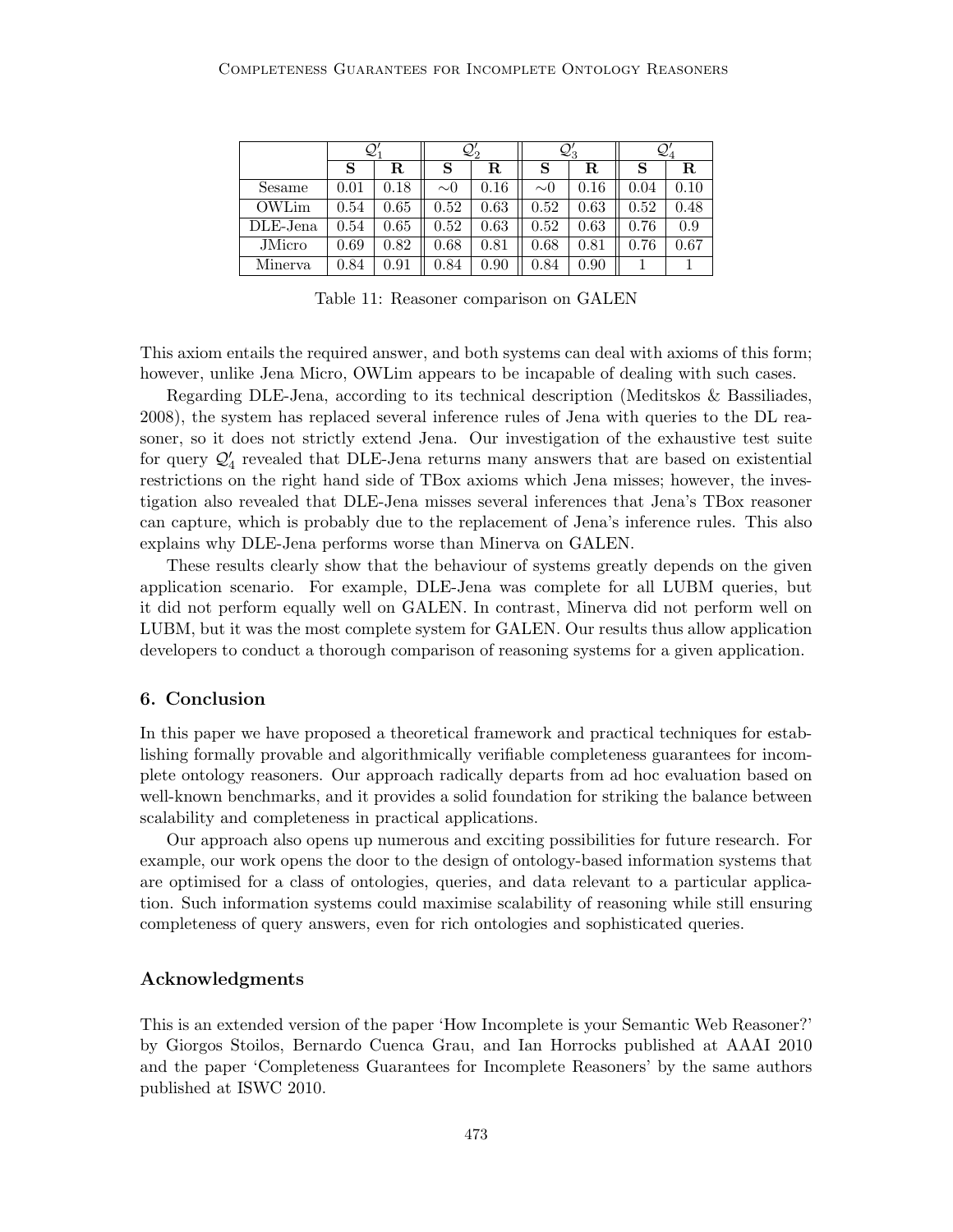This research has been supported by the EU project SEALS (FP7-ICT-238975), and by the EPSRC projects ExODA (EP/H051511/1) and HermiT (EP/F065841/1). B. Cuenca Grau is supported by a Royal Society University Research Fellowship.

## References

- Acciarri, A., Calvanese, D., De Giacomo, G., Lembo, D., Lenzerini, M., Palmieri, M., & Rosati, R. (2005). Quonto: Querying ontologies. In Proceedings of the 20th National Conference on Artificial Intelligence (AAAI-05)., pp. 1670–1671. AAAI Press / The MIT Press.
- Artale, A., Calvanese, D., Kontchakov, R., & Zakharyaschev, M. (2009). The DL-Lite family and relations. J. Artificial Intelligence Research (JAIR), 36, 1–69.
- Baader, F., McGuinness, D., Nardi, D., & Patel-Schneider, P. (2002). The Description Logic Handbook: Theory, implementation and applications. Cambridge University Press.
- Baader, F., Brandt, S., & Lutz, C. (2005). Pushing the  $\mathcal{EL}$  envelope. In Proceedings of the 19th International Joint Conference on AI (IJCAI-05), pp. 364–369. Morgan-Kaufmann Publishers.
- Bishop, B., Kiryakov, A., Ognyanoff, D., Peikov, I., Tashev, Z., & Velkov, R. (2011). OWLIM: A family of scalable semantic repositories. *Semantic Web*,  $\mathcal{Z}(1)$ , 33–42.
- Broekstra, J., Kampman, A., & van Harmelen, F. (2002). Sesame: A generic architecture for storing and querying RDF and RDF Schema. In Proceedings of the 1st International Semantic Web Conference (ISWC 2002), pp. 54–68.
- Calì, A., Gottlob, G., Lukasiewicz, T., Marnette, B., & Pieris, A.  $(2010)$ . Datalog+/-: A family of logical knowledge representation and query languages for new applications. In Proc. of the 25th Annual IEEE Symposium on Logic in Computer Science (LICS), pp. 228–242.
- Calvanese, D., De Giacomo, G., Lembo, D., Lenzerini, M., & Rosati, R. (2007). Tractable reasoning and efficient query answering in description logics: The DL-Lite family. Journal of Automated Reasoning, 39(3), 385–429.
- Ceri, S., Gottlob, G., & Tanca, L. (1989). What you always wanted to know about datalog (and never dared to ask). IEEE Trans. Knowledge Data Engineering,  $1(1)$ , 146–166.
- Cuenca Grau, B., Horrocks, I., Kazakov, Y., & Sattler, U. (2008a). Modular Reuse of Ontologies: Theory and Practice. Journal of Artificial Intelligence Research, 31, 273– 318.
- Cuenca Grau, B., Horrocks, I., Motik, B., Parsia, B., Patel-Schneider, P., & Sattler, U. (2008b). OWL 2: The next step for OWL. Journal of Web Semantics (JWS),  $6(4)$ , 309–322.
- Derriere, S., Richard, A., & Preite-Martinez, A. (2006). An Ontology of Astronomical Object Types for the Virtual Observatory. In Proc. of the 26th meeting of the  $IAU$ : Virtual Observatory in Action: New Science, New Technology, and Next Generation Facilities, pp. 17–18, Prague, Czech Republic.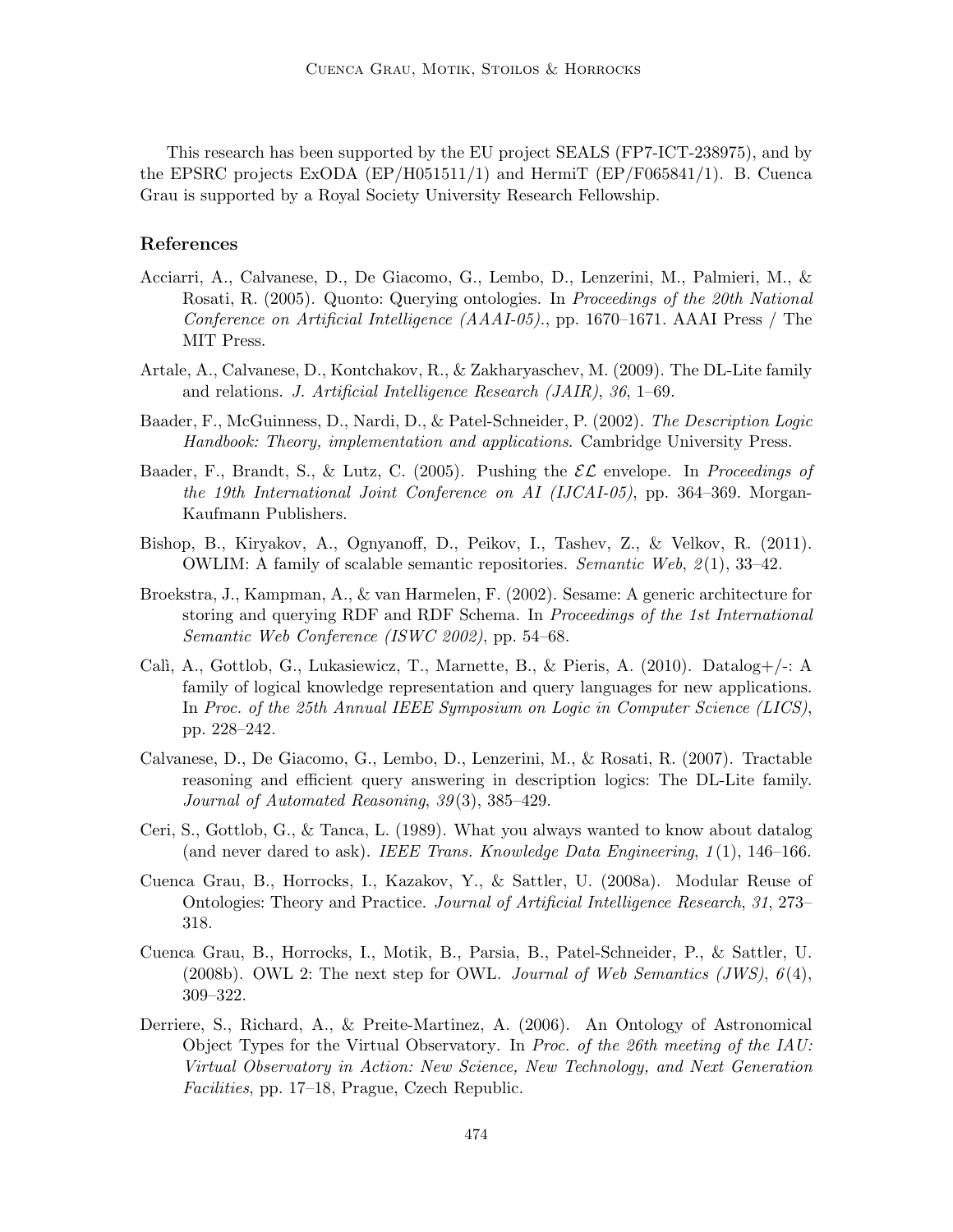- Erling, O., & Mikhailov, I. (2009). RDF support in the virtuoso DBMS. In Pellegrini, T., Auer, S., Tochtermann, K., & Schaffert, S. (Eds.), Networked Knowledge - Networked Media, pp. 7–24. Springer Berlin / Heidelberg.
- Fitting, M. (1996). First-Order Logic and Automated Theorem Proving, 2nd Edition. Texts in Computer Science. Springer.
- Glimm, B., Horrocks, I., Lutz, C., & Sattler, U. (2007). Conjunctive query answering for the description logic  $\mathcal{SHIQ}$ . In Proceedings of the International Joint Conference on AI (IJCAI), pp. 399–404.
- Golbreich, C., Zhang, S., & Bodenreider, O. (2006). The Foundational Model of Anatomy in OWL: Experience and Perspectives. Journal of Web Semantics,  $\lambda(3)$ , 181–195.
- Goodwin, J. (2005). Experiences of using OWL at the Ordnance Survey. In *Proc. of the* OWL: Experiences and Directions Workshop (OWLED 2005), Galway, Ireland.
- Guo, Y., Pan, Z., & Heflin, J. (2005). LUBM: A Benchmark for OWL Knowledge Base Systems. Journal of Web Semantics,  $3(2)$ , 158–182.
- Haarslev, V., & Möller, R. (2001). RACER System Description. In Goré, R., Leitsch, A., & Nipkow, T. (Eds.), Proc. of the 1st Int. Joint Conf. on Automated Reasoning (IJCAR  $2001$ , Vol. 2083 of *LNAI*, pp. 701–706, Siena, Italy. Springer.
- Hayes, P. (2004). RDF Semantics. World Wide Web Consortium (W3C) Recommendation.
- Horrocks, I., Patel-Schneider, P. F., & van Harmelen, F. (2003). From SHIQ and RDF to OWL: the making of a web ontology language. Journal Web Semantics,  $1(1)$ ,  $7-26$ .
- Kiryakov, A., Ognyanov, D., & Manov, D. (2005). Owlim-a pragmatic semantic repository for owl.. In Dean, M., Guo, Y., Jun, W., Kaschek, R., Krishnaswamy, S., Pan, Z., & Sheng, Q. Z. (Eds.), WISE Workshops, pp. 182–192.
- Lacy, L., Aviles, G., Fraser, K., Gerber, W., Mulvehill, A., & Gaskill, R. (2005). Experiences Using OWL in Military Applications. In Proc. of the OWL: Experiences and Directions Workshop (OWLED 2005), Galway, Ireland.
- Lutz, C., Toman, D., & Wolter, F. (2009). Conjunctive query answering in the description logic  $\mathcal{EL}$  using a relational database system. In Proceedings of the 21st International Joint Conference on AI (IJCAI), pp. 2070–2075.
- Ma, L., Yang, Y., Qiu, Z., Xie, G. T., Pan, Y., & Liu, S. (2006). Towards a complete OWL ontology benchmark. In Proceedings of the 3rd European Semantic Web Conference  $(ESWC 2006)$ , pp. 125–139.
- McBride, Brian (2001). Jena: Implementing the RDF Model and Syntax Specification. In International Workshop on the Semantic Web 2001.
- Meditskos, G., & Bassiliades, N. (2008). Combining a DL reasoner and a rule engine for improving entailment-based OWL reasoning. In Proceedings of the 7th International Semantic Web Conference (ISWC 2008), pp. 277–292.
- Motik, B., Cuenca Grau, B., Horrocks, I., Wu, Z., Fokoue, A., & Lutz, C. (2009a). OWL 2 Web Ontology Language Profiles. W3C Recommendation.